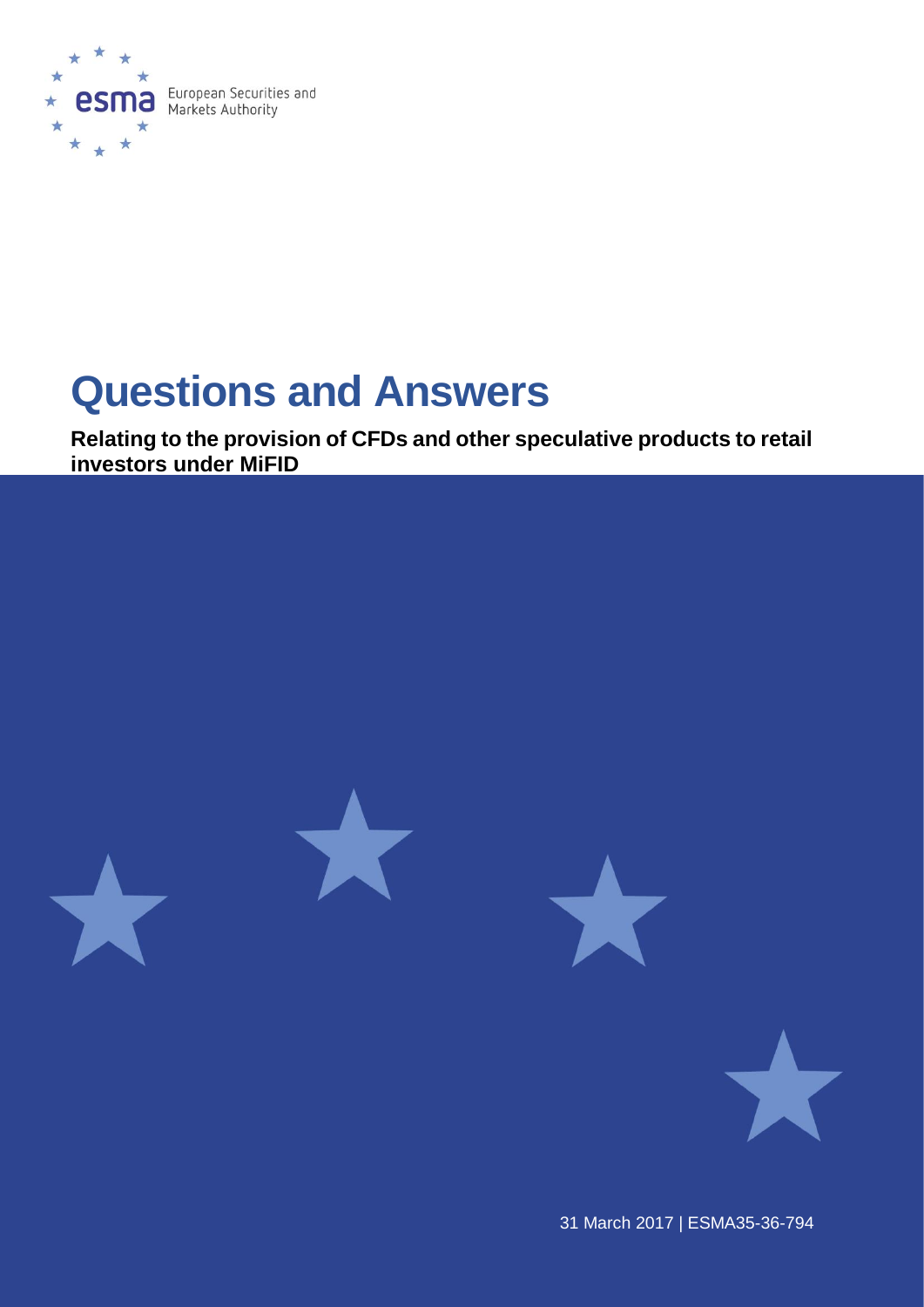

Date: 31 March 2017 ESMA35-36-794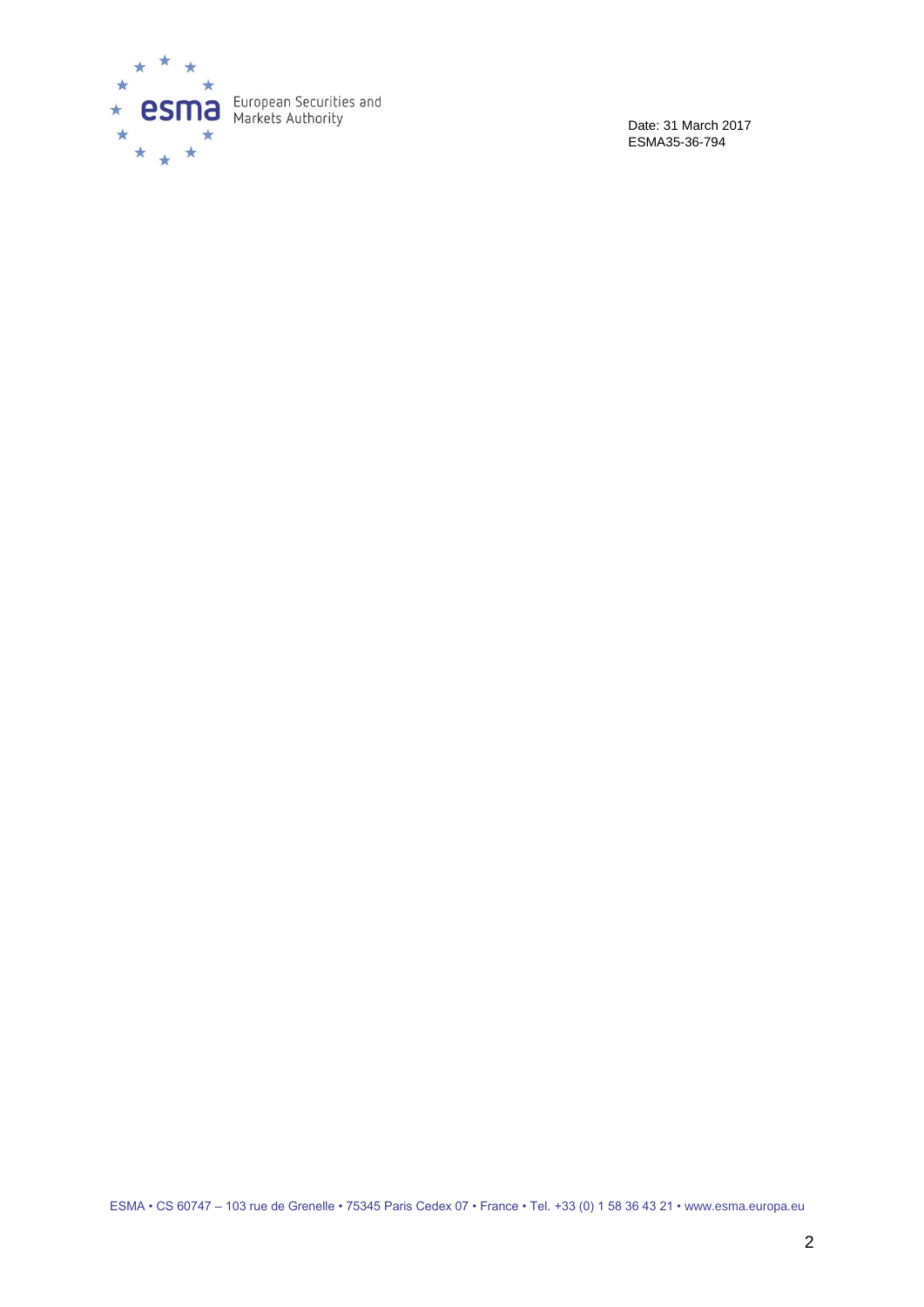# **Contents**

| 1 |                                                                                                                                                                       |  |
|---|-----------------------------------------------------------------------------------------------------------------------------------------------------------------------|--|
|   |                                                                                                                                                                       |  |
|   | The provision of CFDs and other speculative products to retail investors 5                                                                                            |  |
| 2 |                                                                                                                                                                       |  |
| 3 |                                                                                                                                                                       |  |
| 4 |                                                                                                                                                                       |  |
|   | Section 1: Authorisation of firms offering CFDs or other speculative products to retail                                                                               |  |
|   |                                                                                                                                                                       |  |
|   |                                                                                                                                                                       |  |
|   | Section 2: Conflicts of interest arising from business models that may be adopted by                                                                                  |  |
|   |                                                                                                                                                                       |  |
|   |                                                                                                                                                                       |  |
|   |                                                                                                                                                                       |  |
|   |                                                                                                                                                                       |  |
|   | Section 3: Information provided to clients and potential clients about the functioning of<br>CFDs or other speculative products, including marketing communications29 |  |
|   |                                                                                                                                                                       |  |
|   |                                                                                                                                                                       |  |
|   |                                                                                                                                                                       |  |
|   | Section 4: The assessment of appropriateness when offering CFDs or other speculative                                                                                  |  |
|   |                                                                                                                                                                       |  |
|   |                                                                                                                                                                       |  |
|   |                                                                                                                                                                       |  |
|   |                                                                                                                                                                       |  |
|   | Section 5: Factors for NCAs to take into account when considering commercial<br>arrangements between two authorised firms that result in the offer of CFDs or other   |  |
|   |                                                                                                                                                                       |  |
|   |                                                                                                                                                                       |  |
|   | Section 6: The use of trading benefits when offering CFDs or other speculative products                                                                               |  |
|   |                                                                                                                                                                       |  |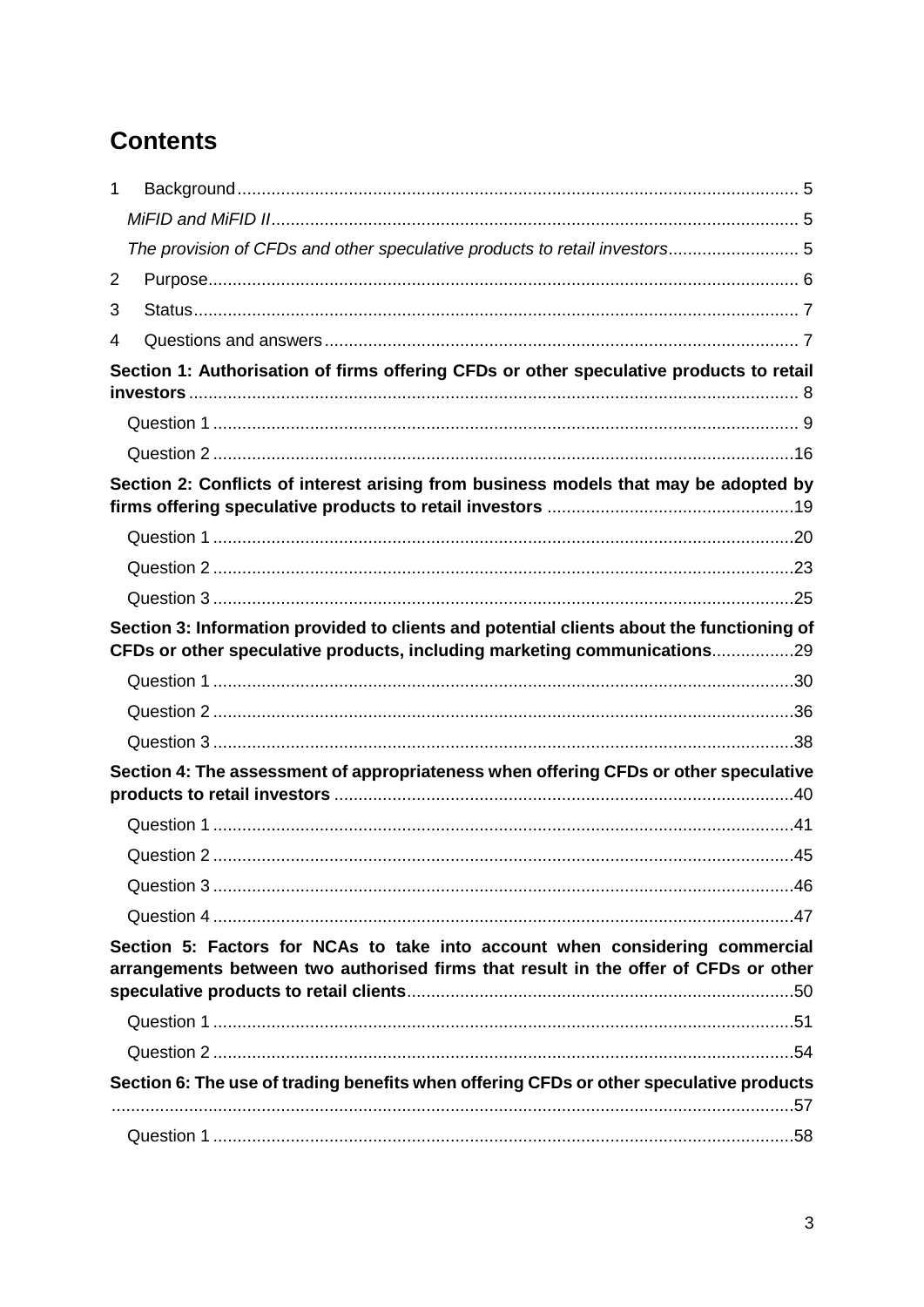| Section 7: The withdrawal of funds from trading accounts when investing in CFDs or                                                                                                                                                                         |
|------------------------------------------------------------------------------------------------------------------------------------------------------------------------------------------------------------------------------------------------------------|
|                                                                                                                                                                                                                                                            |
| Section 8: The use of leverage when offering CFDs or other leveraged products to retail                                                                                                                                                                    |
|                                                                                                                                                                                                                                                            |
| Section 9: Best execution obligations for firms offering CFDs or other speculative                                                                                                                                                                         |
|                                                                                                                                                                                                                                                            |
|                                                                                                                                                                                                                                                            |
| ***New*** Section 10: Passporting and the cross-border provision of services by<br>investment firms offering CFDs and other speculative products to retail clients outside<br>the home Member State without the establishment of a branch or tied agent 84 |
|                                                                                                                                                                                                                                                            |
|                                                                                                                                                                                                                                                            |
|                                                                                                                                                                                                                                                            |
| <u>***New***</u> Question 4……………………………………………………………………………………………92                                                                                                                                                                                           |
| <u>***New***</u> Question 5……………………………………………………………………………………………95                                                                                                                                                                                           |
|                                                                                                                                                                                                                                                            |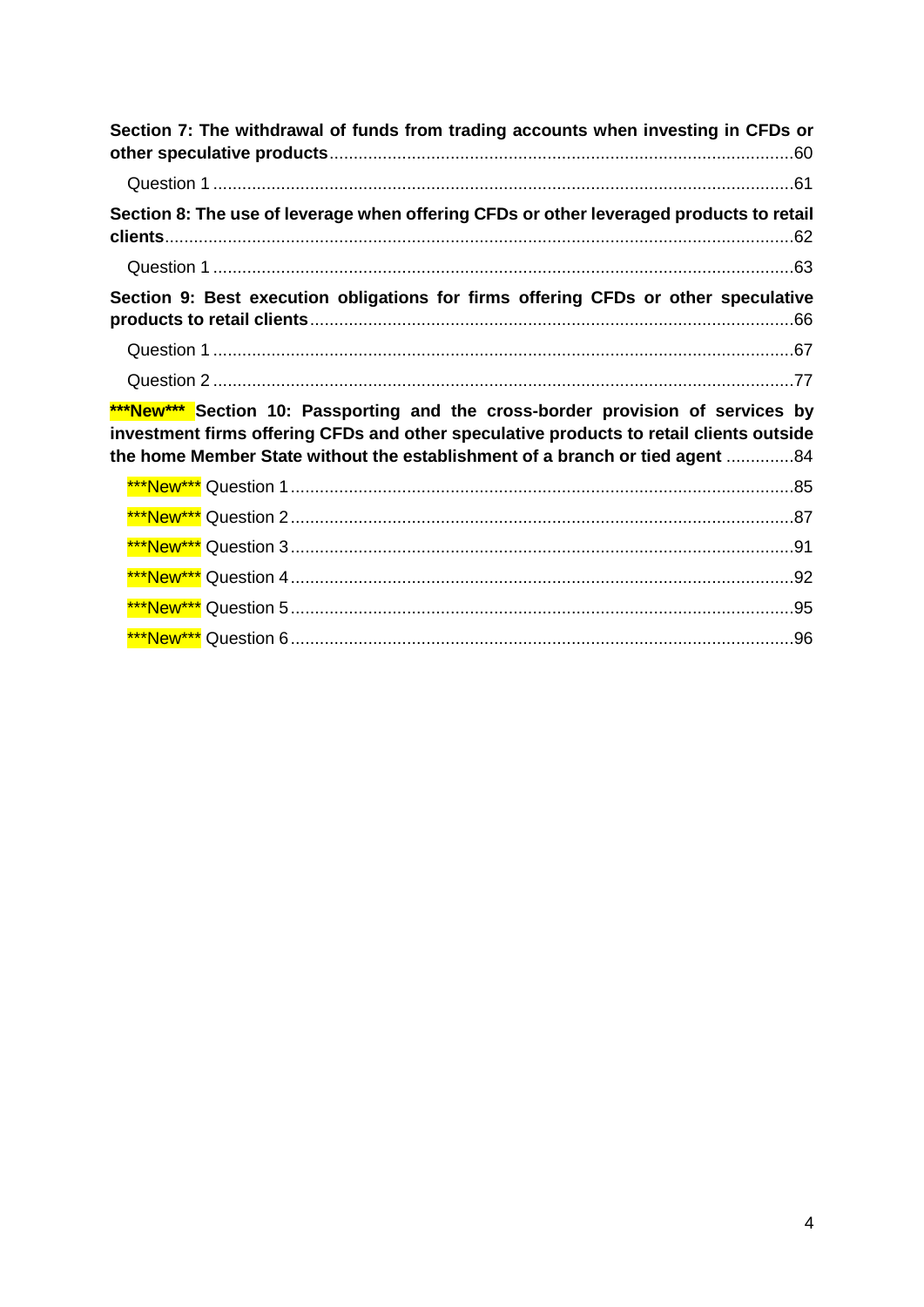

# <span id="page-4-0"></span>**1 Background**

#### <span id="page-4-1"></span>*MiFID and MiFID II*

- 1. The Markets in Financial Instruments Directive (MiFID) $<sub>1</sub>$  is designed to help integrate</sub> Europe's financial markets and to establish a common regulatory framework for Europe's securities markets. It does this, inter alia, by allowing investment firms to operate throughout the EU on the basis of authorisation in their home Member State (the 'single passport') and by regulating regulated markets and multilateral trading facilities (MTFs). MiFID also introduced new and more extensive requirements for firms, in particular for their conduct of business and internal organisation, with the objective to harmonise and strengthen investor protection throughout Europe.
- 2. MiFID (or MiFID I) is made up of the following European legislation:
	- a. Directive 2004/39/EC, which was adopted in April 2004. It is a 'framework' Level 1 Directive, which has been supplemented by technical implementing measures (see the Level 2 legislation in b. below).
	- b. Implementing Directive 2006/73/EC2 and Implementing Regulation 1287/20063 (the Level 2 legislation). <sup>2</sup>
- 3. In June 2014, the final legislative texts of the new Markets in Financial Instruments Directive (MiFID II)<sub>3</sub> and the Markets in Financial Instruments Regulation (MiFIR)<sub>4</sub> entered into force (collectively referred to, together with the MiFID II implementing measures, as 'the MiFID II package'). The MiFID II package will enter into application in January 2018.
- 4. ESMA is required to play an active role in building a common supervisory culture by promoting common supervisory approaches and practices. In this regard, ESMA develops questions and answers (Q&As) as and when appropriate to elaborate on the provisions of certain EU legislation or ESMA guidelines.

#### <span id="page-4-2"></span>*The provision of CFDs and other speculative products to retail investors*

5. When looking to enhance their returns, many investors consider investing in complex speculative financial instruments, including financial contracts for difference (CFDs), binary options, and rolling spot forex. Although these are complex products and it may be difficult

<sup>1</sup> Directive 2004/39/EC of the European Parliament and of the Council of 21 April 2004 on markets in financial instruments, 30.4.2004, OJ L 145/1.

<sup>2</sup> Commission Directive 2006/73/EC of 10 August 2006 implementing Directive 2004/39/EC of the European Parliament and of the Council regarding organisational requirements and operating conditions for investment firms and defined terms for the purpose of that Directive, 2.9.2006, OJ L 241/1, and Commission Regulation (EC) No 1287/2006 of 10 August 2006 implementing Directive 2004/39/EC of the European Parliament and of the Council as regards record-keeping obligations for investment firms, transaction reporting, market transparency, admission of financial instruments to trading, and defined terms for the purpose of that Directive, 2.9.2006, OJ L 241/1.

<sup>3</sup> Directive 2014/65/EU of the European Parliament and of the Council of 15 May 2014 on markets in financial instruments and amending Directive 2002/92/EC and Directive 2011/61/EU (recast) 12.6.2014 OJ L 173/349.

<sup>4</sup> Regulation (EU) No 600/2014 of the European Parliament and of the Council of 15 May 2014 on markets in financial instruments and amending Regulation (EU) No 648/2012 12.6.2014 OJ L 173/84.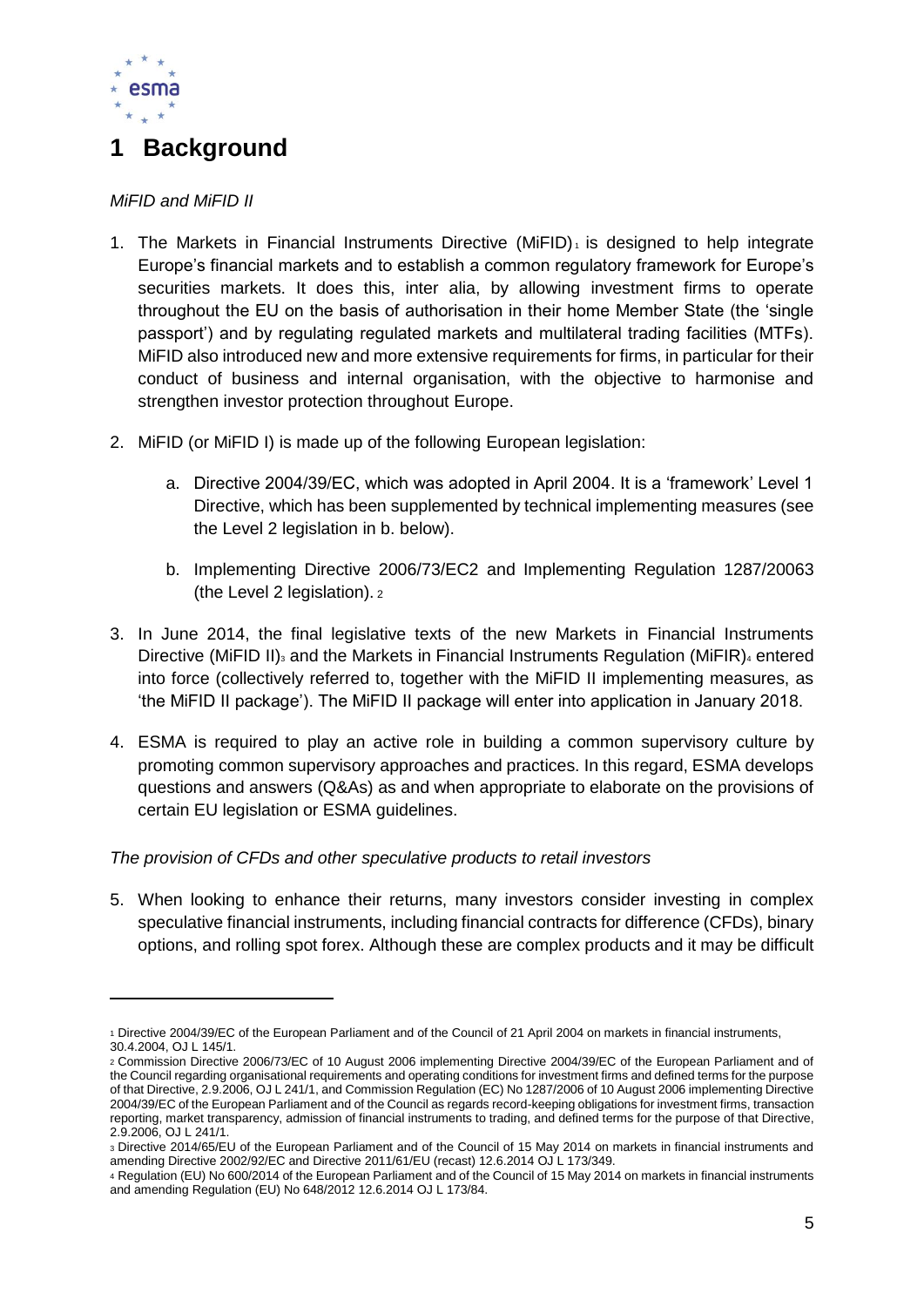

for a majority of retail investors to understand the risks involved, they are widely advertised to the retail mass market by a number of firms, often via online platforms.<sup>5</sup>

- 6. CFDs, binary options and rolling spot forex<sub>6</sub> allow retail clients to speculate on the shortterm movements in the price of financial instruments. They are typically sold on an over-thecounter (OTC) basis and not through a regulated market or multilateral trading facility (MTF). Although the population of firms offering these products is diverse, there are two main types of firm<sub> $7$ </sub> that offer CFDs and other speculative products to retail clients: (i) firms acting as the client's counterparty, which offer the products directly to retail clients; and (ii) firms acting as intermediaries between retail clients and liquidity providers. Many of these firms use an online business model to distribute CFDs and other speculative products to retail clients across the European Economic Area (EEA). These highly speculative products are often non-standardised and commonly incorporate product features, such as high leverage and automatic close-out, which makes them difficult to understand for a majority of retail investors. However, these products are commonly sold without the provision of investment advice.
- 7. ESMA has developed Q&As dedicated to the topic of the provision of CFDs, binary options and rolling spot forex to retail clients under MiFID as this is an area in which many competent authorities have serious concerns about the protection of investors and where there is a considerable degree of cross-border activity across Europe.

## <span id="page-5-0"></span>**2 Purpose**

- 8. The purpose of this document is to promote common supervisory approaches and practices in the application of MiFID and its implementing measures to certain key aspects that are relevant when CFDs and other speculative products are marketed and sold to retail clients. It does this by providing responses to questions identified by competent authorities in relation to practical aspects of the day-to-day supervision of firms involved in offering these products.
- 9. The content of this document is aimed at competent authorities as defined in MiFID to ensure that in their supervisory activities, their actions are converging along the lines of the responses adopted by ESMA. However, the answers are also intended to help firms by providing clarity as to the content of the MiFID rules. This document has been produced with reference to the current (i.e. MiFID I) legislative framework that is in application at the time of publication of this document. However, it should be noted that the principles and requirements underpinning the content of this document will remain unchanged once the MiFID II package, which overall strengthens the protections for investors, enters into application. ESMA will also consider the need for any further work on this topic, in the

<sup>5</sup> ESMA, together with the European Banking Authority (EBA), published an investor warning about contracts for difference in February 2013, available at[: https://www.esma.europa.eu/sites/default/files/library/2015/11/2013-267.pdf.](https://www.esma.europa.eu/sites/default/files/library/2015/11/2013-267.pdf)

<sup>6</sup> These instruments are collectively referred to throughout this document as "CFDs and other speculative products". The underlying assets are typically mainstream products (for example, most underlyings are also available as leveraged futures contracts). Differently from leveraged futures contracts, CFDs, binary options and rolling spot forex are more commonly mass marketed to retail clients by some firms and as such are the subject of these questions and answers.

<sup>7</sup> Unless otherwise specified, the term 'firm' in this Q&A document should be read to include investment firms and credit institutions performing investment services and activities.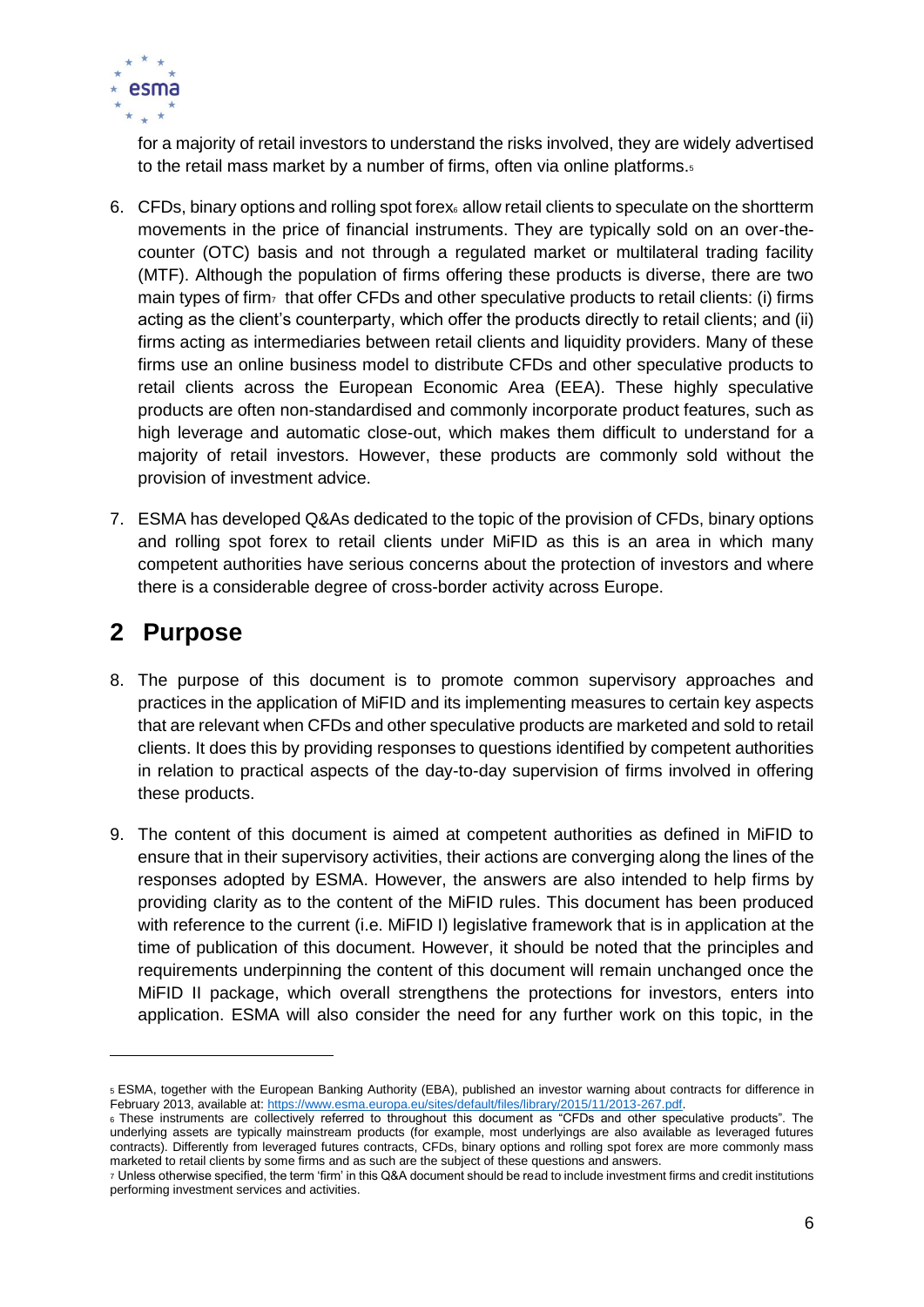

medium term, in light of new aspects of the MiFID II framework, such as in relation to the application of product governance requirements and product intervention powers.

10. The content of this document is not exhaustive and it does not constitute new policy.

# <span id="page-6-0"></span>**3 Status**

 $\overline{a}$ 

- 11. The question and answer (Q&A) mechanism is a practical convergence tool used to promote common supervisory approaches and practices under Article 29(2) of the ESMA Regulation.<sup>8</sup>
- 12. Due to the nature of Q&As, formal consultation on the draft answers is considered unnecessary. However, even if they are not formally consulted on, ESMA may check them with relevant ESMA groups, or where specific expertise is needed, with other external parties.
- 13. ESMA will review these questions and answers on a regular basis to update them where required and to identify if, in a certain area, there is need to incorporate some of the material into ESMA guidelines, recommendations or other supervisory convergence tools. In such cases, where applicable, the procedures in Article 16 of the ESMA regulation will be followed.

### <span id="page-6-1"></span>**4 Questions and answers**

14. This document is intended to be continually edited and updated as and when new questions or issues are received. The date each question was last amended is included after each question for ease of reference.

<sup>&</sup>lt;sup>8</sup> Regulation (EU) No 1095/2010 of the European Parliament and of the Council of 24 November 2010 establishing a European Supervisory Authority (European Securities and Markets Authority), amending Decision No 716/2009/EC and repealing Commission Decision 2009/77/EC Regulation, 15.12.2010, L331/84.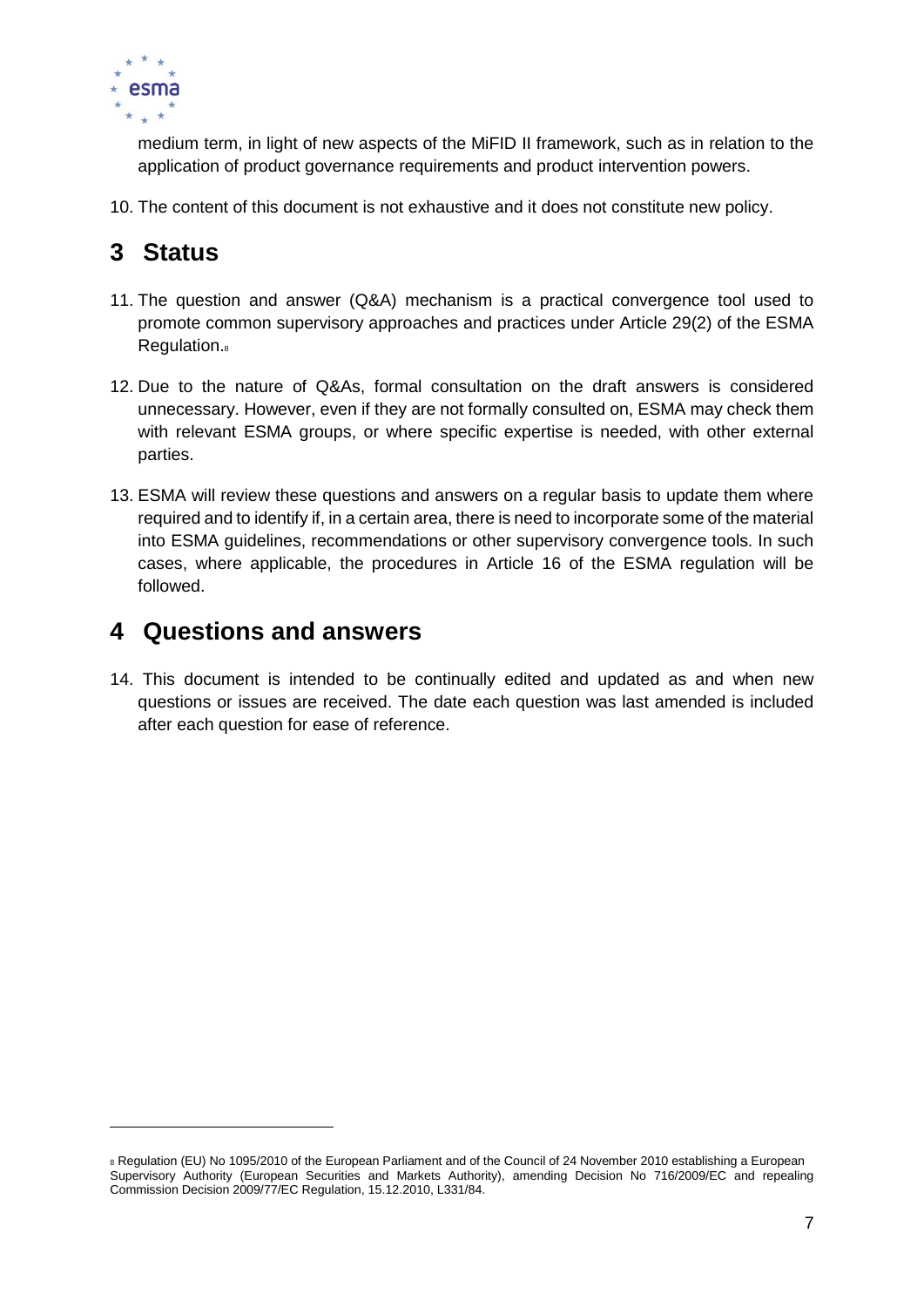

<span id="page-7-0"></span>**Section 1: Authorisation of firms offering CFDs or other speculative products to retail investors**

- 1. Introduction
- 1. In the life cycle of supervision, a National Competent Authority (NCA) first has the opportunity to understand and assess the proposed business model and activities of a firm when the firm applies to be authorised. Article 7(1) of MiFID states that an NCA shall not grant authorisation unless and until such a time as it is fully satisfied that the applicant complies with all its MiFID obligations. Article 7(2) of MiFID also requires an applicant seeking authorisation to provide all information necessary to enable the competent authority to satisfy itself that the firm has the necessary arrangements in place.
- 2. This section identifies certain key aspects that supervisors should take into account when considering an application for authorisation from a firm that is proposing to offer CFDs or other speculative products to retail clients. It does this by posing a series of questions and answers that are intended to help NCAs obtain and consider relevant information as part of their procedures for granting and refusing requests for authorisation from these types of firms. The topics discussed in this section are therefore designed to help NCAs identify certain factors that may require additional scrutiny during the authorisation process, given the complex and speculative nature of these products and certain business model features and practices that are commonly observed in this sector of the market.
- 3. It is particularly important for NCAs to carefully assess applications for authorisation from firms offering CFDs and other speculative products to retail clients considering the degree of cross-border activity observed in this sector, and taking into account that an authorisation, once granted, allows such a firm to provide investment services and activities to retail investors throughout the European Economic Area (EEA), pursuant to Article 6(3) of MiFID.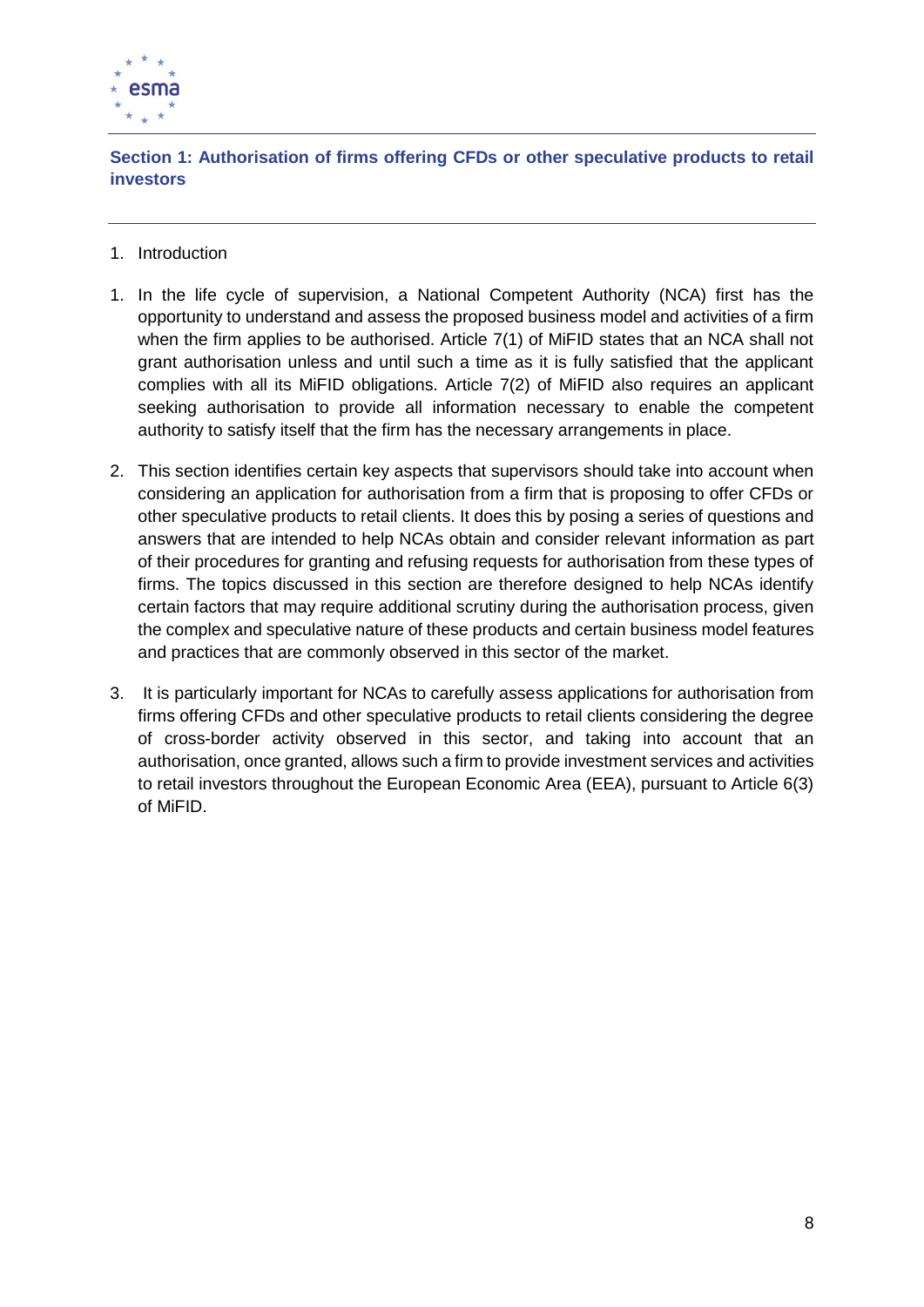

<span id="page-8-0"></span>**Question 1 [last update 8 April 2016]: An applicant firm seeking authorisation plans to use an online business model to offer CFDs or other speculative products to retail investors. What particular business model aspects and organisational arrangements may be particularly relevant for national competent authorities (NCAs) to take into account when considering the request for authorisation?**

#### **Answer 1a**: **Effective Supervision**

- 1. One of the fundamental requirements for an applicant firm seeking authorisation under MiFID is that the firm must be able to be effectively supervised by the relevant competent authority. This has a particular dimension when an applicant firm is seeking to provide CFDs, binary options or rolling spot forex to retail clients, given that many of these firms plan to operate using online business models, often with a limited footprint in the jurisdiction where they are seeking authorisation. Once authorised, such firms may freely perform investment services and activities within other Member States under Article 31 of MiFID, subject to the notification procedures set out therein.
- 2. In order to ensure at the point of authorisation that the applicant firm is capable of being effectively supervised, an NCA should consider the information provided in the applicant firm's programme of operations (Article 7(2) of MiFID). In particular, NCAs should consider the following points, taking into account the nature and complexity of the applicant firm's planned activities, the complexity of the products offered, the way the business is organised, the impact of the group structure (where the entity is part of a group), and the impact of any other close links:
	- a. Can the NCA obtain adequate information from the applicant firm?
	- b. Can the NCA obtain adequate information from the persons with whom the applicant firm has close links?
	- c. Is the applicant firm ready and willing to engage with the NCA in an open and co-operative way?
	- d. If the applicant firm is part of a group, can the NCA assess the overall financial position of the group?
	- e. Have sufficient details been supplied of the persons that have qualifying holdings in the applicant firm?
	- f. Where there are complex ownership structures in place, are these adequately explained?
- 3. An NCA should closely consider an application for authorisation from an applicant firm with a more complex group or ownership structure, to ensure this does not prevent the effective exercise of the supervisory functions of the competent authority (Article 10(1) of MiFID). Where this condition is not satisfied, NCAs should consider withholding authorisation from the applicant. Some examples of complex ownership structures include: (i) an applicant firm with links to entities based in a third country, non-EEA jurisdiction with whom an NCA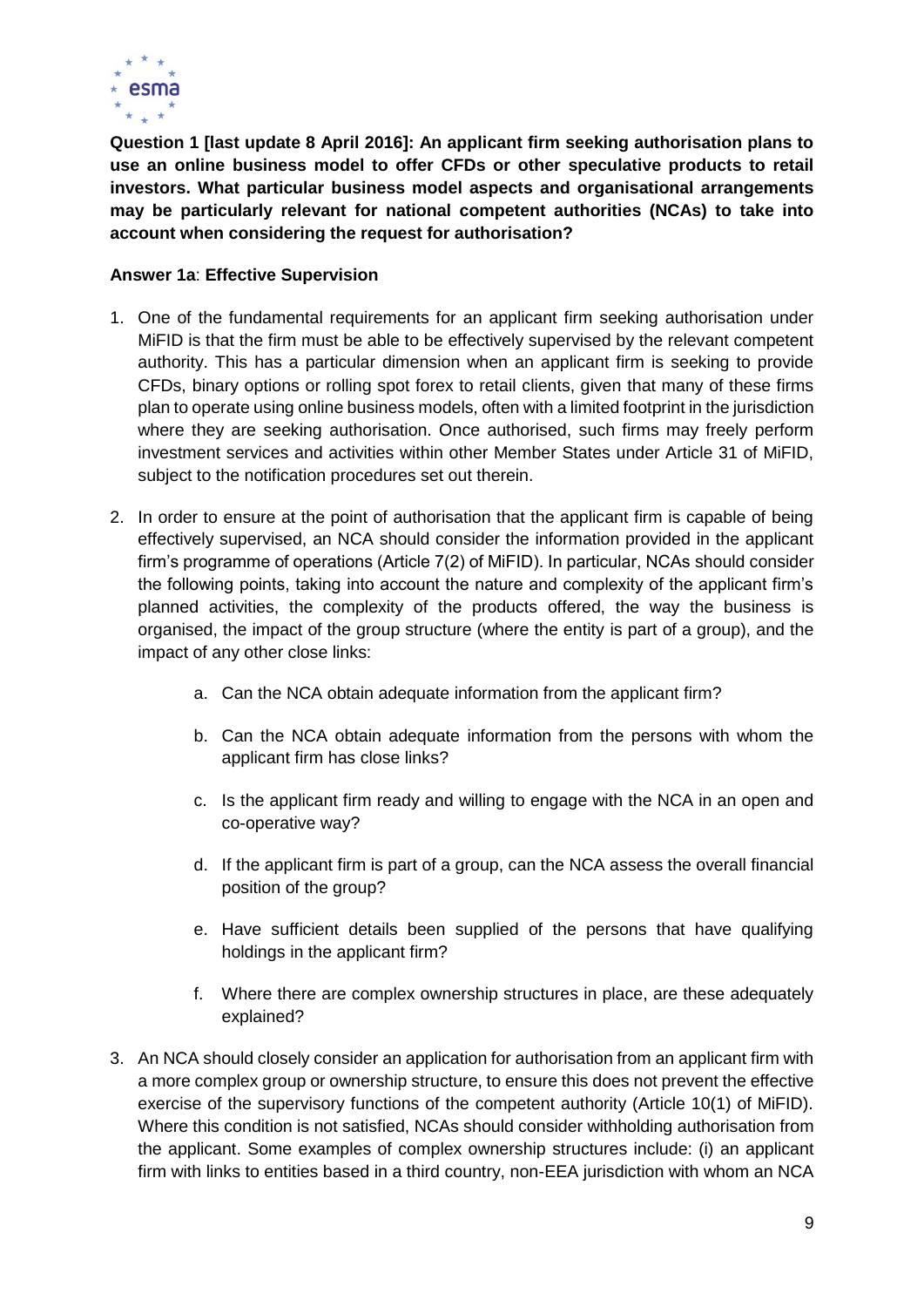

has limited formal or informal information sharing arrangements; or (ii) a firm with less known individuals owning qualifying holdings, for example individuals controlling the firm from behind a trust structure.

- 4. Where an applicant firm has significant controls, funding or operational links to an entity that is located in a third country, and the NCA has insufficient existing knowledge about that third country entity, or does not have reasonable means to obtain information to verify material facts that the applicant firm has asserted, such as the regulatory status of a third country entity or its resources and capability to act in a particular capacity (for example as a hedging counterparty), this may provide grounds for the refusal of an application, pursuant to Article 10(2) of MiFID.
- 5. Taking into account the need to ensure the sound and prudent management of the firm, authorisation should not be granted to a firm where the NCA is not satisfied of the suitability of the shareholders or members that have qualifying holdings, whether direct or indirect (Article 10 MiFID). There are a number of ways that NCAs can assess the suitability of shareholders and members with qualifying holdings, including agency searches on publicly available information, media and news archives, law enforcement databases, or credit rating agency databases on the relevant directors. Furthermore, NCAs should check whether shareholders or members with qualifying holdings, or any natural or legal persons with close links to the applicant firm have been subject to any enforcement action by the home competent authority or by other competent authorities. After an authorisation request has been granted, NCAs should also carefully consider applications to acquire or increase a qualifying holding in an authorised firm. A change to the shareholders or members that have qualifying holdings in a firm should not be perceived as a means to circumvent the authorisation process.<sup>9</sup>
- 6. In assessing an application for authorisation, NCAs should also consider whether the 'mind and management' of the applicant firm is in the jurisdiction in which the applicant is seeking authorisation, by establishing where the persons who effectively direct the business are located and where other senior management and key function holders (such as compliance and risk) are based. This is particularly relevant in an online business model, where the applicant firm may have a limited physical presence in the home Member State. For evidence, NCAs could consider information such as home addresses of the relevant individuals or rental agreements of the firm's offices, including the length of such agreements. For example, if an applicant firm indicates that members of its management body will relocate their domicile to the home Member State after the request for authorisation is granted, the NCA should consider whether any individuals relocating can demonstrate genuine long-term commitment to the business and their relocation. It is also important for NCAs to consider the past career history and other information about the persons who will effectively direct the business, in order to assess the reputation and experience of such persons, and to determine how likely it is that they will stay in their roles

<sup>9</sup> NCAs should also refer to the CEBS, CESR and CEIOPS 'Guidelines for the prudential assessment of acquisitions and increases in holdings in the financial sector required by Directive 2007/44/EC' (CESR/08-543b), and which were the basis for the development of ESMA's draft technical standards on the assessment of acquisitions and qualifying holdings (ESMA/2015/613).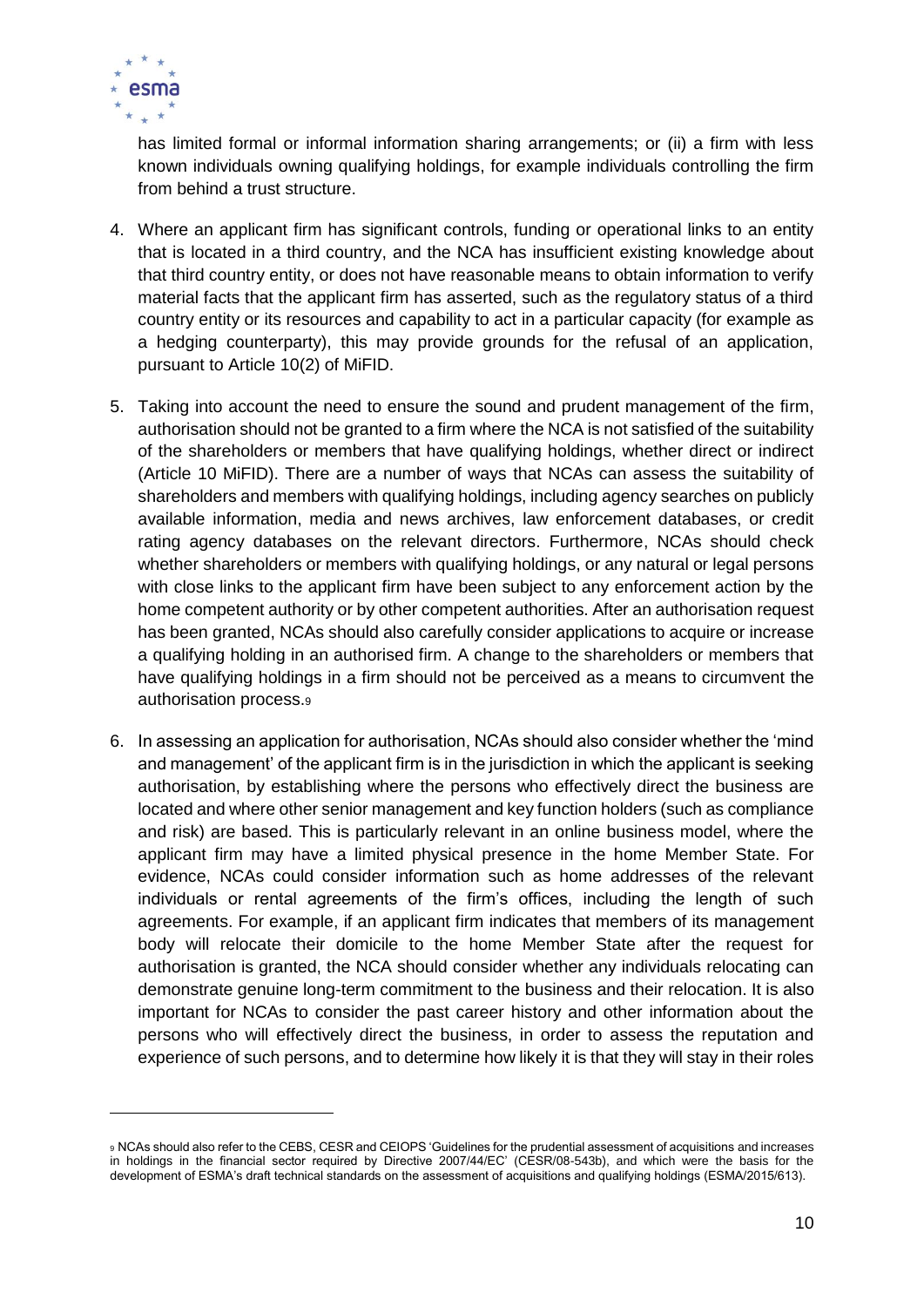

once authorisation has been granted to ensure the sound and prudent management of the firm (Article 9 MiFID).

- 7. After authorisation has been granted, supervisory visits can be used to confirm that the firm operates from the premises noted in the application, and that the persons who effectively direct the business have fulfilled any statements made as part of the application for authorisation stage, to ensure they have adequate oversight of the firm.
- 8. Where a firm and/or persons who effectively direct the business have not established a meaningful presence in the jurisdiction, for example where the senior management and/or persons in key compliance and risk functions do not reside in the home Member State, such that the NCA believes that the firm is not genuinely operating from the home Member State jurisdiction or that the persons directing the business do not have sufficient control and oversight of the business, this may provide grounds to withdraw authorisation, pursuant to Article 8(b) or Article 8(c) of MiFID.

#### **Answer 1b: Appropriate financial and non-financial resources**

- 9. When considering an application for authorisation, an NCA should ensure that the applicant firm's resources are appropriate in relation to the activities the firm intends to carry out. The applicant firm's financial and non-financial resources<sup>10</sup> must be sufficient for the firm to operate the business effectively and meet its MiFID obligations.
- 10. NCAs should consider whether the applicant firm is adequately capitalised and whether it is likely to meet its capital requirements on an on-going basis (Article 12 of MiFID), taking into account whether the proposed business model is sustainable to support the financial information provided as part of the application. <sup>11</sup> An NCA can do this by assessing the proposed revenue generation model, e.g. considering whether it is based on transactions and volumes, whether there is a fixed fee element included in the fee structure, and whether the applicant firm will be acting as the client's trading counterparty.
- 11. In assessing the applicant firm's non-financial resources, NCAs should consider information about the firm's human resources,<sup>12</sup> premises, and operational resources. In particular, the applicant firm should be able to demonstrate as part of the authorisation process that it has adequate compliance resources to minimise the potential risks posed by an online business model offering speculative and complex products to retail clients, including where the applicant proposes to offer services on a cross-border basis, and that the firm can monitor, on a regular basis, the adequacy and effectiveness of the policies

<sup>10</sup>Article 13 of MiFID requires investment firms to employ appropriate and proportionate systems, resources and procedures to ensure continuity and regularity in the performance of its services and activities. In relation to key persons directing the business, there is a requirement under Article 9 of MiFID for them to be of sufficiently good repute and experience to ensure the sound and prudent management of the investment firm.

<sup>11</sup> This includes the firm's verified or audited set of accounts, the firm's projections, or any other evidence the firm has provided of financial resources held. The following information about the financial position of the applicant may be particularly relevant: the applicant firm's opening balance sheet; monthly cash flow forecast and profit & loss for the first years of trading or until breakeven and the monthly forecast or regulatory capital versus the regulatory capital requirement for the first years of trading or until breakeven.

<sup>12</sup> In the assessment of human resources, NCAs should also consider whether the persons effectively directing the business of the applicant are of sufficiently good repute and sufficiently experienced (Article 9(1) of MiFID), and that and those responsible for key functions, such as risk and compliance, have the necessary skills, knowledge and expertise to carry out their roles (Article 5 of the MiFID Implementing Directive).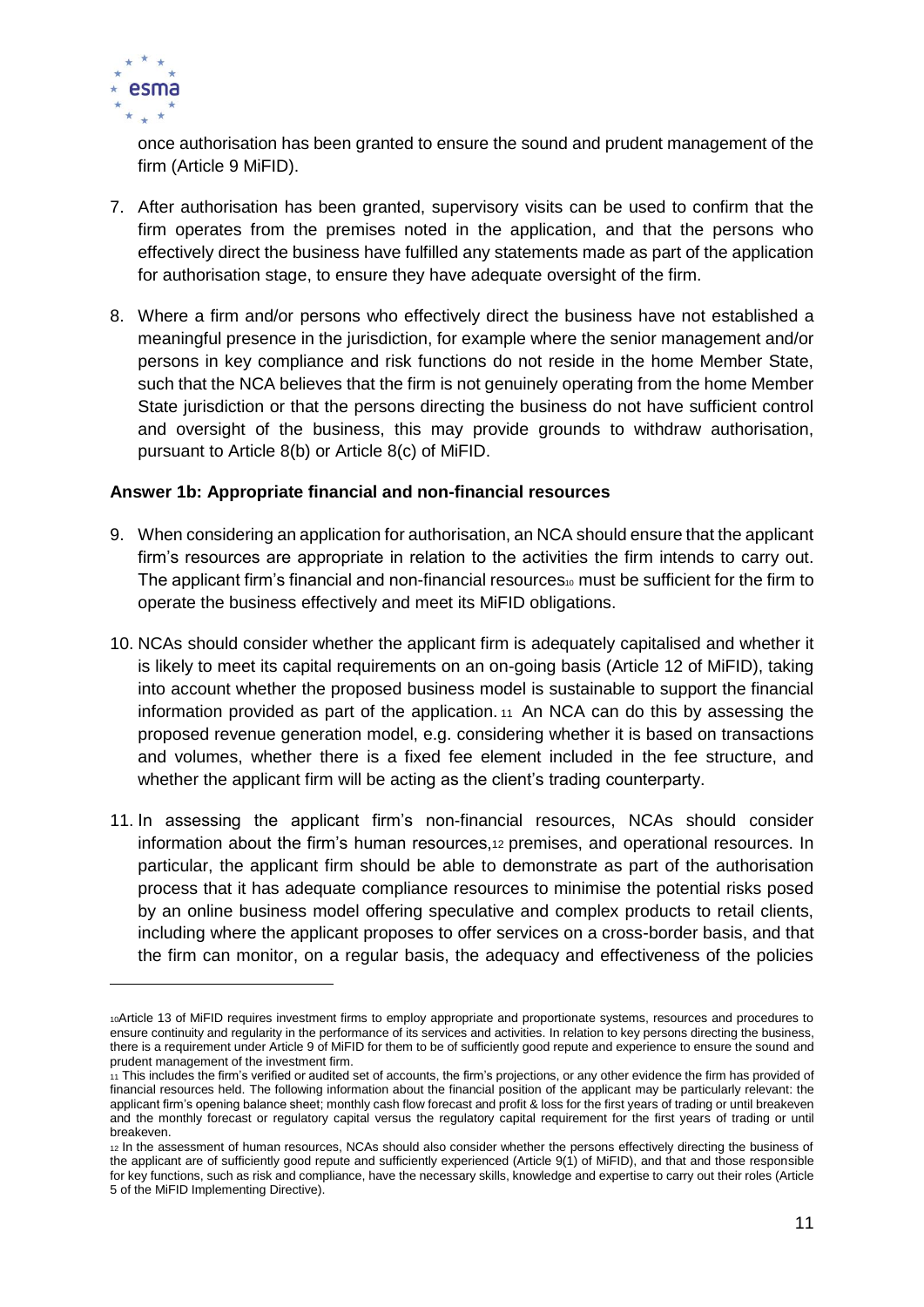

and procedures it has in place to manage these risks (Article 6 of the MiFID Implementing Directive).

- 12. More generally, NCAs should also consider whether all other relevant personnel are appropriately qualified and have the necessary experience to perform their roles (Article 5(1)(d) of the MiFID Implementing Directive). For example, NCAs could review training plans and qualifications of staff, particularly in situations where CVs suggest little experience. Especially in smaller start-up firms, it may also be helpful to establish whether there is any 'key person risk' (which may occur as a result of the same individual being responsible for performing several key roles or functions) and if so, how the firm plans to mitigate and manage this risk (Article 5(1)(g) of the MiFID Implementing Directive).
- 13. When an applicant firm is proposing to adopt an online business model to provide CFDs or other speculative products, NCAs should pay particular attention to the extent to which the firm is reliant on technology and/ or bespoke IT systems, to understand whether the use of such IT systems presents a risk to the continuity of service provided by the firm and ensure the firm complies with the outsourcing requirements set out in Article 13(5) of MiFID and Articles 13 and 14 of the MiFID Implementing Directive. This should include a consideration of whether the applicant's disaster recovery and business continuity plans are sufficient to ensure the preservation of essential data and functions in the case of a system interruption, or where not possible, the timely recovery of essential data and functions and the timely resumption of services to clients, as required by Article 5(3) of MiFID Implementing Directive. Where the relevant expertise is not available within the competent authority, NCAs may choose to employ operational experts to review the applicant firm's proposed electronic platform or systems, or to engage the services of third party audit providers.

#### **Answer 1c: Programme of operations**

- 14. In assessing an application for authorisation, an NCA should first consider whether the business plan the firm has provided within its programme of operations offers sufficient information about what the firm is planning to do and how and where it will operate, as required by Article 7(2) of MiFID. The applicant firm should be clear about the scope of authorisation it is seeking and NCAs should be able to accord this with the business plan the firm has presented.
- 15. As one example, if a parent firm is already authorised in one EEA jurisdiction and an NCA in another Member State receives an application for authorisation from a subsidiary entity, which has the same or very similar business model and the same persons effectively directing or controlling the business, the NCA should carefully consider the rationale for such a business model. In such instances, NCAs should consider, inter alia:
	- a. Whether the same persons can effectively control multiple firms based in different jurisdictions;
	- b. Whether there are any conflicts of interest inherent in such arrangements and how the applicant firm proposes to manage these, given that the different firms may be closely connected, for example through outsourcing arrangements; and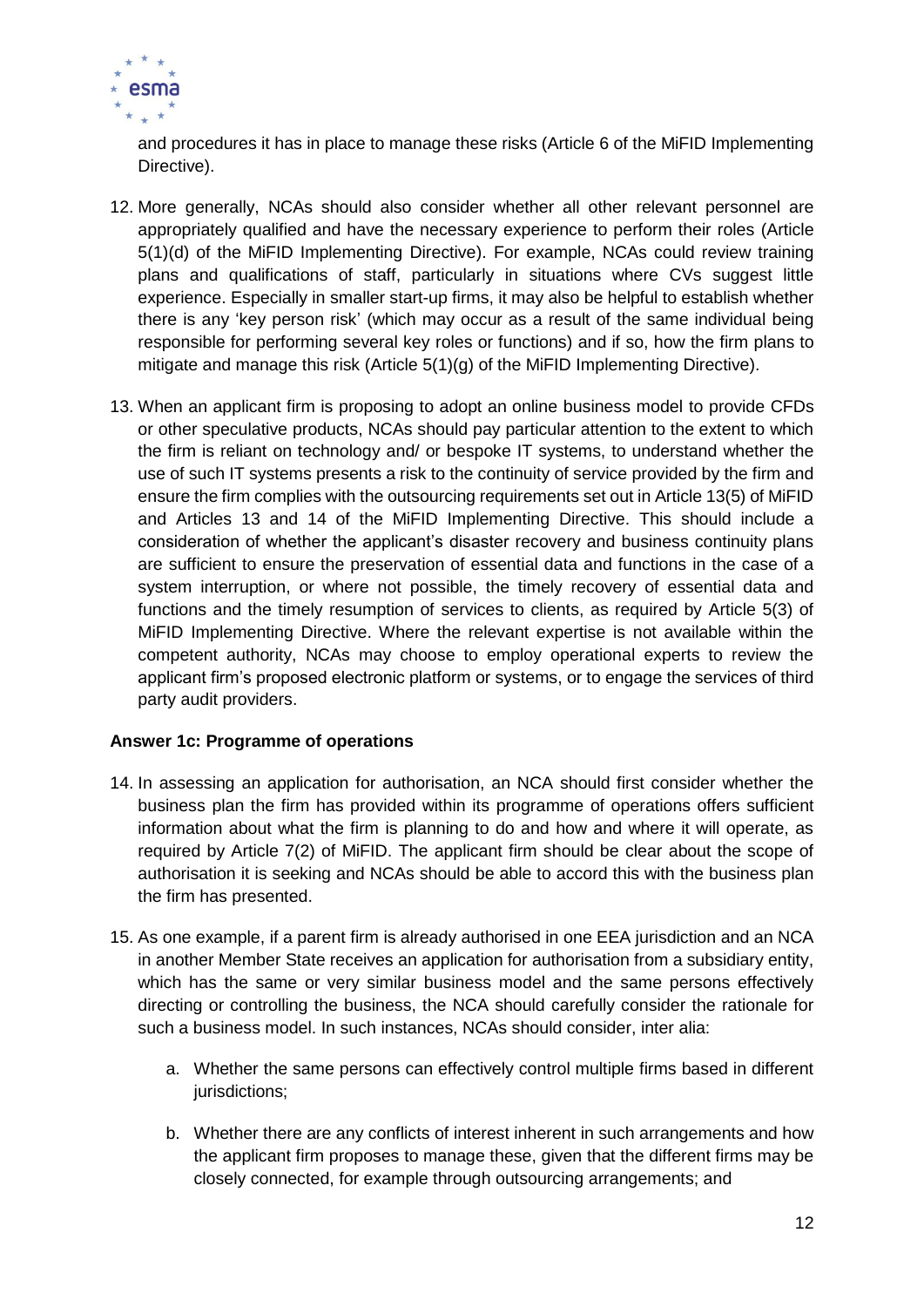

- c. How clients will clearly understand which legal entity they are contracting with. This may be particularly relevant given the online business models that are common in this sector. For example, upon receiving an application to open an account from a retail client, if an applicant firm that is part of a group plans to redirect the retail client to do business with another group entity (e.g. based on the IP address of the client), it should be made clear to the client that it is no longer contracting with the first entity, whose website the client initially visited online.
- 16. In assessing an application for authorisation, NCAs should consider the sustainability of the business model presented and any potential risks within the business plan, including the applicant firm's product strategy, planned fee and incentive structures, and growth strategy. To do this, an NCA can consider the applicant firm's financial and business projections, including those concerning client take-on and transaction levels. In assessing such projections, an NCA should consider that the nature of CFDs and other speculative products means that they may not be appropriate for the majority of retail clients, and that the typical duration of a retail client account for such products is relatively short. Therefore, financial projections based on a large and/or long-term retail client base are unlikely to be realistic. An aggressive projected business plan based on selling complex, high-risk products to retail clients should also prompt an NCA to consider whether an applicant firm adopting such a business model can demonstrate that it has it in place adequate policies and procedures to ensure it complies with its MiFID obligations, in particular whether it can demonstrate that it is acting in the best interests of its clients on an ongoing basis (Article 19(1) of MiFID).
- 17. Given the inherent conflicts of interest present in some typical business models of providers of CFDs and other speculative products to retail customers, particularly in relation to trading models where the applicant firm plans to deal on own account as a counterparty to the client's trade, NCAs should ensure that the applicant firm can demonstrate that it has considered the potential conflicts of interest within its business model and operations, and how conflicts of interest will be identified, managed and mitigated (Article 13(3) MiFID). The hedging arrangements that the firm plans to implement will be of particular significance where a firm plans to deal on own account. Certain conflicts of interest arising from common business models adopted by firms offering CFDs and other speculative products to retail clients are discussed in Section 2 of this document.
- 18. One key aspect for applicant firms offering CFDs and other speculative products to retail clients is how the firm will meet its MiFID obligations to deliver best execution (Article 21 of MiFID). At a minimum, NCAs should assess an applicant firm's order execution policy to ensure it is adequate and to consider how the firm will monitor the trading results obtained for its clients. To further evaluate the applicant firm's compliance with best execution rules, NCAs can also examine how the firm will trade with different liquidity providers, and/or review agreements with its liquidity providers. As a part of the assessment, NCAs should consider whether the applicant firm is transparent about its trade flow and whether it is clear to the customer what the firm's hedging arrangements are and where the trades are executed. Where an applicant firm plans to hedge trades intra-group, NCAs should consider the proposed hedging arrangements beyond the intra-group hedge trade and be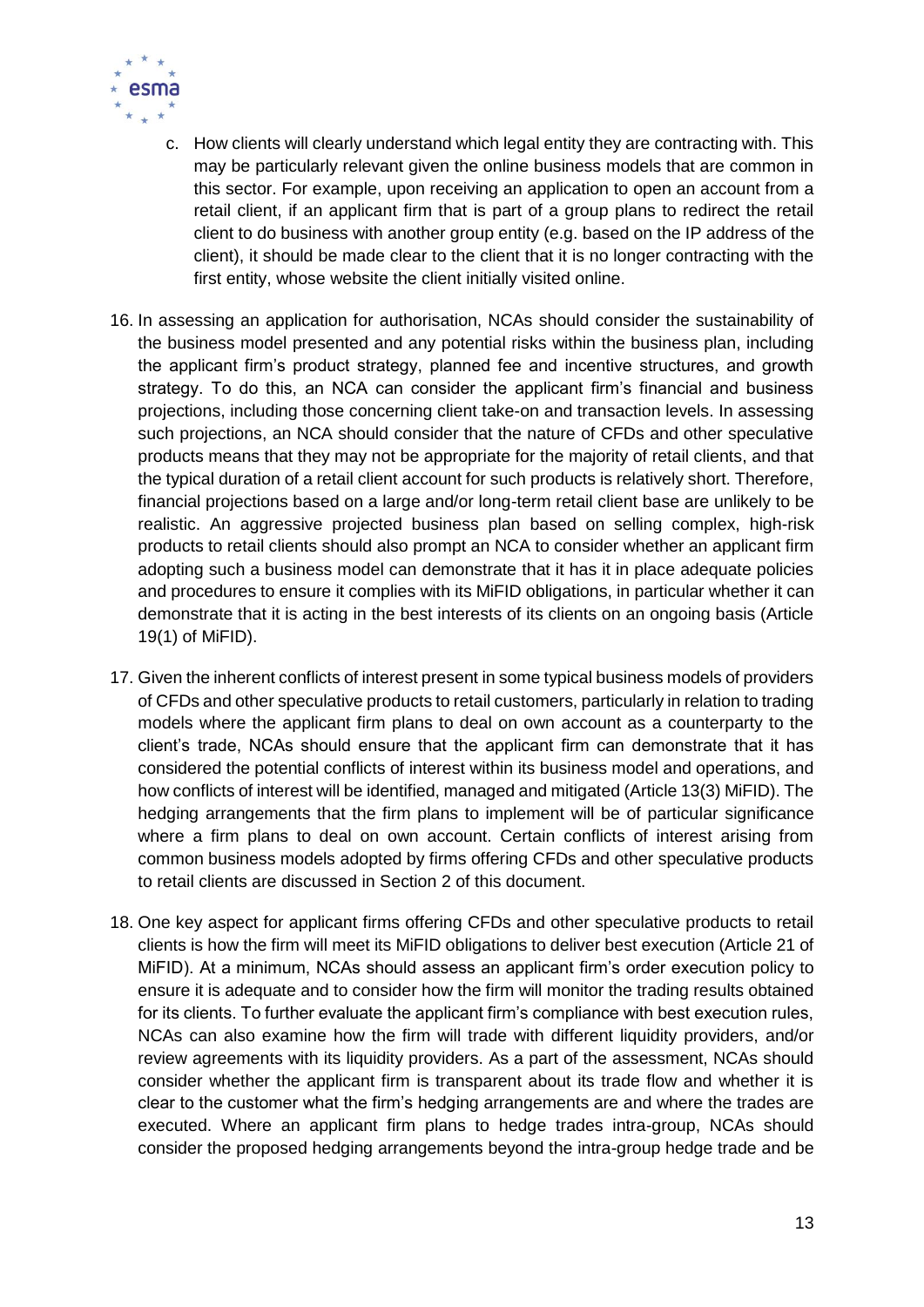

satisfied that the firm can demonstrate sufficient oversight of these arrangements to ensure delivery of best execution.

- 19. MiFID requires a firm's control framework and policies to be proportionate in view of the nature, scale, and complexity of its business model and the nature and range of investment services and activities undertaken. Although many firms planning to offer speculative products to retail clients may be small in size, NCAs should ensure that any applicant firm adopting a business model based on selling complex, high-risk products to retail clients can demonstrate that it has in place in place robust and comprehensive controls to manage the risks inherent in such a business model. Furthermore, where an applicant firm indicates in its programme of operations its intention to carry out cross-border business, the NCA should also consider how the additional complexity and risks arising from the provision of investment services outside the home Member State will be overseen and managed by the firm. Some examples of the types of information that NCAs should take into account when a firm proposes to offer CFDs or other speculative products on a cross-border basis include the following:
	- a. How the applicant firm will have sufficient oversight and controls to ensure that marketing and communication materials comply with the relevant MiFID requirements, in particular where these are produced in a language other than the language(s) of the home Member State.
	- b. What controls the firm will have in place over the activities of any branches or tied agents it plans to use as part of its distribution of CFDs or other speculative products to retail clients in host Member State(s).
	- c. What controls the firm will have in place to ensure that it will not offer investment services or activities in other jurisdictions that it is not authorised to perform in its home Member State (e.g. providing investment advice).
- 20. An NCA's assessment of how an applicant firm plans to oversee its business and manage the risks arising from its cross-border activities should be proportionate to the volume and complexity of the planned cross-border operations. An NCA should also consider, in deciding whether to grant or refuse a request for authorisation, the extent to which the applicant's planned operations in other jurisdictions might impact the NCA's ability to effectively supervise the operations of the firm. It will also be important for NCAs to devote particular attention to the cross-border operations of firms offering CFDs and other speculative products to retail clients as part of their ongoing supervisory activity. For example, if, after the point of authorisation, an NCA becomes aware that a firm authorised in its jurisdiction carries on its cross-border activities in a manner different to that indicated in the programme of operations provided as part of the firm's request for authorisation (e.g. if all of its activities are actually in another Member State than the home Member State), the NCA should consider whether to maintain or withdraw the authorisation.
- 21. NCAs should pay particular attention to an applicant firm's planned promotional and marketing activity by considering how the applicant intends to offer speculative products, to which clients, and how the proposed marketing and distribution strategy will be used to support the business plan. This is particularly important given that many firms seek to adopt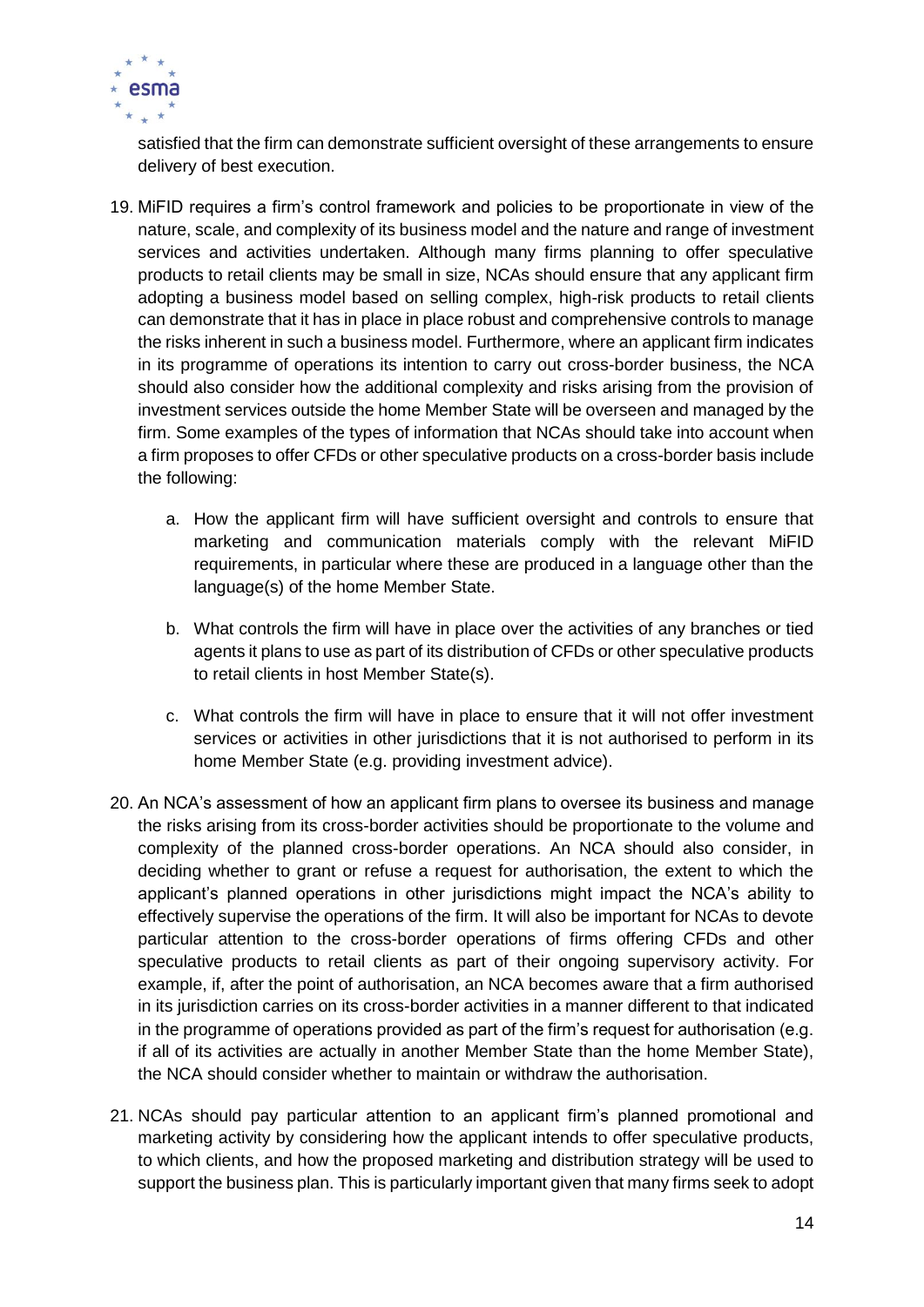

a mass-market distribution model for CFDs and other speculative products. NCAs should also consider how the applicant plans to provide warnings to clients about the high-risk nature of the products, for example on its website(s) and in promotional materials.

- 22. More generally, other aspects that should be considered by NCAs at the authorisation stage relevant to the business model of firms offering CFDs and other speculative products to retail clients include: the applicant's ability to monitor its systems for market abuse; its controls to ensure compliance with other organisational and conduct of business requirements (such as the safeguarding of client assets); and the overall governance and risk management processes. These aspects can be assessed as part of the information provided in the request for authorisation or through further information requests or dialogue with the applicant. In particular, NCAs may find it helpful to request evidence of the applicant firm's plans to assess the appropriateness of CFDs and other speculative products to retail clients, to ensure that firm applies a robust approach when assessing the knowledge and experience of customers wishing to purchase the products, and the firm's client on-boarding policy and procedures, to ensure the firm appropriately mitigates antimoney laundering (AML) risks.
- 23. In assessing the applicant firm's policies and procedures, NCAs should ensure that documents are tailored to the specific business model and risks of the firm seeking authorisation. The use of generic, off-the-shelf policies and procedures should be identified and carefully considered by NCAs as part of the authorisation process. For example, an NCA could assess the knowledge of senior management and the compliance function about the firm's MiFID obligations in key areas (such as best execution or the assessment of appropriateness), to establish that the applicant firm understands the procedures and controls that it has or will put in place.

#### **Answer 1d: Overall ability to comply with regulatory obligations**

- 24. NCAs should determine whether the applicant is ready to be a regulated entity (Article 7 of MiFID), by considering whether the applicant firm is able comply with all its regulatory requirements, whether it has due regard to the interest of its clients, and whether it is commit-ted to carry on business with integrity. In doing do, NCAs should consider whether the applicant firm has governance and control structures in place that sufficiently address the activities and risks of the firm. NCAs can do this by examining the applicant firm's corporate governance structures (e.g. reporting lines, Board and other Committee structures), and by considering the proportion of staff dedicated to compliance, risk and internal audit, including whether these functions are carried out in-house or are outsourced.
- 25. Where the applicant firm outsources any of its key business functions, it is important for NCAs to be satisfied that the firm exercises effective oversight over the outsourced activities, including those provided by intra-group entities. At the authorisation stage, NCAs should establish which functions are outsourced and assess how the firm maintains effective oversight of the outsourced services provided, for example by considering any outsourcing agreements that applicant firm plans to have in place. In addition, NCAs may expect certain roles, such as those exercising significant influence over the applicant firm's conduct, to not be outsourced or to be performed by individuals situated in the home Member State of the applicant firm.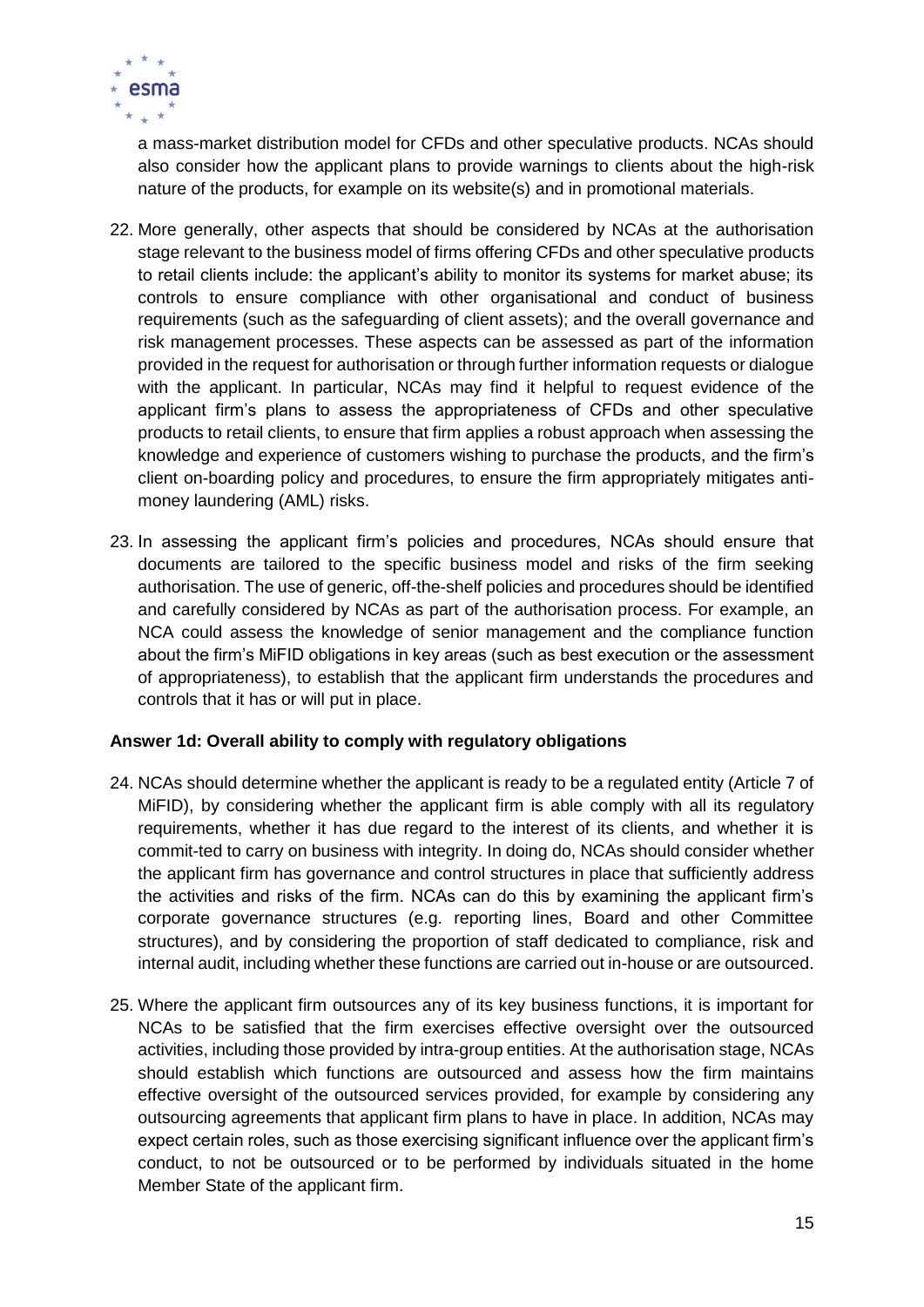

26. If an applicant firm plans to outsource multiple critical or important client facing functions, such as website design, trading software, financial promotions, client disclosures, and/or client on boarding processes (such as "know your client" information gathering and appropriateness testing), to third parties in other jurisdictions, the nature of controls needed to effectively oversee and assess the performance of such service providers will be more complex. If an applicant firm cannot demonstrate how it will ensure effective oversight of outsourced functions to ensure meet its regulatory obligations under Article 13(5) of MiFID and Articles 13 and 14 of the MiFID Implementing Directive, an NCA should consider withholding authorisation.

#### <span id="page-15-0"></span>**Question 2 [last update 8 April 2016]: Under what circumstances could an applicant firm adopting an online business model to offer CFDs and other speculative products to retail investors and planning to make use of outsourcing arrangements be considered to not meet the MiFID requirements?**

#### **Answer 2:**

- 27. NCAs should carefully consider requests for authorisation from applicant firms planning to offer CFDs or other speculative products that plan to outsource central management activities, key functions and/or key infrastructure (such as the compliance function, customer support activity or the provision of the trading platform), to a third party or another entity within the same group. If a firm cannot demonstrate sufficient internal controls and oversight over an outsourcing arrangement, and/or is not able to provide adequate information in timely manner to the relevant NCA, this would not meet the MiFID requirements.
- 28. Under Article 13(5) of MiFID, firms are required to ensure that they take reasonable steps to avoid undue operational risk when relying on a third party for the performance of any critical operational functions. Any outsourcing of critical or important operational functions that results in the delegation by senior management of its responsibility, altering of the relationship and obligations of the firm towards its clients, or removing or modifying any of the conditions subject to which the firm's authorisation was granted, is prohibited (Article 14(1) of the MiFID Implementing Directive). For example:
	- a. If a firm offering CFDs and other speculative products outsources the provision of educational or training materials to another party (e.g. a financial education provider), it remains for the authorised firm to ensure that any information or marketing communication provided to clients and potential clients is clear, fair and not misleading (Article 14 of the MiFID Implementing Directive).
	- b. A firm cannot enter into an outsourcing arrangement with a trading platform provider, if such an arrangement shifts the responsibility for any damages caused to clients as a result of the improper performance of the trading platform away from the authorised firm to the outsource provider.
- 29. As a part of an NCA's assessment of outsourcing arrangements, it is important to consider the extent to which an applicant firm could continue to function and provide services to clients if a particular outsourcing arrangement was terminated (Article 14(2)(g) of the MiFID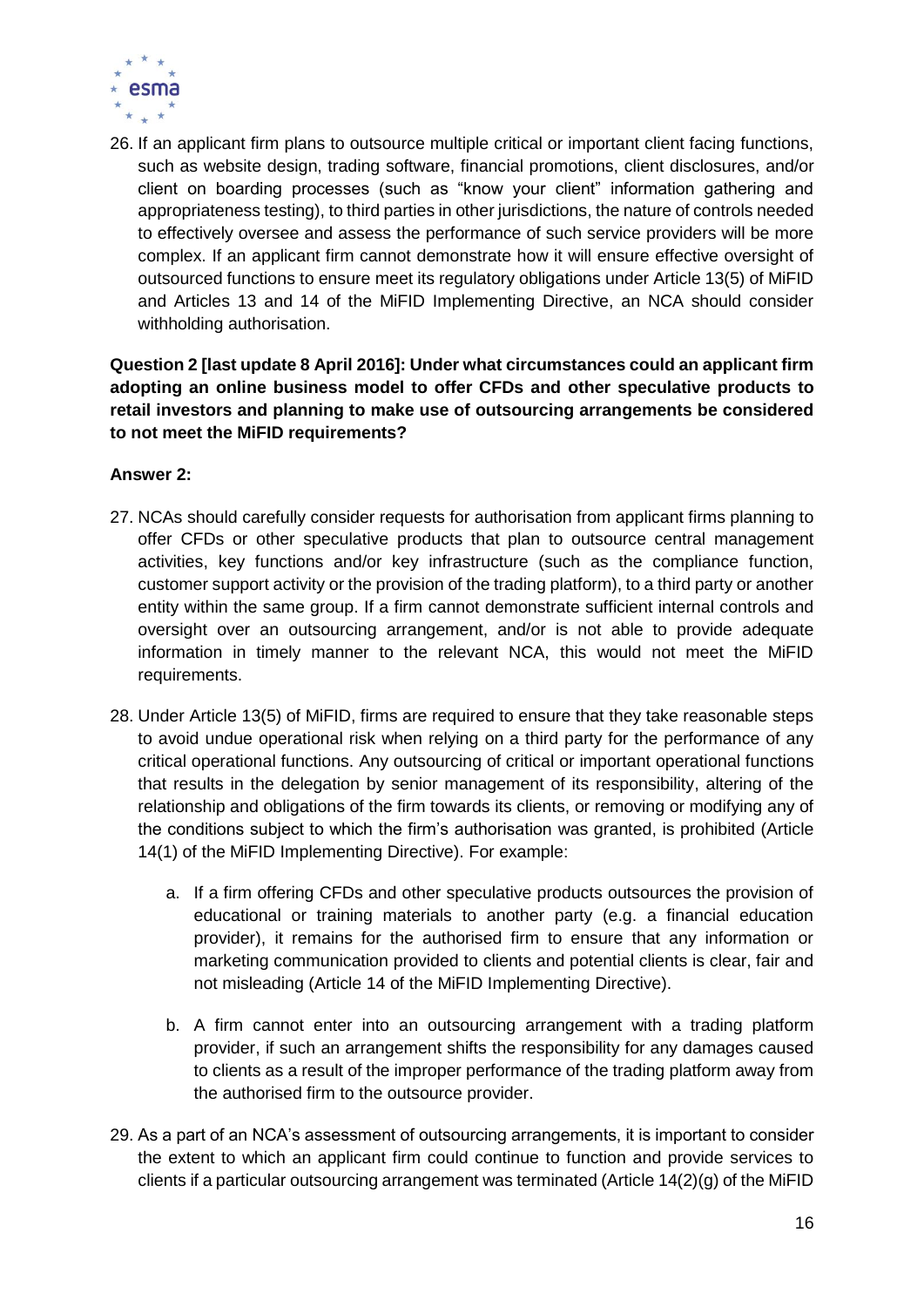

Implementing Directive). Especially when an applicant firm proposes to offer CFDs or other speculative products to retail clients based on an online business model, the applicant firm's business continuity planning (BCP) arrangements should be an important consideration. It is also important for an NCA to assess the extent of an applicant firm's dependency on a particular outsourcing arrangement with another entity, given many firms in this sector seek to outsource functions such as:

- a. Website design;
- b. The trading platform and trade processing;
- c. Compliance activity; and/or
- d. Client support services, often to call centres.
- 30. If an applicant firm proposes a single outsourcing arrangement for several of these functions, the NCA should consider seeking further information from the applicant firm, to ensure it is not effectively delegating its senior management responsibilities (Article 14(1) of the MiFID Implementing Directive), or putting at risk its ability to maintain service continuity or timely resumption of investment services if an outsourcing partner failed (Article 5(3) and 14(2) of the MiFID Implementing Directive).<sup>13</sup> A firm must also exercise due skill, care and diligence in entering into any such outsourcing arrangements. For example, if an applicant firm proposes as part of a request for authorisation to enter into an outsourcing arrangement under which a third party call centre will provide support services for its clients, it should be able to demonstrate to the NCA how it is able to effectively supervise and oversee the activities of the call centre, and any risks associated with these activities.
- 31. After the initial authorisation, supervisory visits can be used to determine whether a firm actually operates from the premises noted in the application and otherwise complies with the conditions under which authorisation was first granted. From time to time, it has been observed in this sector of the market that an applicant firm establishes a sufficient minimum presence to meet the necessary conditions for authorisation in the relevant Member State, for example by ensuring that the key management and persons responsible for the key functions (such as compliance and risk) reside in that Member State. However, once authorisation is granted, a firm may seek to reduce its physical presence in its home Member State, for example it may wish to move certain management $14$  or infrastructure activities to a parent company that is in a different jurisdiction, possibly outside the EEA. Even when a firm outsources activities within the same group, the MiFID outsourcing obligations still apply. Article 16(2) of MiFID also requires firms to notify the relevant NCA of any material change to the conditions for initial authorisation.

<sup>13</sup> Some other examples of the types of information that NCAs can take into account as part of the authorisation process in relation to outsourcing arrangements are also discussed in paragraphs 25-26 of this document.

<sup>14</sup> Article 9(2) of MiFID requires an firm to inform the relevant NCA of any changes to its management and to provide all information necessary to assess the repute and experience of the proposed new management.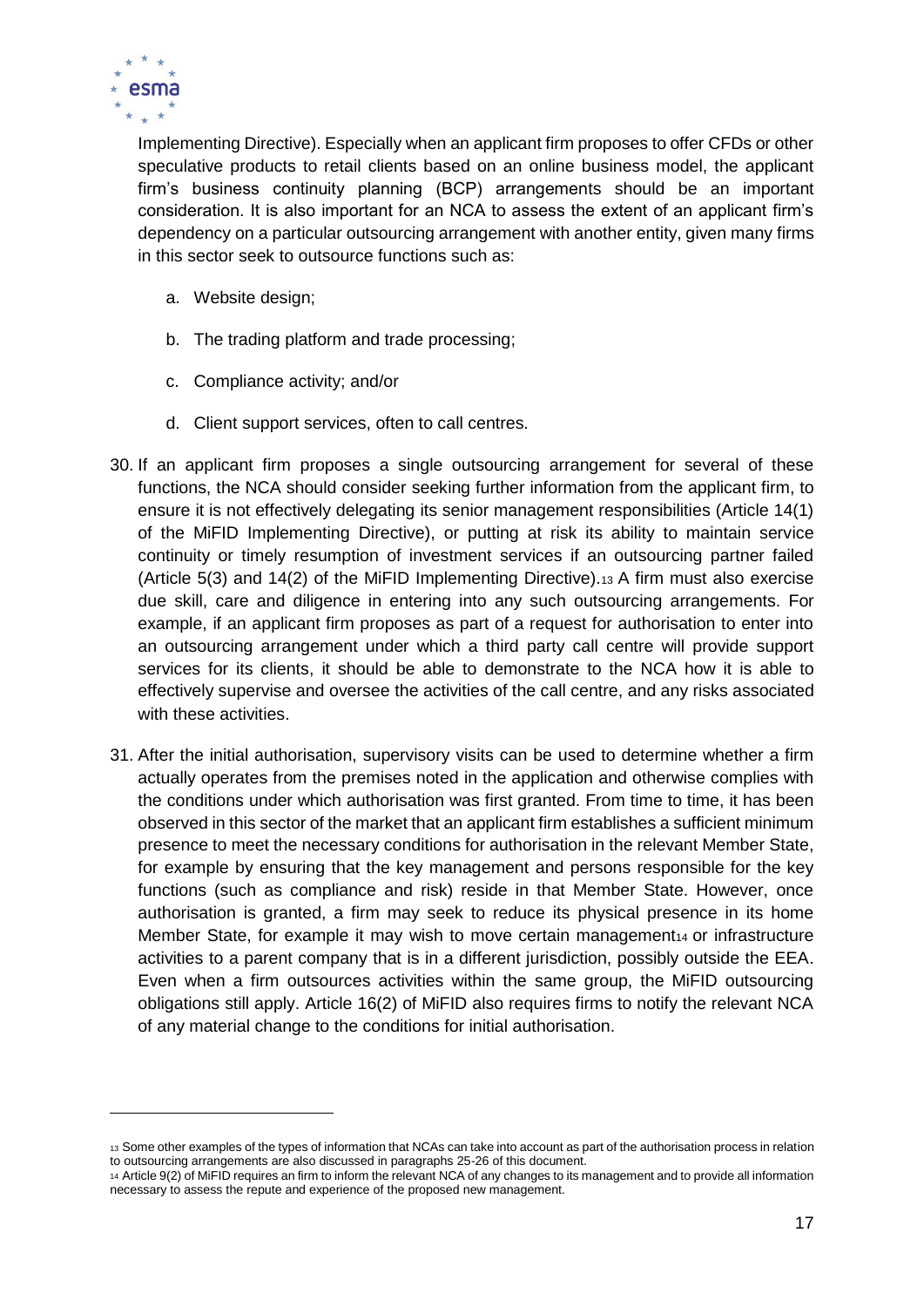

32. NCAs should consider withdrawing authorisation if a firm ceases to meet the conditions under which authorisation was granted, which would be the case if a firm has outsourced its activities to such an extent that it no longer complies with its MiFID obligations (Article 8(c) of MiFID).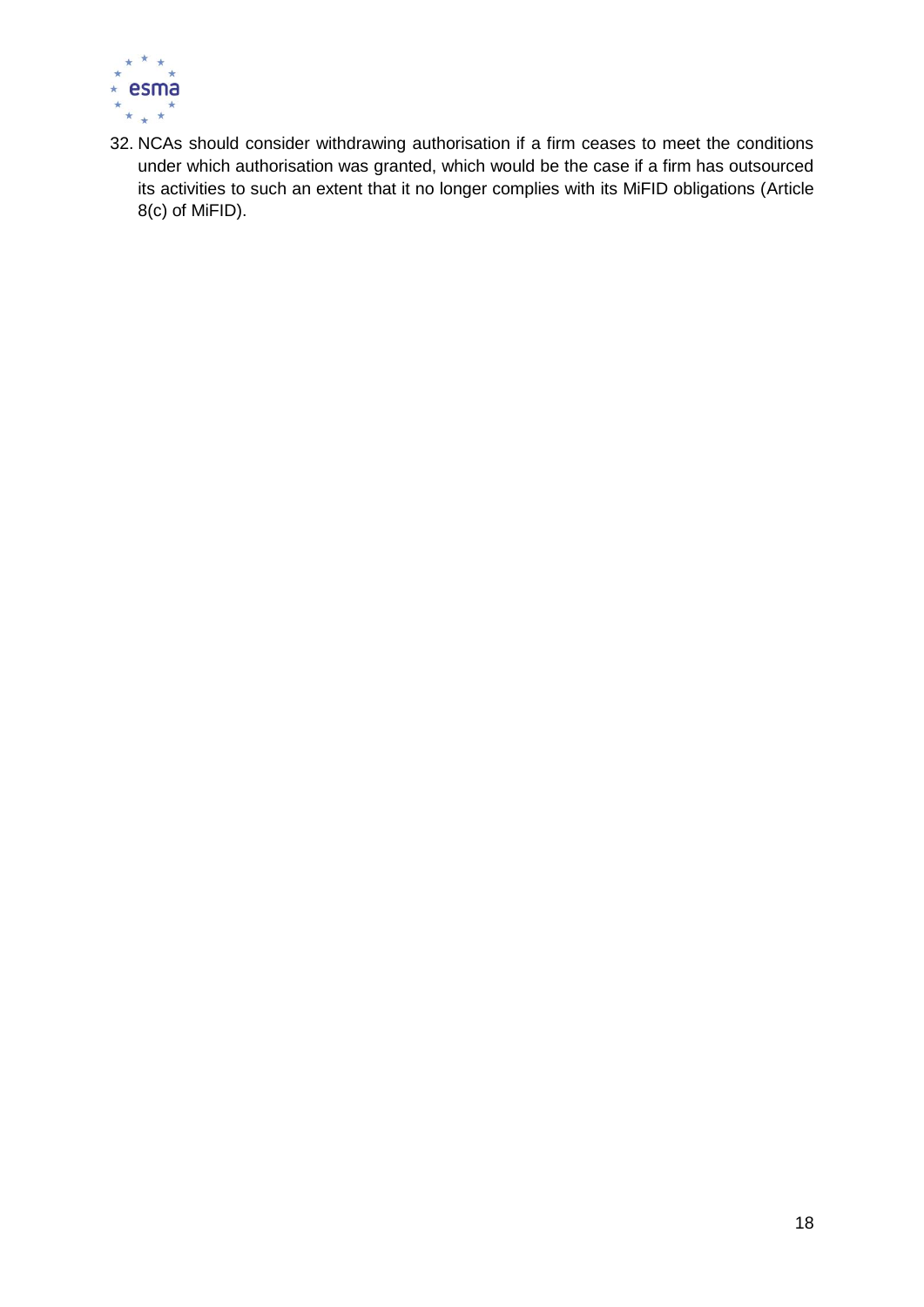

<span id="page-18-0"></span>**Section 2: Conflicts of interest arising from business models that may be adopted by firms offering speculative products to retail investors**

- 1. Introduction
- 1. Article 13(3) of MiFID requires firms to take all reasonable steps to prevent conflicts of interest. Article 18 of MiFID and Articles 22 and 23 of the MiFID Implementing Directive further define the steps that firms should take to identify, manage, prevent, and/or disclose conflicts of interest.
- 2. This section identifies certain business model characteristics and practices that give rise to particular conflicts of interest but are often observed in firms offering CFDs and other speculative products to retail clients. Many of these conflicts of interest arise as a result of the remuneration models adopted by firms in this sector, for example when the firm is the other side of the client's trade or if the firm or other relevant parties are remunerated based on the volume or value of trades placed by retail clients speculating in CFDs, binary options and rolling spot forex. This is particularly important given that the average life span of a retail client account in relation to speculative products is relatively short, which may place a certain pressure on the overall business model of a firm to maintain a steady stream of new clients and increase the potential for conflict of interest between the firm and the client to occur.
- 3. The topics discussed in this section are presented in the form of questions and answers that are intended to help NCAs assess firms' approaches to the application of the MiFID conflicts of interest rules when offering CFDs and other speculative products to retail clients.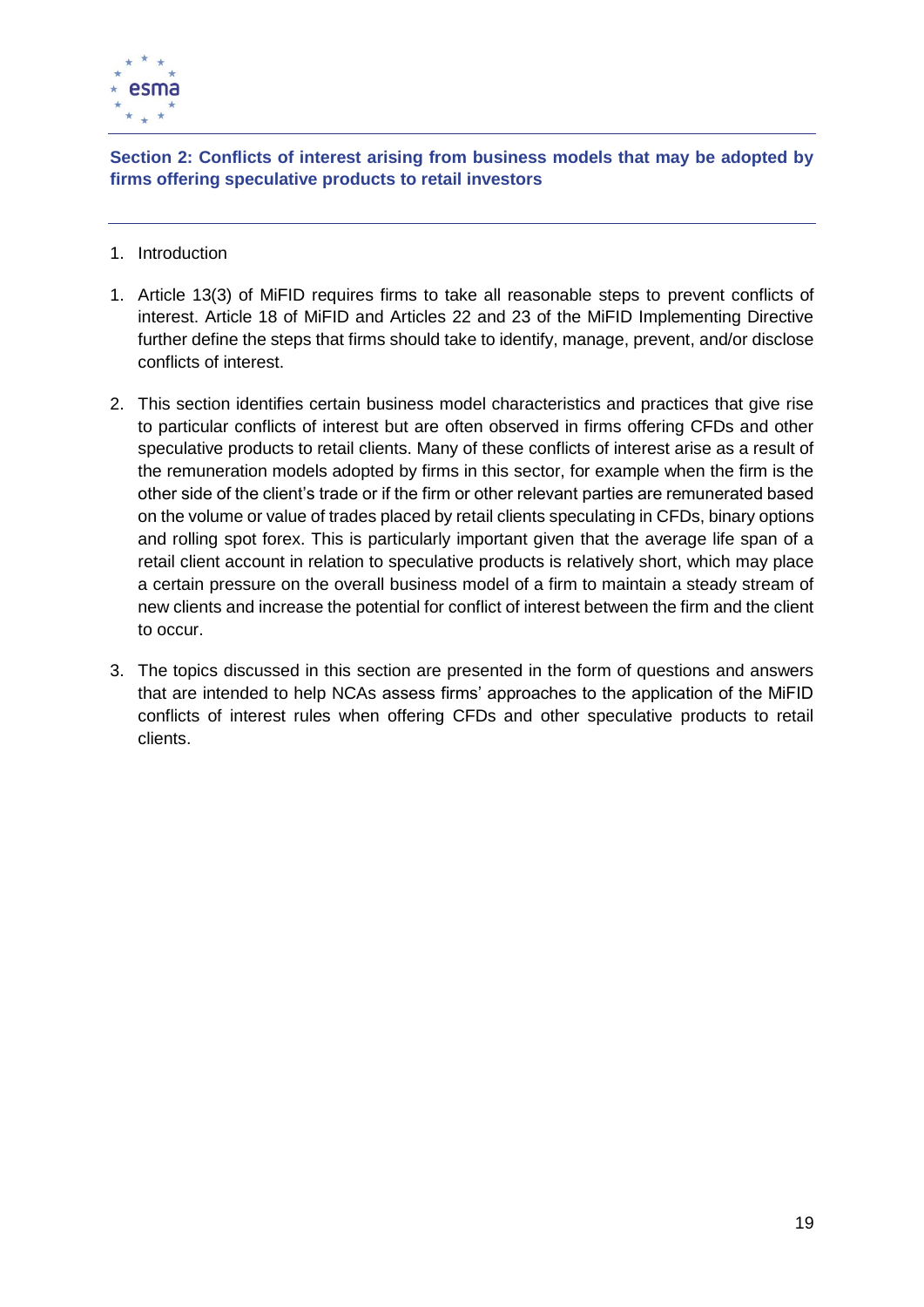

<span id="page-19-0"></span>**Question 1 [last update 8 April 2016]: In the case of some providers of CFDs or other speculative products dealing on own account, there is a direct correlation between the profit/loss made by the client and the profit/loss made by the firm. In such cases, how can the firm demonstrate that it has met its MiFID obligations to act honestly, fairly and professionally in accordance with the best interests of its clients, to take all reasonable steps to avoid conflicts of interest, and to execute orders on terms most favourable to the client?**

#### **Answer 1:**

- 1. Where a firm offering CFDs or other speculative products to retail clients is dealing on its own account and acting as the client's counterparty to a particular transaction, this may present conflicts of interest between the firm and the client, in particular if a loss incurred by the client equates to a profit made by the firm. In such cases, in pursuing its own commercial interests, the firm is incentivised to act in a manner that is not in the client's best interests because it cannot make money unless the client loses money (Article 21 of the MiFID Implementing Directive). Such a conflict of interest may be exacerbated as a result of high leverage often offered to retail clients trading CFDs or other speculative products, which increases the potential profits and losses at stake.
- 2. NCAs should pay careful attention, at the point of authorisation and as part of ongoing supervision, to the possible conflicts of interest arising as a result of the different business models of firms acting as the retail client's counterparty when offering CFDs and other speculative products, to ensure that such firms comply with their obligation to take all reasonable steps to prevent conflicts of interest (Article 13(3) of MiFID). In doing so, it is important to note that the typical business models of binary options, CFD and rolling spot forex providers may differ in their structural characteristics, which will impact the extent to which certain conflict of interests occur and the extent to which they can be prevented or managed.
- 3. When a firm is offering CFDs or other speculative products and is acting as the client's counterparty (i.e. is on the other side of the client's trade), a distinction can be drawn between the following possible business models:
	- a. Firm executing orders on behalf of clients and acting as the client's counterparty whilst managing its market risk exposure by hedging all client orders on either a one-to-one or aggregated basis;
	- b. Firm dealing on own account and acting as the client's counterparty, without hedging against client orders; and
	- c. Firm dealing on own account and partially hedging client orders, for example hedging above a specific limit, triggered if firm's transaction volume crosses a predefined threshold of risk tolerance/appetite, or hedging for only a sub-set of clients (hybrid model).
- 4. The same firm may use one or a combination of hedging models when it offers CFDs or other speculative products to retail clients.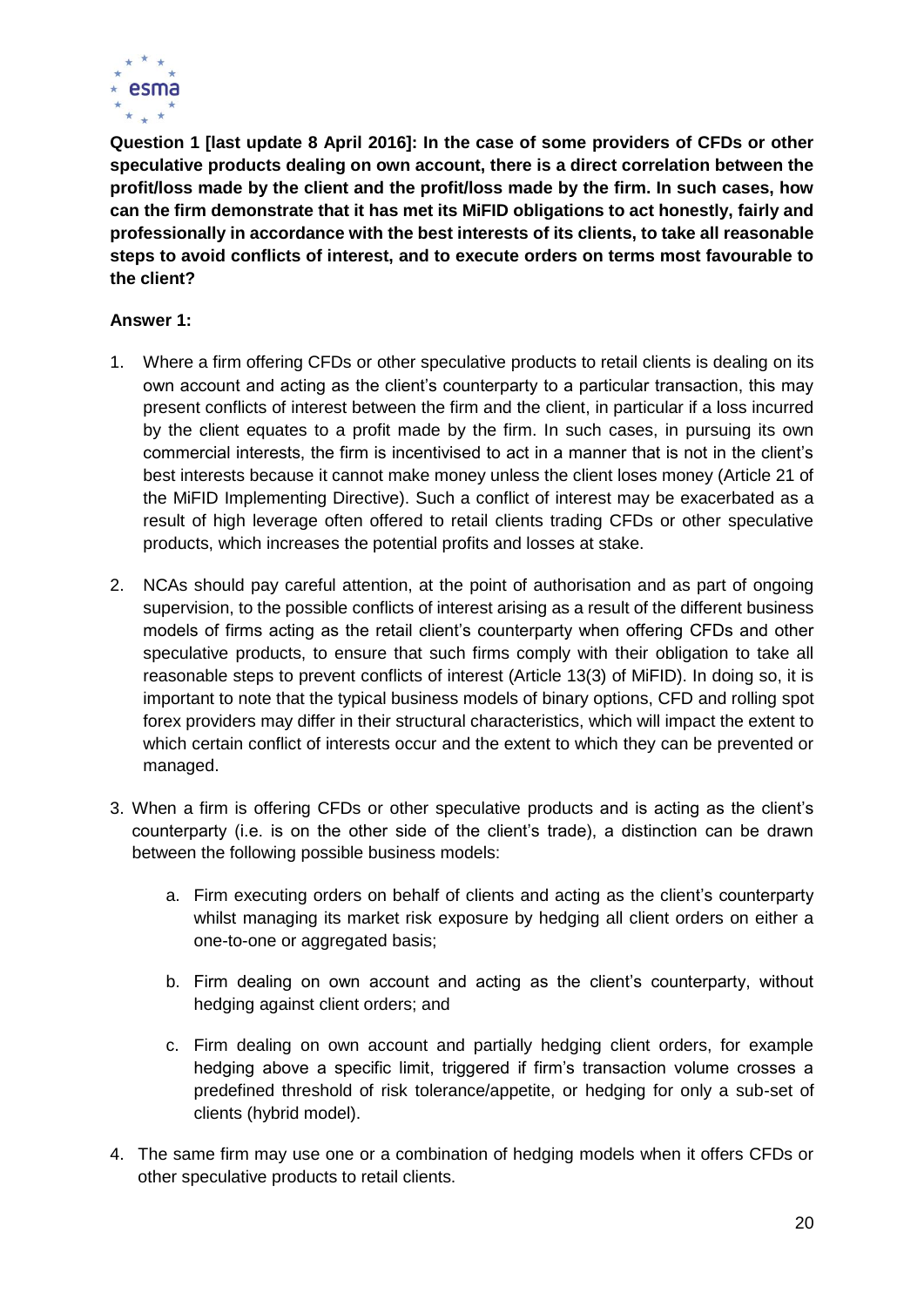

- 5. Firms adopting the first model can make a profit regardless of whether CFDs or other speculative products sold to their retail clients are profitable or not, as the market risk is passed on to another party (the so-called liquidity provider). In this first model, there is less incentive for the firm to pursue its own commercial interests to the detriment of the client, as the firm's profit is not dependent on the position of each client. However, when assessing the firm's compliance with MiFID conflicts of interest rules, NCAs should pay close attention to the nature of the hedging arrangements in place. For example:
	- a. If the firm hedges with another entity within the same group, given the link between the commercial interests of the firm and the group that it is part of, a conflict of interest will still exist that would need to be managed.
	- b. A firm would not be taking all reasonable steps to avoid conflicts of interest if it executes its hedging strategy in such a way that the firm benefits when there are favourable market movements between the time the order is placed by the client and the hedge is made by the liquidity provider, whilst all or part of any losses as a result of unfavourable market movements are passed on to clients (so-called asymmetric price slippage).
	- c. Where a firm executes client orders using a trading platform (e.g. using a straight through processing (STP) model that connects the firm to a liquidity provider at one end and the client at the other), and the firm is remunerated based on the profit and losses of the platform, a conflict of interest would still exist.
- 6. The second and third models can be characterised by a correlation between the profit/loss made by the client or the overall position of clients, and the profit/loss made by the firm. In the third hybrid model, that correlation may exist to a greater or lesser extent, depending on the extent and the precise nature of the partial hedging in place.
- 7. When assessing the conflicts of interest presented by the business model of a firm offering CFDs and other speculative products to retail clients, it would also be appropriate for NCAs to take into account other relevant factors, such as the proportion of the firm's business and revenue streams linked to provision of investment services and activities relating to CFDs or other speculative products, versus other types of investment business. A firm that is heavily reliant on a single source of revenue may face a greater conflict of interest between its commercial imperative and the best interests of its clients.
- 8. Where a firm is adopting a dealing model under which the profit made by the firm is dependent upon the clients of the firm making losses, such that the execution of relevant transactions is inseparable from a material conflict of interest between the firm and its clients, NCAs should consider whether the conflicts of interest arising from such a model can be managed, and, as a consequence, whether such a business model can comply with firm's obligation to act honestly, fairly and professionally in accordance with the best interests of its clients (Article 19(1) of MiFID), and to take all reasonable steps to avoid conflicts of interest (Article 13(3) of MiFID). For example, a firm offering CFDs or other speculative products acting as the counterparty to a retail client's trade without any hedging arrangements in place has no incentive to execute orders in the best interest of the client, because if the client "wins", the firm "loses." Such a conflict of interest in all likelihood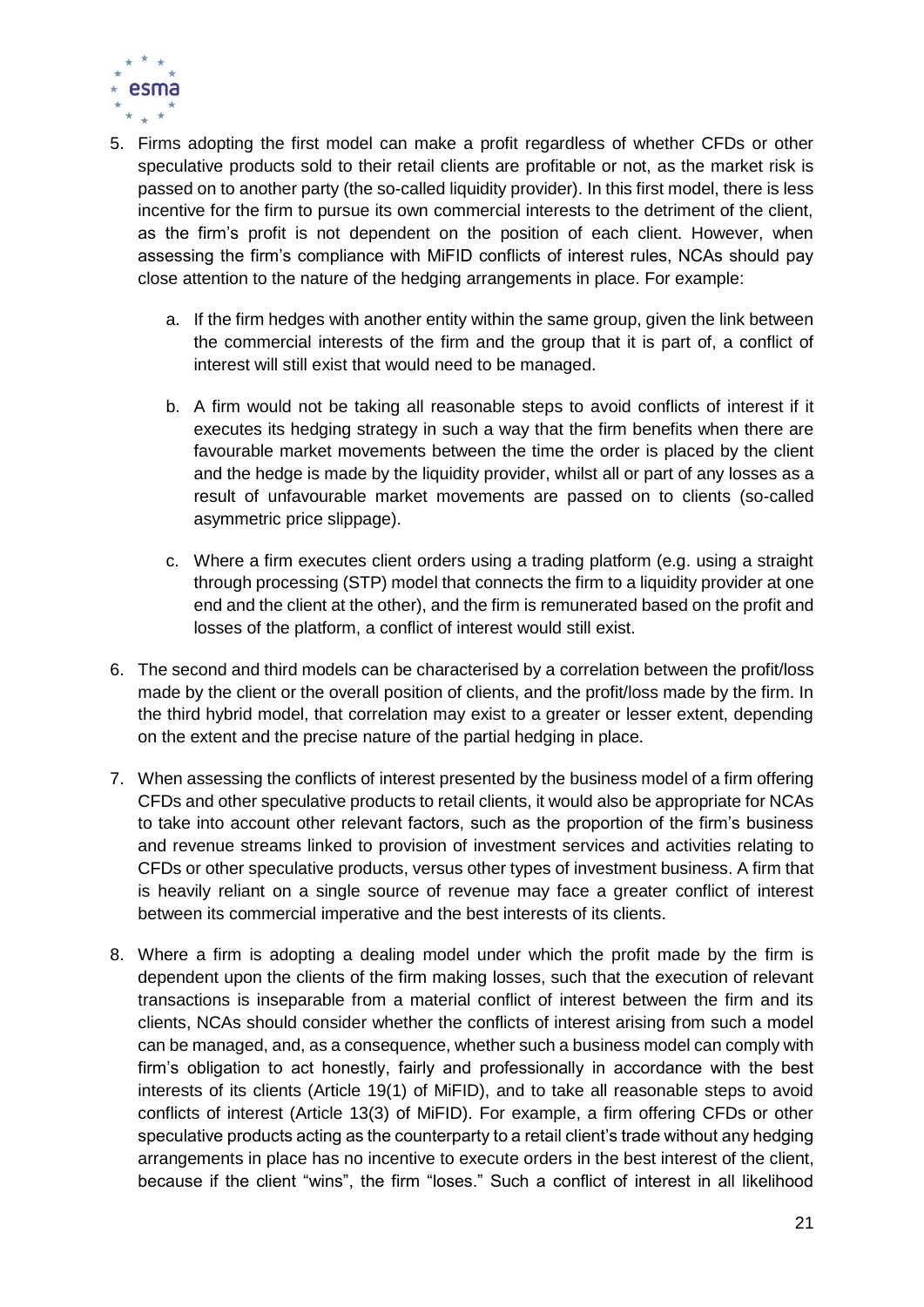

 $\overline{a}$ 

cannot be managed and should therefore be avoided, by not adopting such a business model.

- 9. Regardless of the type of model adopted, a firm should always disclose to the client that it is the client's counterparty, in order to meet its obligations to provide appropriate information to clients about the firm and its services (Article 19(3) of MiFID) and, where relevant, to disclose conflicts of interest to the client before undertaking business on its behalf (Article 18 of MiFID).<sup>15</sup>
- 10. In addition, certain conflicts of interest can arise as a result of the execution of orders by the firm, for example: (i) in those cases where the execution of orders is based on quotes (bid and offer prices) provided by the firm; or (ii) where prices are determined without reference to a relevant benchmark or market. In these cases, the firm may be incentivised to execute orders on terms that are not the most favourable to the client (Article 21 of MiFID). Even where prices are quoted with reference to a market or benchmark, the contractual terms and conditions of a firm offering CFDs and other speculative products to retail clients may require the client to acknowledge that the prices used to determine the value of the contract may differ from those available in the respective underlying market, which means that it may not always be possible for the clients to check and verify the accuracy of the prices received from the firm.
- 11. In order to meet the requirement to execute client orders on terms most favourable to the client and to ensure that client orders are executed in a transparent way, when firms execute orders from retail clients in CFDs and other speculative products, the pricing methodology should be transparent and should be based on the relevant market, asset, or benchmark price. For example, prices of speculative products relating to financial instruments admitted to trading on a regulated market should be derived from external benchmarks, based on data received from independent market data providers or publicly available sources. Firms should also set and disclose a maximum mark-up limit for each underlying reference product.
- 12. Only in cases where such data is temporarily not available, e.g. where prices on the underlying assets are not available or orders are placed outside of normal trading hours, the provider of CFDs and other speculative products to retail clients may set prices at its discretion, provided that the firm's order execution policy specifies precisely how such discretion will be exercised. The conditions to be met when exercising discretion should be clear and verifiable, with clear records kept by the firm to enable it to demonstrate to the relevant NCA that it took reasonable steps to obtain the best possible result for its clients in a situation where discretion is exercised.<sup>16</sup>

<sup>15</sup>It is implicit in the MiFID Implementing Directive that firms should not over-rely on disclosure or use it as a self-standing measure to manage conflicts. Recital 27 of the MiFID Implementing Directive states: *"… In particular, the disclosure of conflicts of interest by an investment firm should not exempt it from the obligation to maintain and operate the effective organisational required under Article 13(3) of Directive 2004/39/EC. While disclosure of specific conflicts of interest is required by Article 18(2) of Directive 2004/39/EC, an over-reliance on disclosure without consideration as to how conflicts may appropriately be managed is not permitted."*

<sup>16</sup> In some cases, for example in cases of extreme market volatility resulting in market data not being available, the most appropriate course of action for the firm to take in order to meet its best execution obligations and to act in the best interest of clients may be to temporarily cease accepting client orders to trade in CFDs and other speculative products. However, this should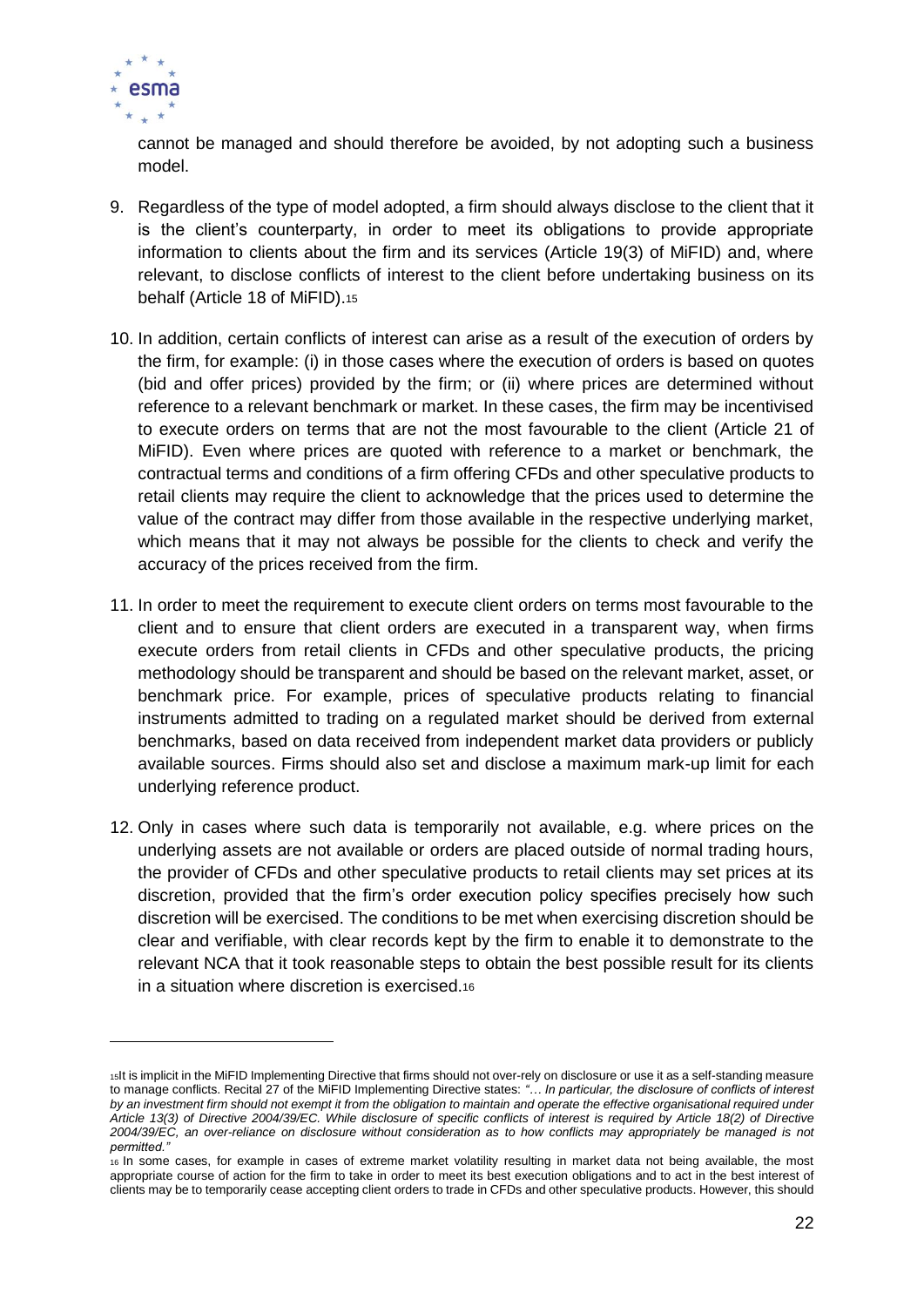

- 13. A firm offering CFDs and other speculative products to retail clients should provide appropriate information to its clients about its order execution policy as required by Article 21(2) and Article 21(3) of MiFID, including detailed and easily understandable information about how exactly orders will be executed by the firm for the client. The information provided to clients should include, inter alia, information about the source(s) that order prices are derived from, and the factors used by the firm to determine the execution price, e.g. in the case that multiple pricing sources are used. The information provided should also make clear to the client the circumstances under which the execution price may differ from the evidenced independent market price, for example due to time delays.
- 14. When demonstrating to its clients, at a client's request, that client orders have been executed in accordance with the firm's execution policy, the firm should provide the client with the market data that the execution of the order in question was based on. In those cases where prices have been set at the firm's discretion, in order to demonstrate that such discretion has been exercised in accordance with the firm's order execution policy and in the best interests of clients, the firm should provide clients with all evidence needed to verify the firm's compliance with its order execution policy.

<span id="page-22-0"></span>**Question 2 [last update 8 April 2016]: An online platform for trading CFDs remunerates its sales staff based on the volume and value of the CFD transactions executed by retail clients on the platform. Is it possible for firms to demonstrate compliance with MiFID conduct of business and conflict of interest requirements, where remuneration policies and practices link remuneration directly to the sale of financial instruments?**

#### **Answer 2:**

- 15. In assessing whether a firm meets its MiFID obligations to take all reasonable steps to prevent conflicts of interest from adversely affecting clients (Article 13(3) of MiFID), NCAs should consider the extent to which the remuneration policies and practices for staff involved in the distribution of products or investment services to clients encourage responsible business conduct and the fair treatment of clients, as well as avoid conflicts of interest in the firm's relationships with its clients. A firm should not remunerate the performance of its own staff when the activities to be remunerated are executed in a way that conflicts with the firm's duty to act in the best interests of its clients.
- 16. Paragraph 15 of ESMA's guidelines on remuneration policies and practices under MiFID<sup>17</sup> states that where firms' remuneration policies and practices link remuneration directly to the sale of specific financial instruments, or of a specific category of financial instrument, it is unlikely that such firms could, in this situation, demonstrate compliance with MiFID conduct of business or conflict of interest requirements. A firm offering CFDs and/or other speculative products to retail clients should not remunerate its sales staff based on the volume or value of the client transactions unless it can satisfy the relevant NCA that the conflicts of interest arising from such remuneration arrangements can be managed, in an

 $\overline{a}$ 

be determined by the firm in accordance with its best execution policy and taking into account the specific market situation and the position of the client.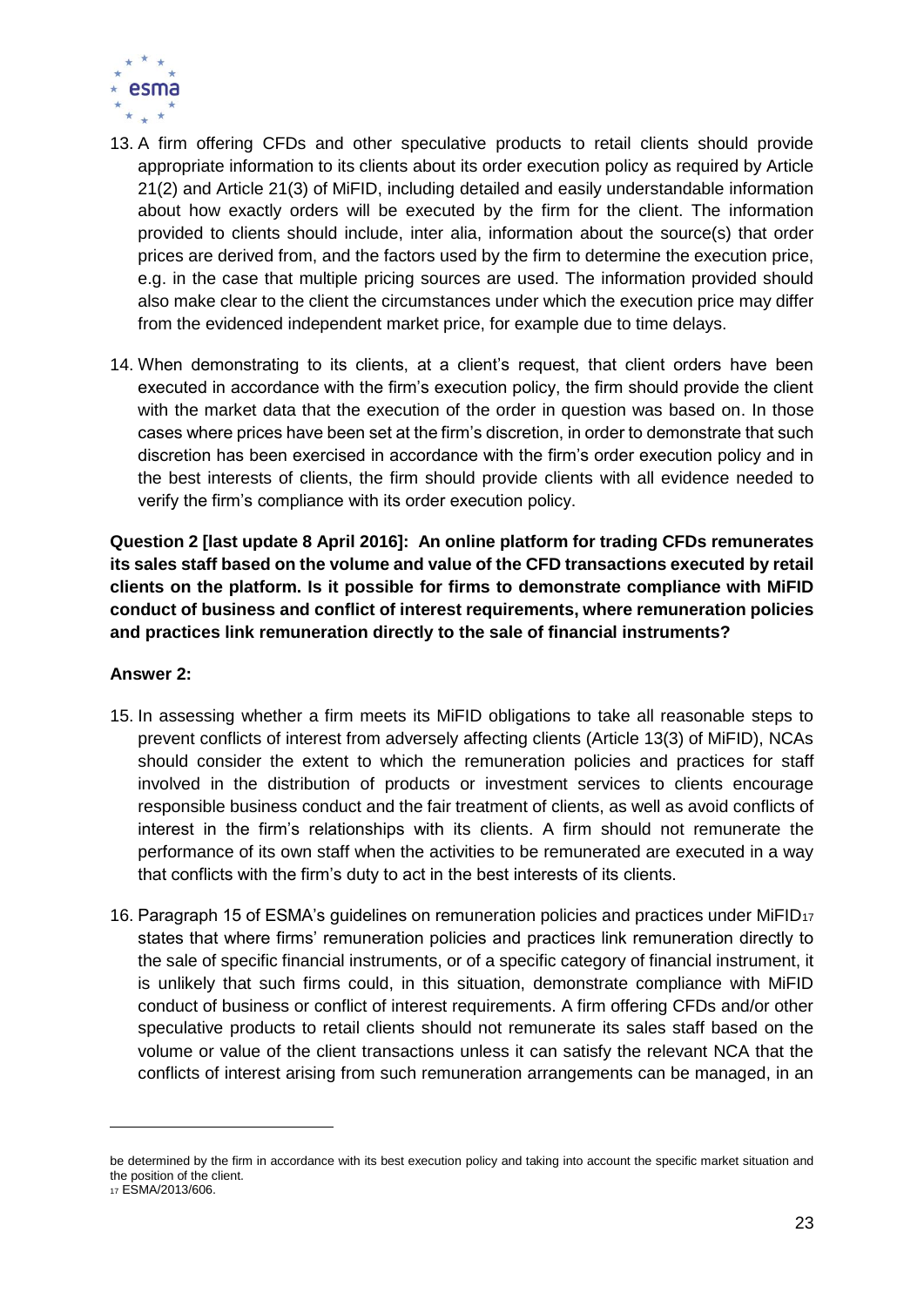

objective and demonstrable manner. If the firm cannot prevent and manage this conflict of interest, the firm should re-design such remuneration schemes.

- 17. Before offering a speculative product to a retail client such as a CFD or a binary option, a firm should assess whether the remuneration features related to the distribution of that product to specific target groups of clients comply with its remuneration policies and practices, and therefore do not create conduct of business or conflict of interest risks. This is particularly relevant in the case of firms offering CFDs and other speculative products to retail clients, given that these are complex products that may not be appropriate for a majority of retail investors. This process should be appropriately documented by the firm.<sup>18</sup>
- 18. The design of remuneration policies and practices is discussed in more detail in ESMA's guidelines on remuneration policies and practices under MiFID.<sup>19</sup> In the context of the provision of CFDs and other speculative products to retail clients, some examples of good practice include:
	- a. Subjecting an appropriate proportion of variable remuneration to a retention condition, e.g. not awarding the variable remuneration until a specific period of time has passed or until a particular event has occurred, in order to ensure that the variable remuneration takes into account the long-term outcome for the retail client speculating in CFDs or other similar products. The retention bonus is awarded only after the retention period ends or the retention condition is met. <sup>20</sup>
	- b. Linking the criteria for variable remuneration to the outcome of the staff member's activities in terms of acting in the best interests of the client, by applying an ex post adjustment measure to the variable remuneration, in cases where the staff member's activities lead to outcomes that are not in the best interests of the relevant clients, e.g. if it is identified that the staff member has failed to act honestly fairly and professionally in accordance with the best interests of the client, or in the case of poor customer service. <sup>21</sup>
- 19. Some examples of poor practice include:
	- a. If remuneration policies or practices provide an incentive for sales staff based on the recommendation of speculative financial products sold to retail clients whose needs may be better met by other products.
	- b. If any variable remuneration awarded to sales staff is related to transactions by clients where speculative products have been sold even though the client did not pass the appropriateness test, either because the client failed to demonstrate the

<sup>18</sup> Paragraph 26 of ESMA's guidelines on remuneration policies and practices (MiFID) (ESMA/2013/606).

<sup>19</sup> ESMA/2013/606.

<sup>20</sup> Paragraph 19 of ESMA's guidelines on remuneration under MiFID (ESMA/2013/606) states: *"Where remuneration is, in whole or in part, variable, firms' remuneration policies and practices should define appropriate criteria to be used to align the interests of the relevant persons or the firms and that of its clients. […]"*

<sup>21</sup> Paragraph 20 of ESMA's guidelines on remuneration under MiFID (ESMA/2013/606) states: *"In determining the performance of relevant persons, firms should also take into account the outcome of their activities in terms of compliance with the conduct of business rules and, in general, with the duty to care about the best interests of clients."*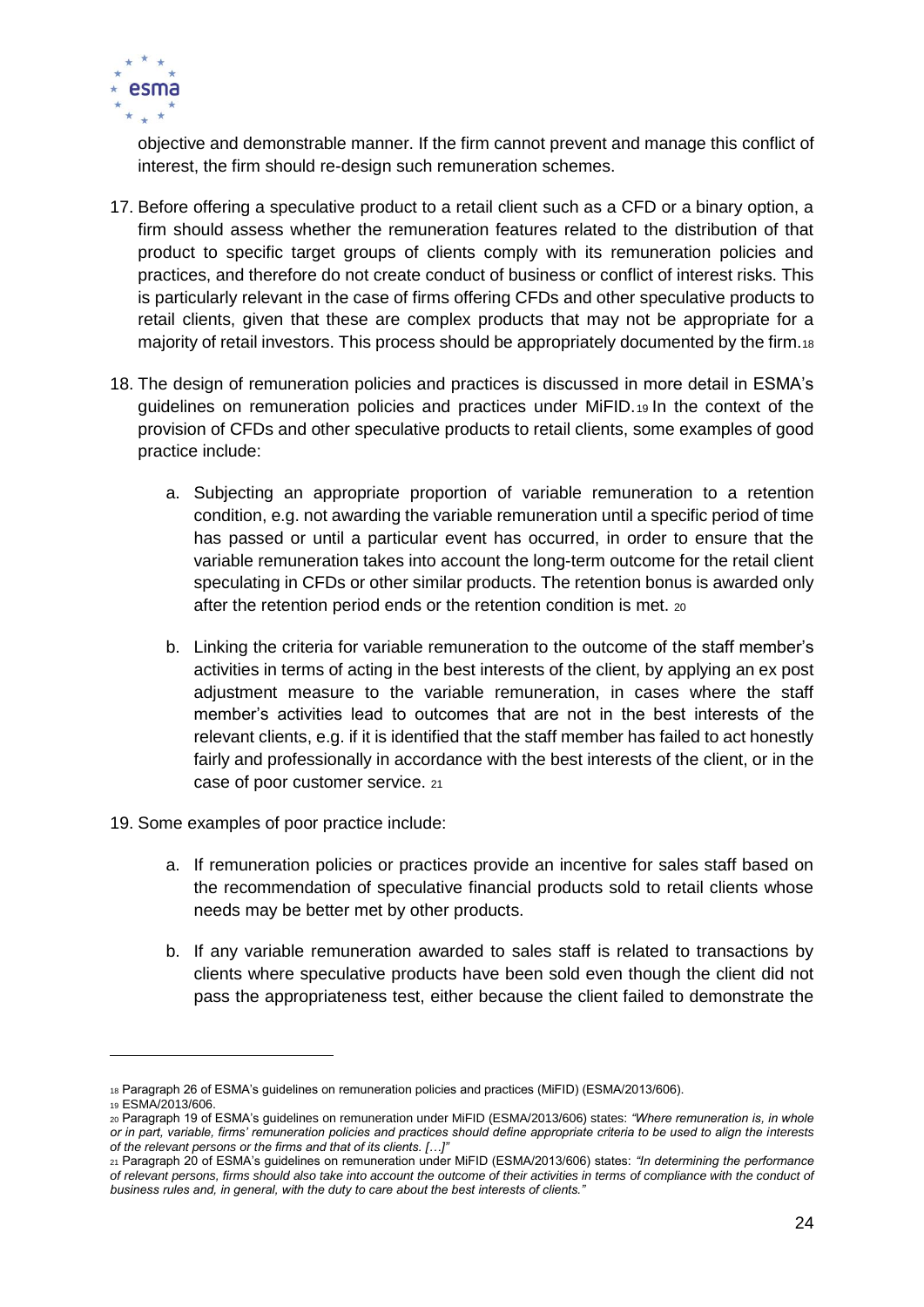

necessary knowledge and experience criteria, or because insufficient information was provided regarding the client's knowledge and experience).22

20. In order for NCAs to assess a firm's compliance in its implementation of MiFID conflicts of interest and conduct of business requirements in the area of remuneration, the firm should have in place written remuneration policies, specifying in detail the performance objectives for the firm and staff, and the methods for the measurement of performance including the performance criteria and the structure of variable remuneration.

<span id="page-24-0"></span>**Question 3 [last update 1 June 2016]: What conflicts of interest aspects should national competent authorities (NCAs) consider when a firm offering CFDs or other speculative products to retail investors makes use of other parties to perform activities, including conflicts of interest arising from remuneration arrangements with such parties?**

#### **Answer 3:**

 $\overline{a}$ 

- 21. It is commonly observed in this sector of the market that firms offering CFDs and other speculative products to retail clients engage third parties or other entities within the same group to perform certain activities on their behalf. Some examples include:
	- a. The outsourcing of certain activities to call centres (e.g. the execution of marketing campaigns or the provision of client support services), located within the home Member State or in other Member States or third countries;
	- b. The outsourcing of information-gathering activities required to support the client onboarding process (including for the assessment of appropriateness);
	- c. The outsourcing of the provision of trading platform software solutions to specialist IT firms; and
	- d. The use of specialist providers to provide educational or training materials for clients or potential clients.
- 22. When considering such arrangements, NCAs should ensure that it is not possible for a firm offering CFDs or other speculative products to retail clients to use any arrangement with another party to avoid discharging its MiFID obligations, including those relating to conflicts of interest under Articles 13(3) and 18 of MiFID. NCAs should also ensure that the responsibility for the outsourcing of critical or important operational functions remains with the authorised firm (Article 14(1) of the MiFID Implementing Directive) and that a firm entering into an outsourcing arrangement exercises due skill, care and diligence and avoids undue operational risk.<sup>23</sup>

<sup>22</sup> Firms are also required to implement and maintain robust procedures to assess appropriateness, in accordance with the requirements in Article 19(5) of MiFID and Article 36 of the MiFID Implementing Directive.

<sup>23</sup> Section 1, Question 2 of this document also discusses key factors that NCAs should consider at authorisation and as part of ongoing supervision when a firm offering CFDs or other speculative products to retail clients makes use of outsourcing arrangements as part of its business model.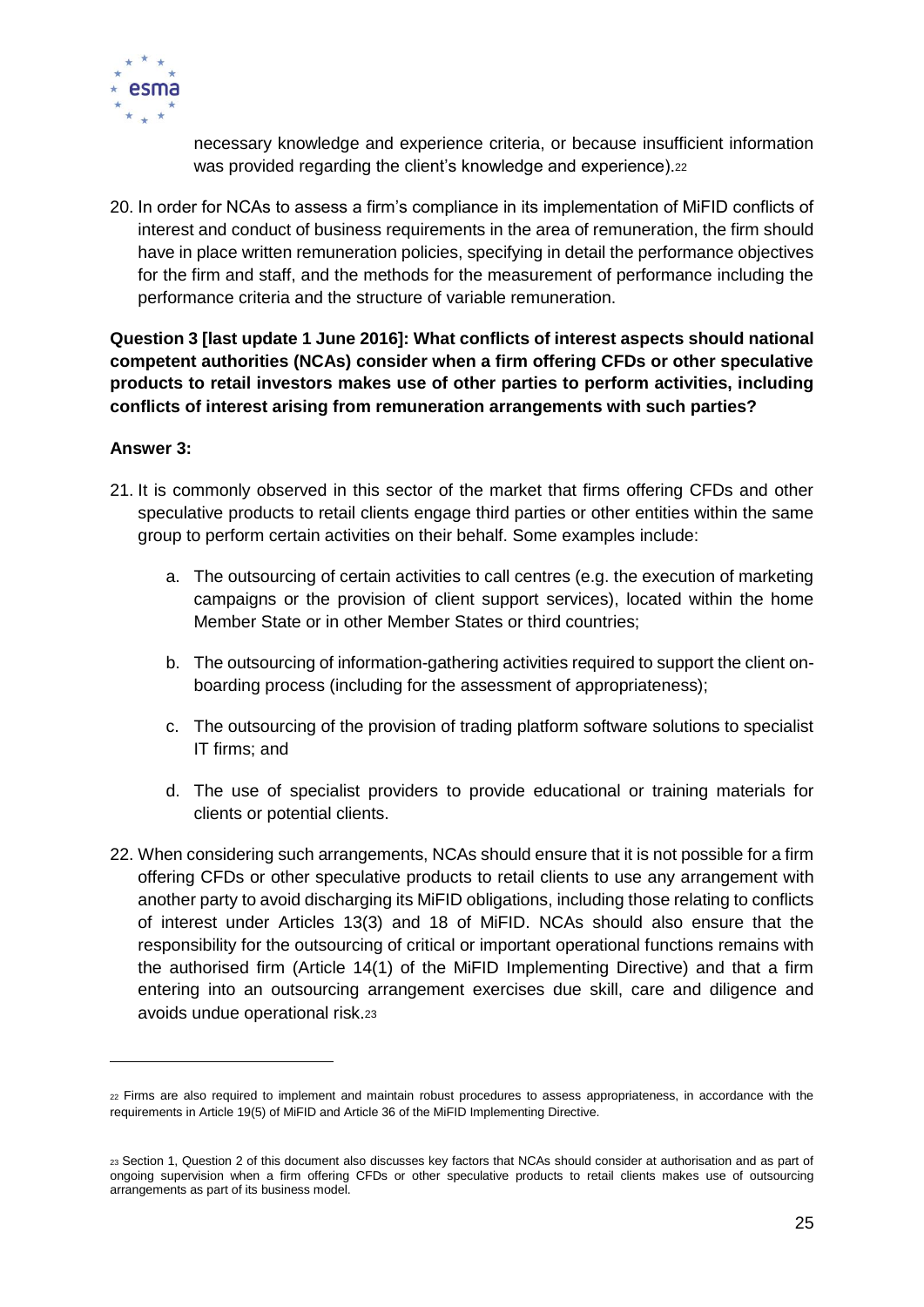

- 23. When entering into any commercial arrangement with a third party or an intra-group entity, the firm should identify, assess, manage, and disclose any conflict of interests arising from such an arrangement, including those arising as a result of the terms of the remuneration arrangements between the two parties. Some examples of remuneration arrangements that create conflicts of interest that should be managed or avoided include:
	- a. A call centre providing marketing activities on behalf of an authorised firm, which is remunerated by the authorised firm based only on the sales or trading volumes of the authorised firm. In this case, the call centre may be incentivised to act in a manner that is not necessarily in the best interests of retail clients, for example by pursuing more aggressive marketing strategies. This is of particular relevance given that the speculative nature of CFDs and other similar products means they may not be appropriate for the mass retail market.
	- b. A firm outsources client on-boarding activity, including the gathering and provision of information relevant for the assessment of appropriateness, to a third party, and that third party is remunerated based only on the volumes of new clients onboarded. In this case, the outsource provider may be incentivised to act in a manner that is not in the best interests of clients in order to maximise the numbers of new client accounts. This is especially important given that CFDs and other speculative products are complex products that may not be appropriate for a majority of retail clients.
	- c. A firm is acting as the client's trading counterparty and operates a CFD trading platform for retail clients that was developed and is maintained by a specialist IT service provider. If the IT service provider is remunerated based on the trading revenue or the profit and losses of the CFD trading platform, it may be incentivised to develop a platform that processes trades in a manner that maximises the profit of the firm, even where this is to the detriment of the interests of the firm's clients.
	- d. A firm engages a specialist financial education provider to provide online training for its clients and potential clients on how to use market data when deciding how to trade in CFDs or other speculative products. The education provider is remunerated by the authorised firm based on the volume of clients who received the online training and who subsequently trade CFDs or other speculative products with the authorised firm. In this case, the education provider may be incentivised to act in a manner that is not in the best interests of clients in order to maximise the number of clients transacting in CFDs or other speculative products.
- 24. By way of comparison, a third party or intra-group entity providing any of the above services that is remunerated by fixed fee (e.g. on an annual basis) would be less likely to make a financial gain or avoid a financial loss at the expense of a client as a result of this remuneration arrangement (Article 21 of the MiFID Implementing Directive).
- 25. When assessing the conflicts of interest arising from the use of third parties or intra-group entities that perform activities on behalf of a firm offering CFDs or other speculative products to retail clients, an NCA should consider at least the following aspects: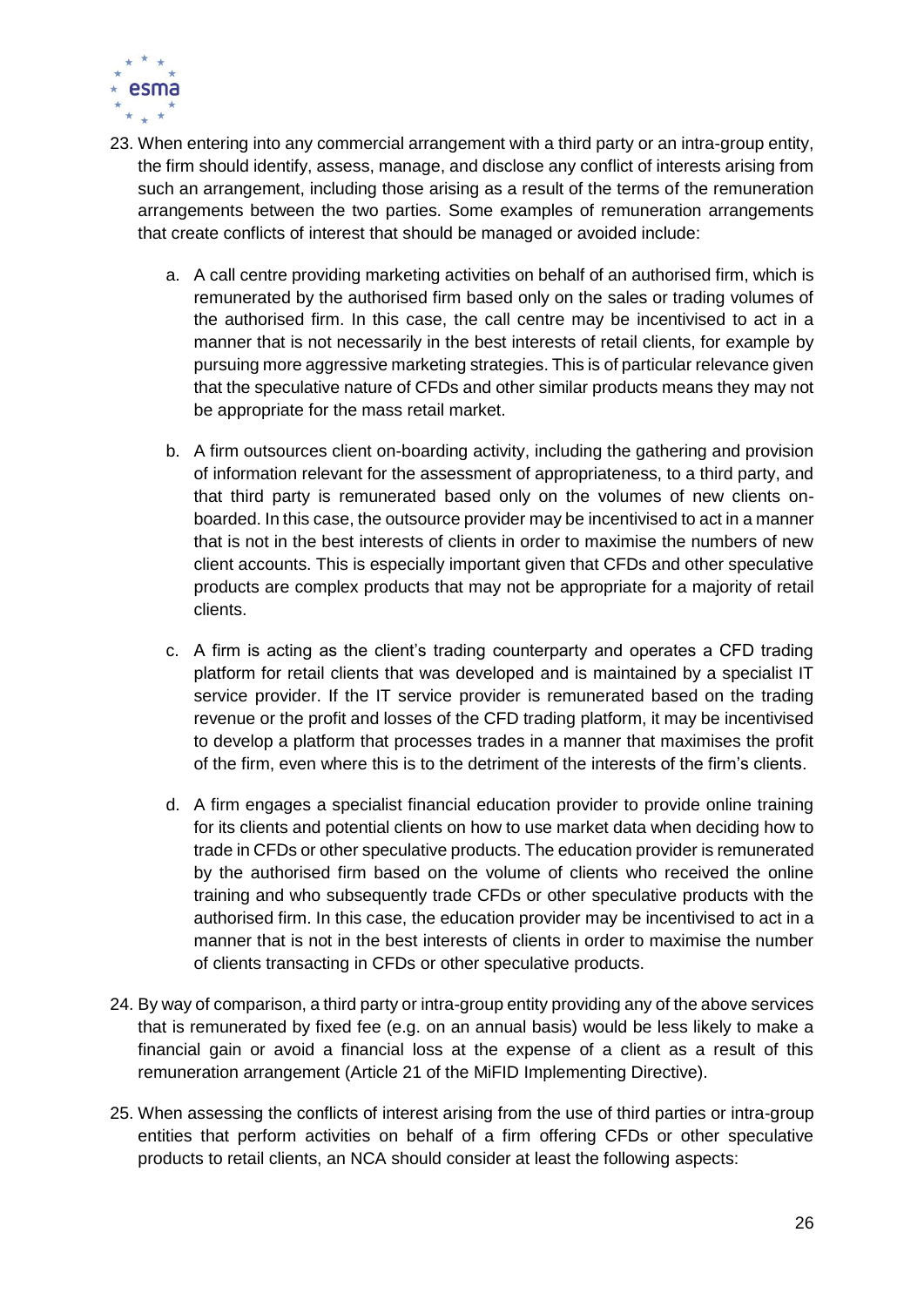

 $\overline{a}$ 

- a. How the firm establishes, implements and maintains an effective conflicts of interest policy that takes into account its relationships with other parties (Article 22(1) of the MiFID Implementing Directive). Where activities and functions are outsourced to another member of the same group, the firm's conflicts of interest policy should also take into account conflicts of interest arising from such intra-group arrangements, in particular given the link between the commercial interests of the firm and the other entities in the group that it is part of. <sup>24</sup>
- b. Whether the remuneration arrangements in place between the firm and other parties are in compliance with the firm's conflicts of interest policy, to ensure that such arrangements do not impair the firm's duty to maintain and operate effective organisational and administrative arrangements with a view to taking all reasonable steps designed to prevent conflicts of interest from adversely affecting the interests of its clients. In particular, NCAs should consider whether the firm should be required to restructure its remuneration agreements with other parties to avoid or better manage any conflicts of interest presented by such agreements. Firms should not be permitted to over-rely on disclosure without adequate consideration as to how a conflict of interest may appropriately managed (Recital 27 of the MiFID Implementing Directive).
- 26. It is also important for NCAs to consider how the firm's organisational arrangements and internal controls enable it to supervise on an ongoing basis the activities of other parties performing services on behalf of the firm, to ensure that such activities are performed in compliance with the firm's MiFID obligations, including in relation to conflicts of interest. Furthermore, the arrangements in place between the firm and other parties performing critical or important operational functions should not impair the firm's duty to exercise due skill, care and diligence in outsourcing critical or important operational functions, or the ability and capacity of other parties to perform outsourced functions, services or activities reliably and professionally (Article 14(2) of the MiFID Implementing Directive). For example, an NCA may review the agreements and procedures in place between the firm and other parties performing activities on its behalf, including any key performance indicators agreed and regular reporting to the firm about the activities of the other party.
- 27. NCAs should pay particular attention to the arrangements in place if a firm engages another party to perform services on its behalf and that other party is located in another Member State or a third country. NCAs should assess whether the oversight and supervision by the authorised firm addresses the additional complexities presented by such cross-border arrangements, for example arising as a result of the geographical distance between the two parties, or if the activities of the other party are being performed in a language other than the language of the home Member State.
- 28. NCAs should also consider the principles of ESMA's guidelines on remuneration policies and practices (MiFID)  $25$  when a firm enters into any arrangement with another party to perform services on its behalf, to ensure that such an arrangement does not allow the firm

<sup>24</sup> Section 2 Question 1 of this document considers the potential conflicts of interest arising from the relationship between a provider of CFDs or other speculative products dealing on own account and its hedging counterparties. <sup>25</sup> ESMA/2013/606.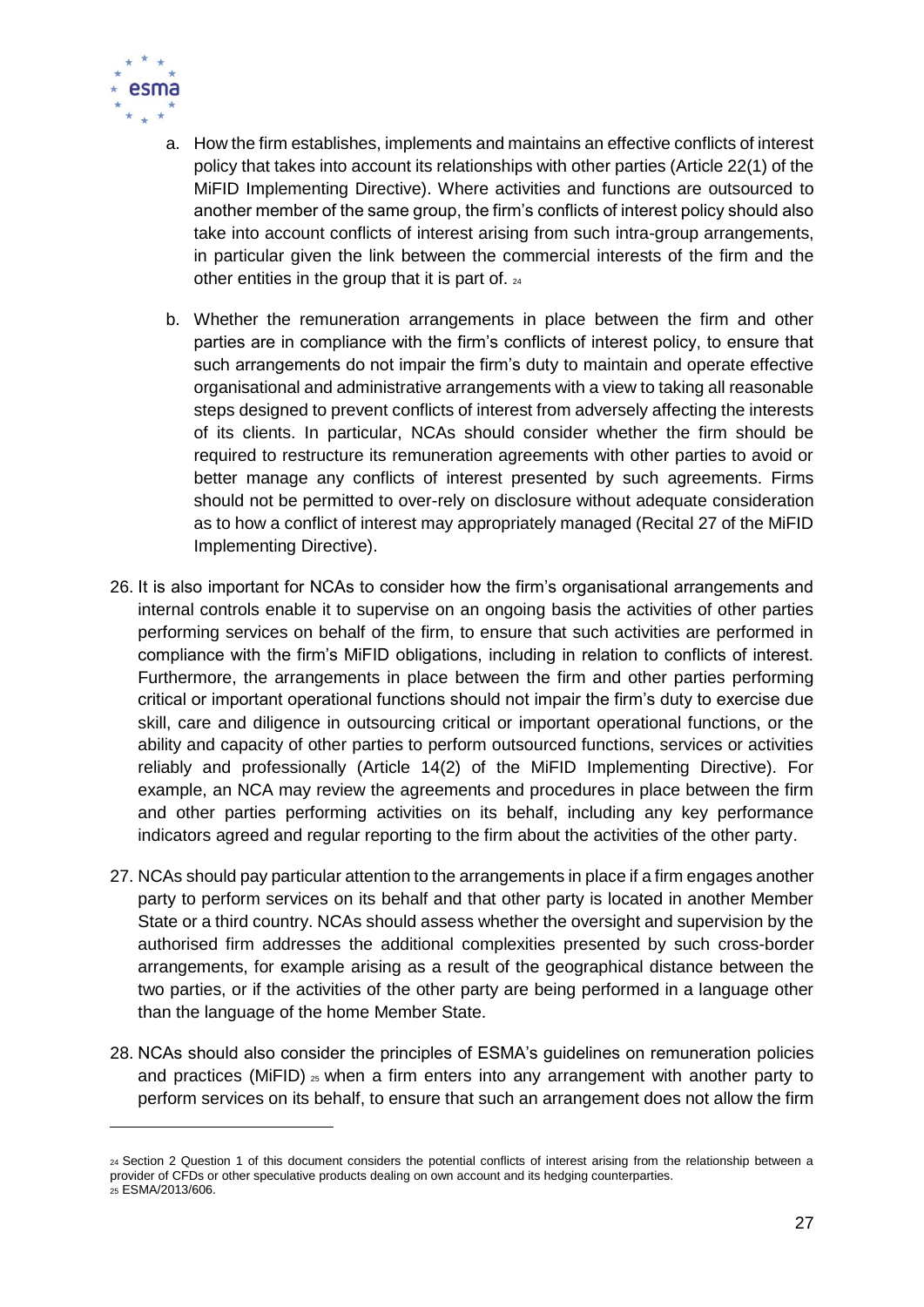

 $\overline{a}$ 

to avoid its MiFID conflicts of interest obligations. For example, in the case that a firm offering CFDs or other speculative products to retail clients outsources aspects of its client support services to a call centre, and the staff of that call centre can have a material impact on the service provided and/or corporate behaviour of the authorised firm, the same remuneration principles should apply to those staff employed by the call centre acting on behalf of the authorised firm that perform the equivalent activities of the staff that are or would be directly employed by the firm.26

<sup>26</sup> ESMA's guidelines on remuneration policies and practices (MiFID) (ESMA/2013/606) state that relevant persons for the purposes of those guidelines are persons who can have a material impact on the service provided and/or corporate behaviour of the firm, including persons who are client-facing front-office staff, sales force staff, and/or other staff indirectly involved in the provision of investment and/or ancillary services whose remuneration may create inappropriate incentives to act against the best interests of their clients.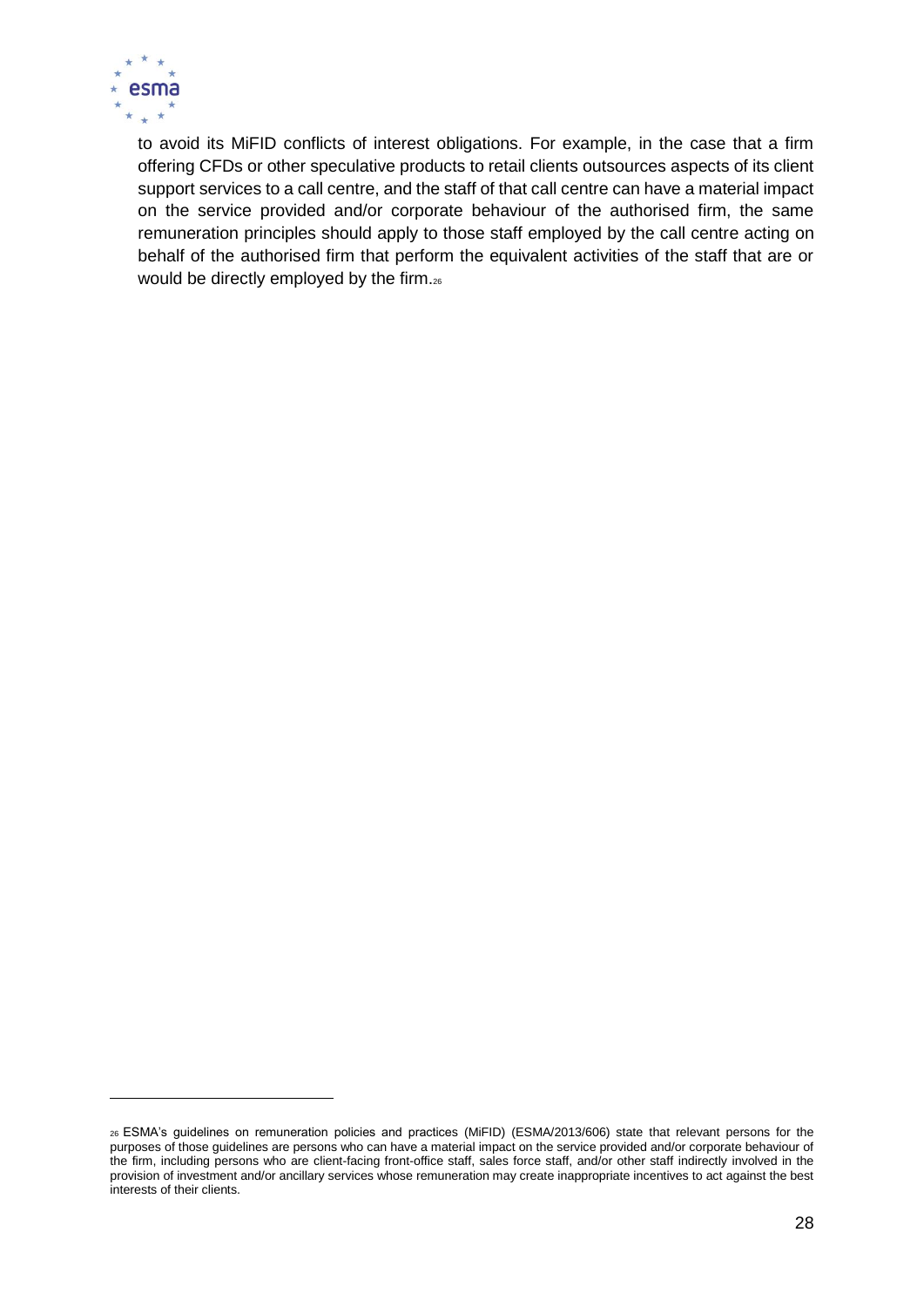

<span id="page-28-0"></span>**Section 3: Information provided to clients and potential clients about the functioning of CFDs or other speculative products, including marketing communications**

1. Introduction

 $\overline{a}$ 

- 1. MiFID requirements concerning the information to be provided to clients and potential clients are contained in Article 19(2) and Article 19(3) of MiFID and Articles 27-34 of the MiFID Implementing Directive. The general principle is that all information has to be fair, clear and not misleading, and that marketing communications must be identifiable as such. Appropriate information must be provided by investment firms to their clients and potential clients in a comprehensible form, including about the firm and its services, the risks associated with investing in financial instruments or in respect of particular investment strategies, and about costs and charges, so that investors are reasonably able to understand the nature and risks of the investment service and of the specific type of financial instrument that is being offered and, consequently, to take investment decisions on an informed basis.<sub>27</sub>
- 2. As CFDs and other speculative products are complex products and given that they may be sold online without the provision of investment advice, it is especially important that retail investors are provided with clear and unbiased information about the functioning of the products and in particular, the risks involved, so that they can make informed investment decisions. If retail investors are not able to understand the risks, costs and expected returns of CFDs or other speculative products, this increases the likelihood of consumer detriment (for example, unexpected losses).
- 3. This section identifies certain key aspects that NCAs should take into account as part of their supervisory activity when considering the quality of information provided to clients and potential clients about CFDs and other speculative products, including marketing communications.

<sup>27</sup> In addition to MiFID requirements, pursuant to the PRIIPs regulation (Regulation EU No 1286/2014 of the European Parliament and of the Council of 26 November 2014 on key information documents for packaged retail and insurance-based investment products), from January 2017, those producing or selling CFDs, binary options and rolling spot forex will have to produce a key information document (KID) that presents standardised information about the characteristics, risks, performance and costs of the product.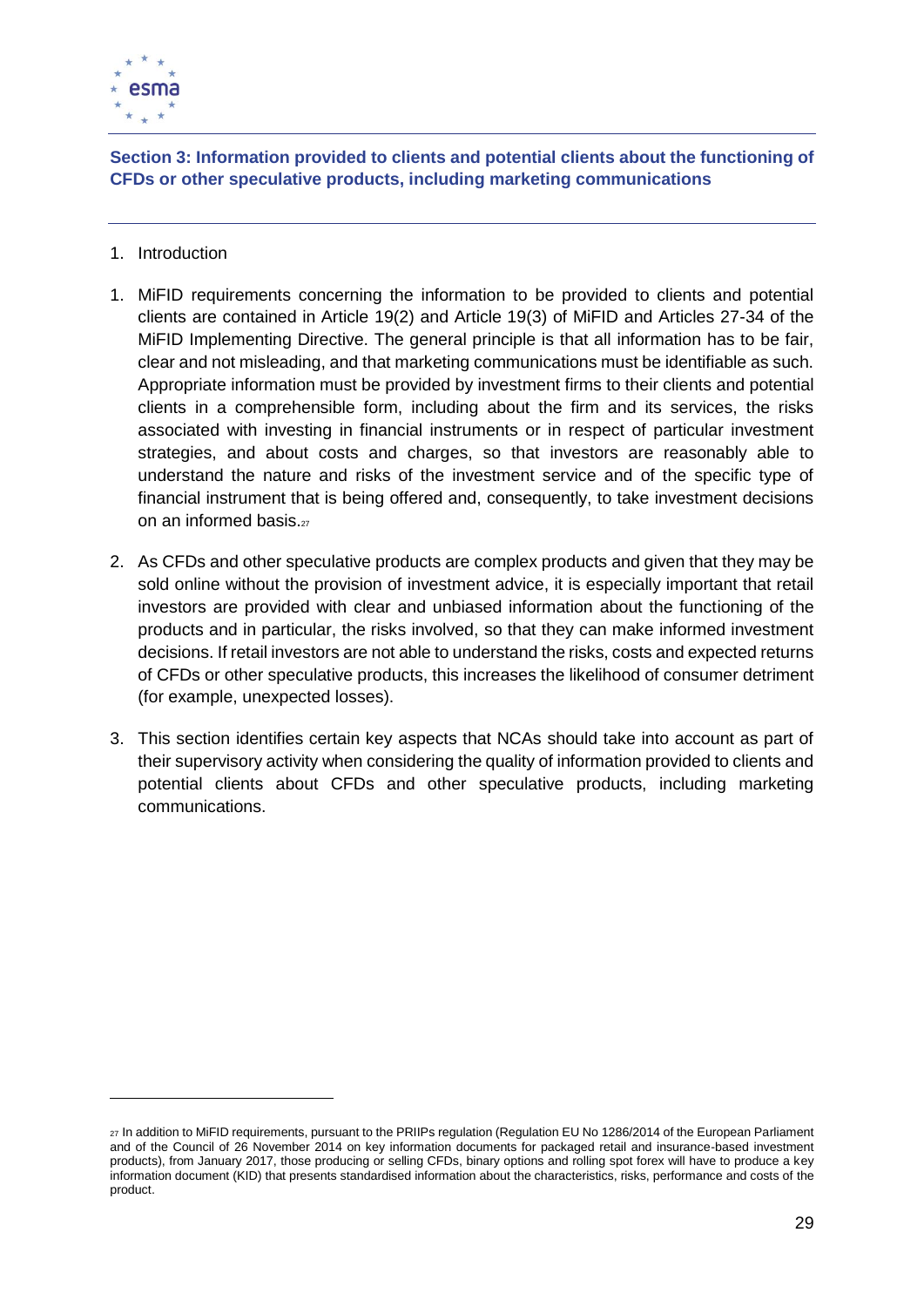

<span id="page-29-0"></span>**Question 1 [last update 25 July 2016]: What particular aspects should NCAs take into account when considering the information that firms present to clients and potential clients about the functioning of CFDs or other speculative products?** 

#### **Answer 1:**

 $\overline{a}$ 

- 1. As firms in this sector of the market commonly offer CFDs and other products via online trading platforms, the information provided to clients and potential clients would typically be presented on the firm's website. This may be supported by the provision of information in downloadable format or via email.<sup>28</sup> It is important that firms ensure that all information provided in relation to the provision of CFDs or other speculative products is fair, clear and not misleading, to meet their MiFID obligations and to enable a retail client to make an investment decision on an informed basis.
- 2. Information should not be presented in a manner that is aggressive, misleading or biased. Some examples of bad practices that would not meet the MiFID requirement to present information to clients and potential clients in a manner that is fair, clear and not misleading include:
	- a. Website content or information presented in a language that is not an official language of the Member State where the services are to be provided, or presented in an official language of the Member State where the services are to be provided but based on translations of insufficient quality, such that this is likely to hamper the ready comprehension of the information presented;
	- b. Information spread over multiple different webpages or documents in such a way as to complicate its readability and comprehensibility;
	- c. Presenting information that emphasises the possible benefits associated with investing in CFDs and other speculative products without also giving a fair and prominent indication of the relevant risks, e.g.:
		- i. For leveraged products such as CFDs, focussing on the potential for increased returns without indicating the risk of multiplying losses; or
		- ii. Explaining the possible benefits in simple terms whilst describing the possible risks in ambiguous terms or using jargon that may be difficult to understand;
	- d. Suggesting that CFDs and other speculative products are suitable or appropriate for all investors (e.g. "trading binary options is as easy as 1-2-3");
	- e. Stating or implying that the firm is authorised by an NCA in one Member State when it is actually authorised elsewhere and is instead operating under the freedom to provide services in that Member State;

<sup>28</sup> Mandatory information must be provided in a durable medium, pursuant to Article 29 of the MiFID Implementing Directive.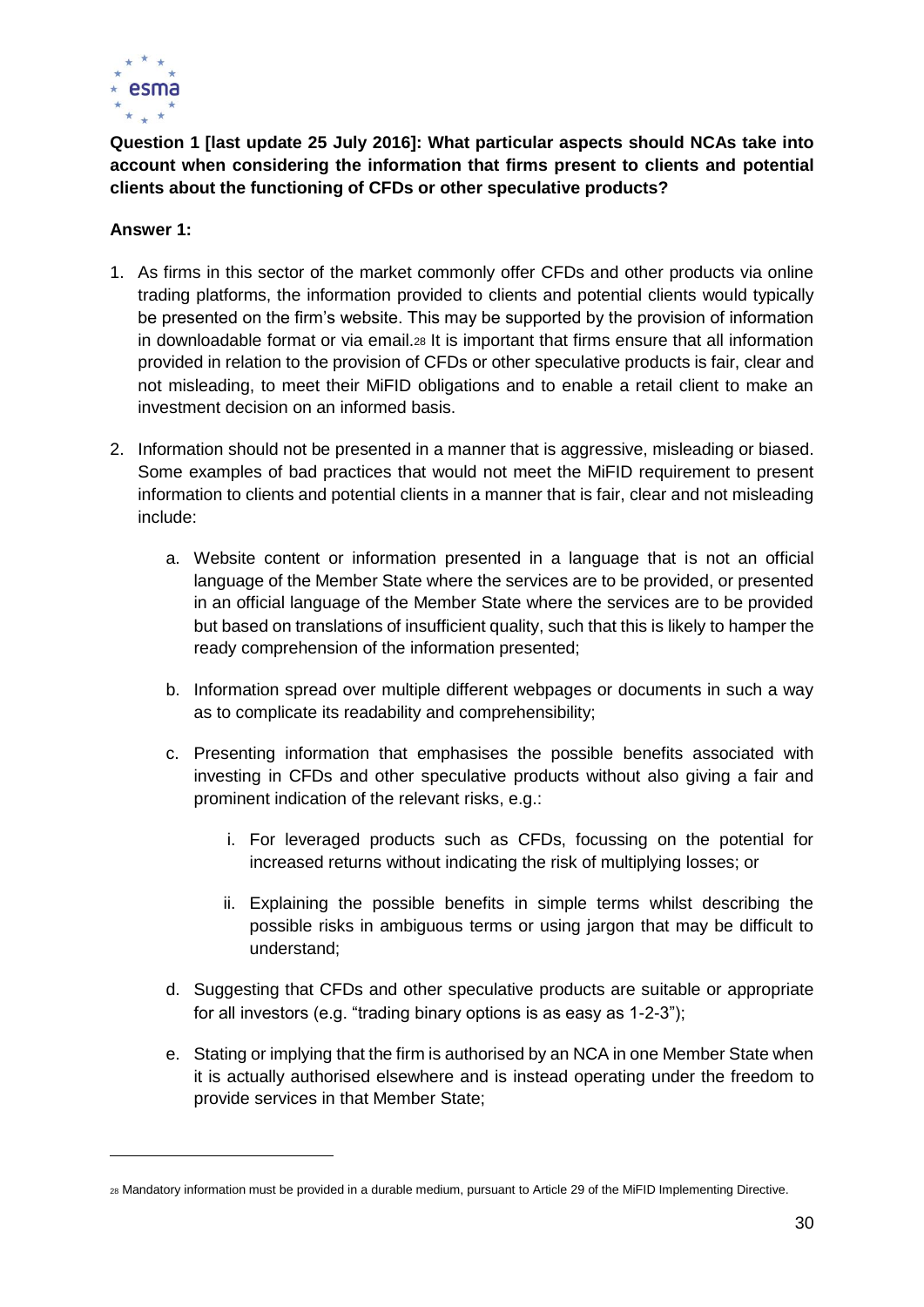

- f. Presenting marketing material that is not clearly distinguished from other information (such as legally required information or educational material) and, as a result, not recognisable as such (Article 19(2) of MiFID);<sup>29</sup> and
- g. Including a disclaimer (e.g. on the website or in the terms and conditions agreed with the client) stating that the firm "is not and shall not be responsible in any way for the accuracy of any information published on its website by itself or others."

#### Information to be provided

3. In order to provide information that is fair, clear and not misleading, NCAs should monitor that firms offering CFDs and other speculative products to retail investors include at least the below information on their websites and in other relevant material.

#### *Information about the firm and the service(s) performed*

- 4. Information should be provided so that the retail client is reasonably able to understand the nature and risks of the investment service(s) that are offered and who will provide the service(s), including inter alia:
	- a. Information about the firm and its services, including any other key parties involved or with whom the client might be in contact during the course of the provision of an investment or ancillary service to the client, including intra-group entities, and the capacity and responsibilities of each party (such as the commercial and legal name of the party, its home country, its legal status, its authorisation (if authorised) and the name of the authority that provided the authorisation). This would include, for example, the investment firm itself, the custodian, the trading counterparty or execution venue, any firm providing marketing material or handling complaints. Information on other parties should also include a summary of measures adopted by the firm to select such parties and monitor the quality of their services or input after having been selected;
	- b. The firm's order execution policy (Article 21(3) of MiFID); and
	- c. Disclosures relating to the circumstances which constitute or may give rise to conflicts of interest and the procedures to be followed and measures adopted to manage such conflicts (Article 30(1)(h) of the MiFID Implementing Directive). In particular, where the firm is the clients' trading counterparty (i.e. is the other side of the client's trade), clients and potential clients should be informed of this. Where relevant, this disclosure should be sufficient to enable the client to understand that the firm may profit as a result of the client losing money (Article 18 of MiFID).<sup>30</sup>

*Information regarding the market and the product:*

<sup>29</sup> Section 3, Question 2 in this document discusses controls over marketing communications in more detail.

<sup>30</sup> Section 2 Question 1 in this document discusses the conflicts of interest arising when a firm is the client's trading counterparty. It should be noted that firms should not over-rely on disclosure of conflicts of interest without appropriate consideration of how they may be managed (Recital 27 of the MiFID Implementing Directive).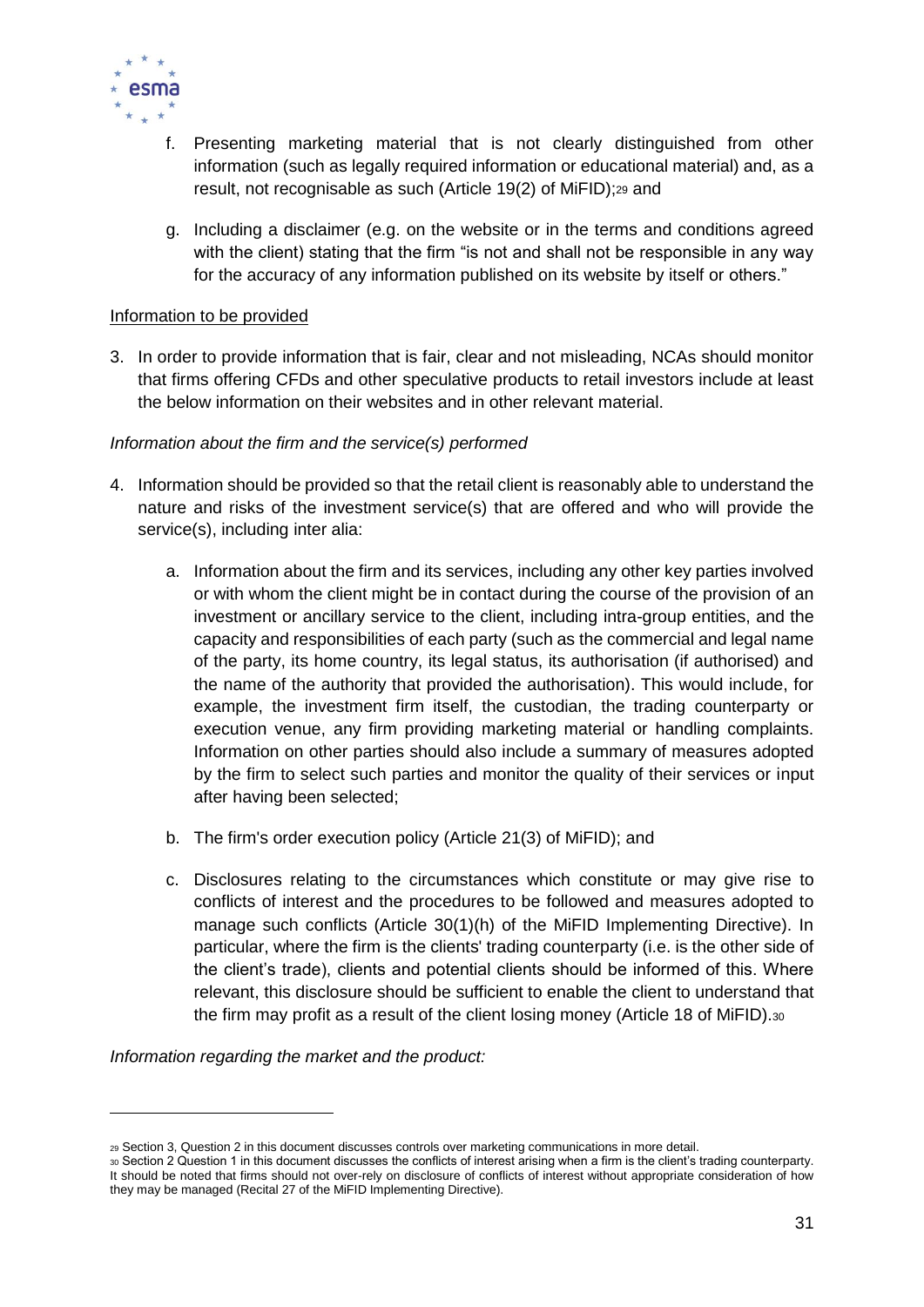

- 5. Information should be provided so that the client can reasonably understand the nature of the product(s), including the key product features and other information about how the product operates.<sup>31</sup> This should include, inter alia:
	- a. For all OTC derivatives:
		- i. What the underlying asset is and how a derivative works;
		- ii. The fact that a product is sold OTC and not centrally cleared, as well as the implications of this;
		- iii. Where applicable, information about the software system used for the transmission and execution of orders, as well as relevant information to enable the client to use the software system appropriately; and
		- iv. The execution venues.
	- b. For CFDs and rolling spot forex contracts:
		- i. The concept of leverage and its implications (i.e. that losses as well as profits can be multiplied); and
		- ii. The implications of 'long' and 'short' positions when prices rise or fall.
	- c. For binary options:

 $\overline{a}$ 

- i. The type of binary option concerned and how the instrument operates;
- ii. The duration of the option;
- iii. An explanation of call and put options;
- iv. Pay-out ratios for losing and winning trades per type of binary option;
- v. An adequate explanation of the strike price, the methodology of its calculation and the factors affecting its price; and
- vi. An adequate explanation of the expiry price (including the reference value of the expiry price per different underlying asset of the binary option) and the methodology of its calculation.
- 6. In order to facilitate the retail client's reasonable understanding of the nature and risks of the products, NCAs should monitor whether firms provide clear numerical examples illustrating the key characteristics of the service and product offered, for example including

<sup>31</sup> It should be noted that, pursuant to the PRIIPs regulation, from January 2017, a firm producing or selling CFDs, binary options and rolling spot forex will also have to present standardised information about the nature of the product and the types of investors to whom the product is intended, as part of the PRIIPs KID.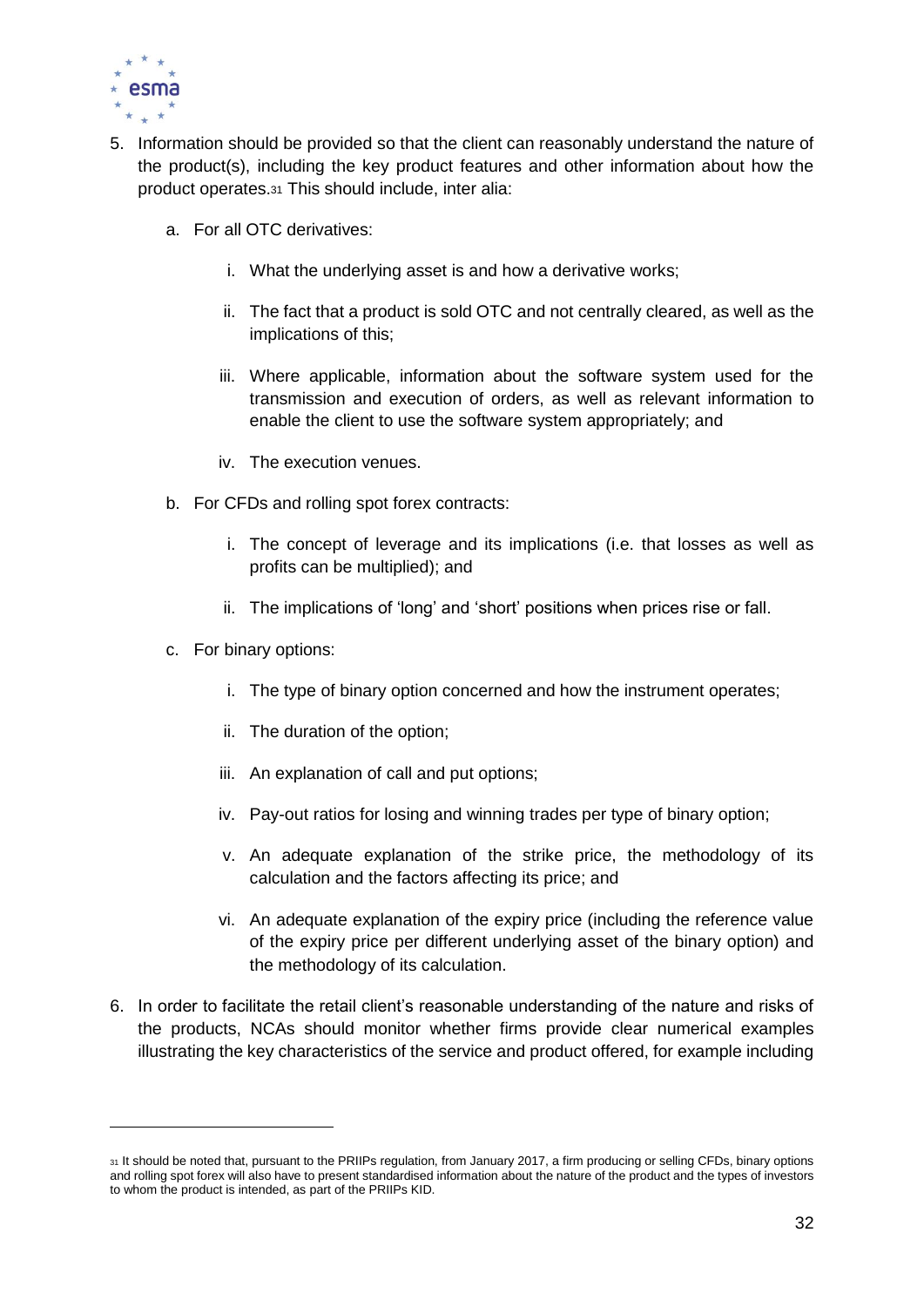

aspects such as leverage, margin calls or stop-loss mechanisms where relevant. Such examples should cover both negative and positive scenarios.

#### *Information regarding the price and pay-out:*

- 7. Information should be provided so that the client understands how the price of the instrument is derived, including:
	- a. How and at which time the price of the underlying asset will be determined;
	- b. Where the reference price will be obtained:
		- i. When dealing on own account, a firm should disclose how the relevant public reference price will be obtained (e.g. market, asset or benchmark, data) and the methodology for calculating any fees and charges, or a markup or mark-down.<sup>32</sup> If a firm dealing on own account bases the price it offers to its clients on a price provided to it by a liquidity provider or quotation provider, the firm should disclose information about quotation providers and liquidity providers, and the methodology used to calculate any fees and charges, or a mark-up or mark-down;
		- ii. When not dealing on own account, a firm should disclose the following information regarding its liquidity provider(s) used to determine the price:
			- 1. the exact name of the liquidity provider(s);
			- 2. where relevant, any intra-group links to the liquidity provider(s);
			- 3. the country of incorporation of the liquidity provider(s);
			- 4. the competent authority responsible for the authorisation and supervision of the liquidity provider(s);
			- 5. the pricing source of the liquidity provider(s), which should be publicly available; and
			- 6. the methodology for calculating any fees and charges, including any mark-up or mark-down; and
	- c. How profits or losses for the client are related to the price of the underlying asset.

#### *Information about costs and associated charges*

 $\overline{a}$ 

8. Information should be provided that covers the elements set out in Article 33 of the MiFID Implementing Directive. This should include information distinguishing the different types of costs and charges, how they work, the impact of leverage on costs and charges (where

<sup>32</sup> Section 2, Question 1 of this Q&A document also discusses the requirement to have a transparent pricing methodology.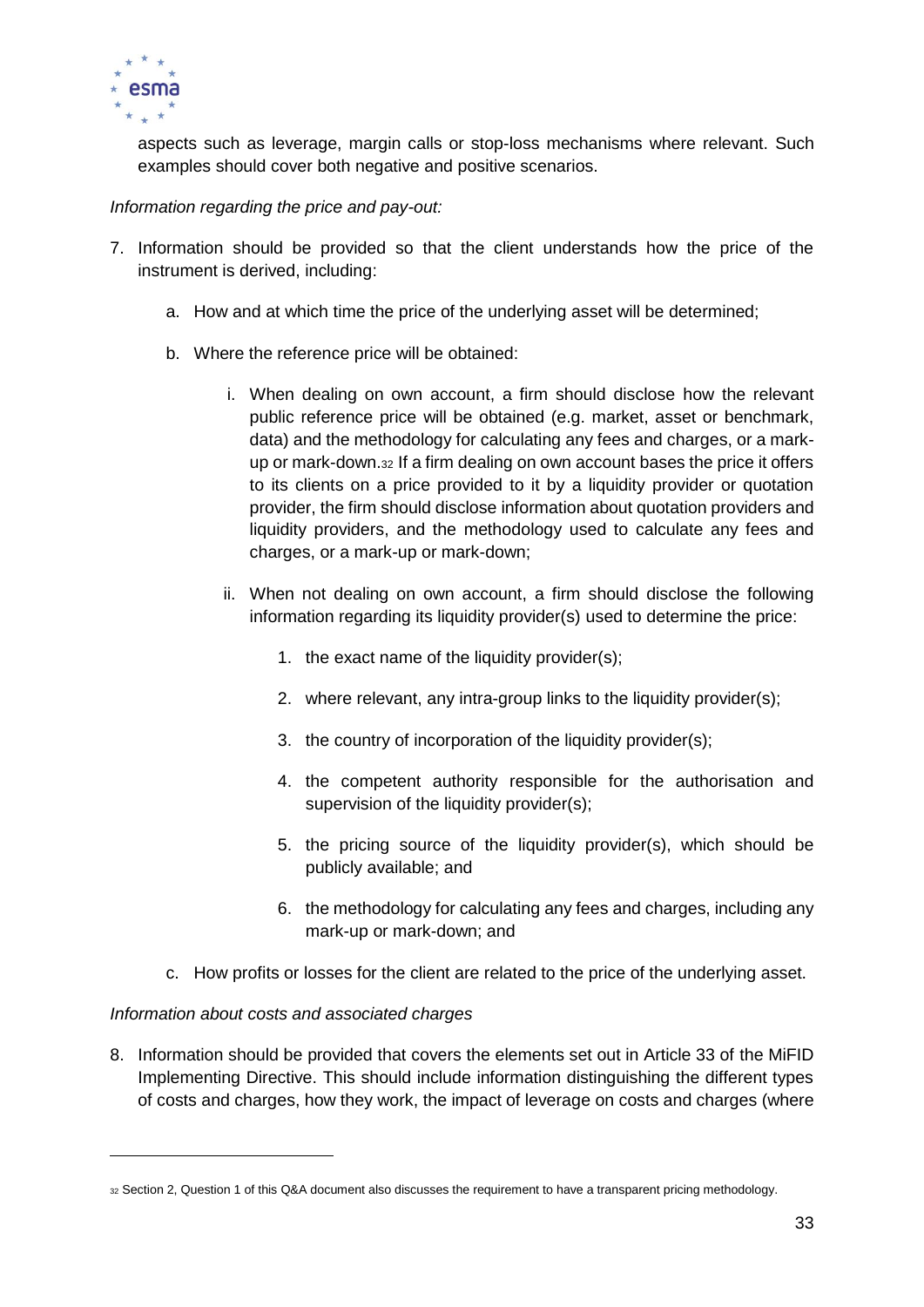

relevant), and how costs and charges may impact on returns. In particular, the following elements should be disclosed:

- a. Any commissions charged a general commission or a commission on each trade – i.e. on opening and closing a contract;
- b. If the firm adds any form of mark-up to market prices it receives from an external source, thereby increasing the spread for the client, the amount of the mark-up;
- c. Any financing charges that are applicable, such as daily and overnight financing charges for CFDs;
- d. If the firm makes a mark-up when calculating any financing charges, the amount of the mark-up;
- e. Where relevant, any costs and charges that are applicable if a client is seeking to sell or exit early; and
- f. Any applicable account management fees or taxes, which are not already included in the fair value.

#### *Information regarding risks*

- 9. Information should be provided so that clients are reasonably able to understand the risks associated with the service and instruments offered. This should include:
	- a. Risks associated with the underlying market;
	- b. Where relevant, a clear indication that the investor could lose more than the sum invested;
	- c. Where relevant, an explanation of the impact of the leverage, the level of leverage possible, and an explanation that leverage can increase the possible losses (as well as the possible gains);
	- d. Where relevant, an explanation of margin requirements, including that margin calls may occur and that not responding to a margin call may result in the closure of a position at the discretion of the firm (also known as automated margin close-out);
	- e. Where relevant, an explanation of the relationship between the margin and the level of leverage;
	- f. Where relevant, an explanation of stop-loss orders, which should include clear information about whether or not a stop-loss is "guaranteed" (i.e. it would operate whatever the market circumstances are), and that in the case that it is not guaranteed, it may not limit client losses in the event of highly volatile trading conditions in an underlying asset or reference price;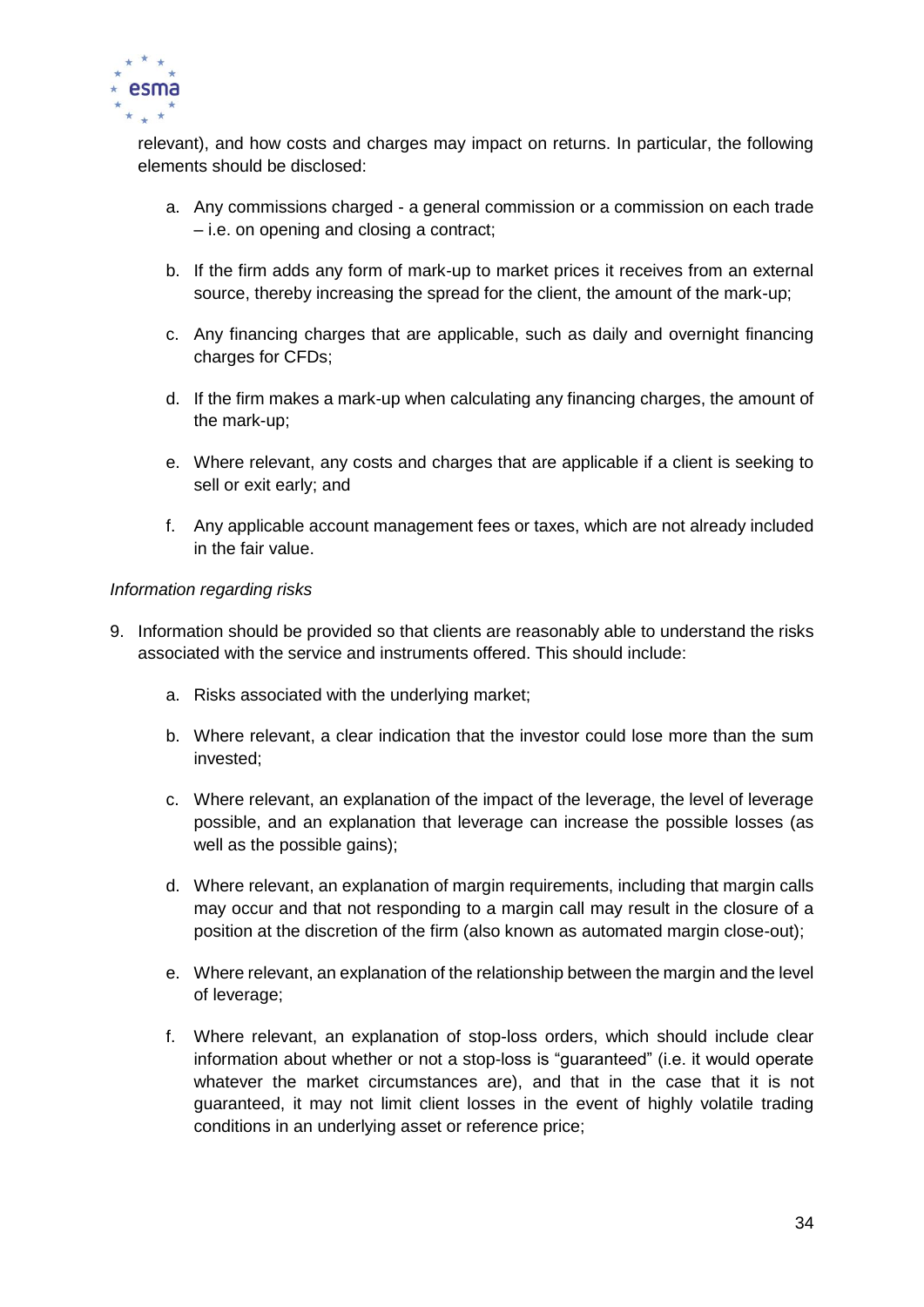

- g. Explanation that these products are generally designed for short-term trading and require regular monitoring, especially when positions are taken with higher leverage and/or in volatile market conditions; and
- h. The risk of slippage, i.e. a divergence between the price at which a trade was approved and the price at which it was executed.<sup>33</sup>
- 10. In order to facilitate a retail client's reasonable understanding of the risks related to CFDs or other speculative products (Article 31 of the MiFID Implementing Directive), NCAs should consider requiring a firm offering such products to retail clients to disclose (e.g. on the firm's website) the percentage of client accounts that have won/lost over each of the previous four quarters as well as over a rolling one year period, as compared to the starting balance of the same client account at the beginning of the period. This percentage should be reflective of clients' trading performance and should be based on the amount of money that clients can effectively withdraw at the given point in time, i.e. after all relevant costs and charges have been applied, and excluding any trading benefits (such as bonuses or referral compensation), that do not equate to funds that can be withdrawn.
- 11. Information should also be provided about other relevant risks that impact the functioning of the product, including:
	- a. Foreign exchange (FX) risk, where applicable; and
	- b. Counterparty risk related to the provider of the investment.

#### *Information about safeguarding of client assets*

12. Firms should provide information stating where client assets are held and what protective measures apply. For example, where client assets are held in a Member State that is different to the Member State in which the services are offered or in a third country, this should be expressly stated along with a description of the relevant protections (such as compensation schemes) in that Member State or third country, including that such protections may differ from those in the Member State in which the services are being offered.

#### *Information about complaints*

13. Firms should disclose to clients and potential clients the existence and details of the complaints procedure they are required to establish, in accordance with Article 10 of the MiFID Implementing Directive.

#### Presentation and timing of information

14. NCAs should monitor that the information provided by firms is appropriate for the target audience, i.e. retail clients. The level of detail provided should be proportionate to the complexity of the product, i.e. the more complex the product, the more detailed the

<sup>33</sup> Section 2, Question 1 of this document notes that a firm dealing on own account should not take advantage of slippage to act in a manner that benefits the commercial interests of the firm, to the detriment of its clients (so-called asymmetric price slippage).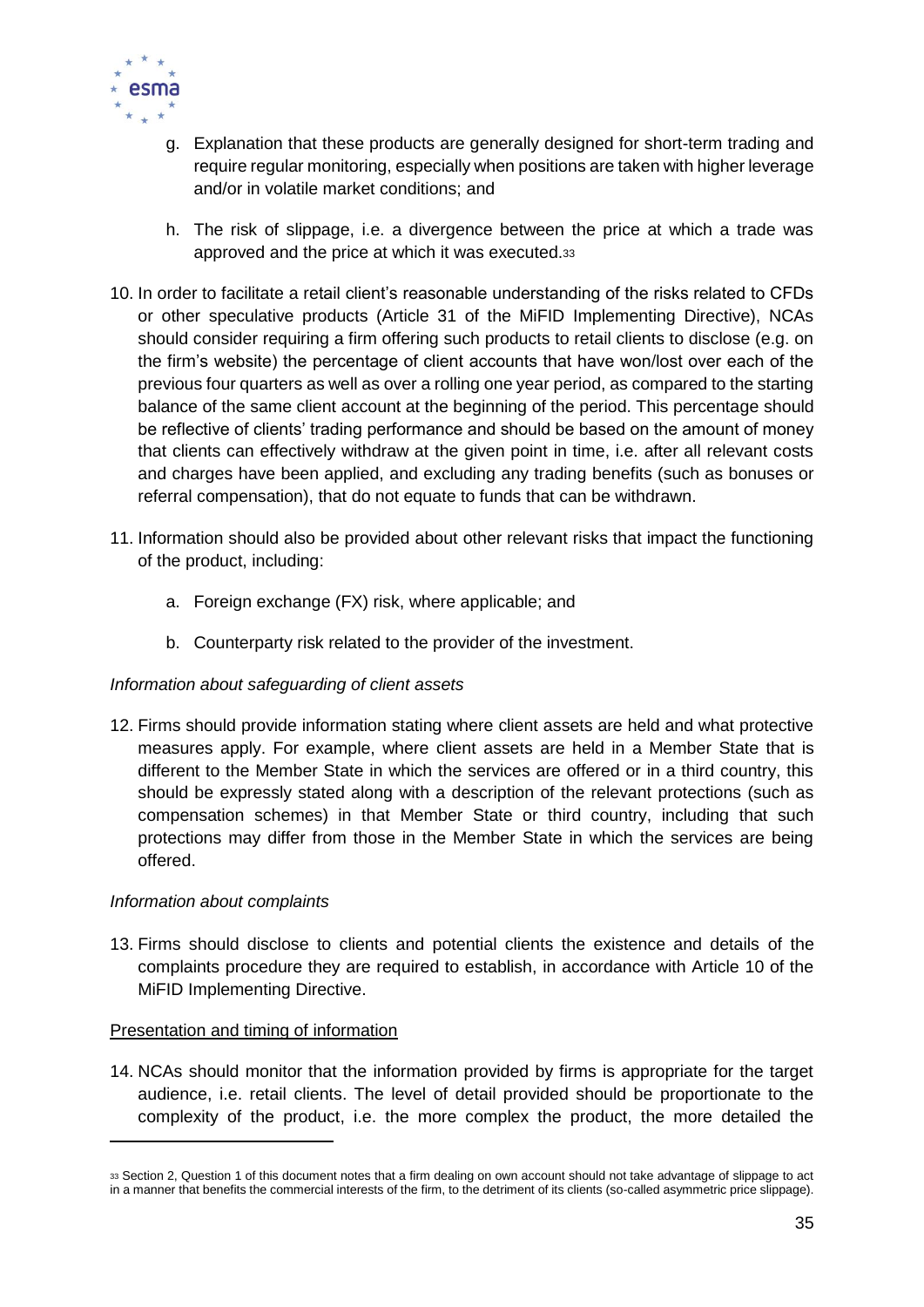

information should be in order to facilitate the retail client's understanding. Technical terms should be explained in a straightforward manner and firms should avoid using jargon or ambiguous terms such as "absolute" or "hedged."<sup>34</sup>

- 15. NCAs should also monitor that all information is provided in an easily accessible and comprehensible form. For example, webpage titles and menu titles should be selfexplanatory. Information should be provided in an official language of the Member State in which the services are being offered and, where such information is based on a translation, the translation should be of sufficiently high quality and should not impede the retail client's understanding.
- 16. In addition, information that must be provided pursuant to Article 29 of the MiFID Implementing Directive should be provided in a durable medium (as specified in Article 29(4) of the MiFID Implementing Directive).
- 17. The timing of the provision of information is an important factor impacting the retail client's ability to understand the nature and risks of the investment service and of the specific type of financial instrument that is being offered and, consequently, to take investment decisions on an informed basis. Pursuant to Article 29 of the MiFID Implementing Directive, information about trading CFDs or other speculative products should be provided in good time before a retail client or potential retail client is bound by any agreement or provided with any services, i.e. prior to a trading account being opened.

#### <span id="page-35-0"></span>**Question 2 [last update 25 July 2016]: How can national competent authorities (NCAs) assess a firm's oversight over the marketing communications used to offer CFDs or other speculative products to retail clients?**

#### **Answer 2:**

- 18. As a result of their complexity, CFDs and other speculative products are not appropriate for the majority of retail clients. ESMA's Opinion on MiFID practices for firms selling complex products states that "NCAs should monitor that trading platforms that give access to complex products only market complex products to those clients for whom they would be potentially suitable, or appropriate (where the client would possess the necessary level of knowledge and experience)." <sup>35</sup>
- 19. When marketing CFDs or other speculative products, given that they may not be appropriate for a majority of retail investors, particular attention should be given to ensuring that any client communication is fair, clear and not misleading.
- 20. This is to be contrasted with bad practices reported of aggressive or misleading mass marketing communications, mostly appearing online, often also implying that speculative products such as CFDs, binary options and rolling spot forex are suitable or appropriate for the mass retail market and/or are more likely to result in profits than losses, without insufficient referring to the risks involved. Examples of communications that NCAs and

<sup>34</sup> ESMA's Opinion on MiFID practices for firms selling complex products (ESMA2014/146) (p.7).

<sup>35</sup> ESMA/2014/146 (p.3).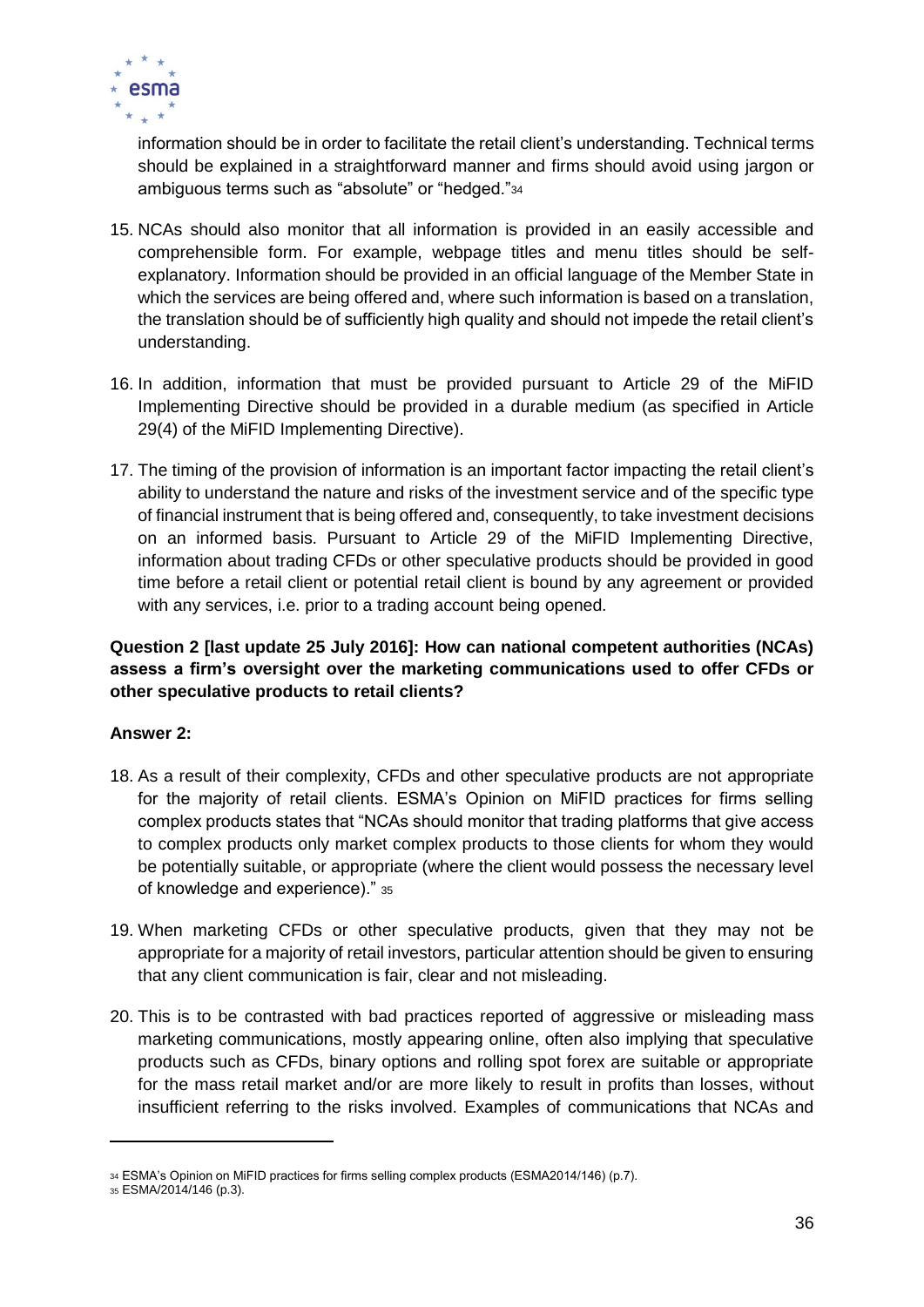

firms should regard as not clear, fair and not misleading in relation to these products include the following kinds of statements:

- a. "1 click 60 seconds 85% profit"
- b. "Trading has never been so easy"
- c. "Gain up to 85% return every 60 seconds"
- d. "Start your career as a trader right now"
- e. "Suggestions are great it is hard not to win"
- f. "95% return in a few minutes"
- g. "Our Pro signals have been tested to have over 65% daily success rates"
- h. "What can you do in 60 seconds? Trade binary options and double your money."
- i. "Learn how to turn market opportunities into profit"
- j.  $\sqrt[4]{510,000} \text{Get}$  your bonus now."
- 21. NCAs should monitor that firms have in place adequate internal controls over the processes of developing and using marketing materials to offer CFDs or other speculative products to retail clients, in order to avoid detrimental practices towards clients. Those responsible for approving marketing material should fully understand the nature and workings of the complex product offered. Given the risks associated with distributing CFDs or other speculative products to retail clients, the compliance function should play a crucial role in this process, for example by assessing and pre-approving all communications used by the firm. This should include an assessment of the content of marketing communications and publicity as well the selected distribution channels for such material, with the aim of ensuring consistency with the likely target market in view of the complexity of CFDs and other speculative products and the fact that they are not appropriate for a majority of retail clients. Certain marketing communications and promotional activity, for example in the form of sponsorship affiliations with sports teams, may result in the firm giving the misleading impression to its potential clients that CFDs or other speculative products are appropriate for the mass retail market.
- 22. Moreover, the firm's controls should include verifying that marketing communications are actually distributed as approved, i.e. without any changes being made subsequent to the assessment and approval by the compliance function. The firm's processes and internal controls relevant to the development and distribution of marketing communications should be documented.
- 23. The firm's internal control framework should be adequate to ensure that all its marketing communications are fair, clear and not misleading, including those distributed in other jurisdictions or by other parties. Where a firm issues marketing communications in other languages or other Member States (operating under the freedom to provide investment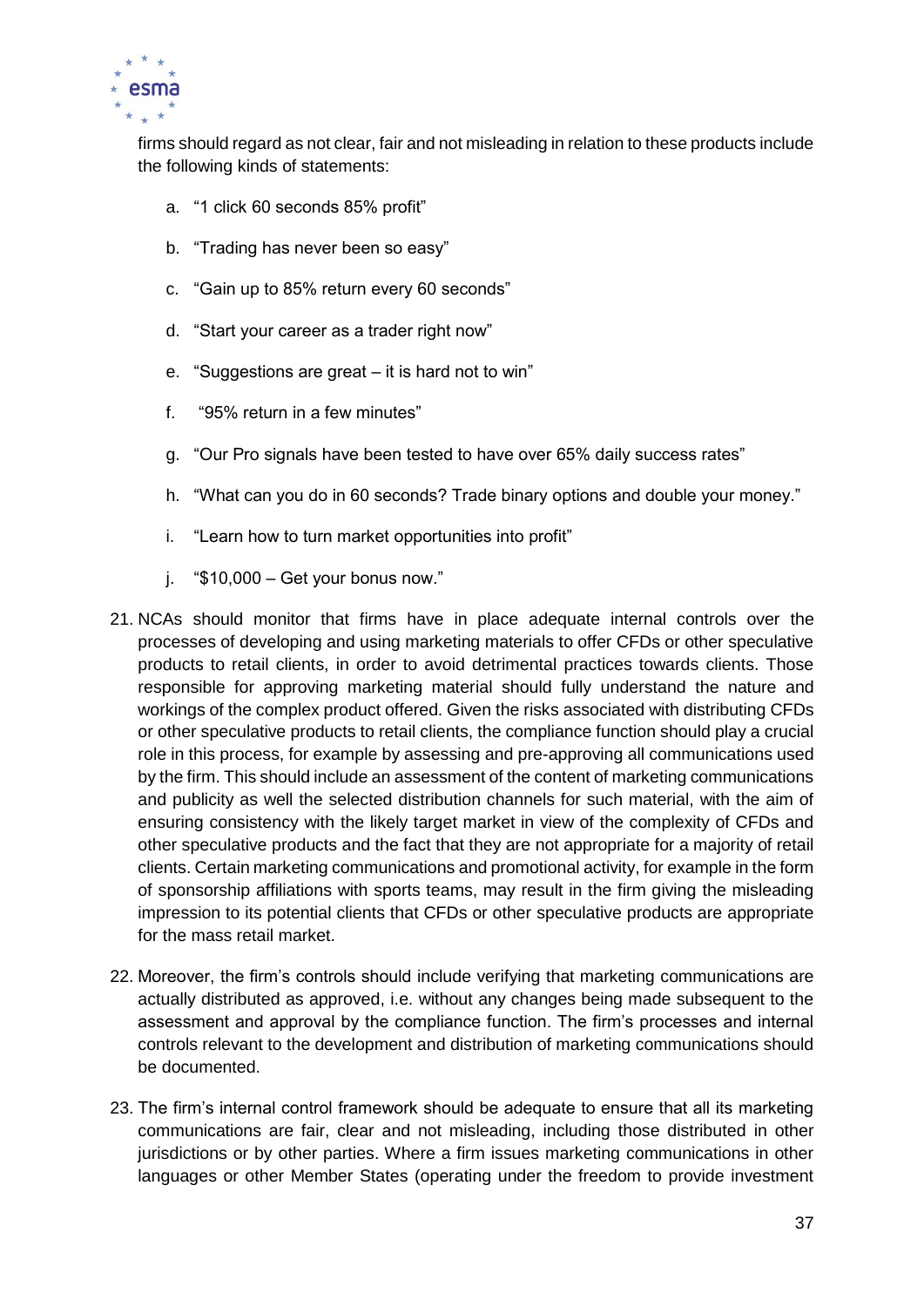

services and activities), or where a firm uses another party to distribute marketing communications on its behalf, NCAs should pay particular attention to the firm's oversight and controls over marketing activity in order to assess whether the additional complexity presented by such arrangements is adequately reflected in the firm's policies and processes. NCAs should consider the following aspects, inter alia:

- a. How the firm ensures that the content and distribution of marketing materials issued in languages other than the language of the home Member State are compliant with the relevant MiFID obligations;<sup>36</sup> and
- b. What arrangements the firm has in place to oversee and monitor the activities of other parties issuing marketing communications on its behalf, including affiliates or intra-group entities.
- 24. Especially in these types of cases, NCAs should request all information necessary to assess the firm's oversight and controls over marketing activity, for example, by asking the firm to evidence its process for producing marketing materials including the design, drafting, translation and distribution of material, and the relevant approval processes. The firm should be able to demonstrate all current marketing materials in circulation at any particular point in time. The firm should also be able to provide translations of marketing material, where relevant, to demonstrate that its marketing communications are MiFID compliant.
- 25. Moreover, ESMA considers that NCAs should themselves review marketing materials relating to CFDs or other speculative products, whether on an ex-ante or a timely ex-post basis. NCAs should take into account that ESMA's 2014 peer review on this topic 37 concluded that complex products such as CFDs, binary options or rolling spot forex should be a focus of NCA's supervisory activity in relation to marketing communications.

# **Question 3 [last update 25 July 2016]: Under what circumstances might the activity of an education provider be considered to be the provision of marketing communications?**

## **Answer 3:**

26. NCAs should ensure that firms under their supervision providing marketing communications to potential or actual retail clients do so in accordance with the relevant MiFID requirements. If educational material, such as training, seminars or 'webinars' on trading in CFDs or other speculative products, is in fact marketing material, it should be (i) clearly identifiable as such, and (ii) fair, clear and not misleading. This implies, for example, that any marketing communication provided by an education provider to retail clients about trading in CFDs or other speculative products showing the possible positive returns should also include examples of the possible negative returns. Such communication should also make explicit that past performance is not an indication of possible future performance.

<sup>36</sup> The firm should also have processes in place to ensure that it complies with relevant legislation or regulation applicable in all the Member States where the firm is active.

<sup>37</sup> ESMA/2014/1485.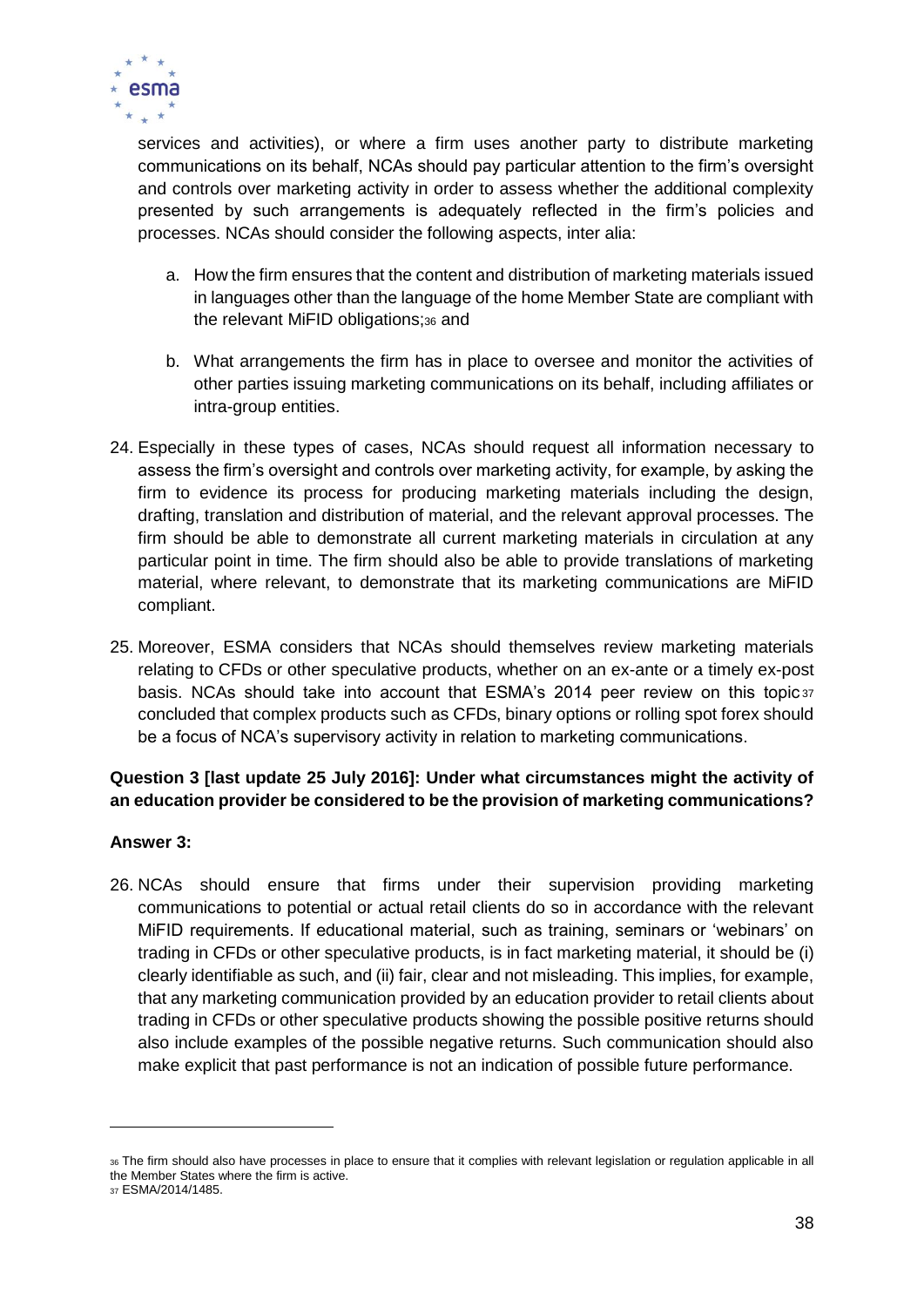

- 27. Whilst MiFID does not require NCAs to pre-approve marketing communications, NCAs should assess whether a firm offering CFDs or other speculative products uses education providers to market CFDs or other speculative products to retail clients. NCAs should consider, for example, whether the nature and scope of any 'webinars' or other educational material are clearly stated to the retail client, including who is providing the educational material and whether the material is for commercial or educational purposes (for example, whether the educational material is intended to market the services of an authorised firm, designed to provide training about the products, intended to provide an explanation of the functionality of a particular trading platform, etc.). NCAs should also consider the remuneration arrangements between an authorised firm and an education provider and the extent to which there are common ownership structures or any other close links between the education provider and the authorised firm, in order to identify instances where an education provider may be incentivised, in pursuing its commercial interests, to perform marketing activities on behalf of the investment firm without this being clearly identified as such, or to otherwise act in a manner that is not in the best interests of its clients.
- 28. If the material issued by an education provider introduces clients to platforms or products offered by them, or otherwise has the intent or effect of guiding potential clients towards opening an account with a particular firm, this should in ESMA's view be considered as a form of marketing. In such cases, an NCA should consider whether it is clearly notified to training participants, website users and other recipients of 'educational' material that the materials are offered for promotional purposes and do not entail any obligation to purchase investment services from the firm.
- 29. Where an education provider that is not an authorised entity is effectively introducing clients to a particular authorised firm, for example because of the content of the material it issues or the nature of the activities it performs, or if the education provider has financial or other close links to the firm, the NCA should consider whether the education provider is in fact acting as a tied agent of the authorised firm.<sup>38</sup> If the education provider is deemed to be a tied agent and the applicable Member State allows for the use of tied agents, the NCA should ensure the authorised firm has sufficient oversight and responsibility over the activities of the tied agent and that the tied agent is appropriately registered (Article 23 of MiFID). If an education provider is not considered to be a tied agent but is in fact performing MiFID investment services or activities, it should be an authorised investment firm. In such cases, the NCA should require the firm it has authorised to ensure that the education provider seeks the necessary authorisation, or to desist from carrying out such activities. In these types of cases, the NCA should also consider whether the arrangements that the authorised firm has in place are adequate to ensure that all the relevant MiFID obligations are met when it enters into a commercial arrangement with an education provider.

<sup>38</sup> In some cases, the activities of an education provider may require an authorisation or notification under applicable national regulation, even where such activities are not MiFID investment services or activities.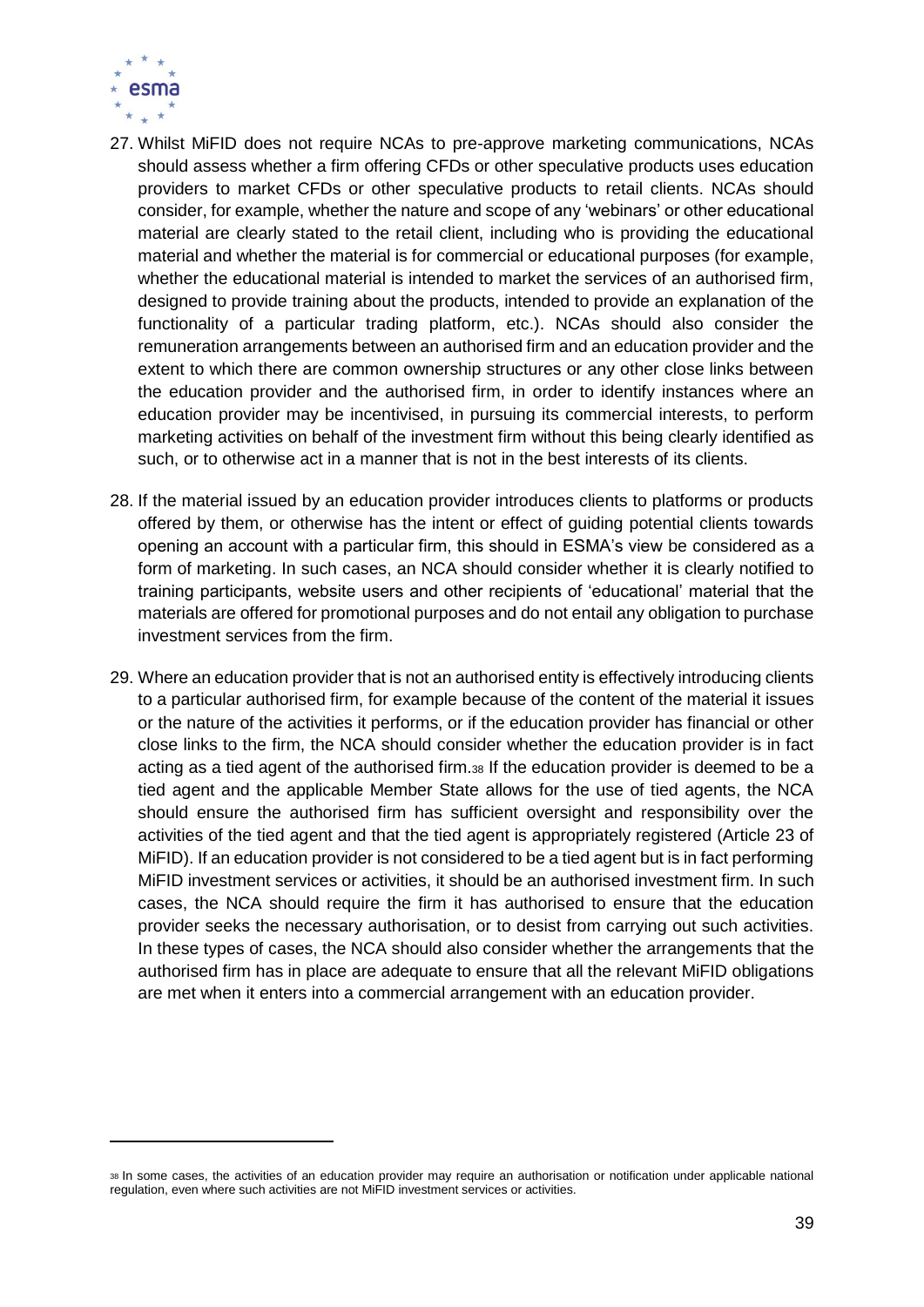

**Section 4: The assessment of appropriateness when offering CFDs or other speculative products to retail investors**

- 1. Introduction
- 1. Due to the nature of CFDs and other speculative products, they are more difficult to understand and are appropriate only for experienced retail investors. This is reflected in the requirement to assess appropriateness as part of the account opening process, where such products are not sold with investment advice. Firms offering CFDs or other speculative products to retail clients without advice are required by Article 19(5) of MiFID to seek information from a client or potential client about his or her knowledge and experience (i.e. ability) to understand the risks involved with the product or service. The objective of this obligation is to enable the firm to determine whether the product or service is appropriate for the client. Article 37 of the MiFID Implementing Directive sets out a nonexhaustive list of information that the firm will need to ask the client in order to evaluate his or her knowledge and experience, and also provides that the precise components should vary according to the nature of the client, the nature and the extent of the service to be provided, and the type of product or transaction envisaged.
- 2. It is important that firms offering these products to retail investors adopt robust processes to assess the knowledge and experience of retail clients and potential retail clients, to check whether they understand the risks involved and to determine whether CFDs or other speculative products are appropriate for them.
- 3. This section sets out certain key aspects that NCAs should consider as part of their supervisory activity, when evaluating how firms assess the appropriateness of CFDs or other speculative products for retail clients.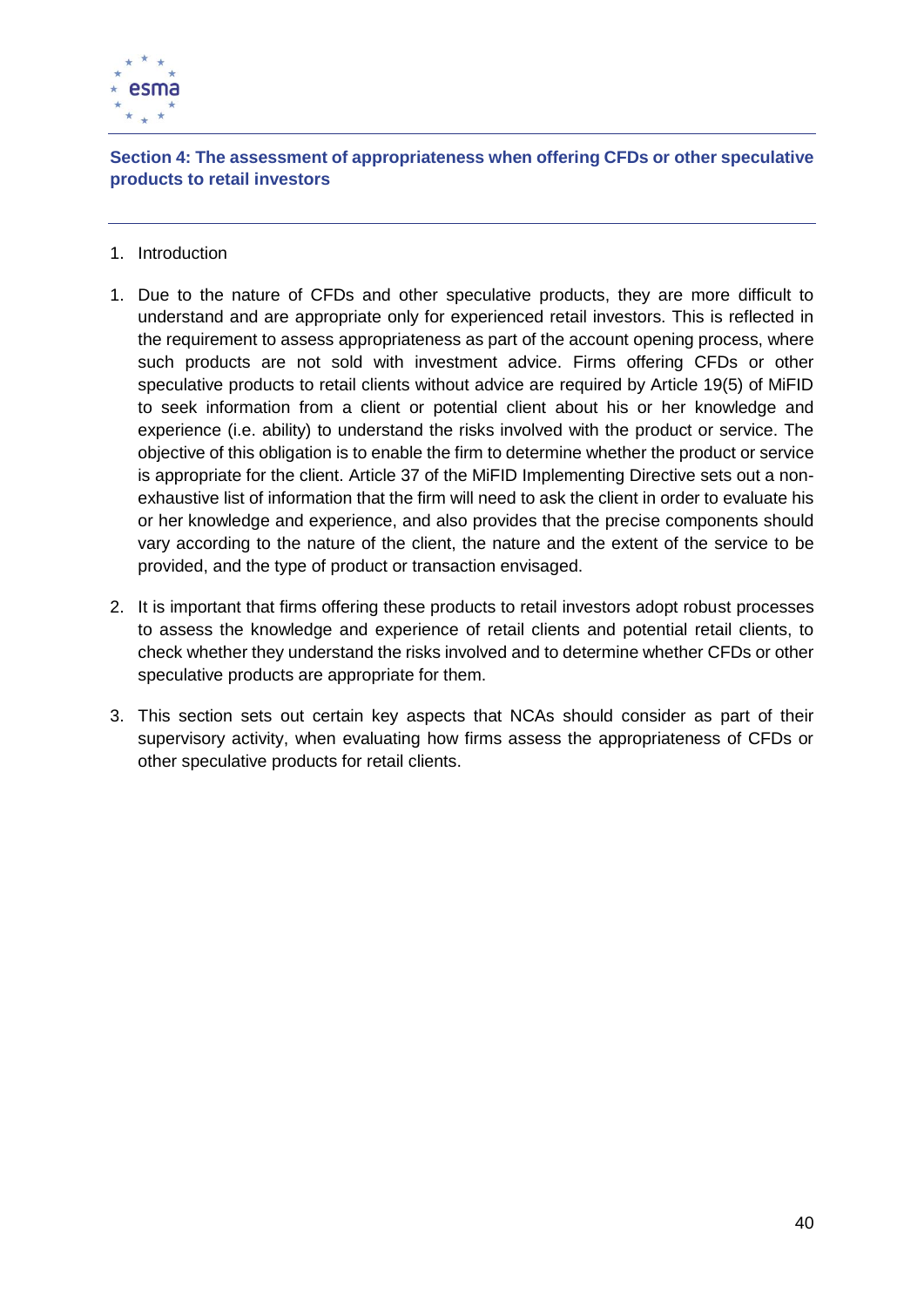

# **Question 1 [last update 25 July 2016]: What information should be gathered by firms to assess the appropriateness of CFDs and other speculative products for retail clients?**

#### **Answer 1:**

- 1. NCAs should pay particular attention to the assessment of appropriateness when a firm offers CFDs or other speculative products to retail investors, given that these are complex products that are not appropriate for a majority of retail investors.<sup>39</sup> First of all, it is important that the assessment of appropriateness is introduced to the potential client in an objective manner. The test should be presented as assessing the client's financial experience and knowledge with a view to determining whether specific financial products are appropriate. The test is therefore in the client's interest, and should be presented as such, rather than a 'tick box' exercise.
- 2. In order to be able to assess the appropriateness of CFDs or other speculative products for retail investors, firms should ensure that the information collected about the client's knowledge and experience is sufficiently detailed and granular, including covering the specific product to be traded and the relevant underlying asset class. The more complex or risky the instrument is, the more detailed the information collected by a firm should be in order to be able to correctly assess the appropriateness of the product for a retail investor, especially when there may be no face-to-face contact with the client, as is common in this sector (i.e. in an online or telephone sales environment).
- 3. Firms in this sector typically seek information about the knowledge and experience of clients or potential clients by asking questions, usually in the form of a questionnaire. The questionnaire may be completed directly by the client or potential client (e.g. in an online environment, on a webpage). Alternatively, a sales representative may ask a client or potential client to answer questions, e.g. on the telephone or face-to-face. The answers provided to the questions asked are then used by the firm as a basis to ascertain the client or potential client's knowledge or experience to understand the risks of CFDs or other speculative products.
- 4. When a firm uses a questionnaire to collect information that is used to establish knowledge and experience, the firm should include different types of questions depending upon the precise characteristics of the product(s) at stake, and the responses provided by the client. Firms offering CFDs or other speculative products should therefore ask specific questions to identify relevant experience and knowledge of the retail client of both the underlying asset and market, and types of speculative financial instruments that will be offered to the client. For example, the questions designed to ascertain a retail investor's knowledge and experience, to trade in binary options (which are not usually leveraged products, but do require an understanding of probabilities) should be different from the questions designed to assess a retail investor's knowledge and experience to trade in CFDs, which incorporate the element of leverage.

<sup>39</sup> This Q&A should be read in conjunction with ESMA's supervisory briefing on appropriateness (ESMA/2012/851).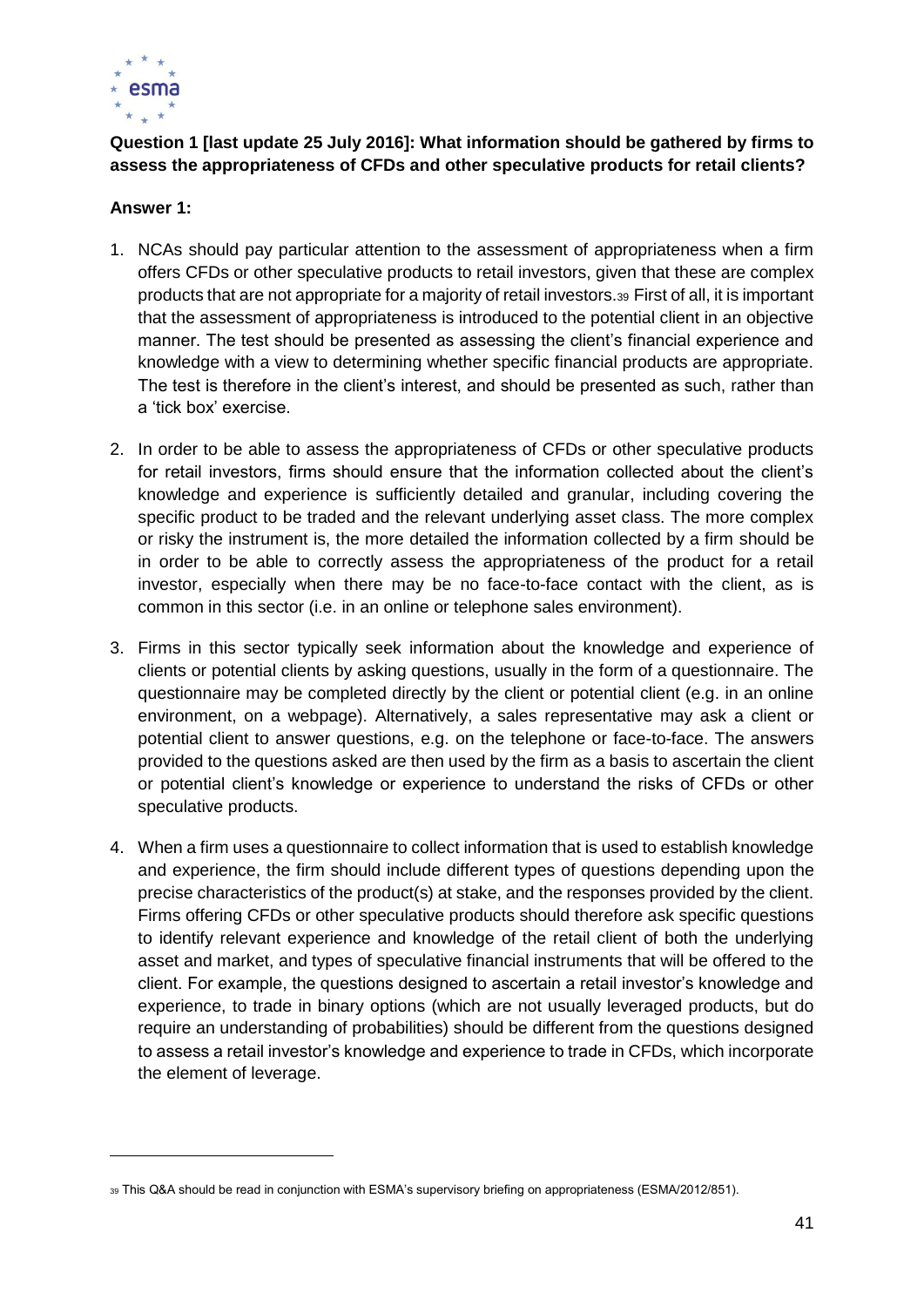

- 5. Bad practices that have been observed in this sector of the market include:
	- a. Asking overly broad questions (e.g. asking questions about knowledge and experience in trading financial instruments in general, not specific to the speculative products to be traded);
	- b. Asking questions that are overly reliant on the investor's self-assessment of his or her knowledge and experience, without sufficient information gathering to allow the firm to independently assess whether the responses provided can be regarded as accurate;
	- c. At the extreme, using binary (yes/no) questions (e.g. "do you understand the risks associated with trading CFDs?") without collecting any / sufficient supplementary information; and
	- d. Using information that is not relevant to the assessment of appropriateness or that does not necessarily demonstrate the client's knowledge and experience of the product or service as the basis for concluding that the product or service is appropriate for the client, such as:
		- i. the client possessing certain personal characteristics (home ownership/ disposable income/ a certain value of assets under management);
		- ii. the client having opened a 'demo' or training account without ascertaining whether the demo or training account has ever been used or has actually enhanced their knowledge of the products/services offered; or
		- iii. allowing incorrect or 'don't know' answers to contribute towards the demonstration of knowledge or experience.
- 6. Some good practice examples include:
	- a. The use of questions that test the client's understanding of the key characteristics of the product or service (e.g. through the use of multiple choice questions), rather than relying on the client's self-assessment of knowledge and experience;
	- b. When a scoring metric is used to assess appropriateness, only relevant criteria is entered into the metric, i.e. answers that demonstrate actual knowledge and experience that is specific to the type of financial products envisaged, while incorrect answers or 'don't know' are given zero scoring or are included in the scoring metric in a manner that reduces the likelihood of the products or services being assessed as appropriate;
	- c. When a scoring metric is used, the answers to more pertinent questions are weighted more heavily, e.g.:
		- i. more weighting is given to the demonstration of actual trading experience than the demonstration of theoretical knowledge;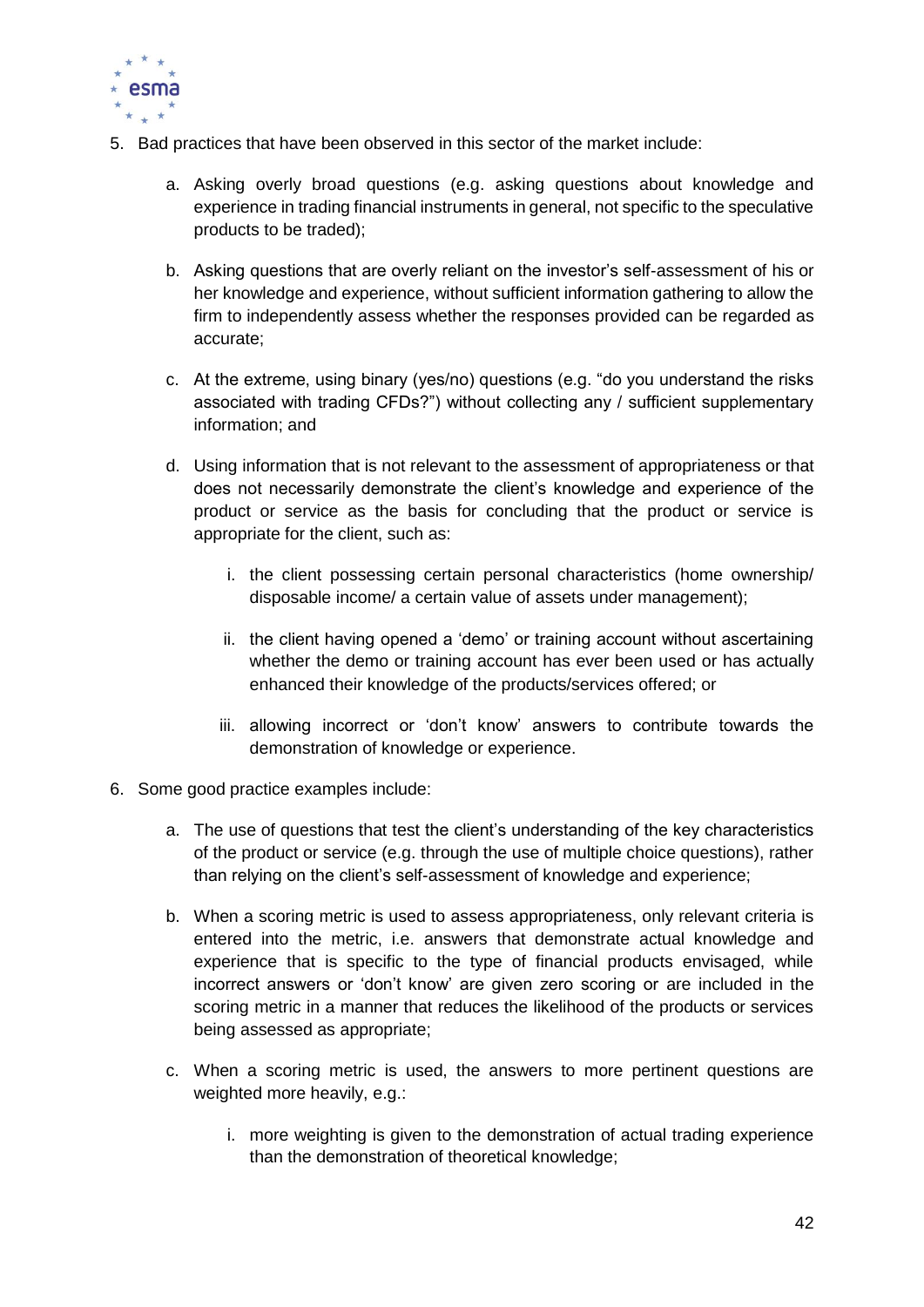

- ii. trading experience in CFDs or other speculative products over a longer period is weighted more heavily than a relevant trading experience a shorter period;
- iii. length of trading experience is not considered in isolation, but is instead scored also on trading volume with higher activity levels weighted more heavily; and
- d. The questions and possible answers (where multiple choice questions are used) are displayed in a randomised order, so that the content of the appropriateness assessment appears in a different order each time the test is taken.
- 7. NCAs should ensure that, when a firm determines the appropriateness of CFDs or other speculative products for a retail client, a 'pass' is consistent with a client demonstrating the requisite knowledge and experience to understand the risks involved and to make informed investment decisions.
- 8. NCAs should also pay close attention to the way that information is presented to retail clients and potential retail clients when they complete an appropriateness test, both when the client completes the assessment directly, or when the client provides information to a sales representative. The client should not be prompted to complete the appropriateness test in such a way as to influence its likely outcome, to allow for the 'gaming' of the appropriateness test, or to support or encourage the possibility for the client to not provide the necessary information.

#### *Experience*

- 9. In the context of CFDs and other speculative products, the information to be collected to determine the experience of clients should include the following, inter alia:
	- a. Information about the client's previous experience of trading relevant financial instruments:
		- i. For CFDs:
			- 1. Previous trading in CFDs or similar speculative instruments such as rolling spot FX; and
			- 2. Previous trading in other derivative instruments traded with margin, such as futures or options.
		- ii. For binary options: previous trading in binary options or other similar products.
	- b. Information about how often and / in what volumes the client has traded in each relevant instrument, e.g. within the last 12, 24, 36 months (None, 1-5, 6-10, more than 10, etc), the value of the trades carried out ( $X \in V$ ,  $y \in E$ , etc) and, where relevant, the common level of leverage of previous trades.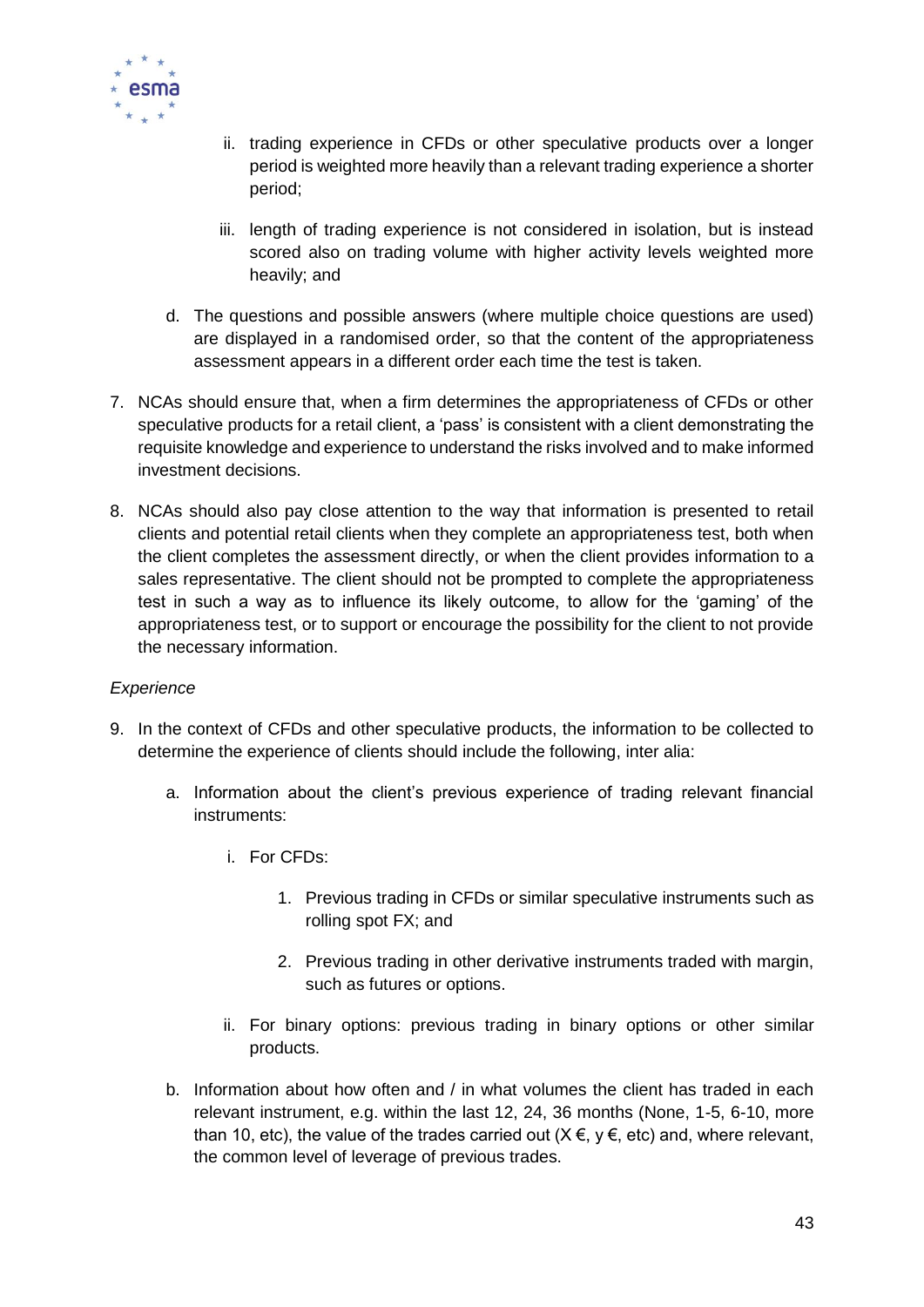

c. Information about the client's professional experience, e.g. whether the client has worked in a financial services firm in a role that is relevant to trading in OTC leveraged financial instruments (e.g. for at least one year, within the last 3 years etc.).

### *Knowledge*

- 10. In order to be specific enough to enable the firm to assess correctly the appropriateness of a product for a given retail client, questions about the client's knowledge should assess his or her understanding of at least the key risk areas for each product that will be offered, such as:
	- a. The characteristics of the product, including its nature as a derivative product and the relevant underlying assets;
	- b. The characteristics of the underlying asset, including the main market factors that determine its price;
	- c. The implications of the OTC character of the product, including that there is counterparty risk and the client will remain in a principal-to-principal contract once they have opened a position (i.e. they will have to close their position with the same counterparty);
	- d. For CFDs and rolling spot forex, the concept, effects and risks of leveraged trading, both in a normal trading environment and in stressed market conditions;
	- e. For CFDs and rolling spot forex, how negative price movement in the underlying can potentially lead to a margin call and the subsequent triggering of an automated margin close-out of positions;
	- f. Where relevant, the effect of different types of orders, in particular, where relevant, stop-loss orders (including explanation of the difference between an ordinary and guaranteed stop loss);
	- g. For binary options, the application of probability theory and the asymmetric risk/return profile of the instruments.
- 11. The assessment of knowledge should also take into account information about academic or professional experience that may demonstrate knowledge relevant to trading in CFDs or other speculative products. Information requested about educational qualifications should be sufficiently granular. Firms should not count general education, courses or qualifications in non-financial service related topics as relevant knowledge for trading in CFDs or other speculative products.
- 12. NCAs should pay particular attention to how firms take into account information about a client or potential client's use of 'demo' or training (i.e. not real-life) trading accounts. The use of demo accounts should only be counted as contributing towards the demonstration of knowledge if a firm can demonstrate that: (a) the client has actually used that demo account for a sufficiently long period of time and has carried out a number of trades in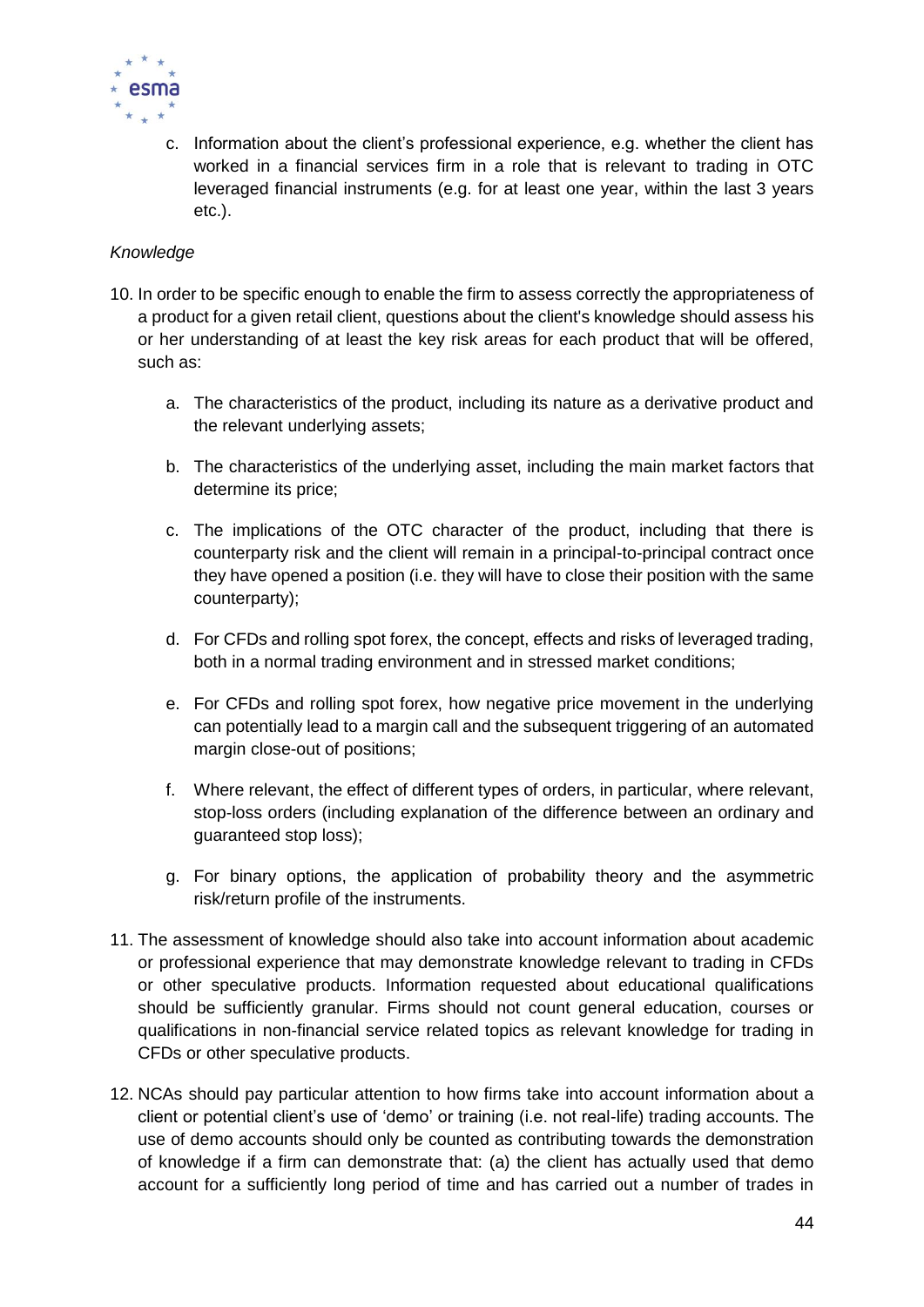

relevant instruments; and (b) the client has acquired sufficient knowledge of the products that will be accessible to him on the live platform as a result of the use of such a demo account. Where a client or potential client indicates that he/she has a demo account, the firm should nonetheless assess and evidence that the client has sufficient knowledge and experience based on their understanding of the key features and risks of the products/services offered, as noted in the preceding paragraphs.

**Question 2 [last update 25 July 2016]: What action should a firm take where the assessment of appropriateness indicates that a CFD or another speculative product is not appropriate for a client, but the client wishes to proceed with the transaction?**

#### **Answer 2:**

- 13. Taking into account the complex nature of CFDs and other speculative products and the best interests of the client, in cases where the assessment of appropriateness indicates that the product or service is not appropriate for a retail client or where insufficient information is available to assess appropriateness, the best practice would be for the firm to not allow the client to proceed. ESMA (CESR)'s MiFID Q&A dated 9 July 2009<sup>40</sup> states that if a client wishes to proceed with a transaction after the client has been given a warning, it is for the investment firm to decide whether to do so, having regard to the circumstances of the case.<sup>41</sup> The same Q&A also notes that in such cases, it may be prudent for the investment firm to ask the client or potential client to confirm in a durable medium his or her intention to proceed with the service.
- 14. NCAs should monitor that, if a firm offering CFDs or other speculative products to retail clients chooses to permit a client to proceed with a transaction, the warning provided by the firm and the resulting confirmation given by the client are not presented as a 'tick-thebox' exercise. For example, the warning should be designed in such a way that it is an actual interruption in the process of authorising the opening of an account or entering a particular transaction. The warning should be stated in clear language, indicating that, on the basis of the answers provided, the specific product or service in question is not appropriate for the client as the client is not likely to understand the risks involved. It should also recommend clearly that the client does not proceed. When presenting the warning, confirming an intention to proceed with the transaction should not be presented to the retail client as the first logical next step. Good practice examples include:
	- a. Including a mandatory 'cooling off' period after the provision of a warning, to demonstrate that the client has considered the information presented in the warning before deciding whether to proceed; and/or
	- b. Requiring the client to sign and return a form or to respond to a separate email, which includes a warning such that the client must separately acknowledge its

<sup>40</sup> CESR/09-697.

<sup>41</sup> Taking into account the best interests of the client, this may also include a firm offering CFDs or other speculative products to retail clients, considering any additional information it has about the client before determining whether to allow the client to proceed or not (regarding this topic, see Section 4 Question 3).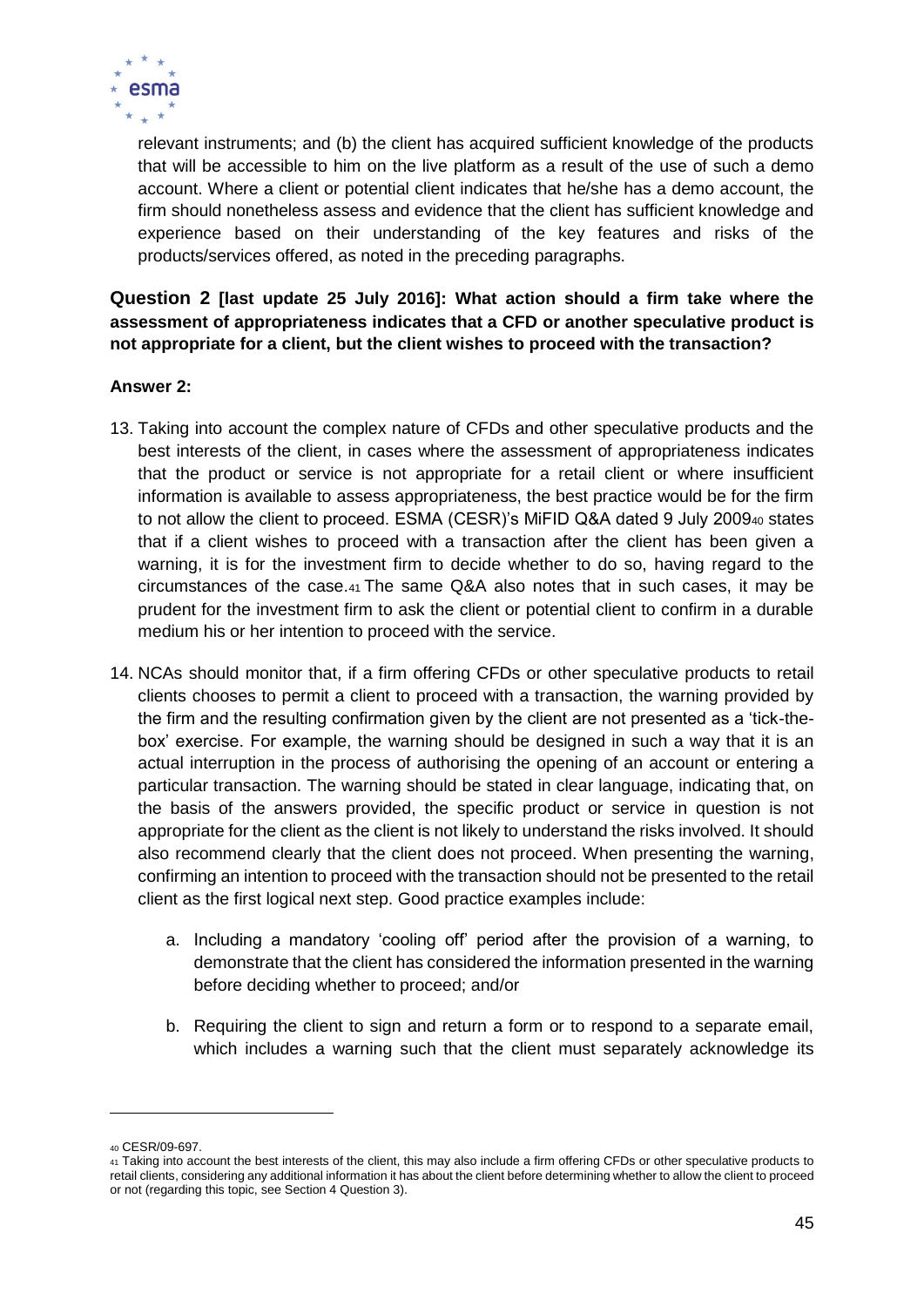

receipt and contents, and such that the client does not have the option to proceed immediately.

- 15. Overly generic or vague warnings, e.g. stating that the product or service "may not be appropriate" for the client are unlikely to make the client sufficiently aware of the risks of proceeding. Other bad practice examples include: warnings that include the ability to immediately retake the assessment (e.g. via a website link); overly long warnings that obscure the key message that the client has failed to demonstrate the necessary knowledge and experience for the product or service; and warnings containing language specifically designed to encourage the retail client to agree to a disclaimer and proceed with the transaction.
- 16. If a client who fails the appropriateness test is directed towards educational tools, webinars or 'demo' trading platforms with the aim of improving his or her knowledge and experience to trade CFDs or other speculative products, the firm should subsequently conduct another appropriateness test before determining whether the product or service is appropriate for the client.

**Question 3 [last update 25 July 2016]: In addition to information collected to establish the knowledge and experience of the client, how should a firm offering CFDs or other speculative products consider other information that may be available relating to the client's situation?**

## **Answer 3:**

- 17. Apart from the collection of information about knowledge and experience that is required for the assessment of appropriateness, it may be common for firms in this sector to collect other information about their clients, for example during the client on-boarding process or as part of the firm's internal assessment of credit risk (in particular due to the characteristics of products such as CFDs that incorporate the use of leverage). This may include information related, among other things, to the client's personal or financial situation.<sup>42</sup>
- 18. Where the appropriateness assessment indicates that CFDs or other speculative products are not appropriate for a client, and the client has been warned accordingly but nonetheless wishes to proceed, it would be good practice for a firm, in acting in the best interest of the client, to consider any additional information it has about the client before it decides whether or not to allow the client to proceed. NCAs may reasonably expect the firm to not permit a prospective client to proceed if, for example, the firm is in possession of information that indicates potential vulnerability, e.g. due to the client's age and/or financial situation.
- 19. In the case that a retail client wishes to proceed with a transaction and the firm has not determined that the client should not continue (having taken into account the results of the appropriateness test, the best interests of the client and the circumstances of the case),

<sup>42</sup> Although it may be good practice for the firm to use such information where it is available to them (as discussed in this Q&A), it should be noted that this does not imply that firms are required to collect such additional information (e.g. about the client's financial situation), or that an assessment of suitability is required, unless the products are sold with investment advice.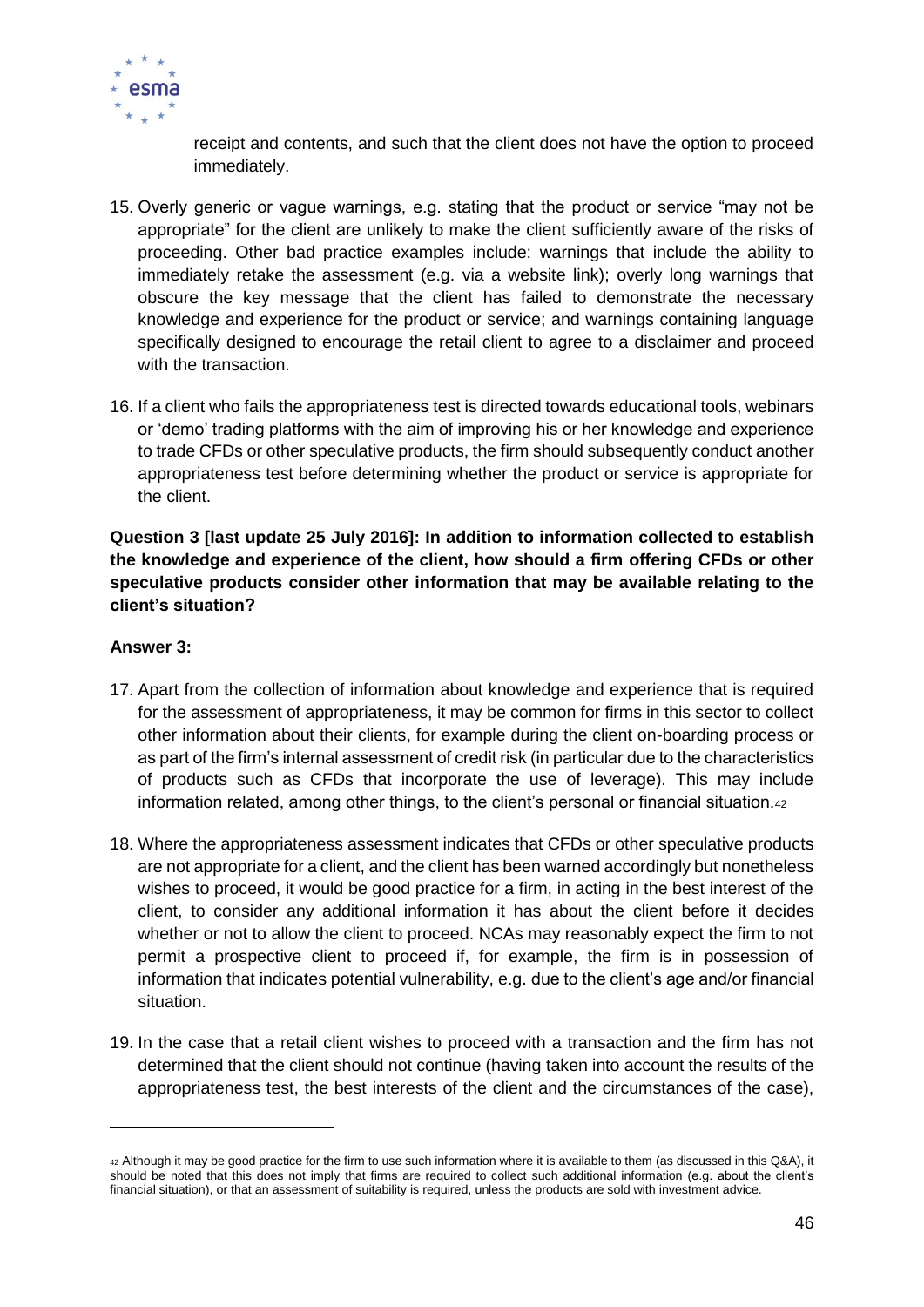

the firm could nonetheless consider whether the product or service to be offered to the client should be adapted based on the information gathered as part of the assessment of appropriateness. For example, if a client has demonstrated limited or no actual experience of trading in CFDs or other speculative products compared to their indicated knowledge of the product, whether or not the client passed the appropriateness test, it may be in the client's best interest, if the firm chooses to allow the client to proceed in such a situation, to limit the level of leverage available to that client and/or to limit the sum that the client can invest, in any one transaction for a period of time (e.g. in their first 12 months of trading).

- 20. A firm offering CFDs or other speculative products to retail clients without investment advice should not, however, use any additional information collected about the client's situation to count as a demonstration of knowledge and experience for the purposes of artificially "passing" the appropriateness test.<sup>43</sup> For example, the service or product should not be considered more appropriate for a wealthier client than for a less wealthy client, given that the financial position of the client does not indicate any particular knowledge or experience relevant to the product or service being offered.
- 21. A firm would not be meeting its MiFID obligations if it uses any information it has obtained about its clients, to act in a manner that is not in the clients' best interests, for example targeting wealthier clients to encourage them to place higher deposits in their trading accounts or to make bigger trades.

### **Question 4 [last update 25 July 2016]: What methods can NCAs use to assess whether the appropriateness assessment is being performed correctly?**

## **Answer 4:**

- 22. Several means of assessment are available to NCAs when evaluating whether an authorised firm is continuously in compliance with its MiFID obligations, ranging from investment firms self-reporting on the application of the MiFID conduct of business rules to mystery shopping, desk-based reviews and on-site inspections.
- 23. NCAs should assess the quality and relevance of the information collected by firms offering CFDs and other speculative products to retail clients, and how that information is used to assess the appropriateness of the product or service for a given retail client. NCAs should therefore consider at least the following aspects:<sup>44</sup>
	- a. The nature and content of the questions asked by the firm (e.g. are there a sufficient number of questions? Are the questions clear? Is self-certification by the client of his or her level of knowledge or experience avoided, or supplemented by objective questions/criteria?);<sup>45</sup>
	- b. The methodology or scoring mechanism used to determine if a product or service is appropriate (i.e. does the methodology or scoring system correctly take into

<sup>43</sup> Section 4, Question 1 discusses the content of the appropriateness test in more detail.

<sup>44</sup> This Q&A should be read in conjunction with ESMA's supervisory briefing on appropriateness (ESMA/2012/851).

<sup>45</sup> Section 4, Question 1 considers the content of the appropriateness test in more detail.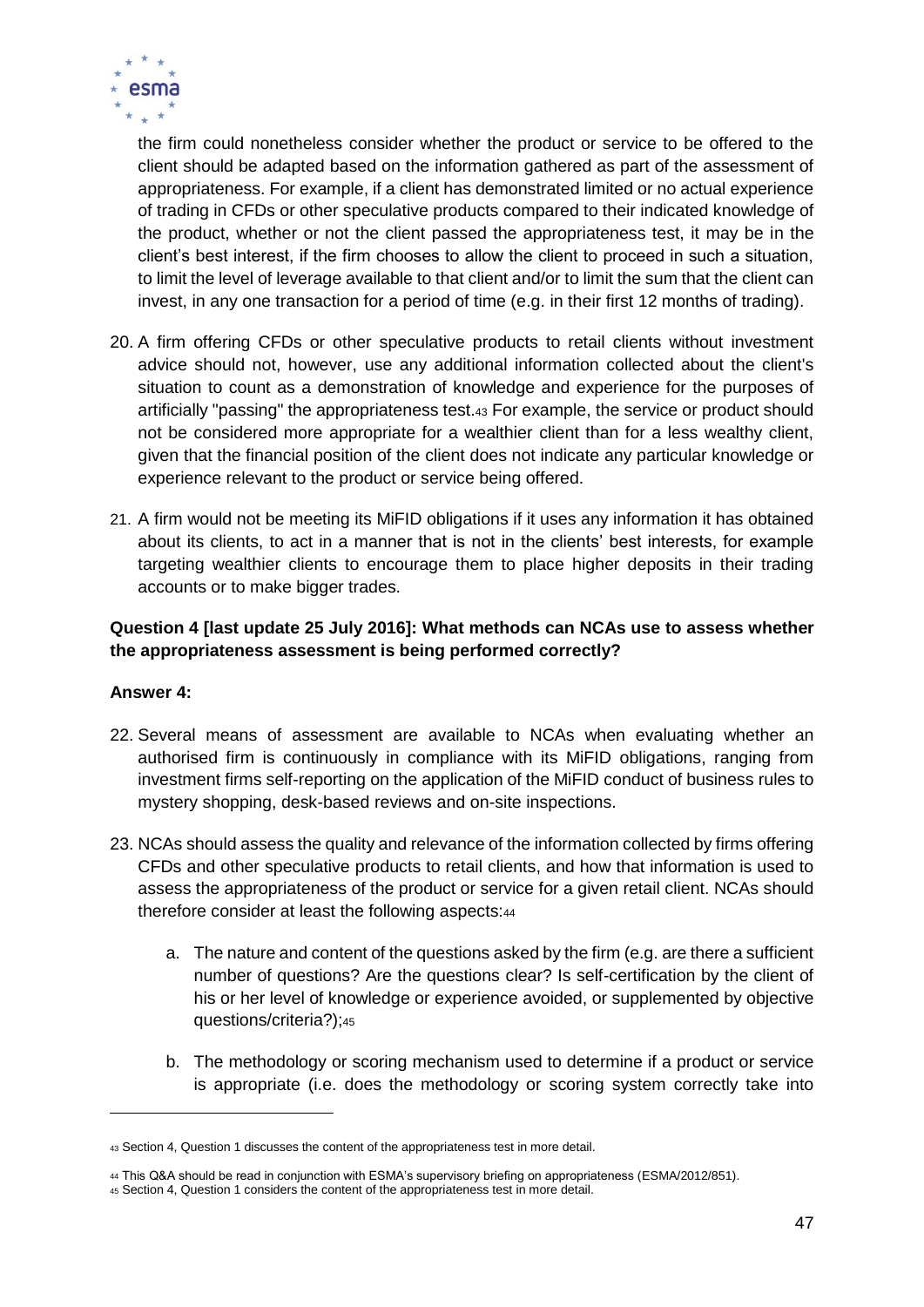

account information collected to determine the retail client's knowledge and experience to trade CFDs or other speculative products and avoid 'pass' scores resulting from non-relevant information?);

- c. The content of warnings made to clients for whom a product or service is not appropriate, or where insufficient information is available to assess appropriateness (e.g. Do warnings clearly state the product is not appropriate for the client based on the answers they have provided and clearly emphasise that the client should not proceed with the application? How is the warning provided and how is the client requested to confirm his or her intention to proceed?);<sup>46</sup> and
- d. The process adopted by the firm to deal with 'insistent' clients who wish to transact in CFDs or other speculative products, even after having been warned that the product or service is not appropriate for them.<sup>47</sup>
- 24. NCAs should also consider whether CFDs or other speculative products and associated services offered are in line with the client profile established as part of the assessment of appropriateness.
- 25. NCAs can also assess the quality of the firm's assessment of appropriateness as well as identifying potential compliance issues by considering: (i) the proportion of clients passing the appropriateness test; (ii) the proportion of clients not passing the appropriateness test, both where they did not demonstrate sufficient knowledge and experience and where there is insufficient information available to assess appropriateness; and (iii) the proportion of clients proceeding to trade where they have not passed the appropriateness test. A high proportion of 'pass' results may be an indicator that the quality of the appropriateness assessment requires review. Whilst a higher proportion of clients not passing the appropriateness test could potentially be an indication of a robust assessment of appropriateness, in the case that a significant proportion of the business of a firm is based on the sale of CFDs or other speculative products to retail clients who have failed to demonstrate sufficient knowledge and experience to understand the risks involved but have nonetheless proceeded to trade in such products, this could indicate that the firm is not acting in the best interests of its clients. ESMA's opinion on MiFID practices for firms selling complex products48 also states that NCAs should carefully monitor internal controls and processes of firms that have a consistently high number of clients that refuse to provide information for the appropriateness assessment.
- 26. When performing an on-site inspection, an NCA can examine the following records to assess the quality of the assessment of appropriateness: (a sample of) records of the assessment of appropriateness performed for clients; transaction records, including transactions made following a warning that the product or service is inappropriate for the client or that the client has not provided the necessary information to assess appropriateness; records of other measures adopted by the firm when the client has not

<sup>46</sup> Section 4, Question 2 sets out the steps that a firm should follow in such cases.

<sup>47</sup> Section 4, Questions 2 and 3 consider such cases.

<sup>48</sup> ESMA/2014/146.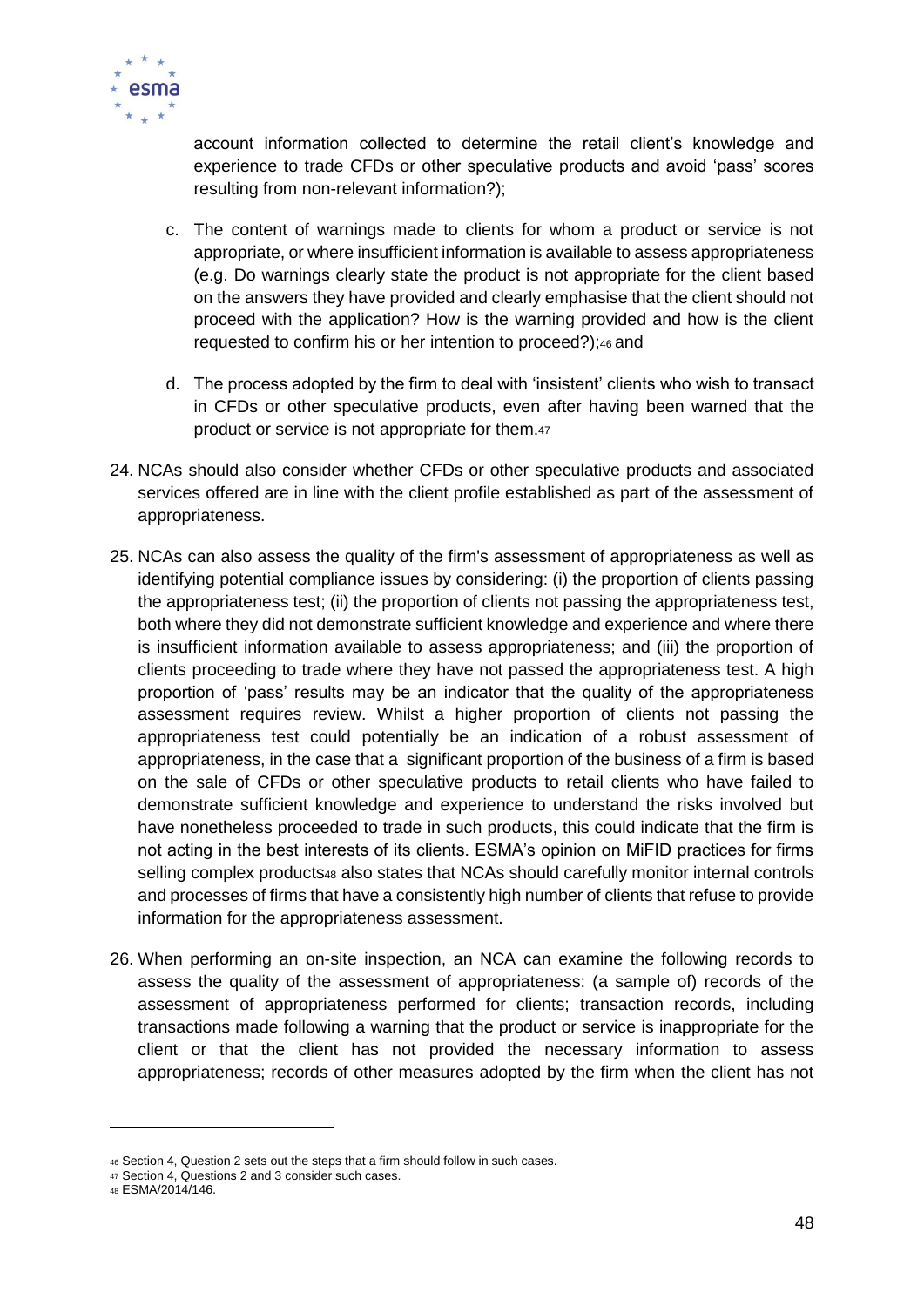

demonstrated sufficient knowledge and experience in CFDs or other speculative products; and relevant voice recordings.<sup>49</sup>

<sup>49</sup> Article.13(6) of MiFID provides that the need for records to be kept is determined based on the necessity "to enable the competent authority to monitor compliance with the requirements under this Directive."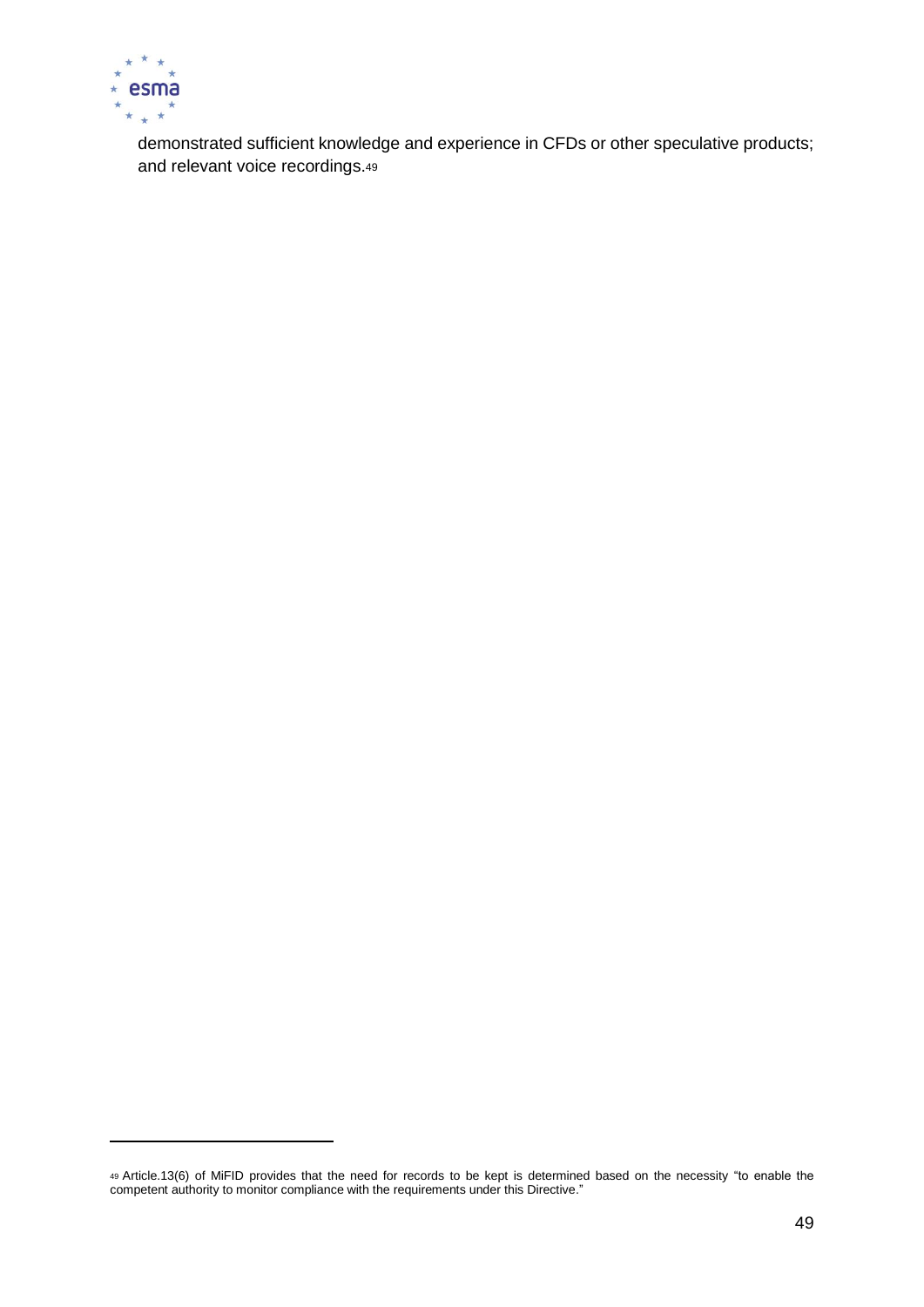

**Section 5: Factors for NCAs to take into account when considering commercial arrangements between two authorised firms that result in the offer of CFDs or other speculative products to retail clients**

- 1. Introduction
- 1. There are several ways that an authorised firm offering CFDs or other speculative products may seek to make use of commercial arrangements with other authorised firms as part of its business model. Such commercial arrangements can operate in different ways, and may even be referred to by different names at national level.
- 2. This section describes some examples of certain commercial arrangements that are observed in this sector of the market and identifies key aspects that NCAs should take into account when considering such arrangements, when assessing a request for authorisation and/or as part of ongoing supervisory activity. It does not endorse any such arrangements and it should be noted that in providing investment services to clients, authorised firms must meet all relevant MiFID obligations.
- 3. An NCA should request all necessary information to understand any proposed arrangements between a firm offering CFDs and other speculative products to retail clients and another authorised firm, in order to assess how the risks arising from such commercial agreements will be managed to ensure that the relevant MiFID conduct of business and organisational requirements will be met, and to ensure that all parties involved in the provision of investment services and activities are appropriately authorised.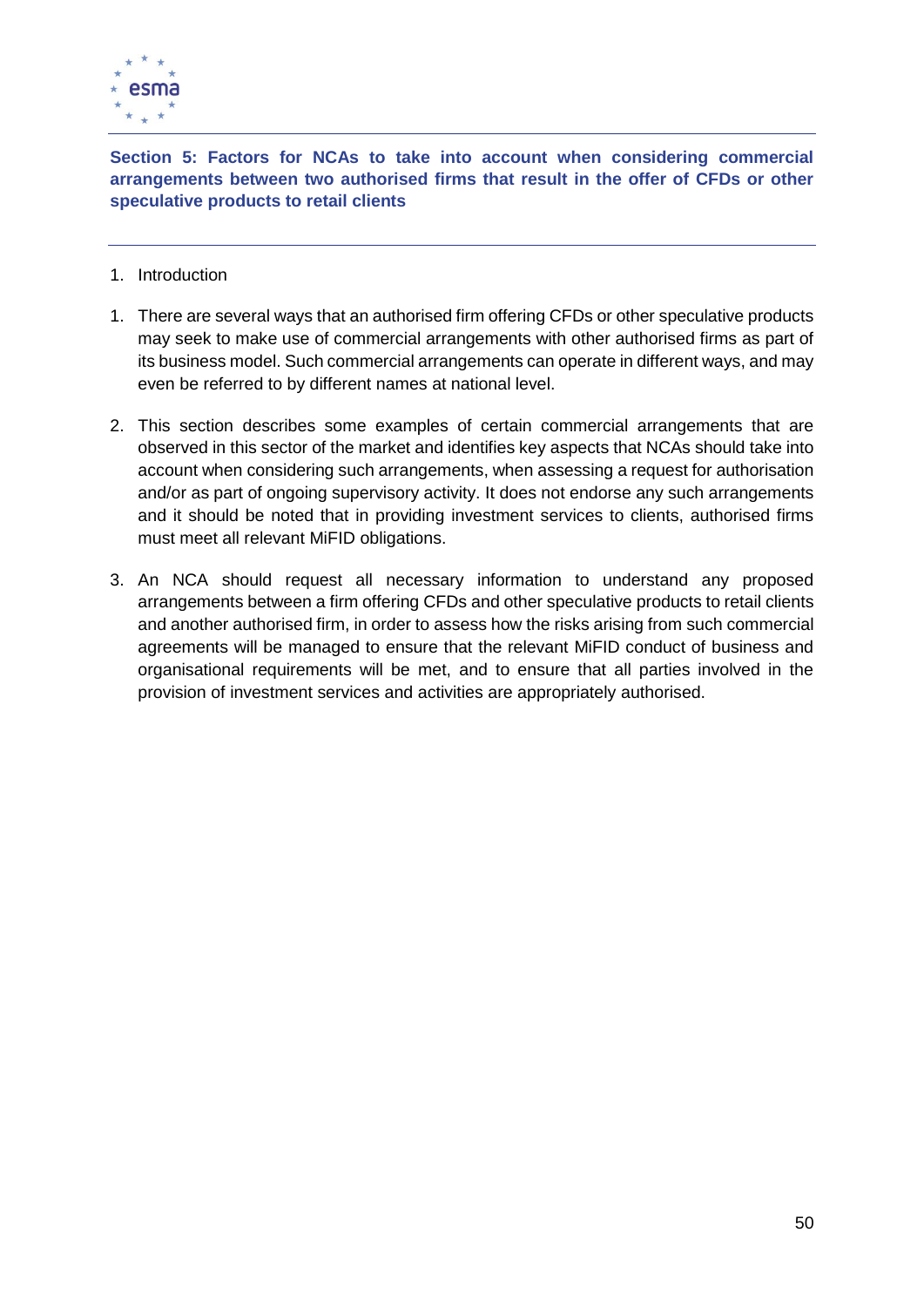

**Question 1 [last update 25 July 2016]: A MiFID investment firm (Firm B) offers an online equity and funds trading platform for retail clients. Firm B wishes to also offer its retail clients the possibility to trade CFDs online. In order to do so, Firm B negotiates a partnership arrangement with another authorised MiFID investment firm that already offers an online CFD trading platform (Firm A). Under the terms of the agreement between Firm A and Firm B, Firm B will introduce its existing retail clients to use the platform offered by Firm A. Firm A will provide a bespoke version of its CFD trading platform to reflect aspects of Firm B's branding and will link its CFD trading platform to the equity and funds trading platform already offered by Firm B.**

**What key aspects should an NCA take into account when considering this type of partnership arrangement?** 

#### **Answer 1:**

- 1. A commercial arrangement such as the partnership arrangement described in the example above should in no way diminish the regulatory obligations owed to clients for the MiFID investment services and activities provided by either Firm A or Firm B. Indeed, such partnerships should align regulatory obligations with commercial incentives, since Firm B will have some reputational risk as a result of its association with the CFD provider (Firm A), and Firm B should perform due diligence given that it will clearly disclose and introduce the services offered by Firm A to its retail clients.
- 2. NCAs should carefully assess, as part of a risk-based supervisory approach, the terms of such commercial partnership arrangements and how they are conducted in practice to ensure that, in this example, a retail client introduced by Firm B to Firm A's trading platform understands who is providing the CFD trading platform and to ensure that all relevant MiFID obligations are met by Firm B and Firm A, as detailed in the paragraphs below. Firm B may also, as part of the terms of its contractual agreement with Firm A, set minimum performance requirements to be fulfilled by Firm A, to ensure that the clients introduced by Firm B receive a high level of customer service.

## Firm B

- 3. Firm B is an authorised firm, although in the partnership arrangement described above it is introducing its existing retail clients to Firm A for the provision of MiFID investment services and activities relating to CFDs that it does not itself directly offer. On that basis, NCAs should ensure that Firm B:
	- a. Ensures its own client communications with respect to introducing the services of Firm A are clear, fair and not misleading (Article 19 MiFID). This should include, for example, making clear that the client will enter into a separate agreement with Firm A for the MiFID investment services and activities relating to CFDs or other speculative products, and is not a client of Firm B for the purposes of such services. Firm B should also ensure that, in the tailoring of the platform carried out by Firm A as part of their agreement, it remains clear and prominently displayed that Firm A is the service provider to the client once they take up that service, notwithstanding the fact that Firm B may wish to indicate its association in the partnership;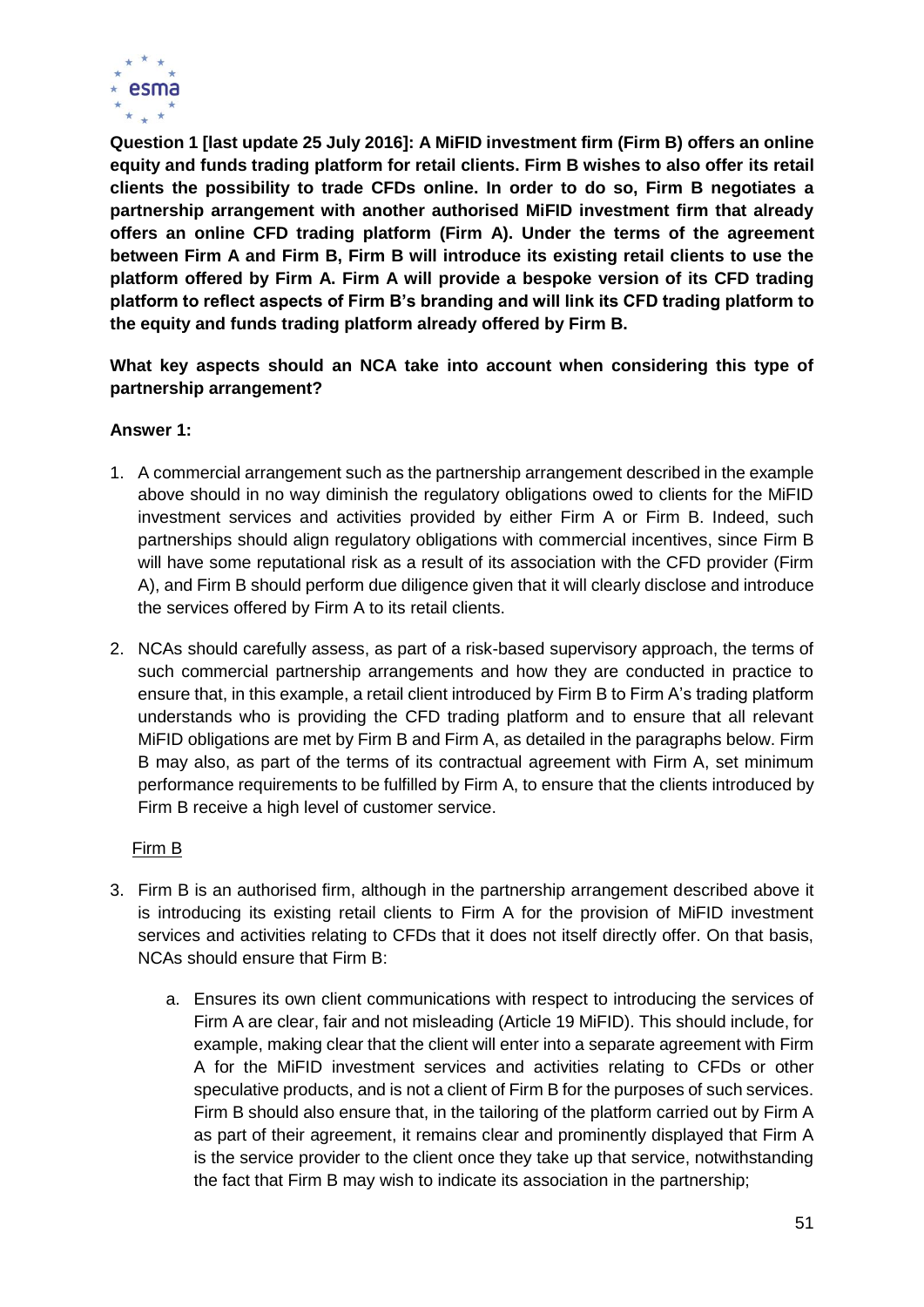

- b. Firm B should ensure that, if it passes on any client information to Firm A in the process of mediating an instruction on behalf of the client, such client information is complete and accurate (Article 20 of MiFID). Firm A will however be responsible for taking the necessary steps to conclude a client agreement for the provision of investment services and activities in relation to CFDs, including for example carrying out an assessment of the appropriateness of the product or service offered (see also paragraph 8 below);
- c. Firm B should also identify whether, in relation to the other investment services and activities it provides to its client, the introducing 'partnership' arrangement with Firm A gives rise to any potential conflicts of interest and if so take steps to prevent or manage these. This may include disclosing any payments it receives from Firm A as part of the arrangement, to the extent that they could influence the services Firm B provides to that client (Article 18 MiFID).

## Firm A

4. In this example, Firm A is authorised to execute orders and deal on own account in relation to CFDs. Firm A owes the client all relevant MiFID duties and obligations for these services. As a consequence, NCAs should consider the following key areas in relation to Firm A's partnership arrangement with Firm B.

## *Information provided to clients and potential clients*

- 5. Firm A is responsible for providing the retail client with clear, fair and not misleading information about the firm and the services offered (Article 19(3) of MiFID and Article 30 of the MiFID Implementing Directive), including information about CFDs and their risks (Article 31 of the MiFID Implementing Directive), information about costs and charges (Article 33 of the MiFID Implementing Directive) and information on how client financial instruments or funds will be held (Article 32 MiFID Implementing Directive).<sup>50</sup>
- 6. In particular, because in this example the retail client will use a CFD trading platform interface that incorporates elements of Firm B's branding, the identity of Firm A as the CFD platform provider should be clearly disclosed, including the fact that it is a distinct and separately authorised firm, and its location and contact details. In all relevant documentation, including website material, it must be clear to the client that Firm A is responsible for all aspects of the MiFID services and activities related to CFDs, and not Firm B. The platform presented to the client for trading purposes should also clearly and prominently indicate that Firm A is the provider. Notwithstanding that Firm A's association with Firm B may be indicated, the documentation, the website material and/or trading platform should not present the retail client with the overall impression that the CFD trading service is offered by Firm B. Some examples of bad practice include:

<sup>50</sup> The Q&As in Section 3 of this document relating to the information to be provided to clients and potential clients about CFDs or other speculative products is also relevant for Firm A.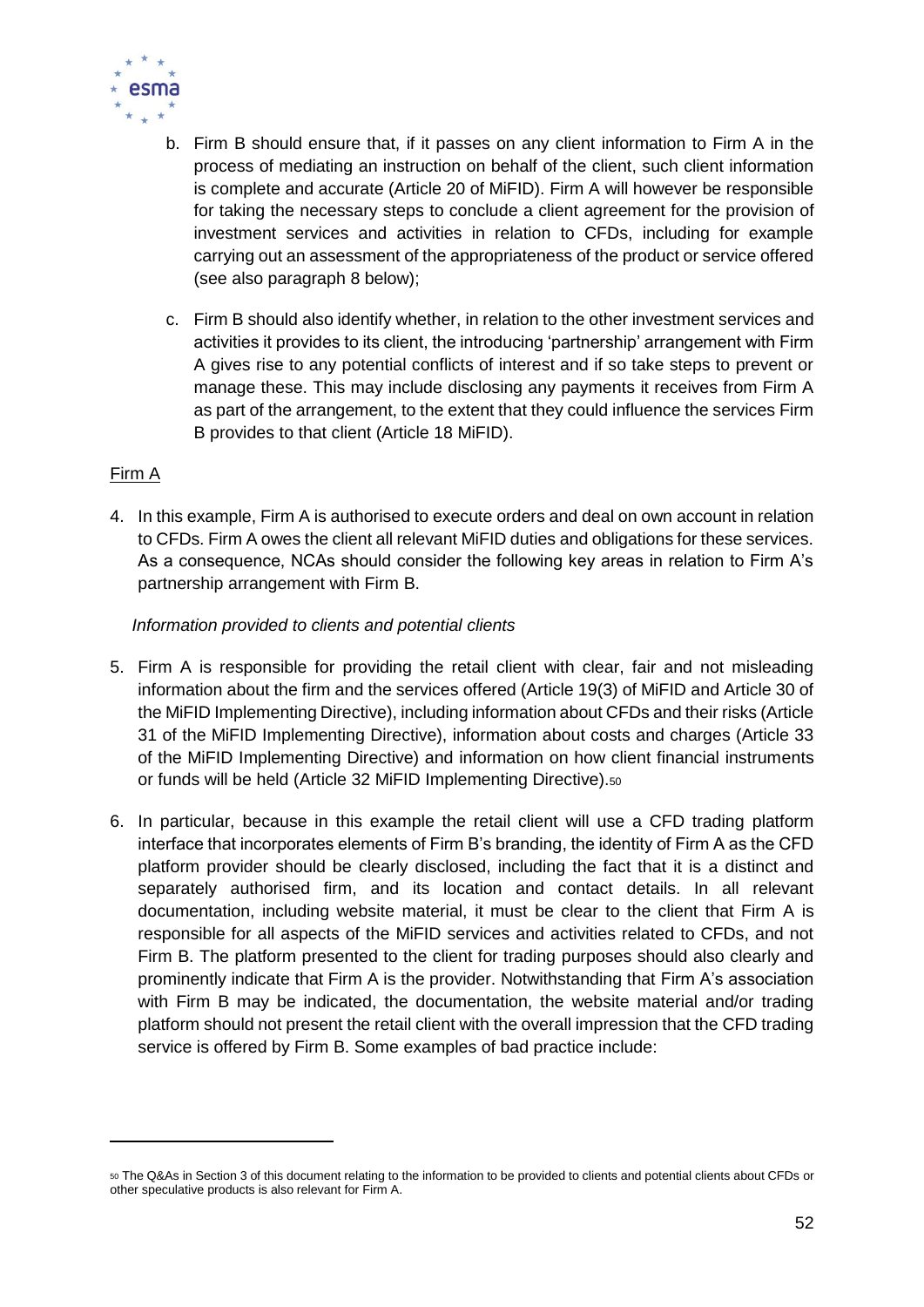

- a. Clearly displaying the corporate branding and logo of Firm B without giving sufficient prominence to the fact that the service is offered by Firm A (e.g. only mentioning Firm A in the small print at the bottom of the web page); and/or
- b. Stating on the website of Firm B and/or the trading platform provided by Firm A that the CFD trading service is offered by Firm B "in partnership" with Firm A without providing a sufficient supporting explanation, or otherwise diminishing the significance of the activities performed by Firm A.
- 7. Firm A must also provide details of the order execution policy (Article 21(3) MiFID), which should clearly indicate that it is the counterparty to the client.

#### *The assessment of appropriateness*

8. Firm A is responsible for the assessment of the appropriateness of the service or product offered to the retail client (Article 19(5) of MiFID). In carrying out an appropriateness test, Firm A may receive some client information from Firm B (see paragraph 3(b) above). However, Firm A will also need to ascertain more detailed and specific information about the client's knowledge and experience in relation to CFDs, to ensure it has sufficient information to assess their appropriateness for the retail client, in particular given the complex and speculative nature of CFDs and the risks involved. Firm A should not encourage clients not to provide such information or avoid seeking information (Article 36 of the MiFID Implementing Directive). Firm A should not consider a client's experience in trading shares or other non-complex instruments with Firm B as evidence of knowledge and experience relevant to CFDs or other speculative instruments.<sup>51</sup>

## *Other MiFID obligations*

- 9. Firm A must enter into its own client agreement and contract for the MiFID services and activities associated with the CFD trading platform that it provides to retail clients introduced by Firm B (Article 19(7) of MiFID and Article 39 of the MiFID Implementing Directive).
- 10. Firm A must meet best execution obligations (Article 21 MiFID), client order handling (Article 22), safekeeping of client assets (Article 13) and other organisational and conduct obligations connected to its transactions with the client, and must keep adequate records of its activities (Article 13(6) MiFID and Article 51 of the MiFID Implementing Directive).
- 11. Firm A should have in place complaints-handling procedures (Article 10 of the MIFID Implementing Directive). It should be made clear to the retail client, even if Firm A wishes to indicate its association with Firm B when dealing with a retail client introduced by Firm B, that Firm A is responsible for handling any complaints about the services provided in relation to CFDs or other speculative products, including in the event that a client complains to Firm B.

<sup>51</sup> Section 4 discusses the assessment of appropriateness when offering CFDs or other speculative products to retail clients in more detail.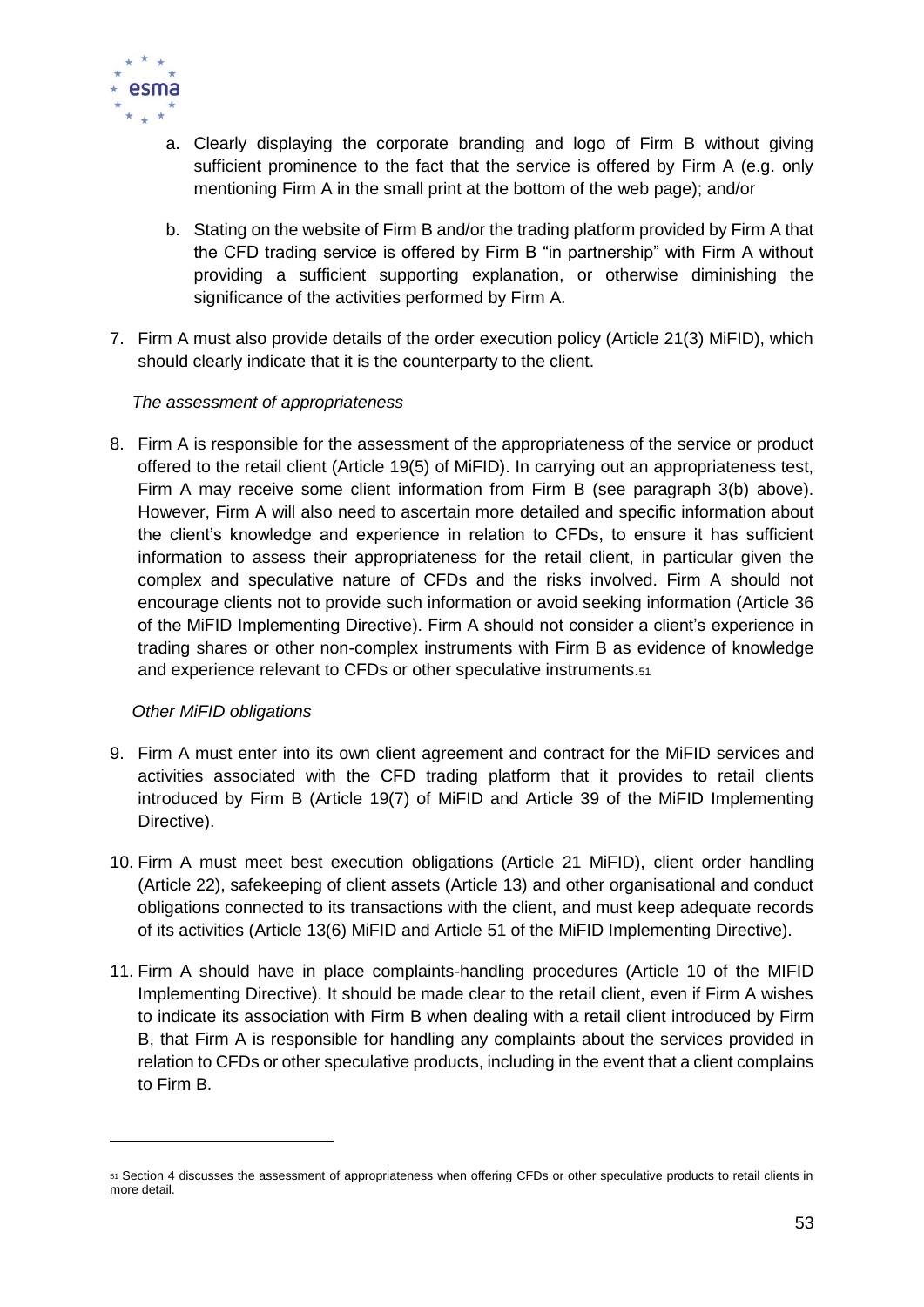

- 12. NCAs should also consider whether Firm A clearly discloses any relevant inducements received from or paid to either Firm B or other relevant entities, and justifies that these do not impair the firm's duty to act in the client's best interests and are designed to provide a quality enhancement for inducements (Article 26(b) of the MiFID Implementing Directive). For example, any commission payments or revenue sharing between Firm B and Firm A should be disclosed to clients and justified. Where there are inducements passing between Firm A and Firm B, linked to a retail client's ongoing trading activity, NCAs should consider asking the firms to justify how such payments are designed to enhanced the quality of service provided to the client, in particular because in this example the introduction of Firm A to the retail clients of Firm B is a one-off activity performed by Firm B.
- 13. One possible variant of this type of partnership arrangement is where Firm B wishes to enter into a partnership arrangement but does not have a sufficient customer base to commercially justify the costs involved for the CFD platform provider (Firm A) to offer a trading platform incorporating elements of Firm B's branding. In such an example, the two firms may instead enter into a partnership arrangement under which Firm A provides a generic, unbranded (i.e. neither branded in the name of Firm A nor Firm B) trading platform.
- 14. As with the earlier example, Firm B would introduce its existing retail clients to Firm A's CFD trading platform if its clients wish to trade CFDs. This variation means that the retail client is less likely to perceive a brand association with Firm B, however there remains a risk that the status of Firm A, who is providing services to the client, could be unclear. Contractual agreements and other required disclosures, policies and communications with clients about the provision of the CFD trading platform should clearly indicate that Firm A is the service provider and outline the relevant regulatory obligations they owe to the client. An NCA should therefore consider the same areas of focus as described in the paragraphs above.

**Question 2 [last update 25 July 2016]: A MiFID investment firm (Firm B) is authorised to deal on own account for its retail clients, who use Firm B's online trading platform to trade CFDs and other speculative products. Firm B then uses a trading platform hosted by another authorised investment firm (Firm A) to execute hedging orders against the position of its underlying retail clients, via one or more sub-accounts.**

**What key aspects should an NCA take into account when considering this type of trading omnibus account<sup>52</sup> arrangement?**

## **Answer 2:**

15. In this example, Firm B is authorised to deal on own account and execute orders for retail clients trading CFDs and other speculative products, and Firm B owes the client all the relevant regulatory obligations under MIFID, including in relation to best execution, client order handling and the safeguarding of client assets. Firm A is also authorised to deal on

<sup>52</sup> Such trading omnibus accounts should be clearly distinguished from an omnibus account maintained by a third party and used to hold financial instruments on behalf of the client, as discussed in relation to securities financing transactions in Article 19(2) of the MiFID Implementing Directive, and in relation to the information provided to clients in Article 32(3) of the MiFID Implementing Directive.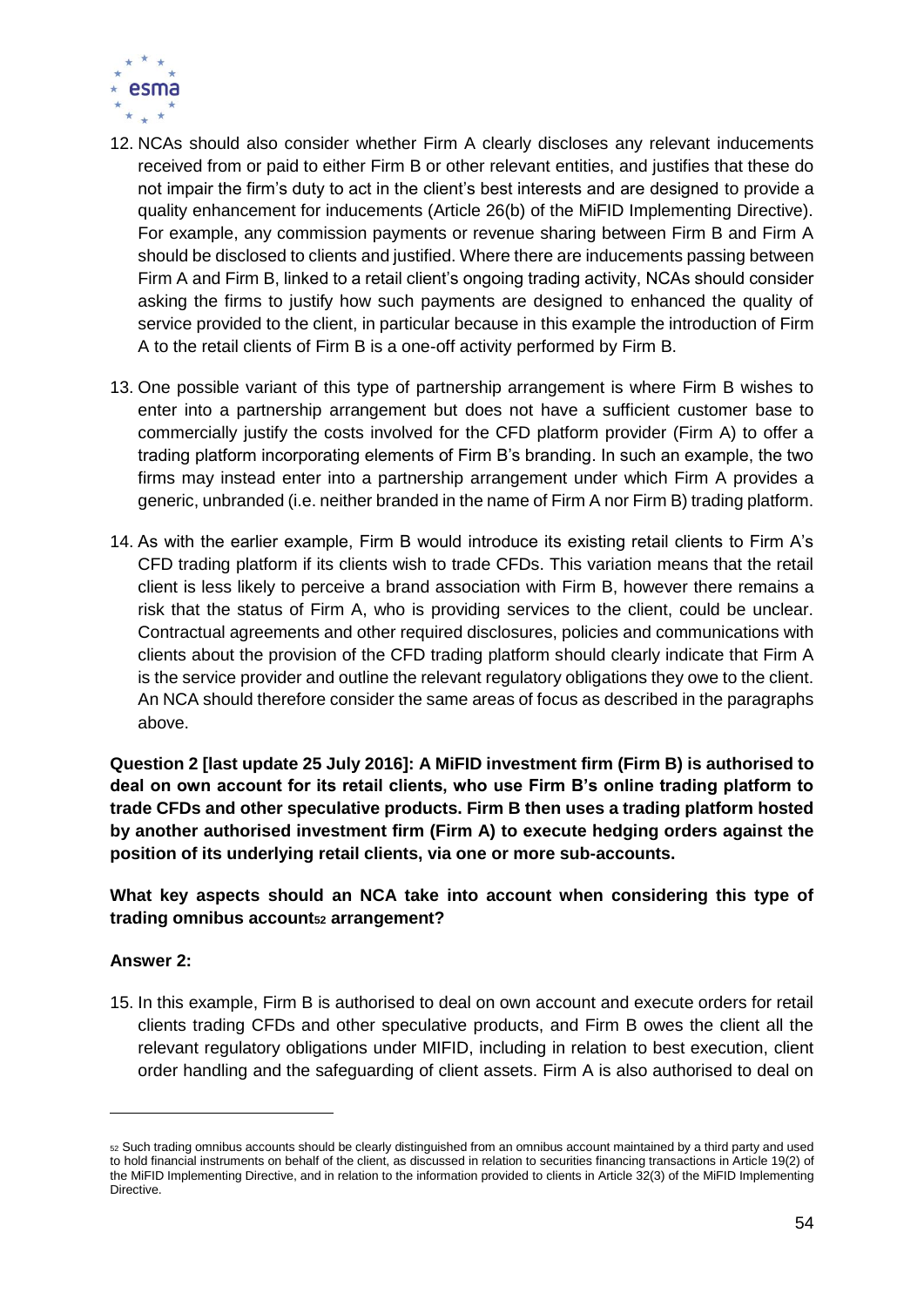

own account, but it is possible, depending on the national regime in the relevant Member State, for Firm A's authorisation to be limited to dealing with professional clients or eligible counterparties if it does not also offer its services directly to retail clients, since Firm B is its client in this instance.

- 16. Under this type of trading omnibus account arrangement, Firm B is a client of Firm A for the purposes of Firm B's hedging activity. Firm B's clients are therefore not disclosed to Firm A, and Firm A does not have any direct contractual relationship with them. In practical terms, Firm B receives an order to trade CFDs from the retail client online and then executes a corresponding hedging trade online through one or more sub-accounts with Firm A. This process may be automated via Straight Through Processing (STP) technology.
- 17. Such arrangements may be popular because they allow Firm B to utilise Firm A's technology to manage its credit risk on a client-by-client basis, as each sub-account that Firm B holds with Firm A can be an account that mirrors the position of Firm B with an individual retail client.<sup>53</sup>

Retail client 1 Firm B account 1 Firm B Firm A Partner' firm Core platform provider Retail client 2 Firm B account 2 Retail client 3  $\overline{a}$ B is A's client Firm B account 3 B is A's client B deals on own account A has no visibility of the and hedges the credit underlying retail clients Firm B account 4 Retail client A risk created by the of B and no contractual positions of its trades relationship with them **Retail client 5** Firm B account 5 with clients with A A deals on own account B is responsible tor all Firm B trades with Firm Retail clients trade with **Distributions**<br>MiFID obligations Firm B and have a A in a series of subrelating to its contractual relationship accounts) all in Firm B's transactions with its with Firm B\* name\* clients, including · Client on-boarding process and the assessment of appropriateness Best execution Dest execution<br>Client order handling Safekeeping of client accote Disclosures to the client

Figure 1: Trading omnibus account:

\* In an automated straight through processing (STP) environment, as is common in this sector, the retail client's trade will be executed with Firm B and a the corresponding trade will be executed by Firm B with Firm A instantaneously, when the client enters instructions using B's online trading platform.

18. One key aspect for NCAs to be aware of under this type of arrangement is that, in the event of a period of market volatility, Firm A would likely base any decision to close its exposures to Firm B based on the aggregate exposure of its accounts and aggregate margin available to support these, thereby treating Firm B as its single client (regardless of any separate sub-accounts). In such an event, there is a risk that Firm B may be incentivised to seek to minimise its credit risk exposure by closing the open positions of retail clients who have a

<sup>53</sup> It should be noted that, in accordance with the MiFID obligations relating to the safeguarding of client assets (Article 13(7) and 13(8) of MiFID), Firm B is not permitted to the assets or funds of a retail client to conclude its transaction with Firm A.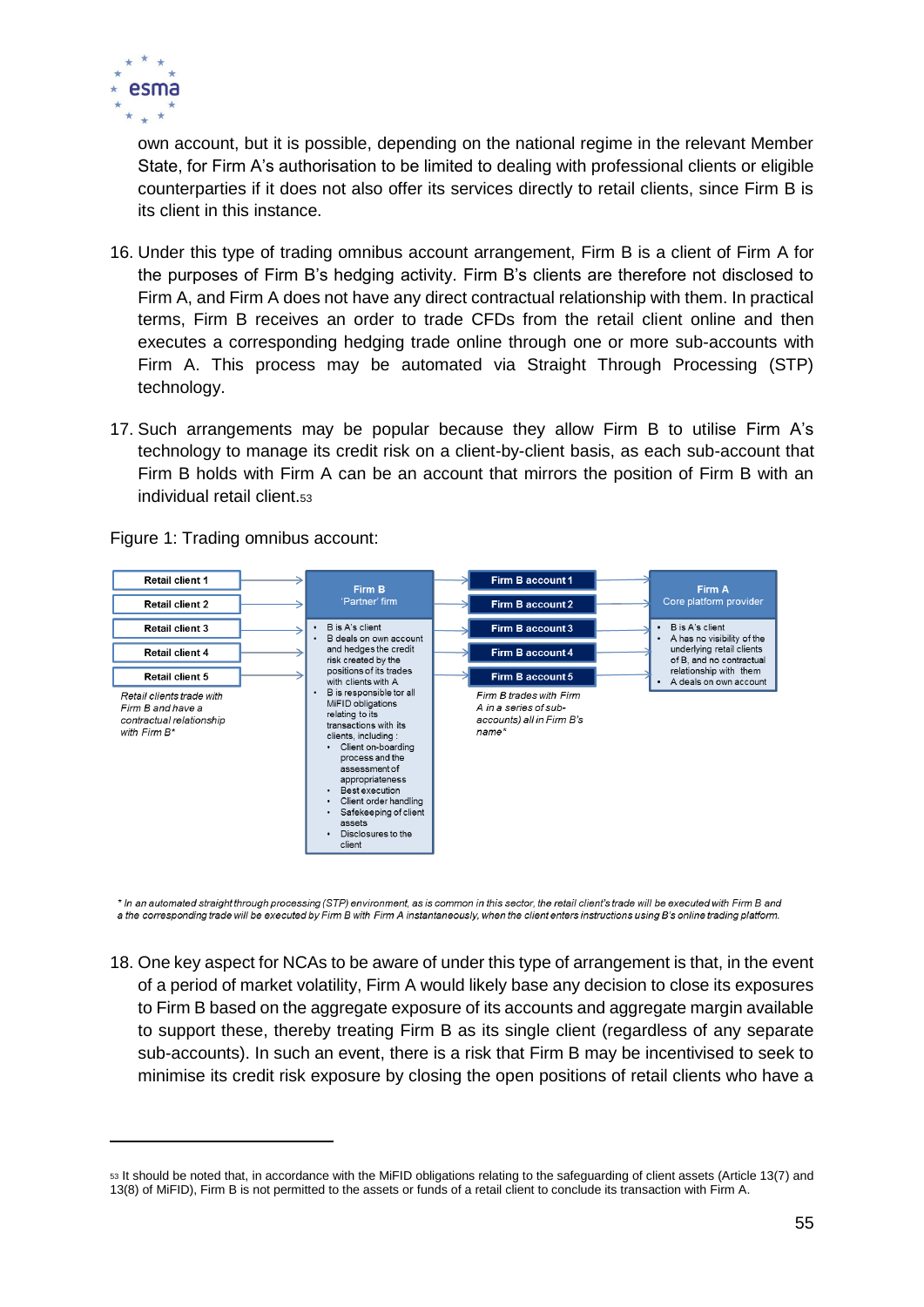

fully margined position, as a result of Firm B having had all its corresponding hedge trades closed by Firm A.

19. Firm B, in meeting its MiFID conflicts of interest obligations, should not pursue a hedging strategy that damages the interests of its clients (Article 21 of the MiFID Implementing Directive). NCAs should therefore assess how firms seeking to use such a trading model have considered this risk as part of their risk management policies and procedures, and have appropriate organisational arrangements in place to manage it (required by Article 7 of the MiFID Implementing Directive). NCAs should also check that Firm B has clear, fair and not misleading contractual terms in any client agreements and execution policies to cover such events, and that such terms are consistent with the firm's duty to act in their clients' best interests (Article 19(1) and (2) of MiFID).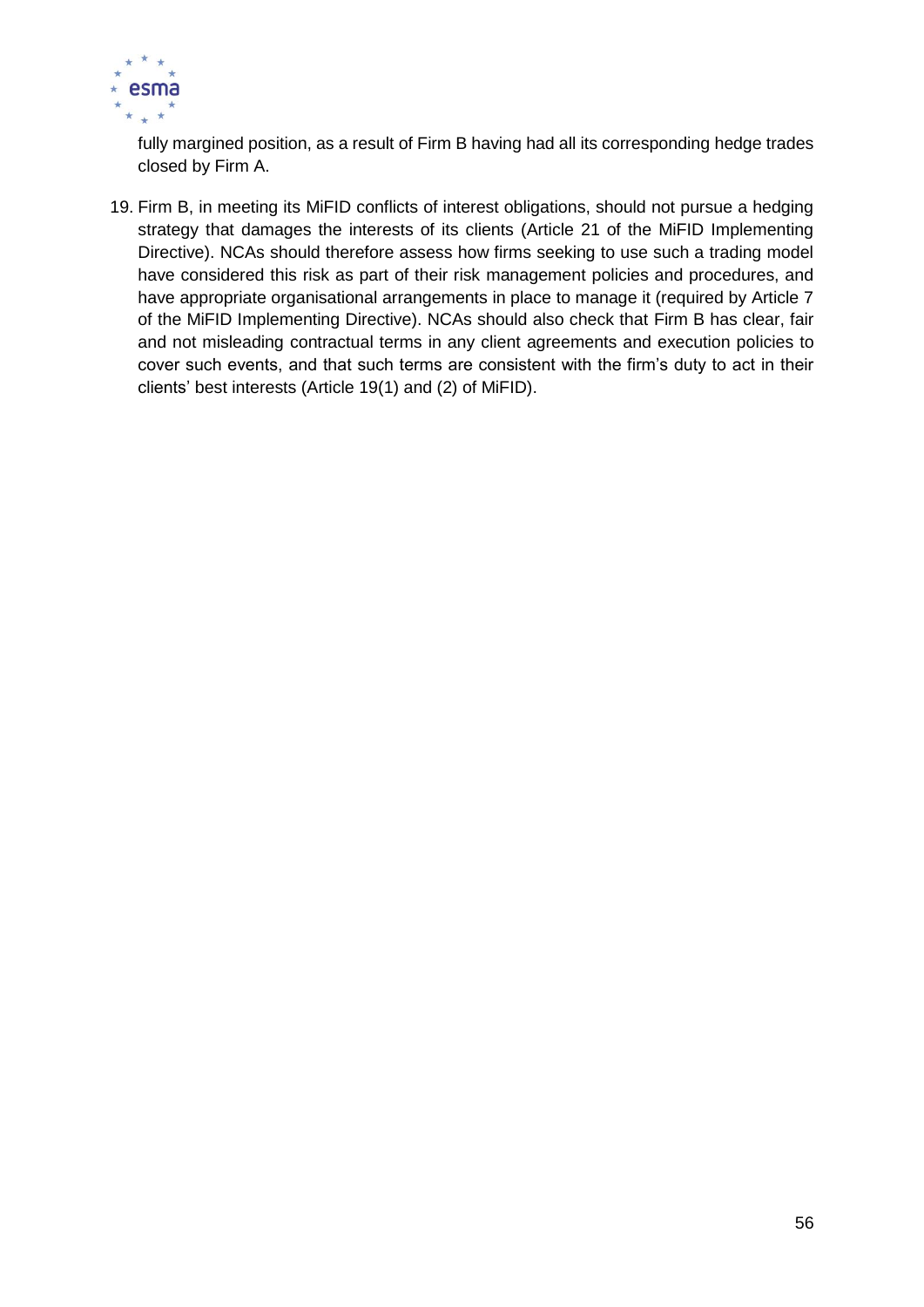

## **Section 6: The use of trading benefits when offering CFDs or other speculative products**

- 1. Introduction
- 1. It has been observed in this sector of the market that firms may offer trading benefits to attract and encourage retail clients to speculate in CFDs or other speculative products. For example, "bonuses" may be promoted as an introductory offer to new retail clients, or as a reward for existing retail clients that invest a certain sum of money with the firm. Given the complex and speculative nature of the products, it is especially important for NCAs to consider the use of trading benefits by firms offering CFDs and other speculative products to retail clients, in order to ensure that the MiFID obligation to act honestly, fairly and professionally and in the best interests of clients (Article 19(1) of MiFID) is met.
- 2. This section describes some bad practices relating to the use of trading benefits that have been observed in this sector of the market and highlights the key considerations that NCAs should take into account as part of their supervisory activity.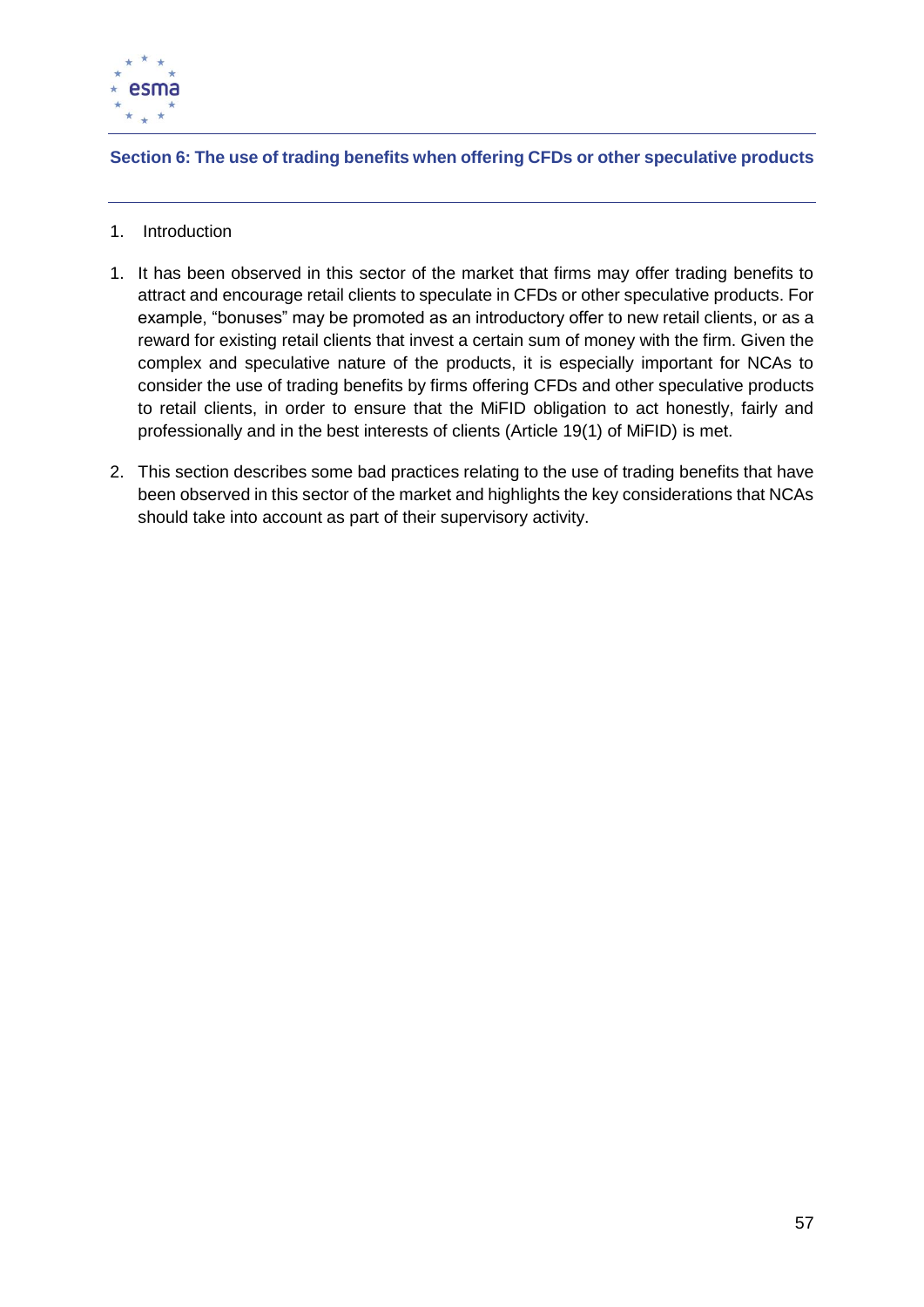

**Question 1 [last update 11 October 2016]: How can firms that offer bonuses to retail clients trading in CFDs or other speculative products do so in a way that ensures they are meeting their MiFID obligation to act in the best interests of their clients?**

## **Answer 1:**

- 1. A trading benefit such as a "bonus" may lower the psychological threshold of retail clients to invest in speculative products by encouraging them to trade. It has been observed in this sector of the market that firms seeking to attract retail clients may advertise and offer various types of bonuses, which generally offer the possibility for the retail client to increase his or her possible profit on the trading account. However, the acceptance of such a bonus by a retail client may also result in that client taking a greater risk of loss then they would do otherwise. This could be the case because:
	- a. It has been observed in this sector of the market that a bonus may not equate to the allocation of real-life funds to the retail client's trading account, but rather provide the possibility for the client to increase his or her potential profit by increasing the sum that the client has to speculate with (i.e. offer the retail client additional leverage). Additional leverage also therefore also increases the risk to the client, by increasing the potential losses that may be incurred; and/or
	- b. Even where the offer of a bonus equates to, or may be converted to, real life funds, it has also been observed in this sector of the market that the client may be required to meet certain criteria in order to realise the benefit, for example to execute a number of transactions in a particular time period. In such a case, it may be unlikely for a majority of retail investors to meet the criteria without any losses being incurred.
- 2. ESMA considers that the following poor practices, which have been observed in this sector of the market, are not consistent with the requirement for a firm to act honestly, fairly and professionally and in the bests interests of its retail clients (Article 19(1) of MiFID) and, in some cases, other relevant MiFID obligations:
	- a. A bonus or trading benefit being offered and presented to the client in such a way as to give the impression that the trading benefit is real money, free trades or riskfree trades, when in reality that trading benefit equates to additional leverage on the client's account (and therefore additional risk); $54$
	- b. Firms awarding virtual sums of money as bonuses that in practice would be impossible or rarely possible to convert to real-life client funds that can be withdrawn (e.g. as a result of the criteria that the client is required to fulfil to realise the bonus);
	- c. Where a bonus has been awarded, firms presenting misleading information on the trading platform about the retail client's account balance, such that the retail client

<sup>54</sup> Information presented to clients and potential clients should be clear, fair and not misleading as required by Article 19(2) of MiFID.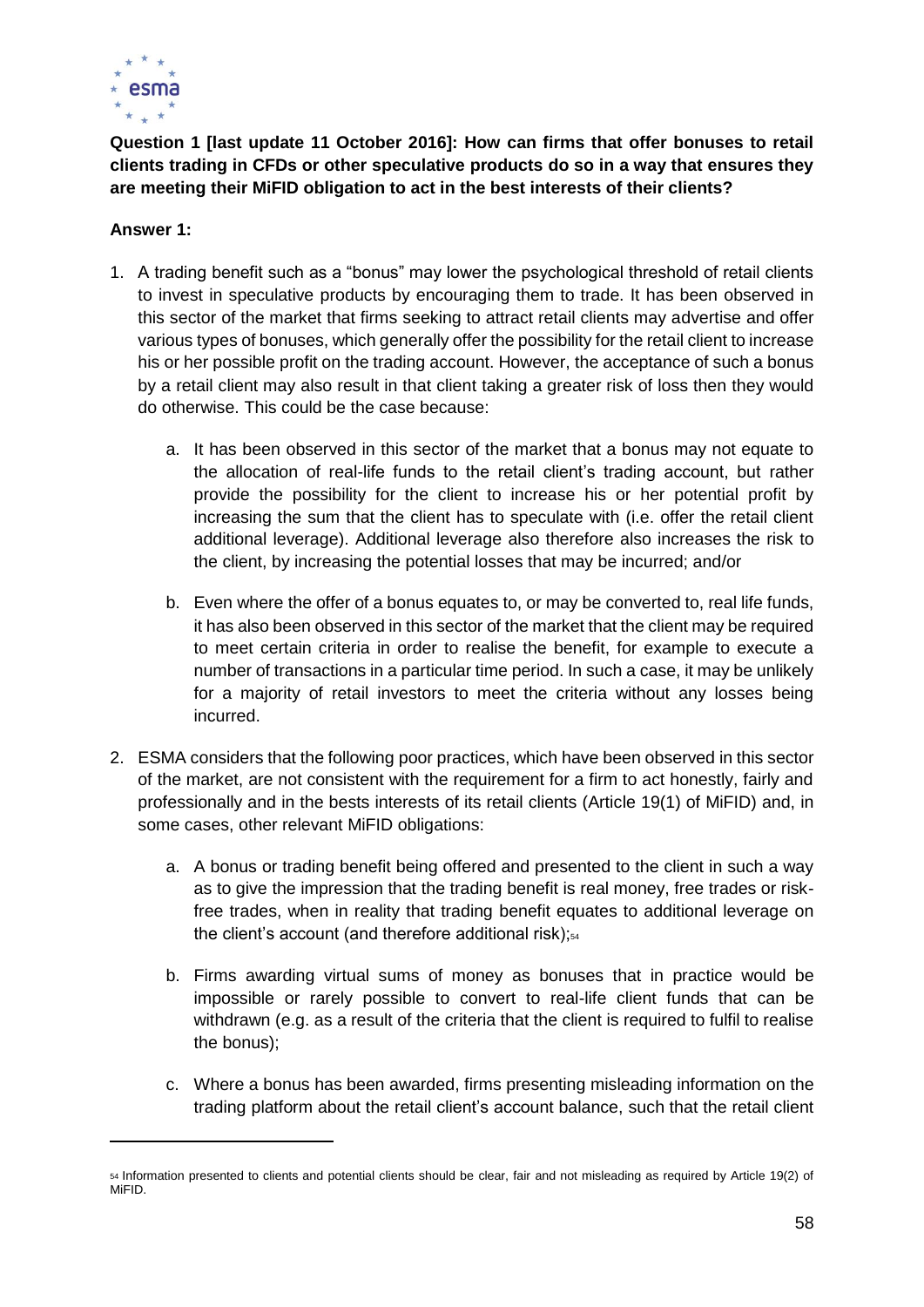

 $\overline{a}$ 

is not able to readily distinguish between 'virtual' sums on the account and actual client funds that can be withdrawn at that point in time (e.g. including both real-life client funds and the 'bonus' in the total balance of the client's account that is displayed online);

- d. Firms not being able, at any time and without delay, to distinguish client assets from any 'virtual' balances, such as bonus amounts or other trading benefits awarded on the client's account that do not equate to actual funds or instruments held for the client;<sub>55</sub>
- e. Trading benefits being applied to a client's account as the default option or requiring the client to 'opt out' of receiving a trading benefit, such that the client may not be aware that he or she has received the trading benefit;
- f. Firms not allocating profits generated from trades derived from a bonus to the client; and
- g. Firms refunding sums owed to the client in the form of a bonus instead of in cash.
- 3. Especially in light of the above poor practices observed in this sector of the market, ESMA is of the opinion that it is unlikely that a firm offering bonuses that are designed to incentivise retail clients to trade in complex speculative products such as CFDs, binary options and rolling spot forex could demonstrate to its NCA that it is acting honestly, fairly and professionally and in the best interests of its retail clients, taking into account that the nature of the products means that they are not appropriate for a majority of retail clients. NCAs should therefore monitor that the practice of offering such bonuses is avoided in relation to these products.
- 4. Moreover, NCAs should monitor the offer of all types of trading benefits<sub>56</sub> by firms offering CFDs and other speculative products to retail clients, in order to ensure that such trading benefits are not designed to encourage behaviours that are not in the best interests of clients.

<sup>55</sup> Article 16(1)(a) of the MiFID Implementing Directive requires investment firms to keep accounts and records as are necessary to enable them at any time and without delay to distinguish assets held for one client from assets held for any other client, and from their own assets.

<sup>56</sup> For example, this could include (but is not limited to): the offer of gifts (e.g. holidays, cars, electronic goods), trading tutorials or reduced costs (e.g. spread or fees).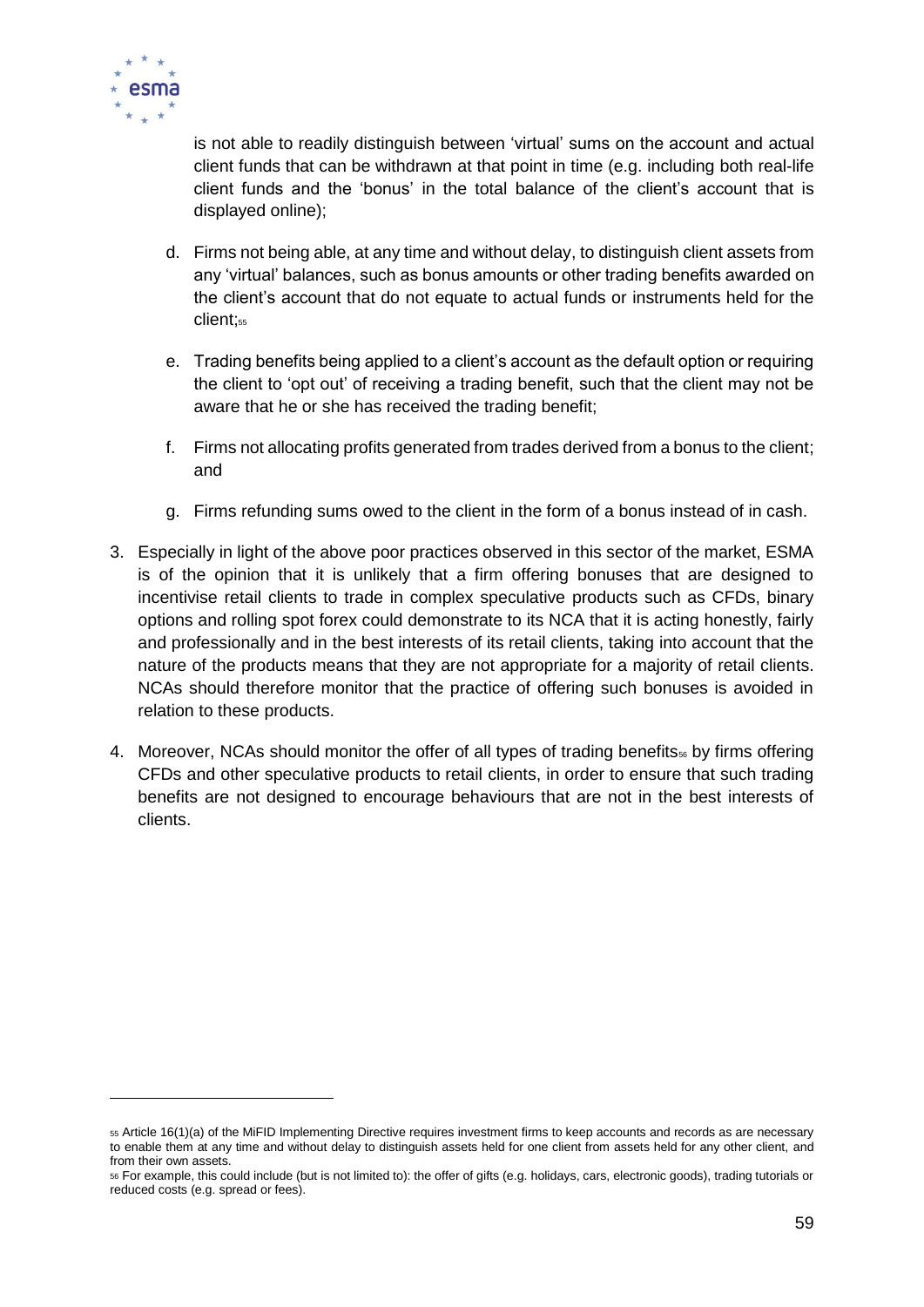

## **Section 7: The withdrawal of funds from trading accounts when investing in CFDs or other speculative products**

- 1. Introduction
- 1. A firm offering CFDs or other speculative products to retail clients should enable its clients to withdraw funds from their trading account at any time, in order to comply with the MiFID conduct of business obligations, including the requirement to act honestly, fairly and professionally in accordance with the best interests of the client (Article 19(1) of MiFID) and to demonstrate compliance with the requirement to safeguard client assets (Articles 13(7) and 13(8) of MiFID).
- 2. It has been observed in this sector of the market that retail client complaints received by firms offering CFDs and other speculative products often mention delays withdrawing funds. Furthermore, delays in returning client funds could also be symptomatic of one or more other underlying issues that may require further supervisory attention. It is therefore important that NCAs, as part of their ongoing supervisory activity, consider the processes that firms have in place when responding to a request from a retail client trading in CFDs or other speculative products to withdraw funds from his or her trading account.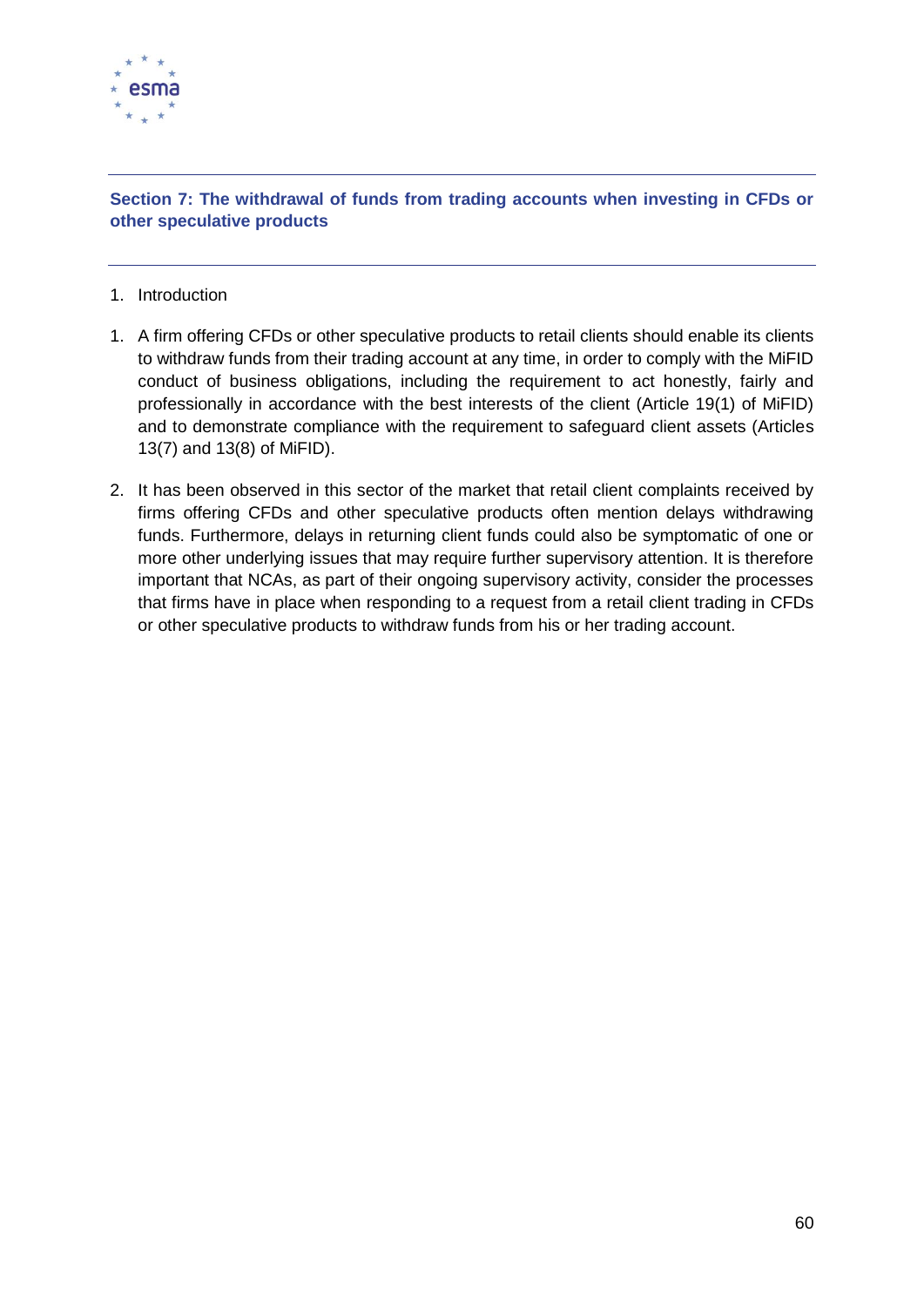

**Question 1 [last update 11 October 2016]: How long should it take for a firm offering CFDs or other speculative products to retail clients to process a client's request to withdraw funds from his/her trading account?**

#### **Answer 1:**

- 1. NCAs should monitor that firms offering CFDs or other speculative products to retail clients are able to, at any time and without delay, identify assets belonging to a particular client;<sup>57</sup> such that there should be no reason for the investment firm to delay the return of funds belonging to a particular client to that client.<sup>58</sup> Ordinarily, in the case that there is a positive cash balance in the retail client's trading account that is not committed margin supporting open positions, this should mean that a firm is able to process the client's request to withdraw funds (e.g. by sending payment instruction to the bank) on the same day that the request to withdraw funds was made, or the next working day if the client's request is received outside of normal trading hours.<sup>59</sup>
- 2. In the event that a client requests to withdraw funds from his or her trading account and it is not possible for the funds to be withdrawn without delay, the firm, in meeting its MiFID obligations to act in the client's best interest, should keep the client informed, including about the reasons for any delay and the expected timeframe before the funds will be withdrawn. Information provided to the client about any delays in withdrawing funds should be fair, clear and not misleading, in compliance with Article 19(2) of MiFID.
- 3. NCAs should also consider that delays in returning client funds, for example, where identified via client complaints or other supervisory activity, could be an indication of problems with the investment firm's compliance with its MiFID or other regulatory obligations. Especially where delays in returning client funds are identified on a widespread or systematic basis, this could indicate other underlying potential supervisory issues, for example relating to the safeguarding of client assets, anti-money laundering controls, or issues relating to the use of trading benefits (such as bonuses $\omega$ ).

<sup>57</sup> Article 16(1)(a) the MiFID Implementing Directive requires investment firms to keep accounts and records as are necessary to enable them at any time and without delay to distinguish assets held for one client from assets held for any other client, and from their own assets.

<sup>58</sup> In some jurisdictions, the relevant NCA for the supervision of topics related to client money may be different from the relevant NCA for the supervision of other MiFID aspects. Other regulation may also be applicable to the process of withdrawing funds. 59 This should be the case even when a firm in one jurisdiction is providing investment services and activities in another jurisdiction under Article 31 of MiFID (also known as passporting without a branch).

<sup>60</sup> Section 6 of this document also discusses the use of trading benefits observed in this sector of the market.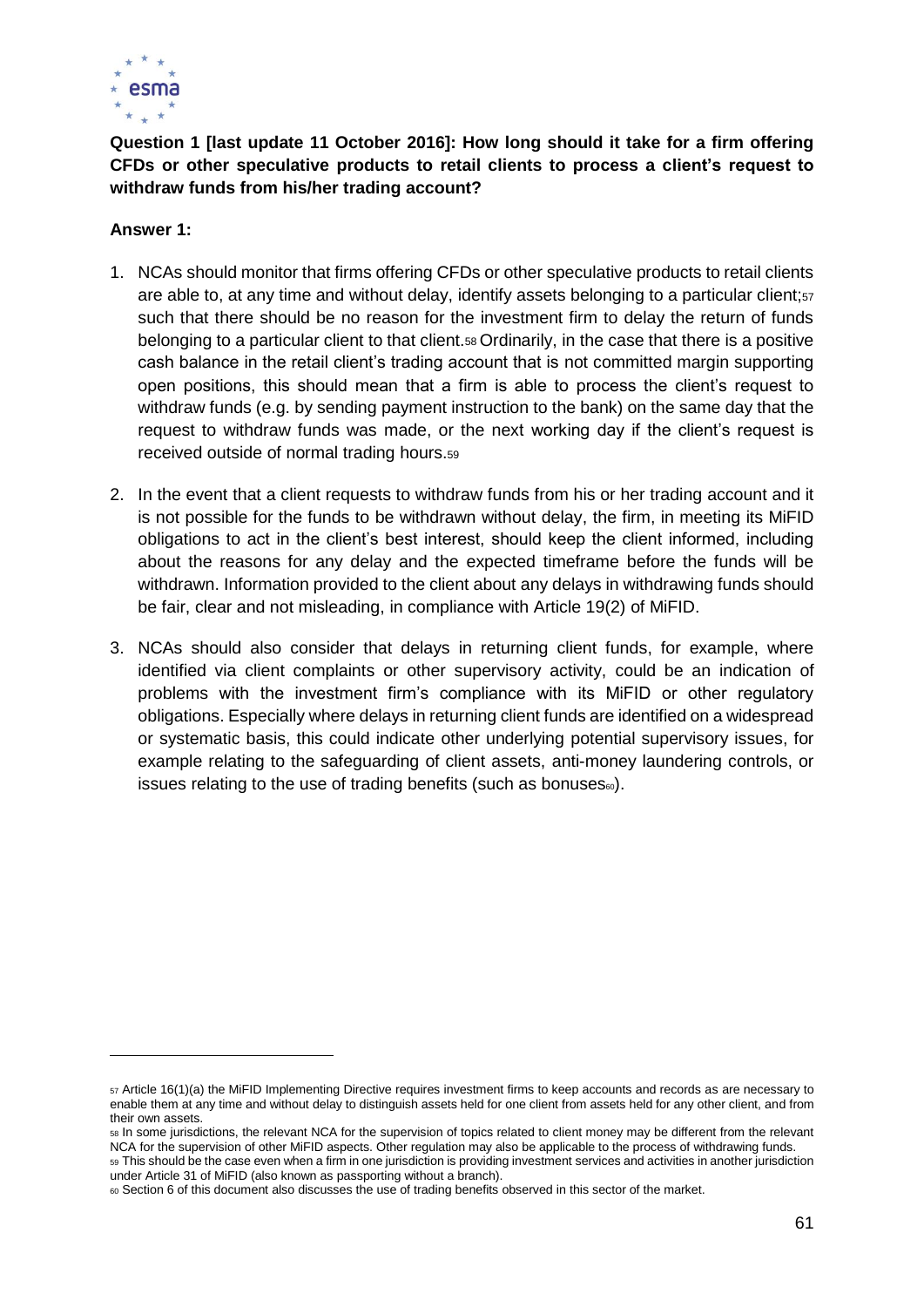

## **Section 8: The use of leverage when offering CFDs or other leveraged products to retail clients**

1. Introduction

- 1. CFDs and rolling spot forex are leveraged products. Leverage (also commonly referred to the this sector of the market as margin<sub>61</sub>) offers a retail client the possibility to magnify the potential profits of a trade, however it also magnifies the possible losses. Because it is possible for the losses incurred to be higher than the sum originally invested, leveraged instruments such as CFDs and rolling spot forex are riskier than non-leveraged instruments. The leverage component also adds an additional level of complexity, which means that many retail investors would have difficulty understanding how leverage impacts the risks involved when trading CFDs or other similar leveraged products.
- 2. Moreover, the use of leverage may exacerbate the potential conflict of interests arising between the commercial interests of a firm offering CFDs or other similar leveraged products and the interests of a retail client (Article 21(a) of MiFID Implementing Directive), by increasing the sums of money at stake. This could be the case, for example, as a result of the firm dealing on own account and acting as the other side of the client's trade, or because the transactional costs payable to the firm that are based on the size of the position (e.g. fees and commissions) may multiply in relation to the leverage offered. This could incentivise behaviours that are not in the client's best interests.<sup>62</sup>
- 3. NCAs should therefore pay particular attention to the way that firms offering CFDs or other similar leveraged products determine the leverage levels offered to retail clients, in order to ensure that the MiFID requirement to act in the best interests of clients are met (Article 19(1) of MiFID).

<sup>61</sup> If the value of a client's initial position in CFDs is 10,000 and the leverage ratio is 1:100, the initial margin requirement would be set at 1% (i.e. 100). Margin may also be referred to as collateral. A maximum possible leverage may be set for all opened positions in a client's account, or the leverage level available may differ for different positions (e.g. based on the underlying). <sup>62</sup> Section 2 of this document discusses conflicts of interest in this sector of the market in more detail.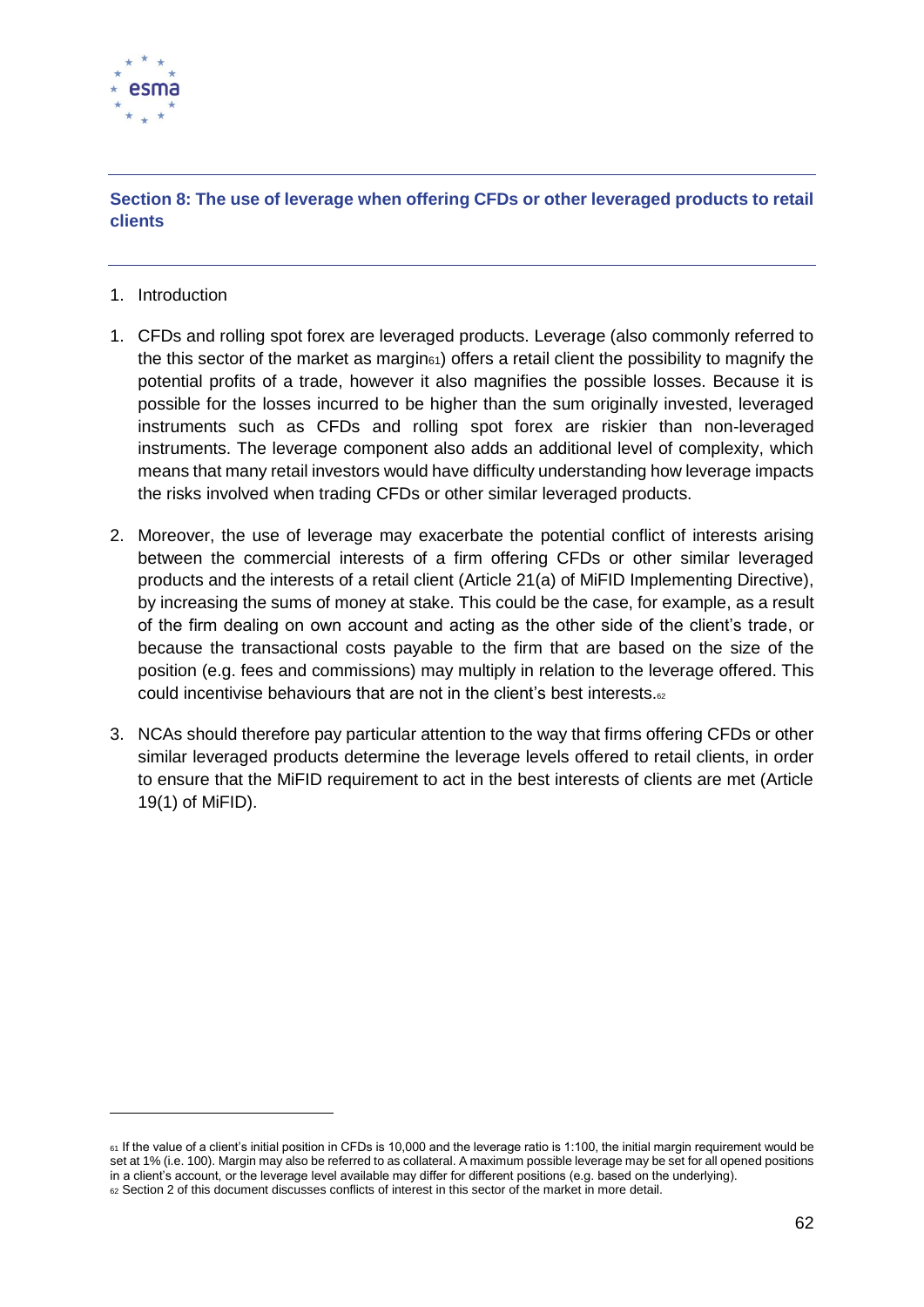

## **Question 1 [last update 11 October 2016]: What aspects should NCAs consider when assessing the way that leverage is offered to retail investors?**

#### **Answer 1:**

- 1. NCAs have observed that firms offering leveraged speculative products, such as CFDs or rolling spot forex, to retail clients may determine the maximum available level of leverage based on their own discretion, and that the levels offered to retail clients are often very high, especially in cases where the underlying asset involves currency pairs. Leverage, whilst increasing the possible profit, also increases the risks involved because leverage significantly increases the possible losses, including the possibility for the client to lose more than the sum initially invested.
- 2. In theory the probability of realising a loss is equal (or very close) to the probability of realising a profit. However, in practice, when firms offer products such as CFDs or rolling spot forex to retail clients, the application of leverage may increase the probability of a larger loss for the client to a greater extent than the probability of a larger gain. This may be the case for the following reasons:
	- a. As the leverage levels increase the size of the client's position, this also increases the transactional costs incurred by the client. Because the transactional costs are usually deducted from the margin deposited by the retail client, as transactional costs increase this increases the risk of the automatic closure of the retail client's position (execution of stop-out63). Therefore, high leverage can lead to a situation when a retail client, at the moment of first opening a CFD position, observes a significant loss on the trading account, caused by the application of high transactional costs. In this case, even a small fluctuation in the price of the underlying to client's disadvantage would result in the remaining margin deposit being insufficient to absorb the market risk. The firm would thus automatically stopout the client's positions, realising a loss for the retail client.
	- b. It is common for firms to set a margin call level. When a retail client's available margin is lower than or equal to the margin call level, the client is immediately requested to increase the value of margin deposit above the margin call level.<sup>64</sup> The margin call is not usually binding and the firm would not close the client's positions until the level of margin deposit reaches a lower stop-out level. However, a behavioural bias has been observed amongst retail clients, who may tend to increase the margin by depositing more funds (believing they can turn around their losing position), rather than wait for automatic closure of positions. Such behaviour

<sup>63</sup> In order to reduce the client's maximum loss in the event that market conditions are unfavourable for the client, it is common for firms to set a stop-out level (i.e. a threshold of margin value, below which position is automatically closed). For example, if the stop-out is set at 30% of the margin, based on a margin of 100, the position would be automatically closed if the position reaches 30 or lower. The term "close-out" may also be used (usually in relation to a situation where all of the positions with a particular counterparty are closed).

<sup>64</sup> The margin call level is higher than stop-out level. For example, if a firm sets the margin call level at 70%, based a margin of 100, the client would be requested to place more money in the trading account once the balance falls to 70 or lower.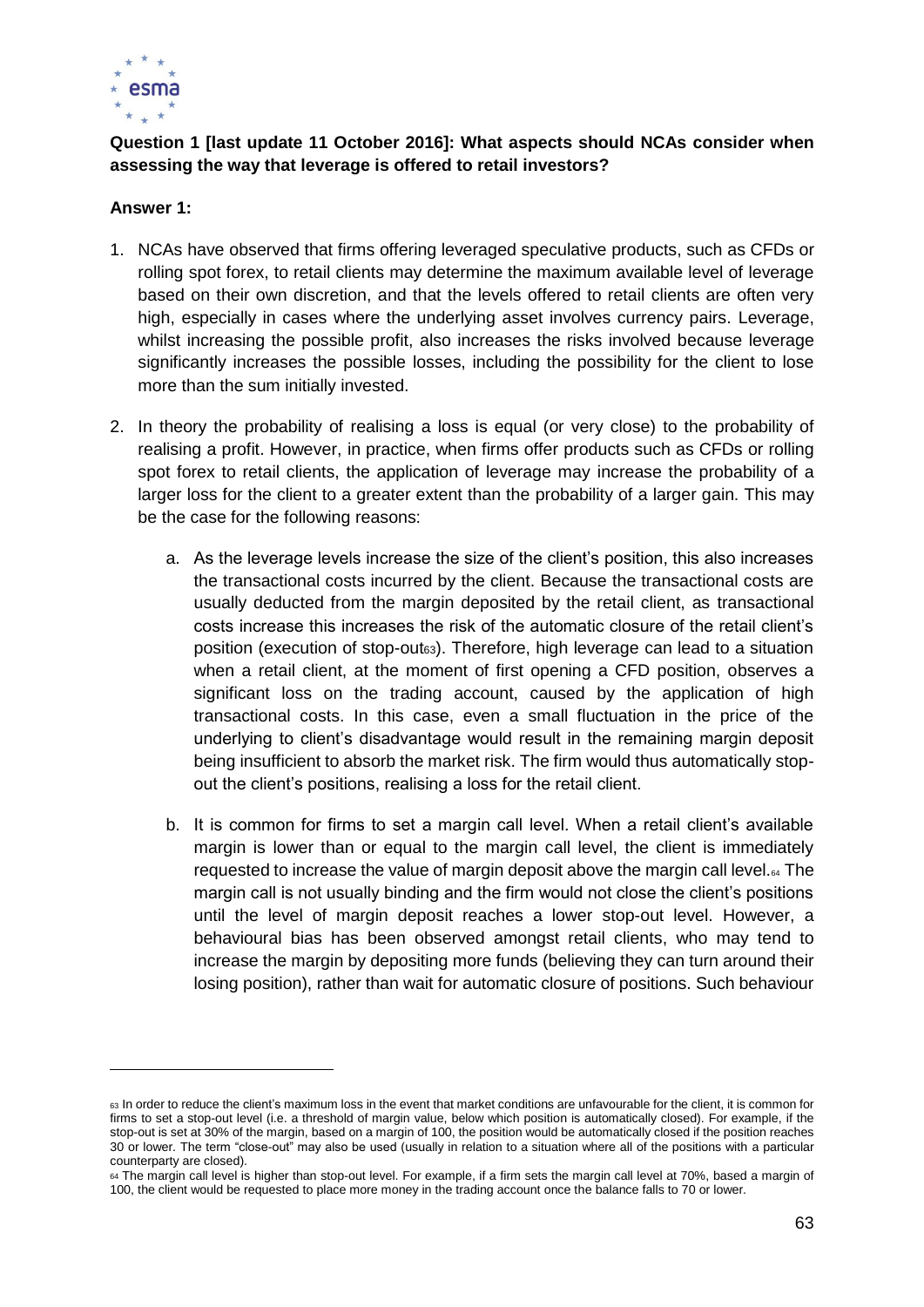

 $\overline{a}$ 

would result in the retail client ultimately losing a larger sum of money, in the case that a loss is realised.

- 3. The above factors are particularly important when considering the risks of trading CFDs for retail clients. Taking into account the volatility of the underlying market together with the extra leverage on the investment, this could result in rapid changes to the client's investment position, resulting in the client having to take swift action to manage the risk exposure by posting additional margin or the position being automatically closed out. In such instances, very high leverage would lead in many cases to a large loss for the retail client over a very short time span.
- 4. Furthermore, the impact of leverage on the risks of the product and service, including the risk of loss and the transactional costs involved, increases the complexity of the instrument. This means that it will likely be even more difficult for a retail client to understand the risks involved in trading a leveraged speculative product. For example, a retail client may consider his or her initial deposit (e.g.  $\epsilon$ 500) as the sum that has been invested, whereas with a leverage of 1:100, this actually results in a trading position of €50,000.
- 5. NCAs should therefore pay particular attention to the use of leverage and consider the extent to which a firm offering leveraged speculative products such as CFDs can demonstrate that it is acting in the best interests of its retail clients.<sup>65</sup> A firm, in managing its own risks, may be incentivised to offer leverage limits that may not always be consistent with the best interests of its retail clients. For example, the firm may offer higher leverage limits to clients with smaller positions than those clients with larger positions in order to manage its credit risk, without taking into account the interests of the clients impacted.
- 6. An NCA should consider the extent to which a firm takes the following into account when determining the leverage available to its retail clients trading in CFDs or another leveraged speculative product:
	- a. Whether the firm establishes a level of margin deposit based on objective criteria that are verifiable and demonstrable to the NCA. Such criteria should reflect market conditions and risks of a given derivative (e.g. underlying instrument price volatility over a relevant reference period, liquidity, appropriate time for liquidation of client's position, risk of extraordinary market situations);
	- b. Whether the firm takes into account the conditions existing at the underlying exchange or market, in particular the underlying product features;
	- c. Whether the firm establishes a margin level that takes into account the client's knowledge and experience $\epsilon$ ; and

<sup>65</sup> Even in cases where the national law of a jurisdiction where the firm offers CFDs or other speculative leveraged products specifies a maximum allowed level of financial leverage for retail clients (for example, in order to ensure the provision of services that are in the best interests of clients), NCAs, when assessing the level of leverage offered by firms they supervise, should nonetheless consider the content of this Q&A and whether a lower leverage limit than that prescribed by the relevant legislation may be appropriate, taking into account the best interests of the retail clients.

<sup>66</sup> Section 4 Question 3 of this document discusses one example of how a firm can take into account the client's knowledge and experience when determining the level of leverage available to that client.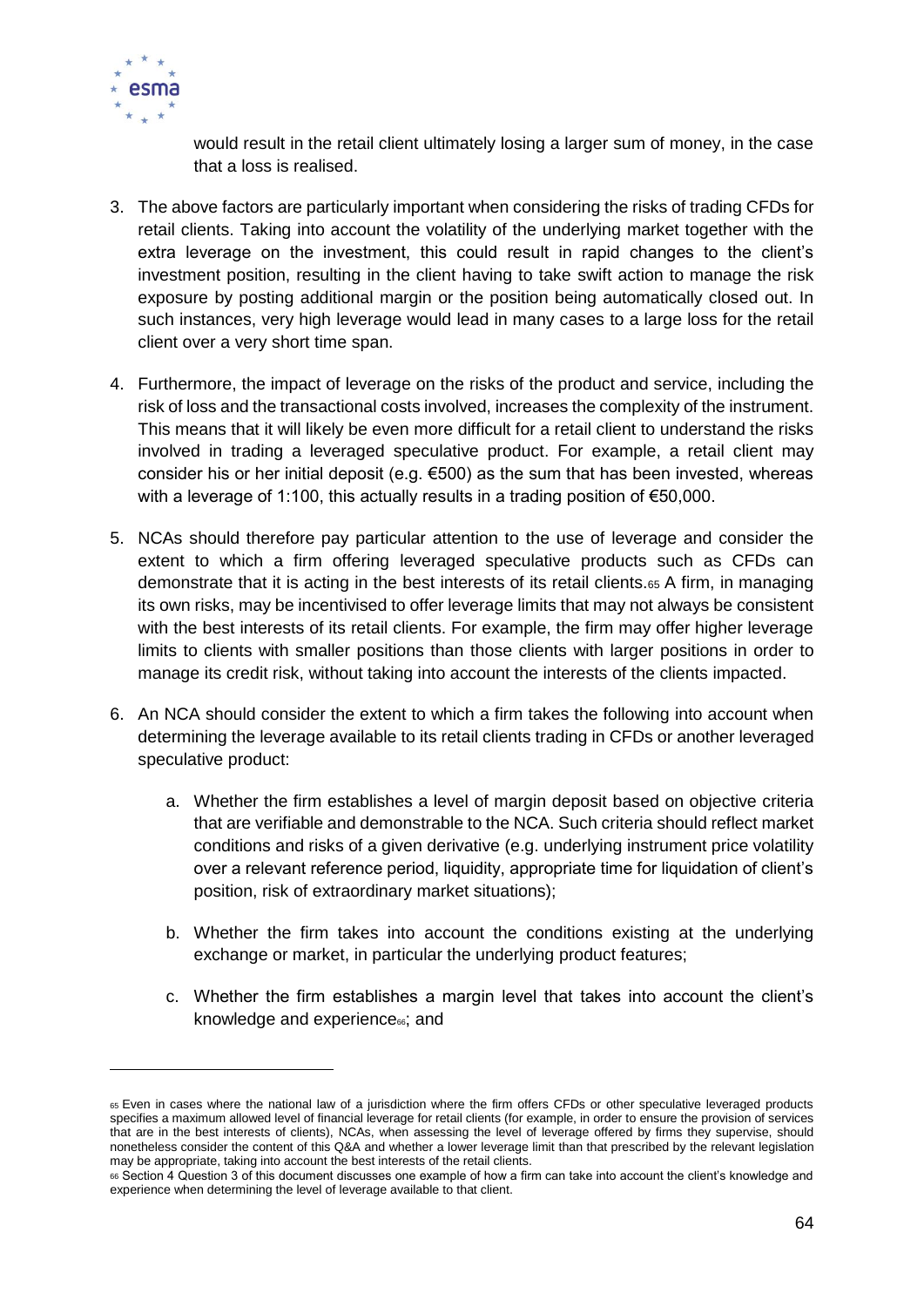

- d. How the firm determines the level of margin at which margin calls and any automatic position closures (i.e. "stop-out" mechanisms) are triggered. These levels should be consistent with the client's best interests. When setting a stop-out level, the firm should in particular take into account the maximum effective leverage deriving from the stop-out level.67
- 7. It would be good practice for a firm offering CFDs to retail clients, when creating and marketing its product-offer, to:
	- a. Recommend that the client does not dedicate his or her entire deposit to meeting margin requirements, in order to protect the client against market volatility; and
	- b. Give clients the option to lower the leverage in order to limit their exposure. The maximum possible leverage limit should not be offered as the default offer to retail clients.
- 8. NCAs should also verify if and how investment firms target different leverage to different client groups, in particular to different groups of retail clients, to identify behaviours that may not be in the best interests of retail clients. NCAs should make sure that firms do not offer higher leverage to clients who do have less knowledge and experience<sup>®</sup> of trading CFDs and other leveraged speculative products or to clients who are worse performing traders.
- 9. When assessing the way an investment firm offers CFDs or other leveraged speculative products, NCAs should also take into account ESMA's Opinion on MiFID practices for firms selling complex products,<sup>69</sup> which states: "if following firms' due diligence, it appears that a particular complex product will never meet the best interests of their clients […] NCAs should monitor that firms do not offer advice on that envisaged product, or sell it at all" (p.3). NCAs should therefore monitor that firms only sell leveraged products such as CFDs or rolling spot forex to retail clients if they can demonstrate that the offer of such products is in the best interests of retail clients.

<sup>67</sup> When the margin deposited on the client's account is lower than the initial margin, the effective leverage increases. For example, when the margin deposited is 50 (compared to an initial margin of 100), the effective leverage is 1:200 (compared to an initial leverage of 1:100).

<sup>68</sup> Section 4 of this document discusses the requirement to assess appropriateness in more detail.

<sup>69</sup> ESMA/2014/146.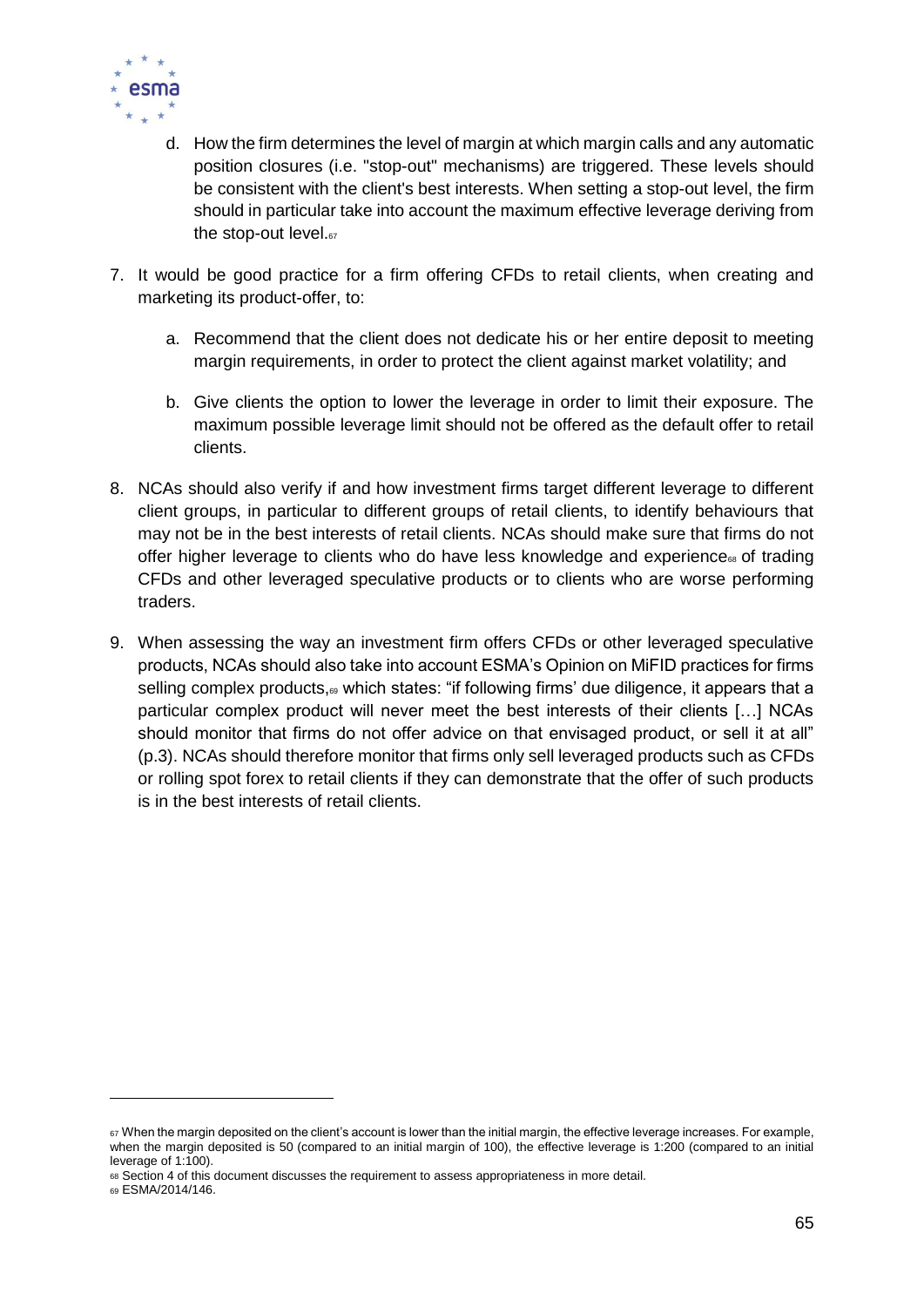

### **Section 9: Best execution obligations for firms offering CFDs or other speculative products to retail clients**

#### **1. Introduction**

- 1. MiFID requires investment firms to take all reasonable steps<sub>70</sub> to obtain the best possible result for their clients (Article 21 of MiFID and Article 44 of the MiFID Implementing Directive). In doing so, firms should first have a thorough understanding of their best execution obligations.
- 2. Any firm that executes orders for retail clients in CFDs or other speculative products is required to ensure that orders are executed on terms most favourable to the client (Recital 33 of MiFID). Firms that receive and transmit orders for retail clients in CFDs or other speculative products also have a corresponding duty to act in the client's best interests when placing orders with other entities for execution (Article 19(1) of MiFID and Article 45 of the MiFID Implementing Directive), although this section does not focus on reception and transmission activity.
- 3. Since firms in this sector of this market are executing orders with retail clients in complex OTC derivatives, NCAs should focus on how a firm's best execution arrangements ensure that the firm delivers the best possible result on consistent basis in terms of total consideration, i.e. the price of the financial instrument and the costs related to execution (Recital 66 and Article 44(3) of the MiFID Implementing Directive). NCAs should pay particular attention to how firms derive their pricing for CFDs and other speculative products, which will depend on the provider's selection of hedging venues or use of price sources to determine its own prices, depending on the business model adopted. These issues are discussed further in this section.

<sup>70</sup> Article 27 of MiFID II will further enhance this standard by replacing "reasonable steps" with "sufficient steps".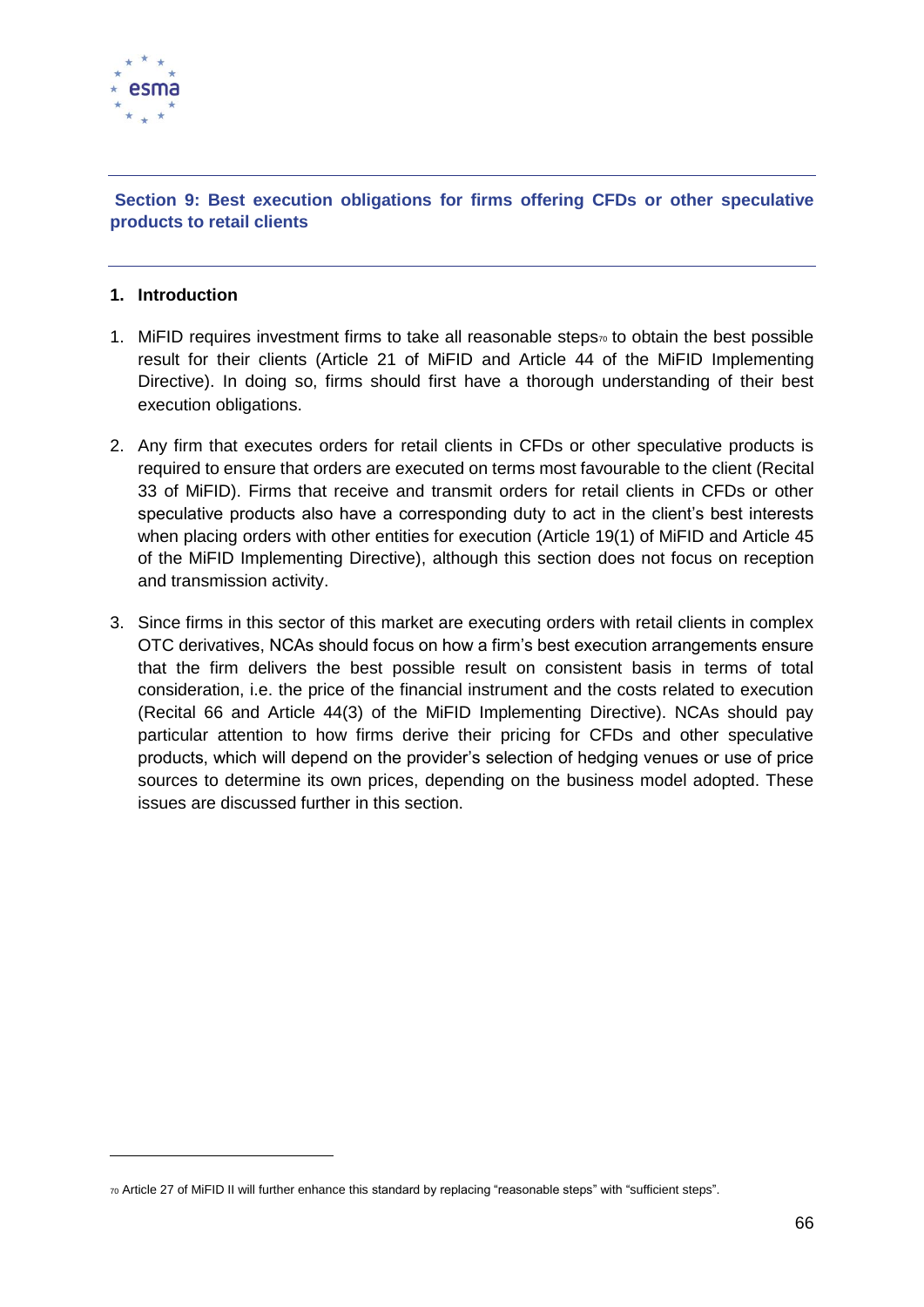

**Question 1 [last update 11 October 2016]: What particular aspects should NCAs consider when assessing whether providers of CFDs and other speculative products are delivering best execution to their clients?** 

#### **Answer 1a: Understanding the scope of best execution obligations**

- 1. NCAs should consider the applicable best execution obligations by first distinguishing between the main execution arrangements that are commonly used by firms offering CFDs or other speculative products to retail clients. Possible variations of these models may exist. It should also be noted that more than one execution model may be offered by the same firm. Two main examples are:
	- a. Firms dealing on own account: These firms deal on own account and execute orders on behalf of clients. This includes:
		- i. Firms dealing on own account as market maker and acting as the main execution venue (frequently as the sole execution venue) for their retail clients' orders. In such cases, the firm may take market risk from clients' transactions, depending on its hedging strategy; and
		- ii. Firms dealing on own account and executing orders on behalf of clients that hedge their positions with clients on a back-to-back basis with other execution venues (often using straight-through processing or STP technology).  $\tau_1$  In this latter example, the firm does not usually take any market risk as a result of its clients' transactions and the other execution venues selected by the firm for its hedging activity are used to determine the execution price for the firm's clients' orders.
	- b. Firms executing orders on behalf of clients: This includes firms that execute orders on behalf of clients with third party execution venues. In this case, the other execution venues selected by the firm are used to determine the execution price for the firm's clients' orders.
- 2. In all of the above models, NCAs should pay particular attention to how firms deliver best execution given they are dealing in complex OTC products with retail clients. In particular, for CFDs or rolling spot forex, once a client has opened a position with a firm, the client usually has to transact with the same firm to close a position, which effectively creates 'captive' trades for the firm. Binary options, as a derivative contract with a fixed expiry, will also be subject to the pricing arrangements used by the firm to ascertain the price when the option expires.
- 3. Firms are not exempt from providing best execution to retail clients relating to orders to trade in CFDs or other speculative products either because they are OTC instruments or based on their business model (for example if they deal on own account). The best

<sup>71</sup> In this execution model, the firm has agreements in place with the other execution venues (i.e. market markers or other liquidity providers, such as an investment bank or another counterparty dealing on own account) it uses to hedge against its clients' orders.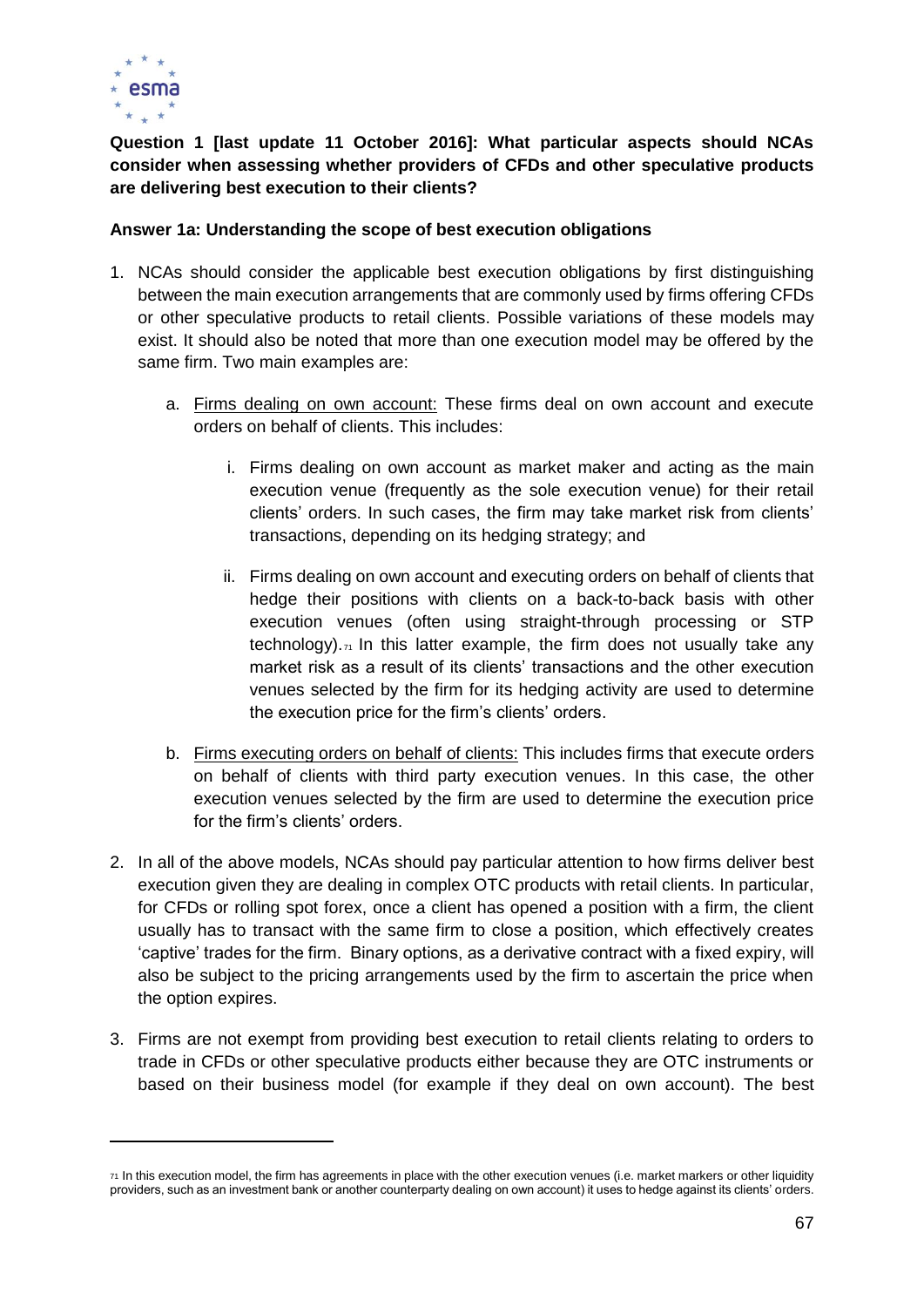

execution obligations should be accurately reflected in the firm's execution policies and client disclosures.<sup>72</sup>

- 4. Poor practices observed in this sector of the market that would be considered a breach of MiFID best execution obligations include attempts by firms to exclude or limit best execution responsibilities, or to transfer best execution responsibilities to another party, through clauses in retail client agreements, contracts, or in the firm's execution policy. Any terms and conditions presented by a firm that would impact its execution policy should be strictly linked to objective and fairly determined thresholds or events. Firms should not use poorly defined clauses to arbitrarily cancel (usually profitable) client trades.
- 5. One example is the use of 'force majeure' clauses by firms, which should be linked to specified events and conditions and should not allow for significant discretion over when such terms may be invoked. If a 'force majeure' event does occur and this impacts a firm's ability to execute orders, the firm should continue to have regard to the best interests of its clients, since such clauses cannot waive regulatory obligations. NCAs should pay particular attention when firms use such clauses, and investigate further if a high number of cancelled trades are recorded by a firm.

## **Answer 1b: Process for Delivering Best Execution**

- 6. The examination of the firm's policies and processes to deliver best execution should form a focal point of the NCA's supervisory work, with emphasis on the following processes:
	- a. The process for selecting and regularly reviewing<sub>73</sub> appropriate execution venues used for executing orders; the process for selecting and regularly reviewing independent price data providers (where applicable); and the process for selecting and regularly reviewing appropriate execution venues for hedging orders (where applicable);
	- b. The process for monitoring the quality of execution of client orders;
	- c. The process for selecting and monitoring the technology being used for execution of client orders;
	- d. The process for applying any mark-ups to derive prices offered to retail clients;
	- e. The management of potential conflicts of interest; and
	- f. The process of producing and providing clients with a written order execution policy and reviewing this on an annual basis or when material changes occur.

#### *Venue selection for firms executing orders*

7. The firm should have in place an internal process, available for inspection by NCAs, which describes the steps followed in practice for the selection of venues for the execution of

<sup>72</sup> CESR Report 07-320, Best Execution under MiFID: Questions & Answers, May 2007

<sup>73</sup> Article 21(4) of MiFID and Recital 74 of the MiFID Implementing Directive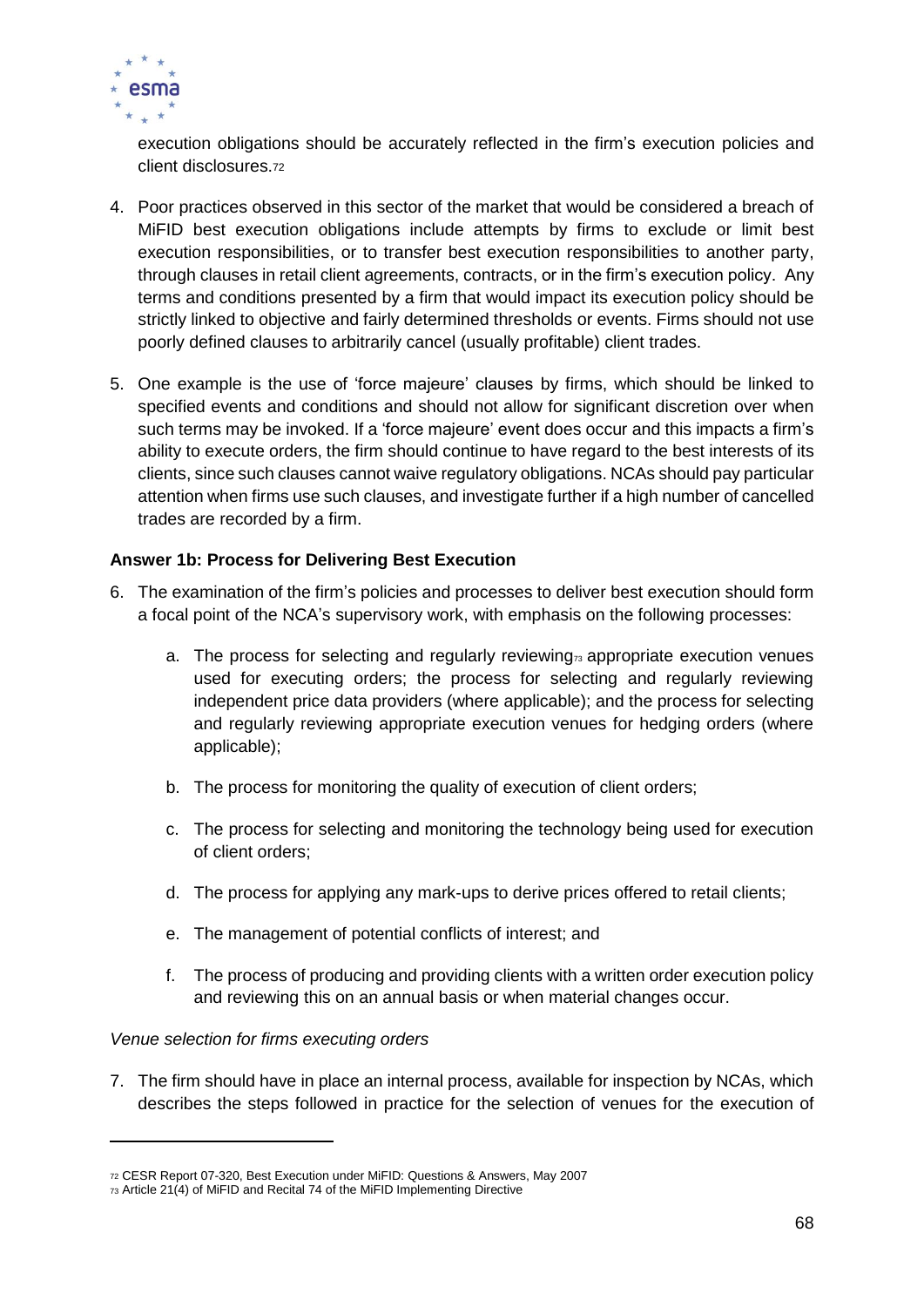

client orders (Article 21(3) of MiFID and Recital 66 of the MiFID Implementing Directive). The firm must also have sufficient expertise to be able to assess and select venues in a manner consistent with taking all reasonable steps. A firm may use external expertise to assist them in this process; however, the firm retains responsibility and cannot delegate its best execution obligations to another party.

- 8. NCAs should pay close attention to the risks arising in the case that a firm chooses to execute all client orders using a single venue. A firm using a single execution venue should be able to demonstrate it has selected that single venue based on a reasonable analysis of the order execution policies and arrangements at a range of other venues, and that it has determined that the selected venue will provide the best possible result for its clients, which is at least as good as the results it could reasonably expect from using other venues (Article 21(3) of MiFID and Article 44 of the MiFID Implementing Directive).<sup>74</sup>
- 9. When a firm executes orders on behalf of clients, the NCA should ensure that the firm can demonstrate that all different factors affecting the execution offered to the client have been fully considered and evaluated.
- 10. A firm would not be compliant with its best execution obligations if it chooses to execute orders with a venue solely based on the commercial benefit to the firm (e.g. to reduce its own costs) or without assessing its execution policy and arrangements to ensure it is acting in the best interests of its clients. A firm may also not be able to demonstrate it is acting in its clients' best interests if it is unduly reliant on a specific venue for the continuation of its own services. For example, a firm should not have binding contractual agreements or technology links to a venue that make it impractical for the firm to consider executing client orders using an alternative venue if execution quality deteriorates and/or when the firm undertakes its annual review of its policy.
- 11. Where the firm uses another execution venue to hedge client orders on a back-to-back basis, the selection of the firm's hedging venues is a major factor impacting the delivery of best execution. A firm may be incentivised to hedge with only one counterparty, for example, because the firm may incur additional costs for the technology required to establish additional connections with other venues for its hedging and pricing. In such cases, given the impact of the firm's hedging arrangements upon the execution offered to the retail client, the NCA should expect the firm to be able to demonstrate how its hedging arrangements enable it to consistently deliver best execution and to monitor this on an ongoing basis.
- 12. The financial strength, reputation, technology and capabilities of potential execution venues or hedging venues are important additional factors that should be considered by the firm as they can have a material impact on the execution offered to the client. Prior to the selection of its execution or hedging venues, the firm should request and obtain access to prices in order to perform demo and/or actual testing of trading conditions, for the

<sup>74</sup> Recital 66 of the MiFID Implementing Directive and CESR's Question & Answers on Best Execution under MiFID: May 2007 CESR 07-320).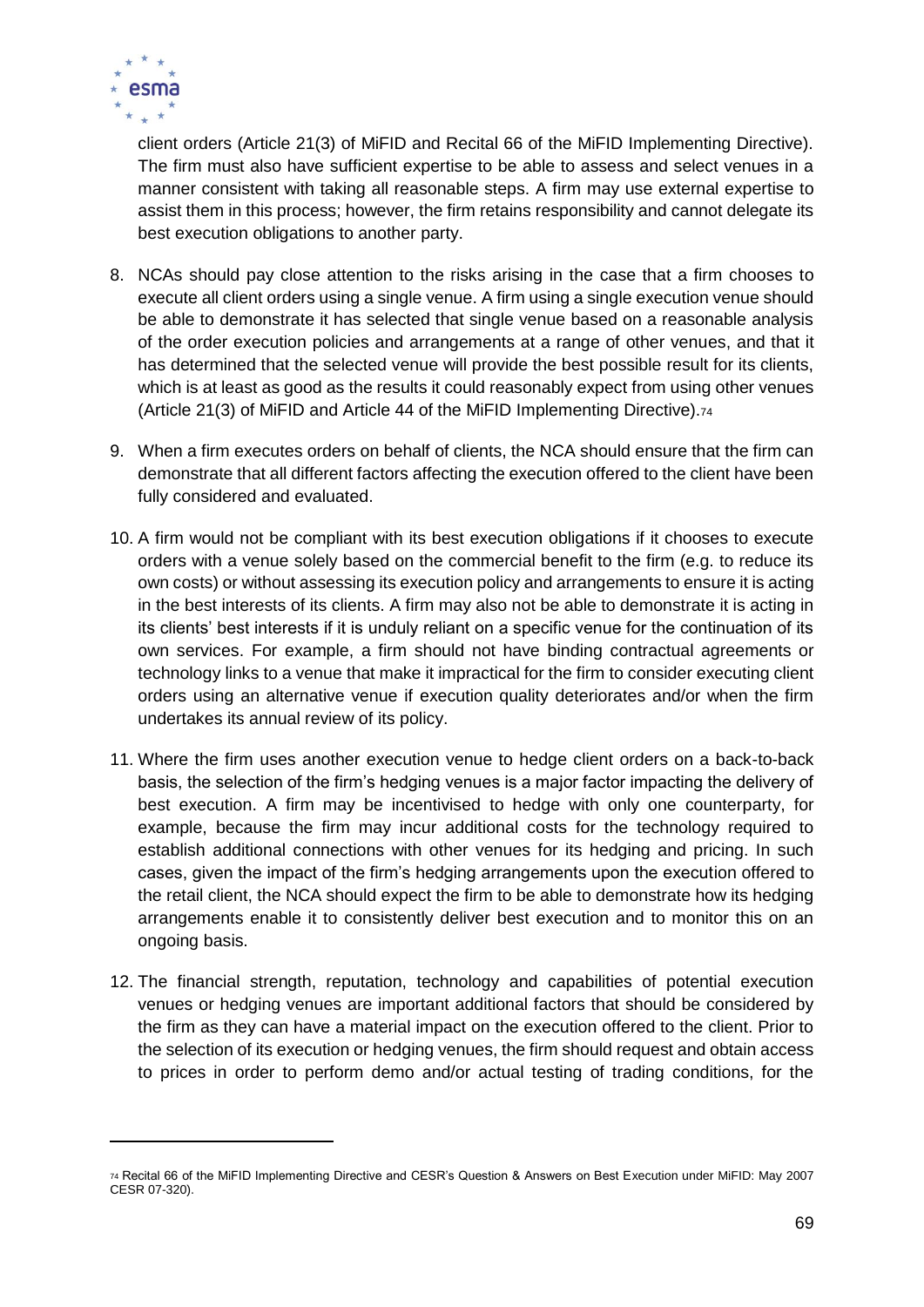

purposes of assessing the expected quality of execution of each venue for each different instrument offered.

- 13. NCAs should pay particular attention to arrangements where a firm uses or proposes to use another party that is based in a non-EEA jurisdiction to execute its clients' orders. In these cases, the NCA should require the firm to demonstrate that it has properly assessed the execution policies and quality of the execution venue, assuming it is subject to similar regulatory requirements in the third country jurisdiction. If the venue is not subject to similar regulatory requirements, the NCA should consider how the MiFID authorised firm will be able to ensure that the other party provides sufficient execution quality and information to allow them to monitor ongoing performance (e.g. based on clear contractual terms). Similarly, if a firm dealing on own account and executing client orders that is hedging on a back-to-back basis uses an execution venue based in a non-EEA jurisdiction for its hedging activity or to derive prices for its clients' orders, the NCA should require the firm to demonstrate how this enables it to comply with its best execution obligations and to monitor this on an ongoing basis.
- 14. If an NCA is not satisfied the firm will be able to meet its MiFID obligations using a non-EEA venue for the execution of client orders or as a venue for the firm to execute its hedge orders, the firm should not use it.<sup>75</sup>

#### *Price data selection for firms dealing on own account*

- 15. When a firm deals on own account as the main or only execution venue for its clients' orders in CFDs or other speculative products, the NCA should expect it to be able to demonstrate how it derives its prices and ensures the quality of execution delivers the best possible result for its clients on a consistent basis that is at least as good as could be achieved on other venues (Article 21(1) of MiFID). In order to do so, the NCA should expect a firm to use independent price sources or liquidity providers to derive or benchmark its prices, and be able to demonstrate a rigorous process for how it selects, blends and monitors its price sources. The firm should review its arrangements, including price sources, on at least an annual basis.<sup>76</sup>
- 16. Where CFDs or other speculative products are based on liquid underlying markets, for example equities, NCAs should expect firms to base their prices on externally verifiable prices that reflect actual underlying pools of liquidity or a public reference price, for example where the underlying is a mainstream index of shares (FTSE 100, CAC 40, DAX)77 For example, relevant benchmark prices may include:
	- a. For CFDs on equities, the best bid offer prices on the primary exchange (sometime referred to as PBBO) or another venue that has sufficient liquidity to consistently reflect the market price;

<sup>75</sup> See also Q22 in CESR's Report, *Best Execution under MiFID: Questions & Answers*, May 2007.

<sup>76</sup> MiFID II, when it enters into application, will strengthen the existing best execution standards in relation to OTC products in relation to the fairness of price. ESMA is presently also working on Level 3 material on the topic of best execution under MiFID II. <sup>77</sup> Please also refer to Section 2, Question 1 of this document.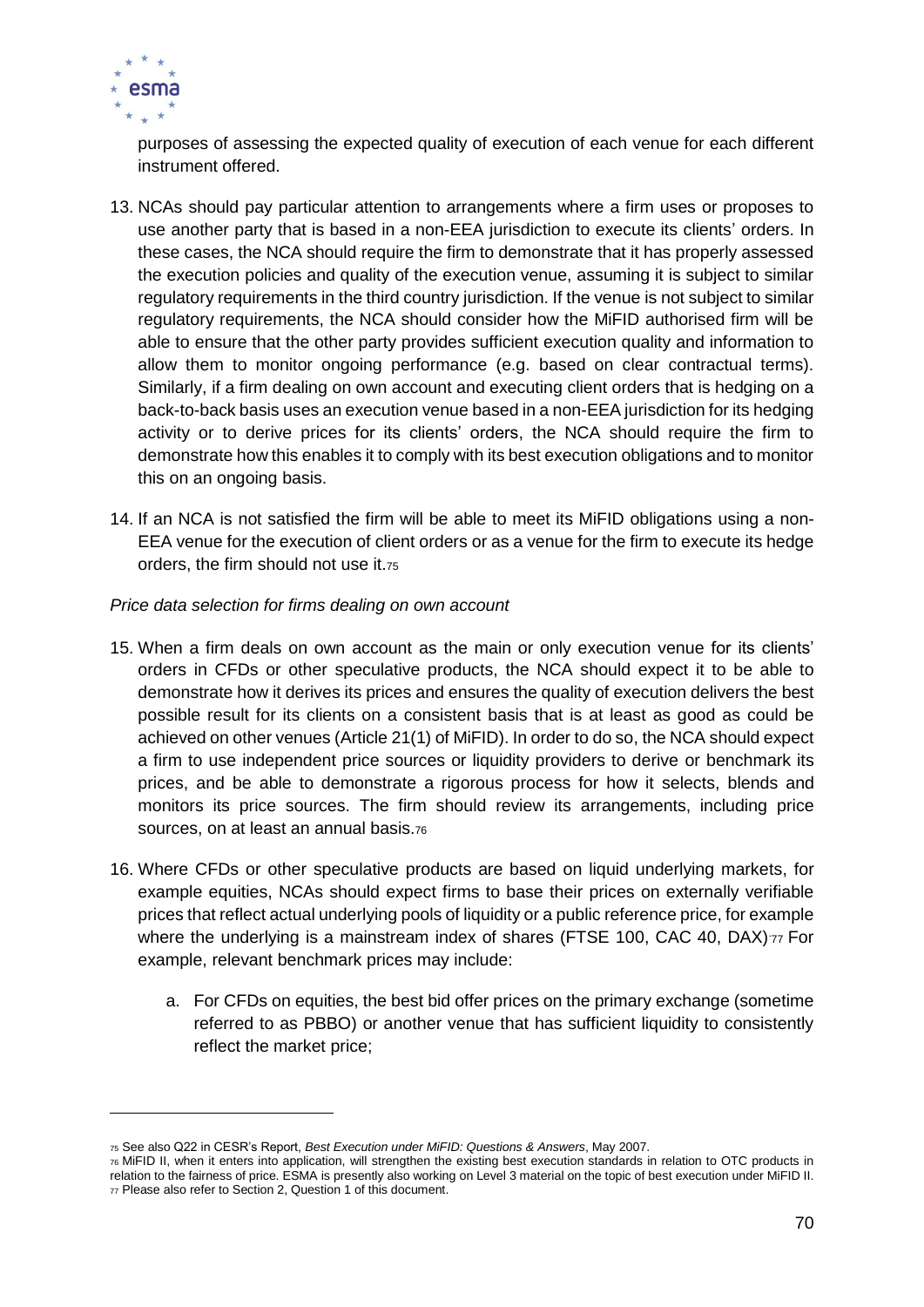

- b. For CFDs on indices (which could include commodities), prices provided on the nearest equivalent futures contracts on an exchange or liquidity provider platform, or a public, recognised external benchmark price provider;
- c. For CFDs on FX or commodities, futures contracts quoted on an exchange, or spot or futures prices provided by liquidity provider platforms (such as a large investment bank), or an external benchmark price provider.
- 17. Where a firm could hedge a transaction in the market, it should ensure it provides a price to the client that is not worse than the hedge transaction the firm could carry out, plus any mark-up applied by the firm. The firm should disclose to the client both the 'core' price and the mark-up value applied by the firm (see also paragraphs 29-32 below).
- 18. The firm should take all necessary measures to ensure the prices used are the most appropriate for the type of orders being received from its retail clients. As such, the firm should monitor systemically the quality of prices it receives from a sufficient number of independent data providers or other liquidity providers and compare them with other independent sources. If a preferred price source used by a firm offering CFDs is temporarily unavailable during normal trading hours, good practice may include executing the CFD trade based on applying a transparent spread to the last trade executed in the underlying instrument, or seeking a price from another market maker known to offer consistent pricing in an instrument.
- 19. A firm should not construct its own benchmark price if there is a relevant public reference price available. In cases where directly relevant pricing data (e.g. as discussed in paragraph 16) is temporarily not available, for example where prices on the underlying assets are not available or orders are placed outside of normal trading hours, the firm's order execution policy should clearly document precisely whether the firm will offer execution services and, if so, how the price will be determined (e.g. whether another correlated public reference price can be used as the reference price). NCAs should carefully consider whether a firm is acting in the best interests of clients in the event that a firm's execution policy allows it in some cases to determine a benchmark price that is not based on a directly relevant public reference price, in particular given the conflicts of interest that may arise in such a situation. <sup>78</sup> If the firm's pricing methodology cannot consistently deliver fair execution prices for its client, in the view of the firm or the NCA, then execution services should not be offered when relevant public prices or liquidity sources are unavailable. The firm's approach should be documented and should reflect its obligations to act in the client's best interest and avoid creating a conflict of interest. A firm should regularly test and review any pricing methodology used, and keep records of its monitoring to allow NCAs to verify the fairness of any constructed price.

*Execution arrangements involving connected parties*

20. NCAs should carefully consider situations where a firm's order execution arrangements include connected parties (e.g. entities within the same group), to ensure that the firm

<sup>78</sup> Section 2 of this document also discusses conflicts of interest.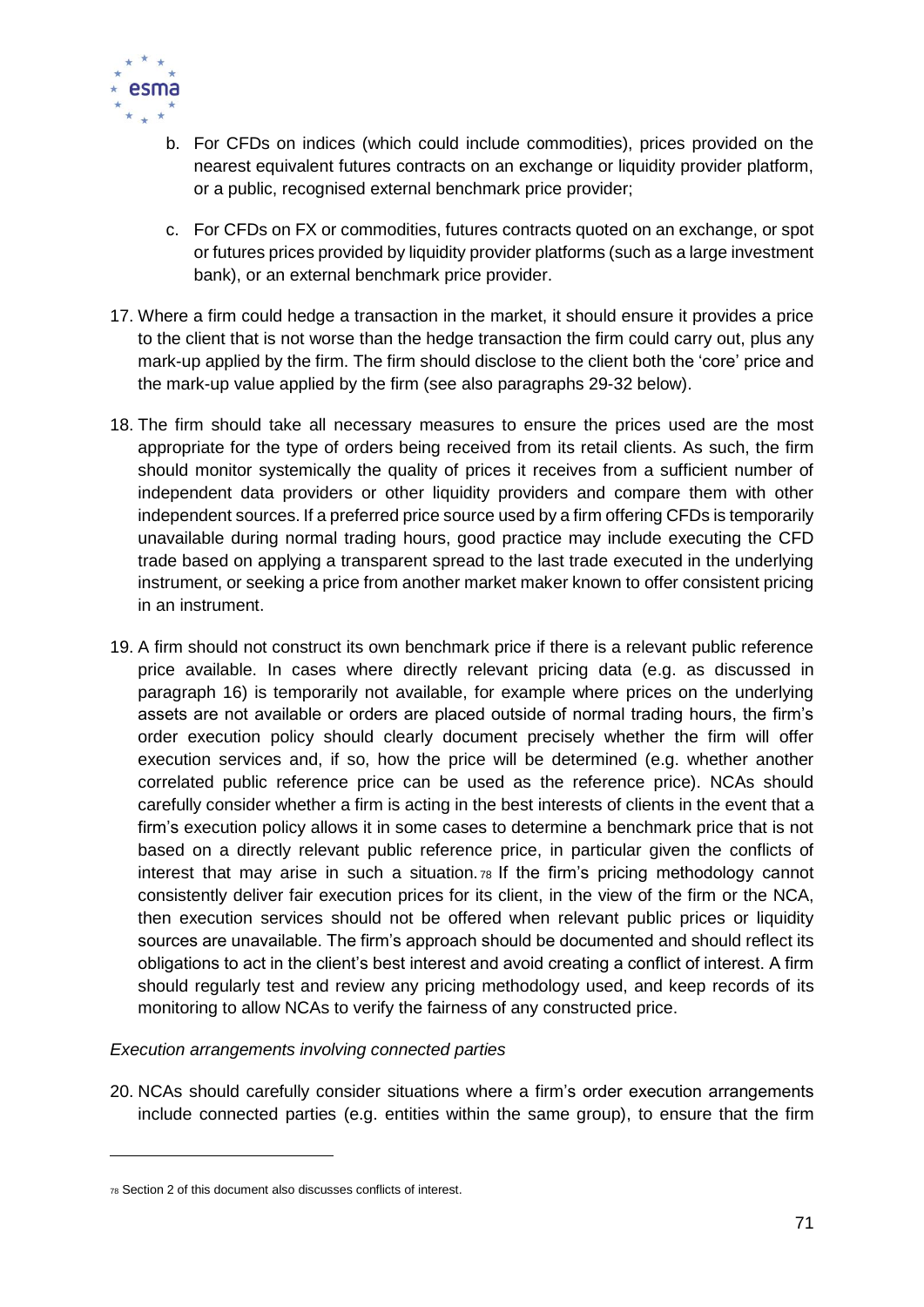

remains responsible for delivering best execution to its retail clients. This applies in the case of firms executing client orders with connected party execution venues and in the case of firms dealing on own account that execute hedge trades with a connected party, which could impact the quality of the execution offered by the firm to its client. In particular, the firm should ensure any such arrangements with a connected party, such as an intragroup counterparty:

- a. are made on an arm's-length basis, such that the connected party execution venue is considered alongside other third party venues and is selected because it allows the firm to deliver the best possible result to its clients on a consistent basis;
- b. allow the firm to have sufficient, independent oversight of its execution arrangements (i.e. that oversight is not performed by the connected party);
- c. ensure sufficient and free access to information to ensure the firm can effectively monitor and challenge execution prices provided by the counterparty;
- d. are disclosed to the client in initial disclosures and in the firm's order execution policy; and
- e. where a connected party execution venue is selected by a firm on the basis that it offers reduced execution costs, it should be clear that this results in a benefit to the client.
- 21. The firm should ensure that no commercial dependencies impede its ability to act in the best interests of its clients, and that it can consider alternative execution venues if the execution quality of a connected party execution venue is not helping the firm to consistently deliver the best results for its clients.
- 22. If a firm's execution policy lists several execution venues, one of which is a connected party, the NCA should examine the actual order routing carried out by a firm to identify if, in practice, the firm executes all or a significant proportion of client orders, or specific groups of client orders, with the connected party, which may suggest possible best execution issues or conflicts of interest.
- 23. When firms use a connected party venue to execute orders on behalf of clients, they must ensure that by doing so, the firm's own costs and the costs incurred by the client are not higher than if the firm dealt directly with external parties (Article 21(1) of MiFID and Article 44(3) of the MiFID Implementing Directive). In practice, if a firm has selected a connected party (such as an intra-group entity) as the execution venue on the basis of a reduction in the firm's own costs or other benefit to the firm, the NCA could expect the firm to offer the same cost saving or benefit to the client.
- 24. A firm's hedging arrangements with a connected party may also impact its ability deliver best execution. For example, a firm offering rolling spot forex may use multiple price feeds, but only execute orders from a particular group of clients based on matching hedge trades with an intra-group counterparty (potentially due to a commercial incentive in their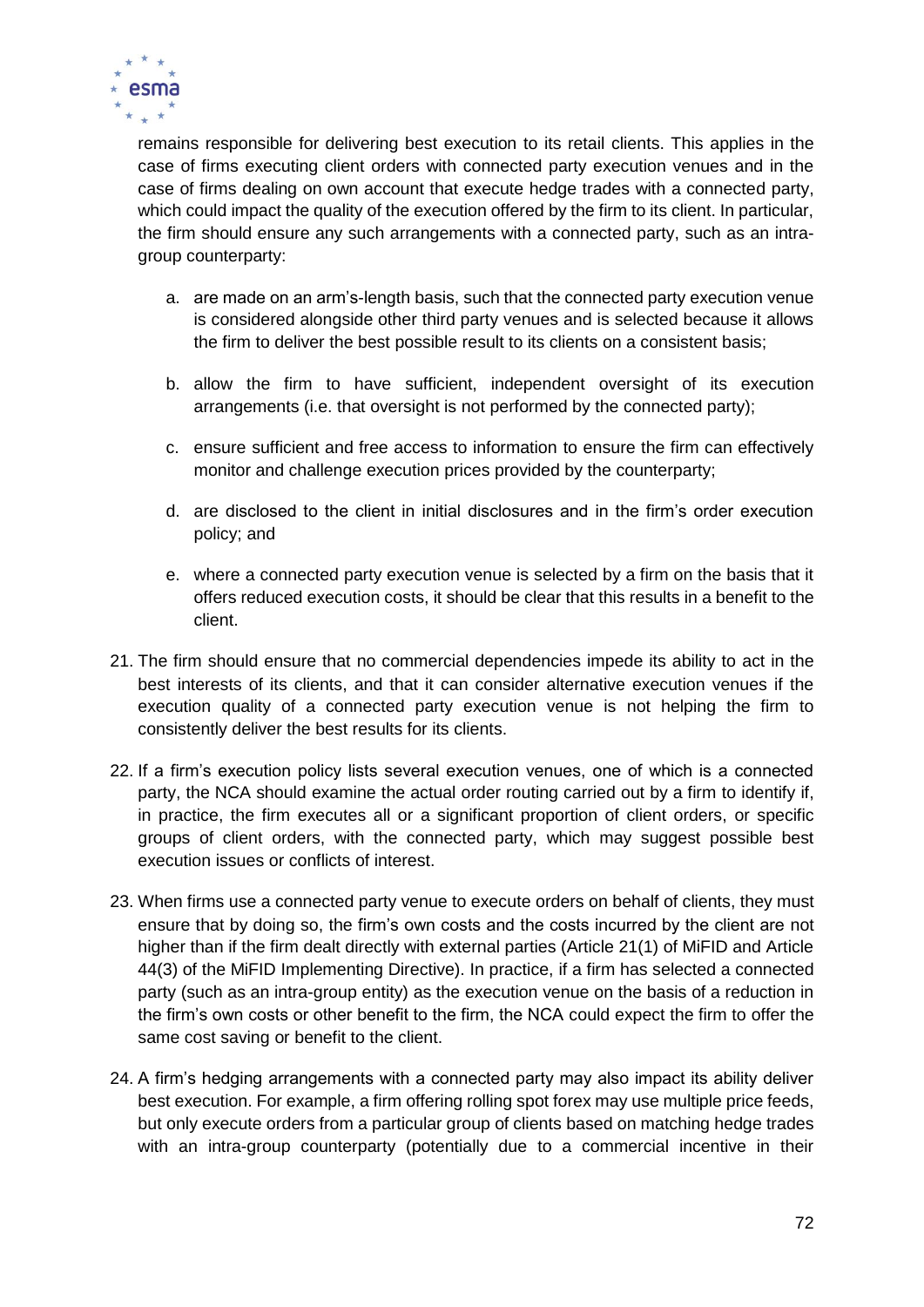

agreement).<sup>79</sup> In such a case, the firm may be effectively accepting a quality of price that does not enable it to consistently provide best execution, where using other venues for hedging and pricing could achieve better results for its clients.

## *Monitoring of venues or price sources*

- 25. All firms executing orders should have the internal capabilities and tools to assess the quality of execution and pricing being offered by another venue or the ability to perform self-assessment of their own execution quality vis-à-vis their benchmark price source(s), including compared to other venues.
- 26. Practical ways for a firm to monitor execution quality include:
	- a. systematically comparing prices provided by its execution venues against external price sources or other venues to ensure that there are no significant or systematic deviations in the pricing provided to its clients;
	- b. monitoring quality of execution by reviewing statistics related to frequency of rejections and re-quotes, as well as the symmetry of any observed slippages (positive vs negative). This monitoring should be supplemented by sample checks that include a reasonable proportion of orders, both in terms of numbers and values, and ensure that all relevant types of clients and orders are represented. In addition, firms should monitor statistics around speed of execution (order execution timeframes, i.e. average % of orders being executed within certain timeframes both in numbers and in values). Any tolerances or thresholds used to monitor execution performance systemically against benchmark prices or other statistics (such as execution speed or costs) should be set at meaningful levels to ensure poor executions are captured; and
	- c. monitoring any complaints related to the quality of execution in order to ensure that any deficiencies are improved. However, it is important that firms do not seek to rely solely or heavily on clients identifying poor execution outcomes – this remains the obligation of the firm, and the absence of client complaints does not mean that best execution can be assumed.
- 27. Firms may opt to use independent third party tools or services to analyse execution quality, although the firm remains responsible for ensuring that best execution is delivered. The firm must be capable of reviewing the outputs of any external tools where used and be able to take the necessary steps to identify and rectify any issues identified in its execution policy or arrangements.

# *Technology selection and monitoring process*

28. NCAs should examine how firms have tested technology and trading platforms under stressed conditions that will be relevant during volatile markets, including high numbers of

<sup>79</sup> Section 2, question 1 of this document discusses in more detail the conflicts of interest arising when the firm is dealing on own account and acting as the other side of the client's trade.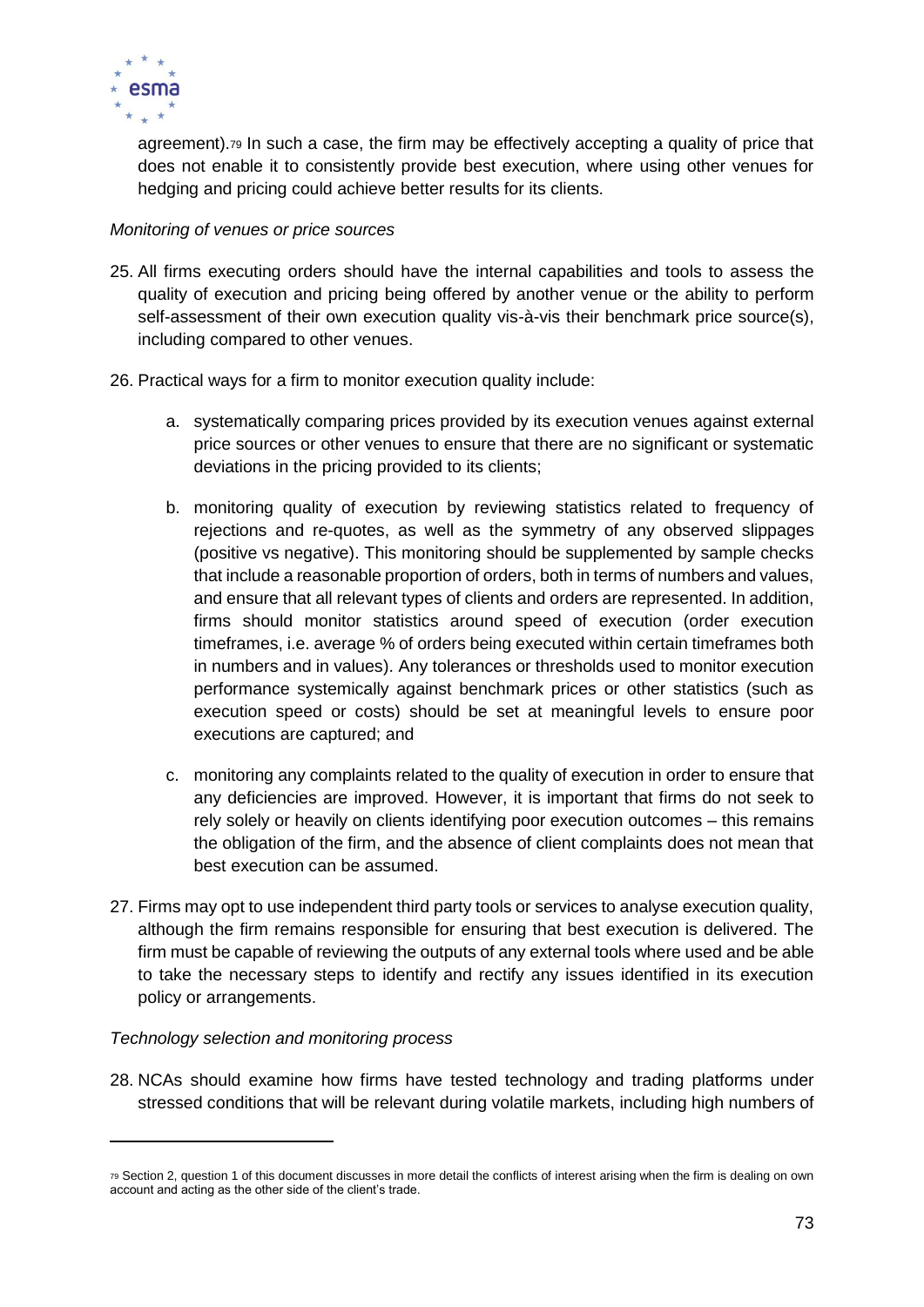

 $\overline{a}$ 

concurrent online users, high volumes of client orders, and high numbers of price ticks imported, to ensure that all reasonable steps have been taken to ensure continuity and regularity in the performance of investment activities (Article 13(4) of MiFID). The performance and capacity of the trading platform should be continuously monitored and all necessary upgrades (software, servers, etc.), should be carried out and tested in a timely manner. Firms should inform their clients of any incidents or systems outages in a timely manner and accordingly reflect this in their execution policy, as necessary.

## *Applying spread mark-up / mark down for retail clients*

- 29. In the vast majority of the cases where CFDs or rolling spot forex products are offered, clients are charged a spread on the transaction. This spread includes a mark-down on the bid price and a mark-up on the ask price the firms receive from their price source and/or the prices firms receive from their selected execution venue(s). Since firms are required to provide appropriate information to clients on its order execution policy "in good time" prior to the provision of the service such that they can make an informed decision regarding the firm and its services, it would be relevant for a firms to disclose in its execution policy the general methodology applied by the firm in calculating mark-ups.<sup>80</sup>
- 30. In general, the term "spread" in relation to CFD products often encompasses two layers of costs, since firms apply a mark-up to a reference price, but that reference price is also derived from a market price with an accrued 'core' spread already factored in. NCAs should monitor that the mark-up and mark-down applied by the firm is clearly disclosed to the clients separately to the 'core' spread set by the liquidity provider, in order to allow the client to assess the costs of the venue and the costs charged by the firm (Article 19(3) of MiFID and Article 33 of the MiFID Implementing Directive). Any mark-up applied by the firm should be symmetrical to either:
	- a. the data received from independent market data providers or publicly available sources (for firms dealing on own account), or
	- b. the price provided by the selected execution venues or liquidity providers.<sup>81</sup>
- 31. It would be poor practice if a firm applies an asymmetrical or inconsistent mark up to core spreads. This may indicate that the firm has a conflict of interest with its clients, for example the asymmetric spread may reflect an attempt by the firm to balance its own market position and risk.<sup>82</sup>
- 32. NCAs should remain aware of the risk that disclosure of mark-ups might not necessarily contribute to transparency as venues may be provided with different raw prices from various price sources or liquidity providers, making comparisons of mark-up challenging.

<sup>80</sup> Please also refer to Section 3, Question 1 of this document, which discusses the information that should be provided to clients about costs and charges.

<sup>81</sup> This is also applicable to firms dealing on own account and executing client orders that derive their prices based on the prices received by their hedging counterparties.

<sup>82</sup> Section 2, Question 1 of this document also discusses asymmetric slippage and conflicts of interest. As part of that section,

ESMA notes that a firm operating a business model whereby it does not hedge any client positions is in all likelihood a conflict of interest that cannot be managed and should therefore be avoided.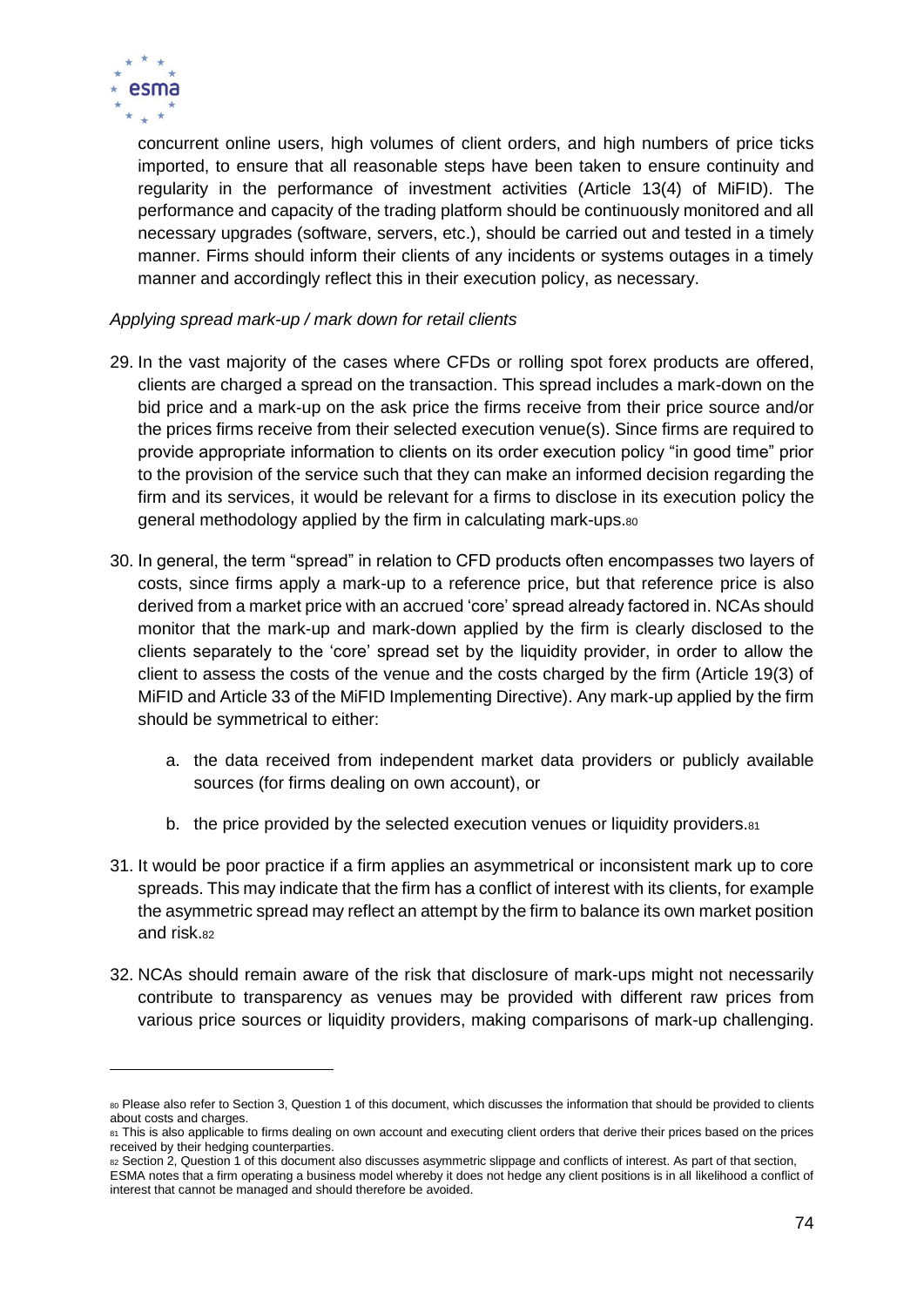

The quality of end prices provided to the retail client net of costs (total consideration) is the most important measure to consider (Article 44(3) of the MiFID Implementing Directive).

## *Management of conflicts of interest related to best execution and client order handling*

- 33. Section 2 of this document discusses some conflicts of interest aspects that relate to the execution of client orders.<sup>83</sup> One area mentioned in Section 2 that NCAs should focus on is the risk that a firm's execution arrangements may allow it to systematically benefit from asymmetric slippage, to the detriment of its clients.<sup>84</sup> A firm may be incentivised to unfairly use asymmetric slippage when it guarantees order execution at specified prices, by seeking to reject or re-quote orders when the actual price differs from the guaranteed order price by certain amount. Such behaviour would breach the firm's best execution obligations to provide the best possible result for its clients on a consistent basis.
- 34. In order to be able to monitor the risk of asymmetric slippage, a firm's execution arrangements should include a record of all time stamps, from order reception, intra-trade benchmark shifts, hedging of the trade, and client execution. Asymmetric slippage should also be considered as part of the firm's internal controls over best execution.
- 35. For example, it is common for CFD firms to use technology or software, such as bridges and plugins, that process client orders using pre-defined and/or configurable rules and settings that allow the firm to define under which conditions a client order can be confirmed and even what will be the firm's possible profit from it. NCAs should assess the firm's use of technology or software and evaluate the settings and parameters used by the firm to ensure that they are not used by the firm in any way that negatively affects the quality of execution of clients' orders, discriminates certain clients, or treat clients' orders unfairly. A firm should ensure that all order types are subject to its order execution policy and client order handling arrangements, including stop loss orders, take profit orders, other limit orders, or in cases of trades being executed in order to close a position due to the client's account falling below a required margin level (e.g. automatic margin close out). Automatic margin close-out trades should still be treated as orders executed on behalf of a client and are therefore subject to best execution obligations.
- 36. The following examples are unacceptable practices given firms' best execution obligations and client order handling requirements to have arrangements for the prompt, fair and expeditious execution of client orders, relative to other client orders or the trading interests of the investment firm (Article 22 of MiFID):
	- a. Restrictions on stop loss and take profit orders (e.g. freeze orders within certain levels; guaranteeing stop loss within a specified spread);

<sup>83</sup> See also Section 2, Question 1, paragraphs 9-11 of this document.

<sup>84</sup> Asymmetric slippage involves a firm passing on negative price movements to the client, but seeking to capture positive slippage itself by only giving the client the original quoted price where a positive movement has occurred in the intervening time between a quote being provided and the execution of the order. Slippage naturally occurs due to the time lag arising between a firm providing a quote to its client, which may be based on prices streamed from a venue with whom the firm will execute client orders or execute a hedge trade on a back-to-back basis at the moment at which the client confirms they wish to execute the order, and the moment at which the firm completes the trade by executing the client's order. During this time lag, the price may have moved away from the original quoted price.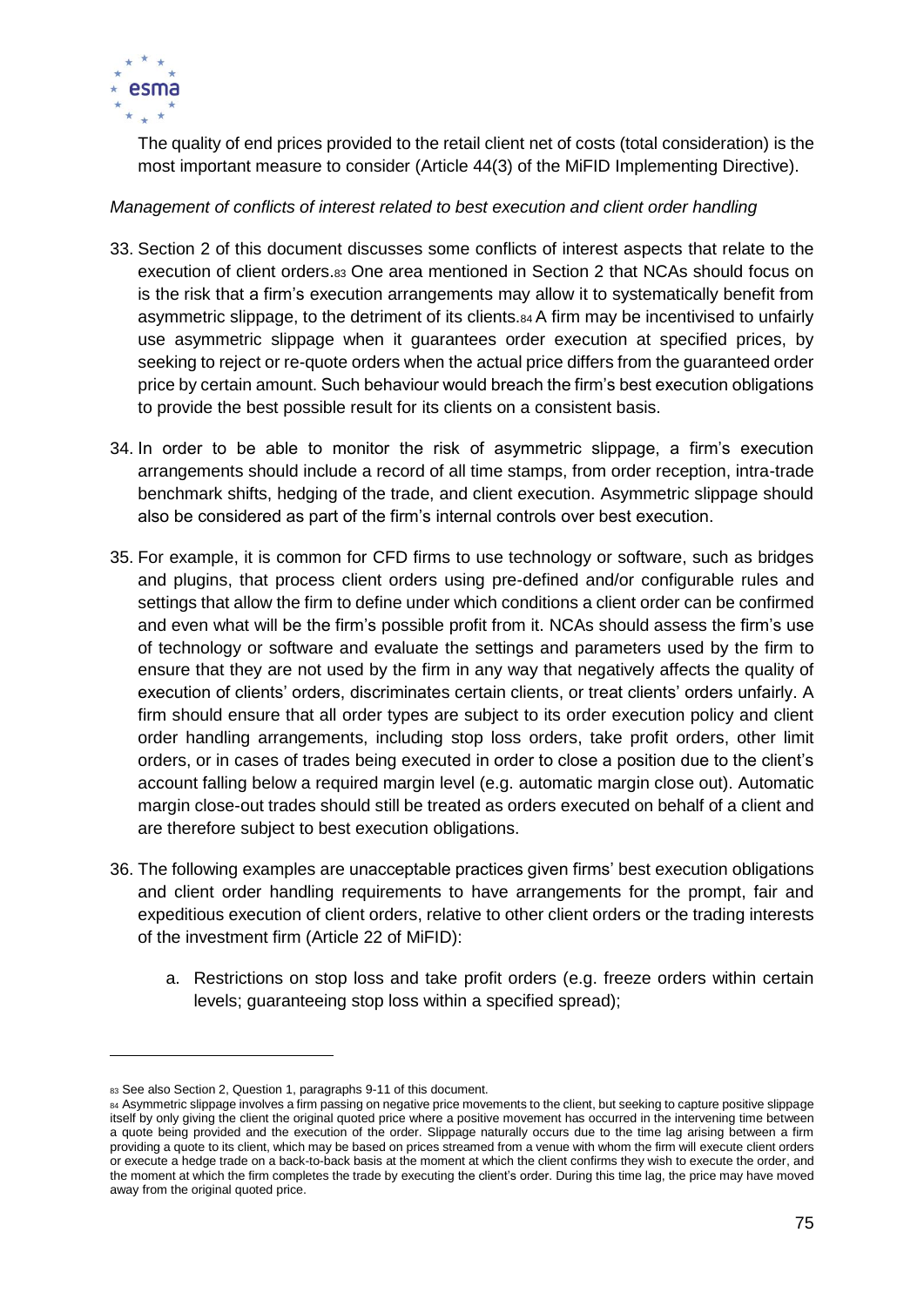

 $\overline{a}$ 

- b. Restrictions on pending orders (e.g. during news);
- c. Association of single or group of clients with a specific hedging strategy and/or execution behaviour (i.e. categorisation into 'more profitable' or 'less profitable' clients with a particular percentage hedging/covering);
- d. Limiting the maximum positive price slippage possible in favour of the client (e.g. 0%, 25%, 75%) or assigning a maximum positive slippage per volume for market or pending orders, effectively disadvantaging the client vis-à-vis the firm; and/or
- e. Asymmetric limitations to the maximum positive and negative price slippage (in favour of the client and to client's disadvantage), above which client orders will be rejected or re-quoted.
- 37. Applying different prices or spreads, or applying a longer latency than is necessary before an order is executed (which has the potential to increase potential consumer detriment resulting from the application of asymmetric slippage) to similar client orders would not be compatible with MiFID best execution obligations. Firms should not seek to apply different treatment to different groups of clients based on the clients' trading profitability or based on the firm's own hedging arrangements.<sup>85</sup>

## **Answer 1c: Governance and oversight of best execution**

- 38. NCAs should ensure that firms can clearly demonstrate who within the firm has responsibility and accountability for ensuring that its execution arrangements and policies meet MiFID requirements (Article 13 and Article 21 of MiFID and Article 5 of the MiFID Implementing Directive). A firm offering CFDs or other speculative products must ensure that its front office/ trading desk staff, including any individuals responsible for overseeing trade processing via software tools, fully understand their best execution obligations, and that best execution is appropriately reviewed by compliance and other control functions (such as risk and internal audit). The firm should provide adequate training as necessary to ensure that all relevant staff are aware of their best execution obligations.
- 39. One example of poor practice is where front office staff incorrectly believe that best execution obligations do not apply when offering CFDs or other speculative products to retail clients. It would be good practice for a firm to conduct real-time front office monitoring of its systems to promptly detect any anomalies in executed trades (e.g. where executed outside a normal spread limit) or underlying issues, such as the loss of connection to a price feed or liquidity provider, and taking prompt action to investigate and rectify issues if necessary.
- 40. The compliance function should ensure that meaningful benchmarks are set against which to assess execution quality achieved (for example, using external reference data providers

<sup>85</sup> Notwithstanding that the firm retains the discretion as to how it chooses to hedge its trades, any commercial decision by the firm in this regard should not impact the execution quality provided to client or impede the firm's ability to act in the best interests of its clients. The only exception would be if the firm could show that a given order was treated differently for a legitimate reason, for example if a trade was large in size (above a pre-defined threshold), which meant it was appropriate to prioritise different execution factors to obtain a more favourable execution for that client. This would need to be documented by the firm.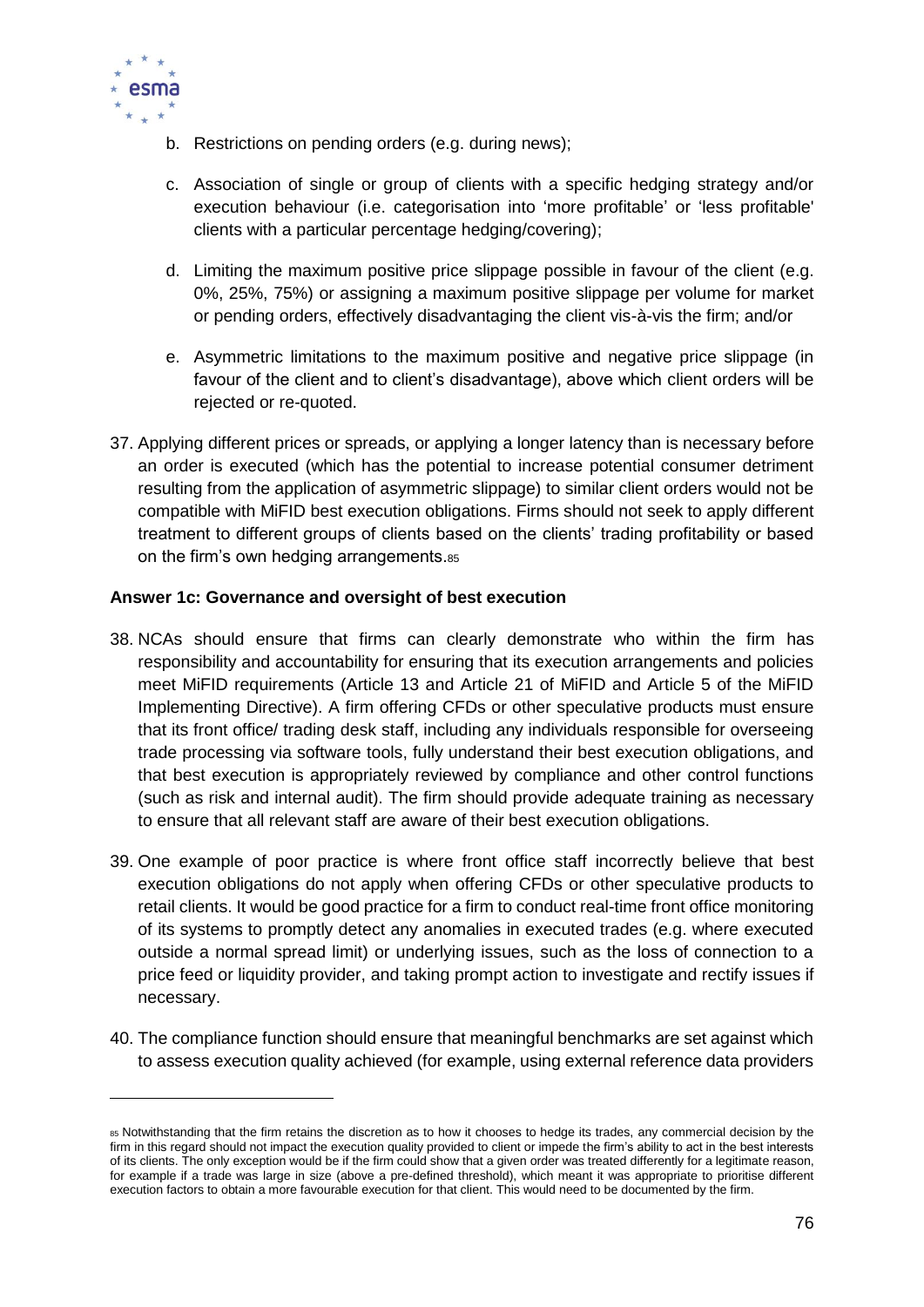

or reports from venues that are representative of the underlying market prices, spreads and volumes for relevant types of CFDs) and that any tolerances or alert settings used to identify potential poor execution are not so wide as to be ineffective.

41. A firm should also ensure that significant or persistent issues are escalated to senior management, in order to consider whether changes to the firm's execution policy or arrangements are needed (Article 21(4) of MiFID).

# **Question 2 [last update 11 October 2016]: What disclosures related to best execution should firms offering CFDs or other speculative products provide to their clients?**

# **Answer 2a: Order execution policy**

- 42. NCAs should monitor that firms offering CFDs or other speculative products to retail clients provide details on their order execution policy in good time prior to providing the service, which should include details on the relative importance a firm assigns to execution factors. The policy should note for retail clients the prioritisation of price and cost, a list of execution venues on which the firm places significant reliance to meet the best execution obligations, and a warning that any client-specific instructions will take precedent over the firm's execution policy, although only for those elements to which instructions apply (Article 21(3) of MiFID and Article 46(2) of the MiFID Implementing Directive). This must be provided in a durable medium or by means of a website (subject to Article 3(2) of the MiFID Implementing Directive). Firms must also seek a client's explicit consent to his or her orders being executed outside a regulated market or multi-lateral trading facility (MTF), which will always be the case for OTC instruments such as CFDs and other speculative products.
- 43. A firm should provide clear links to its order execution policy on its website. The policy should be written and set out in a way that is appropriate and understandable for retail clients. The firm should clearly explain its execution model and how this impacts the execution process for the client. The firm should specifically identity the execution venue(s) on which it places reliance when executing client orders, or the sources from which they derive a price if dealing on own account (for example, naming the actual exchanges, MTFs or brokers used for price benchmarks).<sup>86</sup> The firm should also indicate in its policy the different approaches, including venues or pricing sources used, by type of instrument and underlying asset. For example, a firm's execution arrangements for CFDs on currency pairs are likely to be different for CFDs on shares, indices or commodities. The execution policy should not be generic, e.g. it should not state that a range of venues may be used without specifying them.
- 44. The firm's order execution policy disclosed to its clients should also include clear explanations of other key aspects of the firm's execution arrangements as discussed in Question 1 in this section.
- 45. For CFDs, rolling spot forex and binary options, this should include:

<sup>86</sup> Section 3 of this document discusses in more detail, inter alia, the information that should be presented to clients about the firm and the service performed and about the price and the pay-out.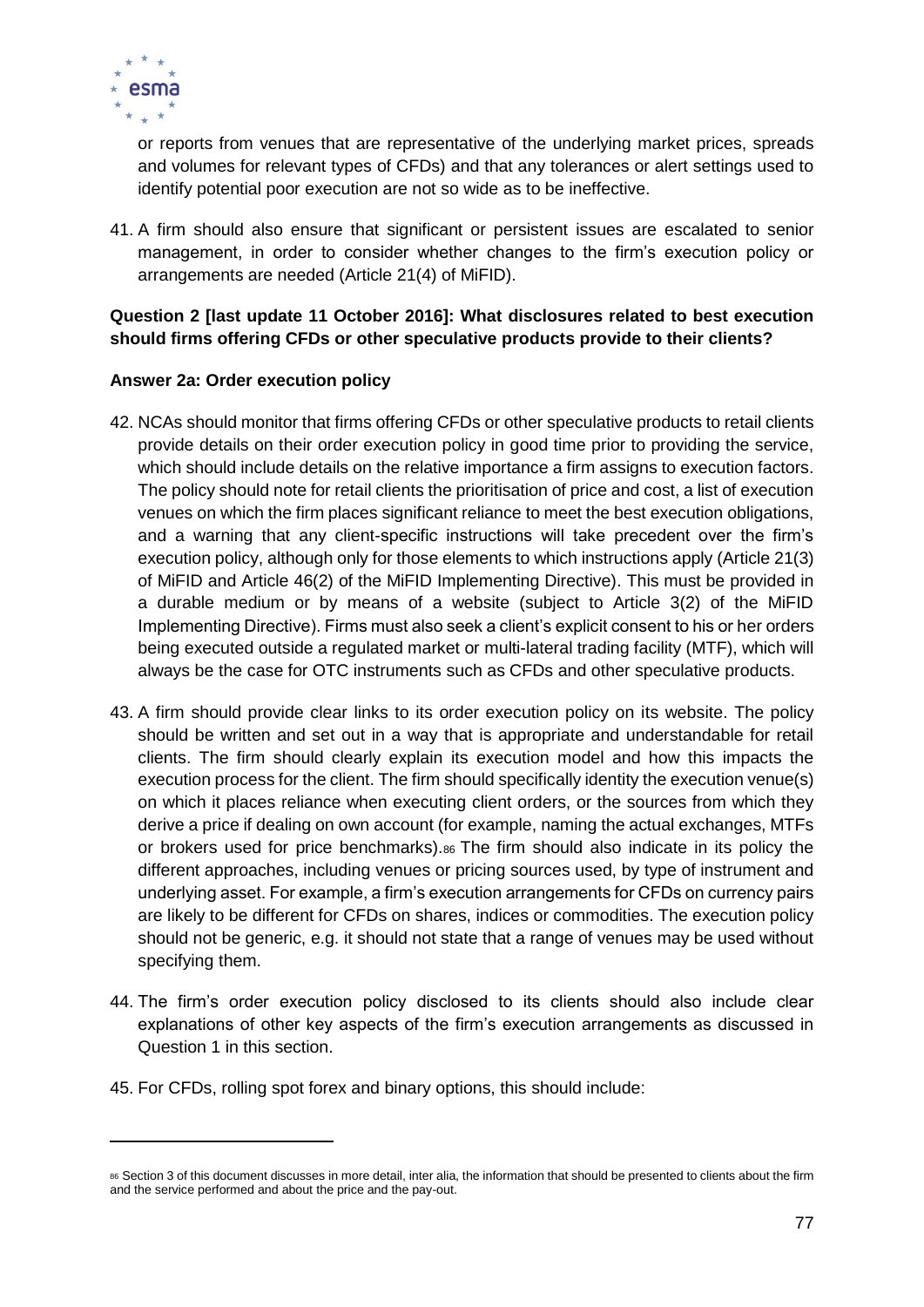

- a. Explaining the potential for latency between a quoted price and the executed price, what factors may impact latency, and possible risks to the client. In particular, the firm should explain that this can lead to price slippage, and explain how the firm will handle positive and negative price changes. As part of this disclosure, the firm could include information on the standard or average time it typically takes under its execution arrangements from the moment a client's order is first registered in the IT system of the firm, to when execution in confirmed, under standard market conditions (see below);
- b. If the firm offers execution in a market outside normal trading hours, how it constructs a price and executes orders in that instance;
- c. How the firm will apply its execution policy in certain events, for example in volatile markets. This should include an explanation of the steps that may be taken including whether the firm could cease to quote prices, use other venues or price sources, widen spreads, or execute orders on the next available price, and the possible implications for the client; and
- d. Specifying when any relevant clauses may result in the cancellation of trades or closure of positions. Such clauses should be as clearly defined as possible to limit the firm's discretion and should remain consistent with the firm's duty to act in the best interests of its clients.<sup>87</sup>
- 46. For binary options, the execution policy should also include:
	- a. An adequate explanation of the strike price, the methodology of its calculation and the factors affecting its price. In the case that this differs/deviates from (bid+ask)/2, the circumstances under which this is possible should be adequately explained and disclosed to the client. A good practice example is when a firm provides to clients a continuous (e.g. per second) presentation of the flow of the bid/ask prices of the underlying asset of the binary option throughout the lifetime of the option, as received by the feed provider; and
	- b. An adequate explanation of the expiry price (including the reference value of the expiry price per different underlying asset of the binary option) and the methodology of its calculation. A good practice example of the disclosure of the methodology used to determine the expiry price in the case of binary options is when the firm:
		- i. Makes reference to the relevant mathematical equation for the calculation of the expiry price, e.g. (bid + ask  $/$  2), (last + bid + ask  $/$  3);
		- ii. Explains the prices that constitute the expiry price (e.g. bid, ask, last). Where more than one price is obtained by the feed provider at the second of the expiry of the binary option (e.g. 1/16/2015 10:11:01.424 am, bid

<sup>87</sup> Question 1 in this section states that broad or poorly defined clauses in the execution policy or other contractual documentation should not be used as a means to circumvent best execution obligations.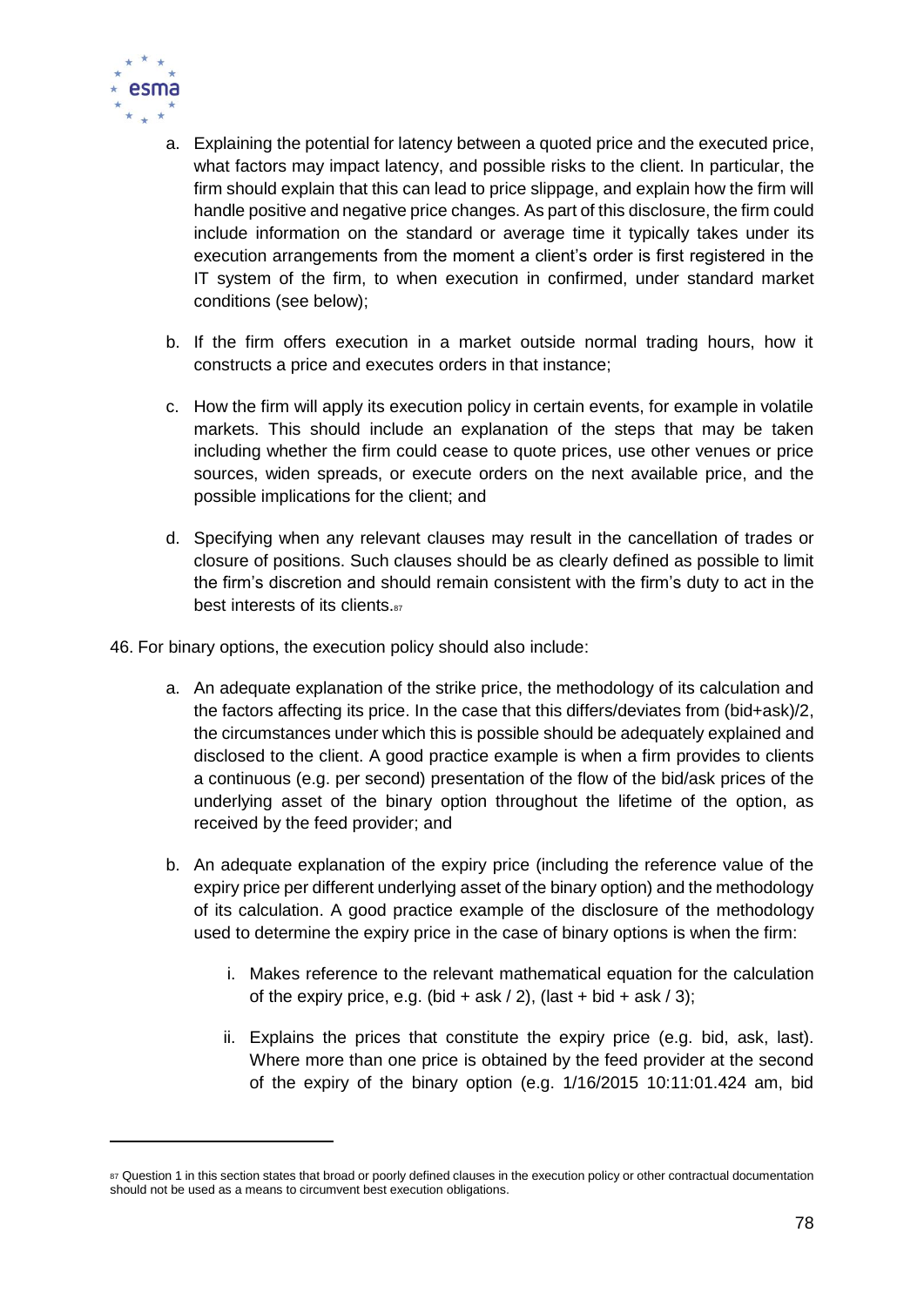

1.16394 ask 1.16404, 01/16/2015 10:11:01.885 am, bid 1.16395 ask 1.16404), the exact selection of data used is clarified;

- iii. Explains any rounding of the expiry price of the binary option;
- iv. Makes reference to the feed provider details;
- v. Maintains historical records with the bid/ask, and/or last prices at the expiry of the binary option, which are accessible by clients for the trades they executed;
- vi. Adequately explains the circumstances/conditions under which a binary option might not be available; and
- vii. Provides an adequate explanation of the methodology/calculation of the possibility for a buyout of a binary option by the firm, where relevant.

## **Answer 2b: Disclosure of spreads**

- 47. Many firms in this sector disclose minimum spreads. However, a firm would not be considered to be in compliance with its best execution obligations if the minimum spreads that are marketed are in practice only available for a limited time during a day and/or for a limited number of transactions, while for the rest of the time the spreads offered are well above those being marketed. A firm should give clients sufficient information about the expected spreads throughout their trading experience, including busy hours and volatile periods (e.g. around news and announcements).<sup>88</sup>
- 48. A good practice example would be a systematic update and disclosure to clients of the time weighted average spreads over a sufficient period of time (e.g. over 1-4 weeks, disclosure of the total no of ticks for  $\epsilon$ /\$ of 500,000, 100,000 with spread 1.5 pips, 300,000 with spread 1.6 pips, 100,000 with spread 1.4 pips, calculated weighted spread over period was 1.54), as well as the maximum spreads (monitored over same period and reporting the maximum spread provided by the platform).

#### **Answer 2c: Disclosure of data relating to execution quality**

- 49. NCAs should encourage firms to disclose data relating to the quality of execution of transactions to their clients. This information could include execution statistics such as:
	- a. speed of execution;

- b. positive/negative/zero slippage ratios; and
- c. requotes/rejection rates.

<sup>88</sup> When a firm has carried out an order, it should also disclose to the client the actual applied spread for each order executed as part of the information provided about the execution of the order (Article 40 of the MiFID Implementing Directive).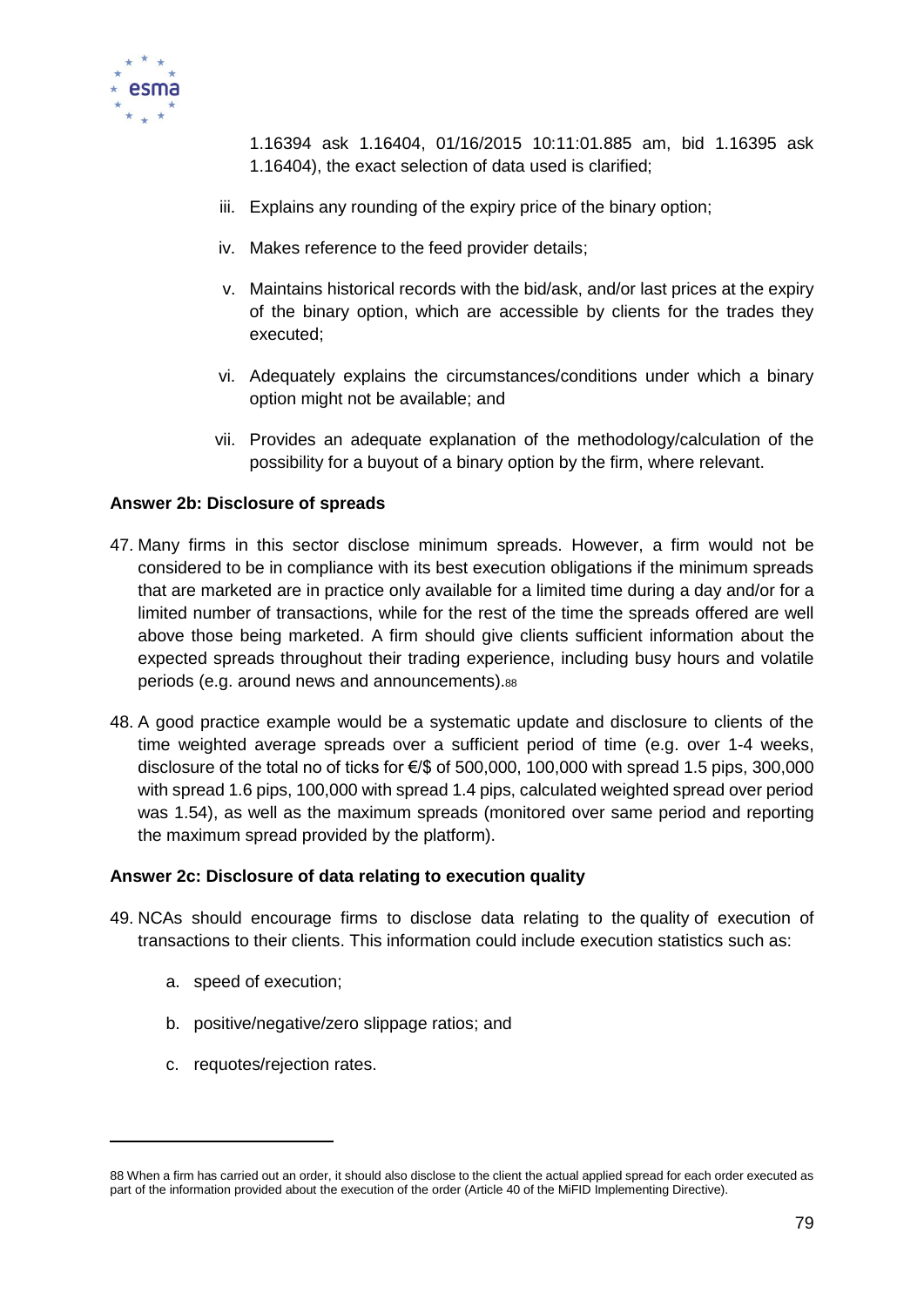

These could be provided per different account types, execution platform/ software used, order types, order sizes and markets or products (instrument type and underlying asset).

- 50. Metrics on order latency, which is relevant to the speed of execution, are particularly important for CFDs and speculative products on underlying assets such as currencies, where there is often extremely high liquidity and sensitivity in price changes due to the small size of price ticks and accuracy of quotes (typically going down to five decimal points), and as a result of the impact of leverage (where applicable) on the client's exposure. Any delays in executing marketable orders<sup>89</sup> may undermine the client's investment outcome and fairness of price received. Firms should consider publishing standard or average latency statistics for normal trading conditions, and explain specific circumstances in which the timeframes in which orders are executed may be extended, so that a client can easily and objectively verify if a given order execution took longer than standard or average, and if so whether this was justified. These should be based on the parameters of the IT systems<sub>90</sub> used and transactions concluded over a previous period, providing the standard or average time elapsing from the moment of an order being registered in the IT system to its execution.
- 51. By contrast, poor practice examples of execution disclosures, which may not be meaningful or could even be misleading, include the following:
	- a. A firm discloses only the effects of positive slippage on the execution of client orders, without disclosing similar information in relation to negative slippage, e.g. "Over the last quarter, our clients' orders benefited from positive slippage of total value in excess of EUR5m", or the firm provides statistics on positive slippage only on limit orders but not other types of orders, such as stop orders and market orders, which are less likely to have positive slippage;<sup>91</sup> and/or
	- b. A firm discloses its slippage statistics on market orders without any indication of the volume and value of those orders and corresponding slippage, e.g. "Over the last quarter 60% of market orders were executed at the quoted price with no slippage, 30% with positive slippage (price improvement for the client) and only 10% of orders executed with negative slippage." This information is not sufficient for clients to evaluate and could be misleading, as it is not clear if the disclosed rates relate to volume weighted percentages, or per number of trades. If this statistic is calculated based only on the total number of orders, the asymmetry of positive and negative slippage might be a result of firm's execution model, whereby it favours smaller size orders versus larger size orders and the impact of negative slippage might be higher in value per order slipped, than the impact of positive slippage, and overall outcomes may not be favourable to clients.

<sup>89</sup> A 'marketable' order in this context is an order to execute immediately at the current quoted market price, i.e. based on the bid/ask spread (for example, as opposed to a limit or stop-loss order, which are used to execute a trade at a pre-set price). <sup>90</sup> The specified value should be given with highest precision possible based on the capacity of IT systems used by the firm (e.g. some platforms allow the time of execution of the orders to be measured with accuracy up to a 1/1000 of a second (1 millisecond). 91 Limit orders tend to be executed at the client requested price (no slippage) or better (positive slippage). On the contrary, when stop orders are executed they are usually executed at requested price (no slippage) or worse (negative slippage).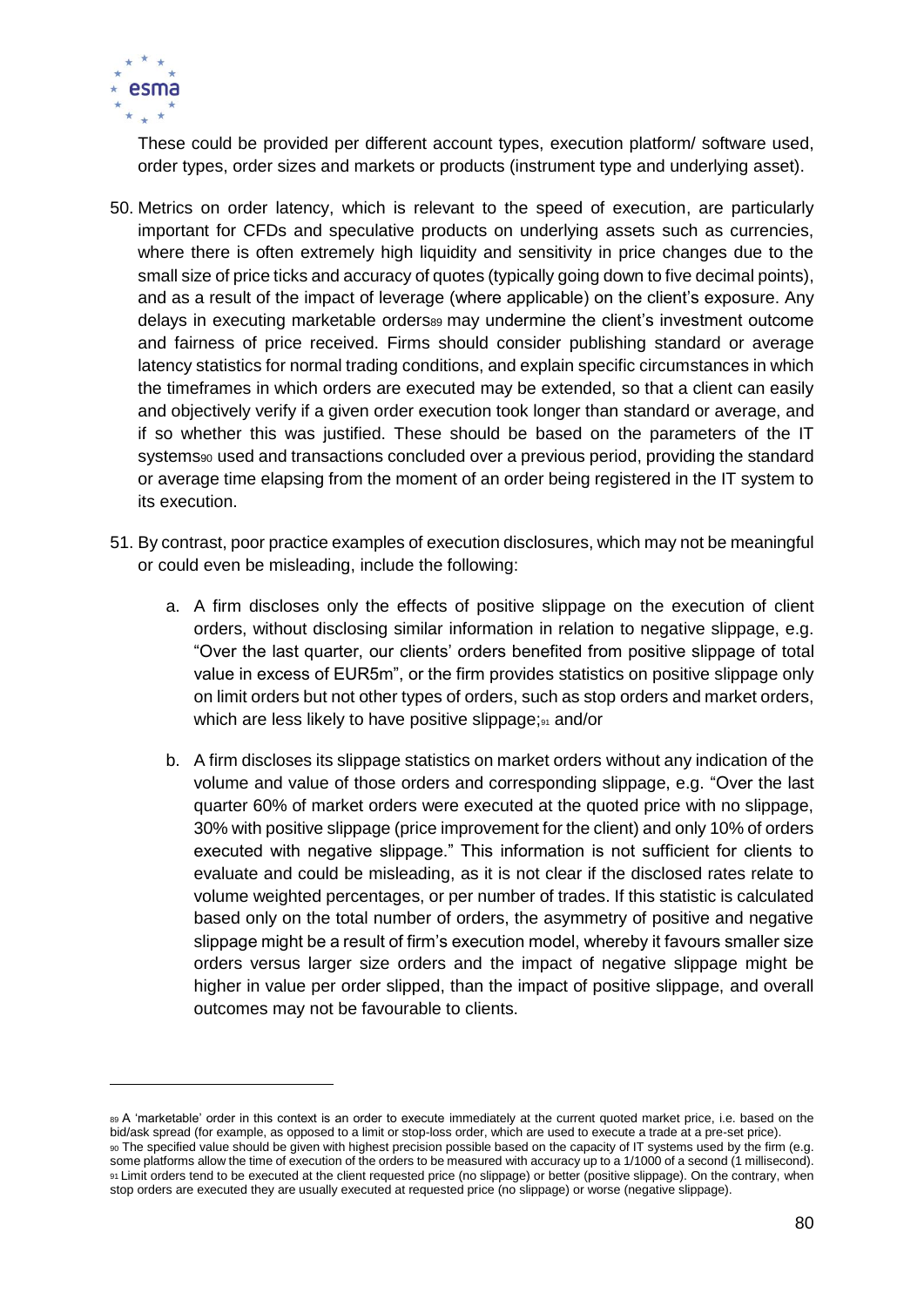

# **Annex 1: Questions NCAs could ask when assessing firms' compliance with best execution and client order handling requirements under MIFID**<sub>92</sub>

- 1. Understanding and scope of best execution:
	- a. Does the firm fully understand its best execution obligation, including which activities are covered by the obligation to deliver best execution?
		- i. Does the firm seek to limit the scope of the obligation, for example through the use of carve outs?
		- ii. Does the firm rely on the assumption they provide best execution solely because they are the 'only execution venue' for bespoke OTC transactions?
- 2. Process of delivering best execution:
	- a. Is the firm providing best execution consistently and applying the same treatment to all clients?
	- b. Does the firm have a clear process for deriving a price?
		- i. Including execution of orders where pricing is not available and where pricing may differ from the disclosed market price?
		- ii. Is the same process used for all clients?
		- iii. Does the firm apply a transparent mark up to an instrument where the firm has manufactured the price using external benchmarks or similar approaches?
		- iv. Does the firm set and disclose a max spread?
	- c. How does the firm select the execution venues (EVs) and liquidity providers (LPs) it uses?
	- d. How does the firm ensure that its choice of EVs and LPs delivers best execution?
		- i. Does the firm review and compare a sufficient number of EVs and LPs?
		- ii. What are the factors contributing to the selection of the EVs and LPs?
		- iii. Is the firm is 'locked' to a particular EV/LP due to its dependence on technology: e.g. the LP provides the trading platform and the 'omnibus account' business model is followed?
	- e. How does the firm deal with price slippage?

<sup>92</sup> This list is not exhaustive. It is intended as an aide for supervisors or those involved in the review of best execution arrangements in firms offering CFDs or other speculative products to retail clients.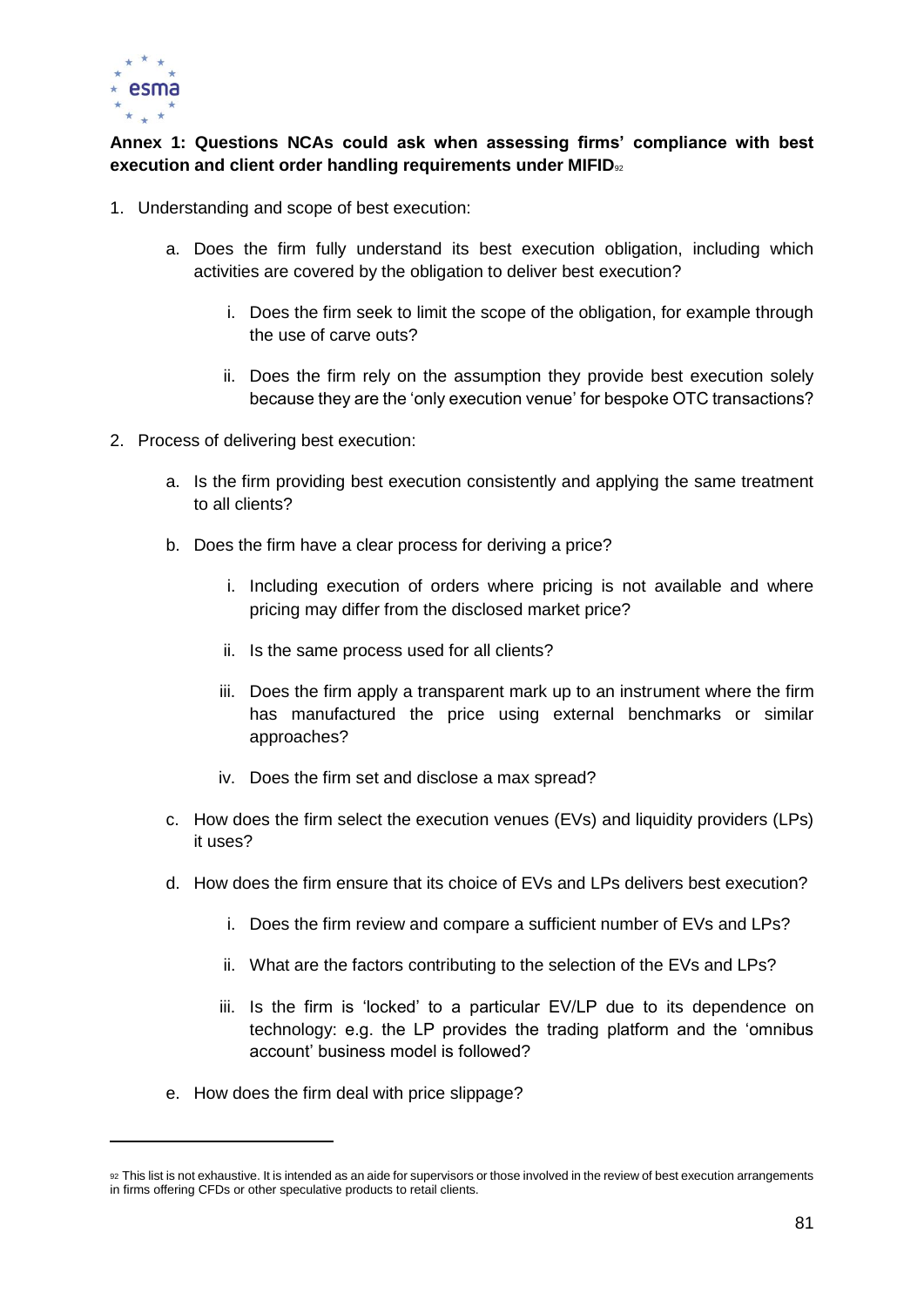

- f. How does the firm ensure that it complies with the best execution obligation when dealing on own account?
- g. What technology or tools does the firm use to assist in executing client orders?
	- i. Does the firm use such technology or tools in a manner that infringes its best execution obligation?
	- ii. Does the firm use tools that allow systematic asymmetric slippage?
	- iii. Does the firm disclose execution features / settings of the trading platform/ system?
- 3. Review and monitoring of best execution:
	- a. Is the firm effectively monitoring the delivery of best execution?
		- i. Is the monitoring capable of identifying best execution failures and poor client outcomes?
		- ii. Does the firm undertake independent monitoring of the execution quality of orders performed by the execution venue/ liquidity provider used (e.g. with the help of purpose build software)?
		- iii. If monitoring is automated using statistical thresholds and tolerances, are these set at appropriate and realistic levels to systematically detected poor executions?
	- b. What form does the monitoring take (e.g. bulk review of trades or manual review of individual trades)?
	- c. Does the monitoring cover all relevant instruments, reflect all of the execution factors that the firm is required to assess and include adequate sample sizes of transactions?
	- d. What are the second and third line of defence doing to review whether best execution is consistently achieved and whether there are any anomalies?
	- e. Does the firm carry out stress tests on its systems and trading platforms?
	- f. Does the firm perform regular comparisons of prices provided by its execution venue/ liquidity provider with other providers or independent price sources?
	- g. Is the monitoring of best execution captured in management information and used to inform action to correct any deficiencies observed? If so, how?
- 4. Connected parties and intra-group arrangements:
	- a. Does the firm ensure it delivers best execution where it relies on connected parties and intra-group arrangements for pricing or hedging?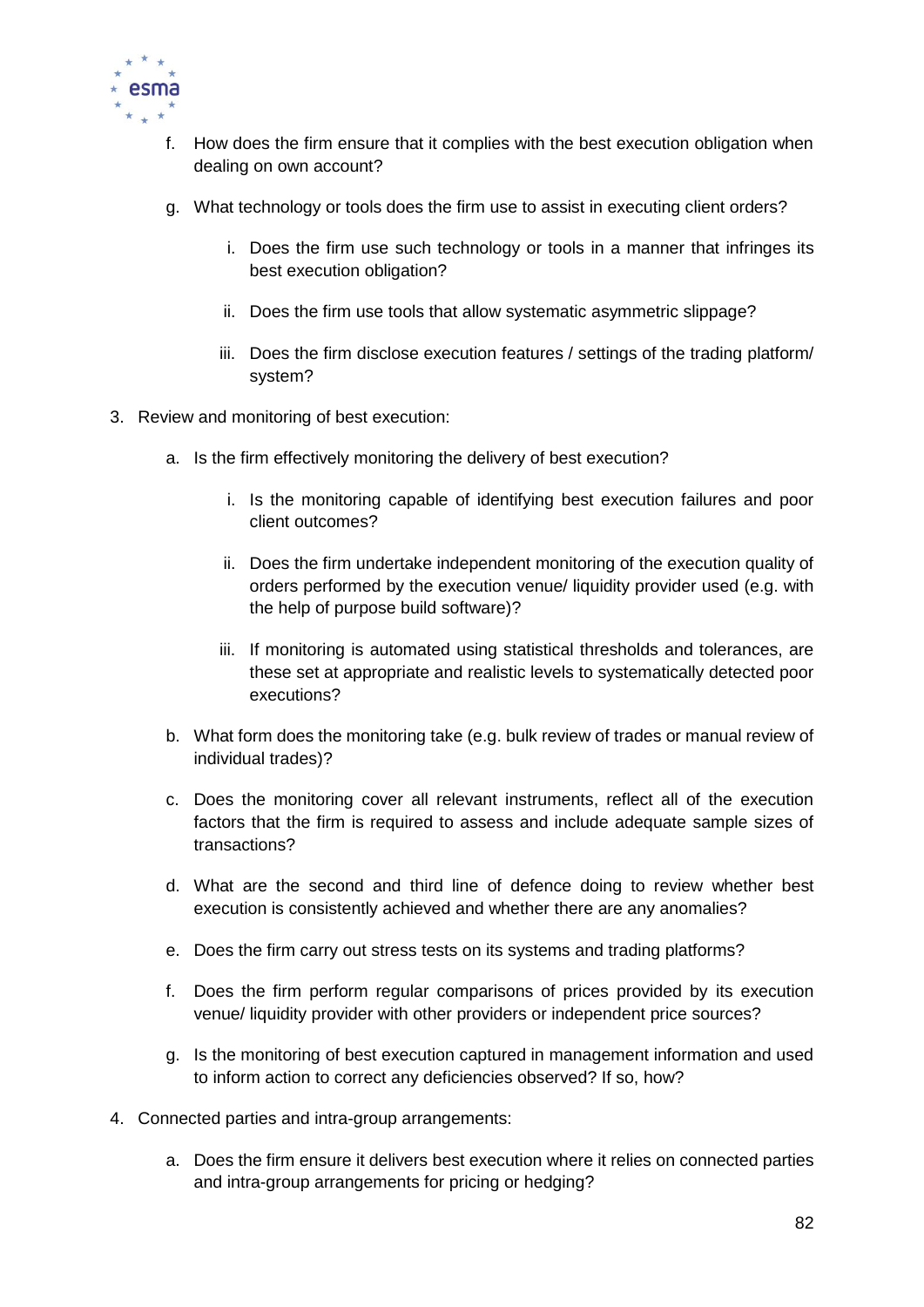

- b. Does the firm separate costs incurred on behalf of clients from its own internal costs when assessing best execution?
- c. If the firm cites lower execution costs as a reason for using a connected party or intra group entity in its execution arrangements, are these benefits passed onto the client?
- 5. Execution policy and other relevant disclosures:
	- a. Is the policy clear about how the firm's arrangements achieve best execution and deliver outcomes that are in the client's best interest?
	- b. Does the policy specify how best execution is delivered for all different types of instruments the firm offers?
	- c. What are the best execution factors that the firm takes into account in order to deliver best execution? How is the relative importance of the different factors determined?
	- d. What is the pricing methodology the firm uses?
	- e. Is the firm clear about the venues it uses?
	- f. Is the firm's policy and/or other relevant disclosures clear about what may constitute as exceptional trading conditions?
	- g. Is the policy and/or other relevant disclosures clear about the circumstances under which the timeframe for executing orders could be extended?
	- h. Can the firm evidence that it undertakes a regular review of its order execution policy and disclosures, and updates these polices and its clients if material changes have occurred, e.g. the addition or removal of an execution venue?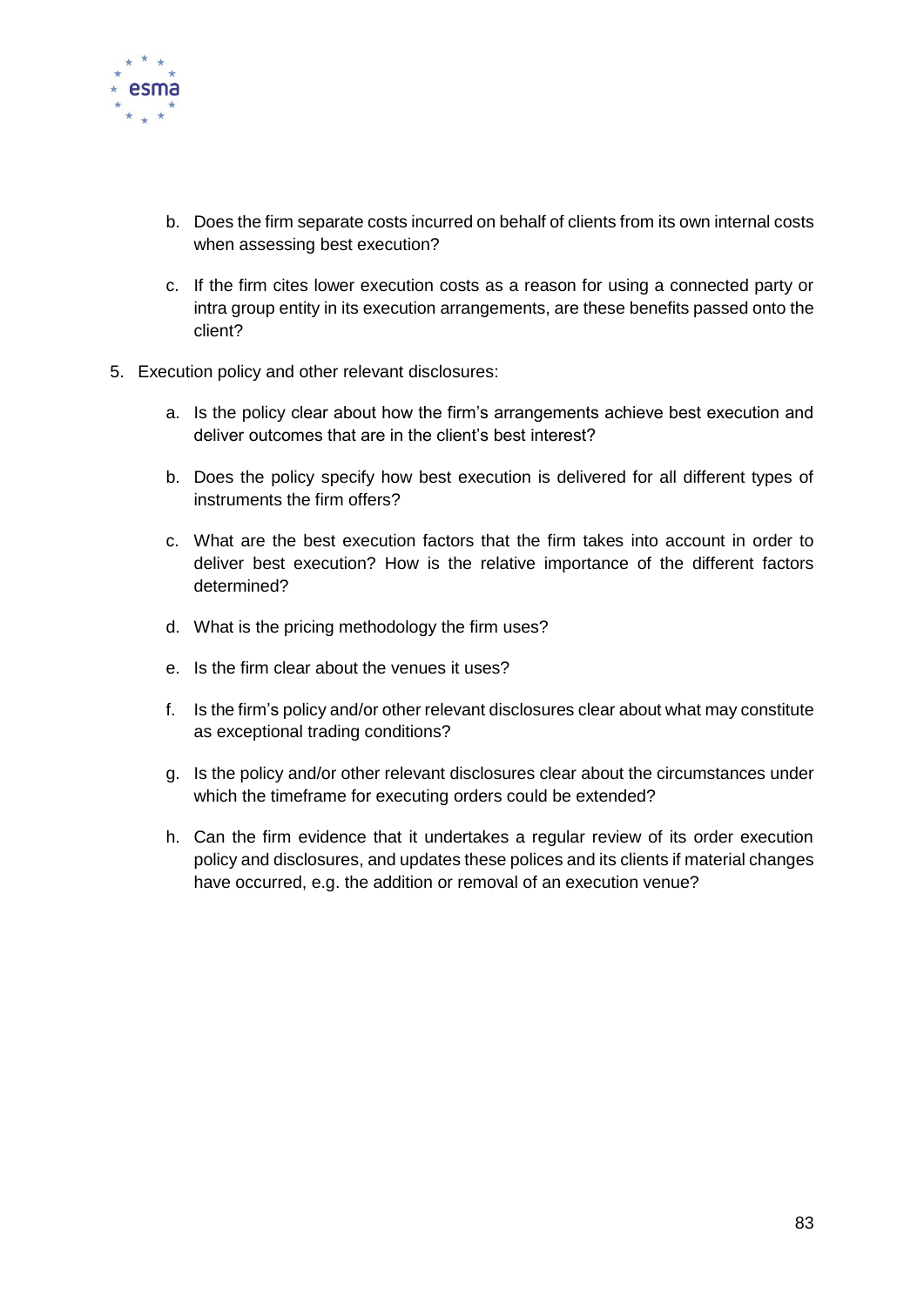

**\*\*\*New\*\*\* Section 10: Passporting and the cross-border provision of services by investment firms offering CFDs and other speculative products to retail clients outside the home Member State without the establishment of a branch or tied agent**

## **\*\*\*New\*\*\* Introduction**

- 1. A core principle of MiFID permits investment firms authorised in home Member States to provide any or all of the investment services for which they have received authorisation into other Member States (under Articles 6 (3) and 31 of MiFID) together with any ancillary service.
- 2. MiFID investment firms offering CFDs and other complex products to retail clients often operate an online business model in which investment services are offered on a crossborder basis, in multiple other Member States, without the use of branches or tied agents and with firms having only a limited physical presence outside the home Member State.
- 3. When a physical presence is established, NCAs note that in some cases this is through the establishment of representative offices. Representative offices are only permitted to conduct market research and promote the brand of the firm and cannot provide any MiFID services. NCAs however have observed incidents of representative offices acting unlawfully by providing regulated services.
- 4. As representative offices are not subject to the freedom of establishment rules under Article 32 of MiFID, the host NCA has no supervisory oversight of their activities or access to information in relation to the representative office. This places a greater emphasis on the home NCA's supervision of the investment firm's cross border activities and also on the sharing of information between home and host NCA.
- 5. Third parties, also referred to in the industry as introducing brokers or affiliates, ("third parties"), are widely used to facilitate the cross border distribution of CFDs and other speculative products. Third parties have been observed carrying out a wide range of promotional, marketing and client services activities on behalf of investment firms. In many cases these activities overlap and it can be difficult to distinguish between the marketing of the firm/brand, the provision of customer support services and the provision of investment services. Given the extensive use of third parties in the industry, it is critical that authorised firms have robust controls in place to ensure the effective oversight of these relationships.
- 6. Under MiFID, the home competent authority is responsible for assessing how a firm authorised in its Member State which is providing investment services in another Member State without a branch or tied agent, complies with its MiFID obligations. The online nature of this industry and the extensive use of third parties located outside the home jurisdiction increases the need for robust oversight of the distribution arrangements of authorised firm's and highlights the need for open communication between home and host NCAs.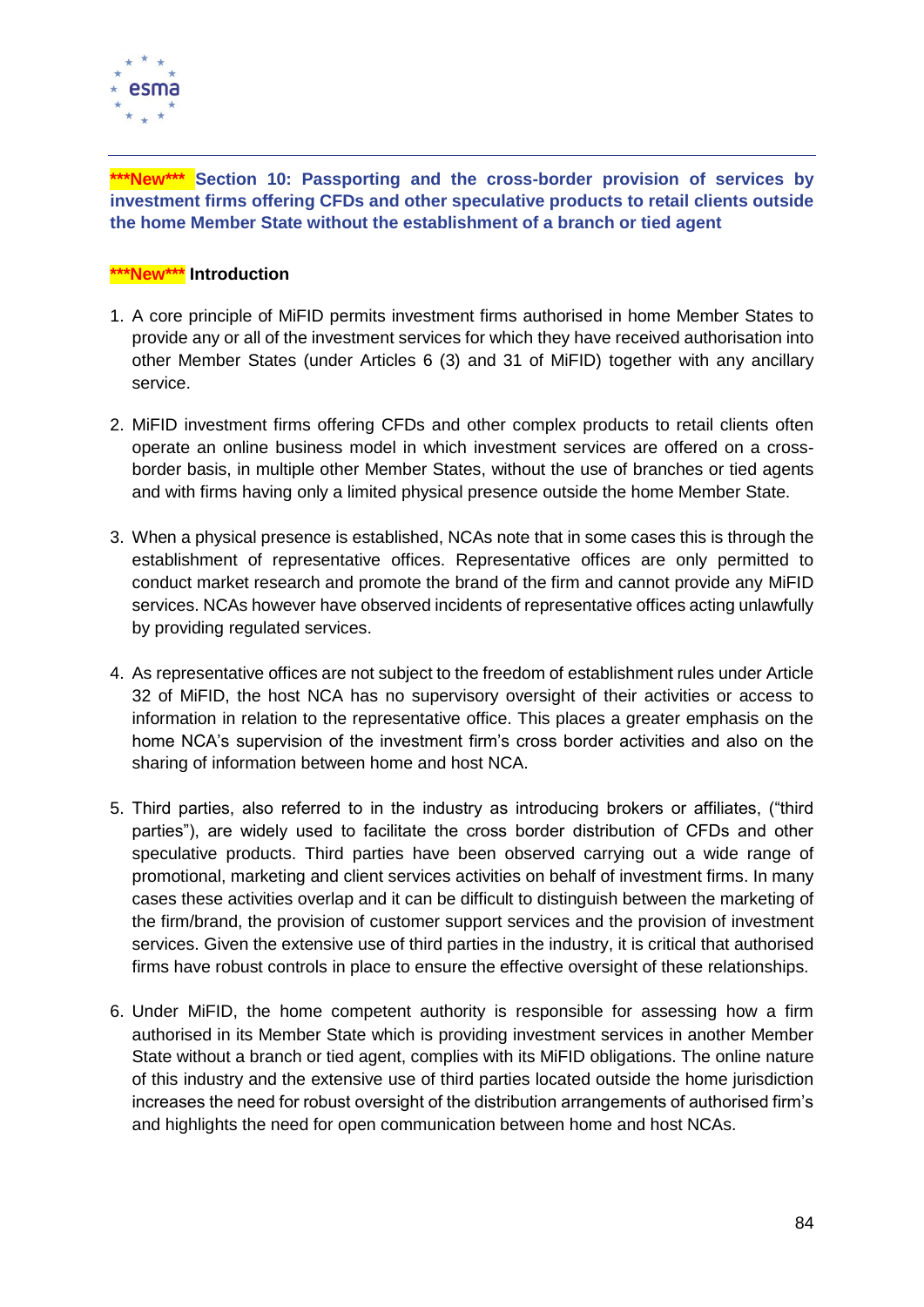

7. This section identifies certain key aspects that NCAs should take into account as part of their supervisory responsibilities under, inter alia, Articles 13, 16 and 17 of MiFID when considering the activities of firms providing services under Article 31. The section also identifies how NCAs can ensure better cooperation between home and host authorities in order to enhance such supervision.

**\*\*\*New\*\*\* Question 1 [last update 31 March 2017]: Where an investment firm establishes a representative office in a host Member State, what factors should the home NCA take into account when assessing whether the investment firm complies with the MiFID provisions on cross border services?**

#### **\*\*\*New\*\*\* Answer 1**

- 1. The authorised firm must qualify the nature of the activities performed by a representative office established in another Member State. If the office in practice provides investment services or activities, it must be considered a branch.
- 2. A representative office is an office that represents the head office of an investment firm in another Member State and does not itself provide investment services or activities. Representative offices <sup>93</sup> can only carry out activities such as market research and promoting the brand of an investment firm.
- 3. As stated in the Recommendation 13 in the CESR document CESR/07 337b, in practice, firms should notify under Article 31 where they establish a representative office to enable the home NCA to inform the host of the possibility that they might be conducting crossborder business.
- 4. When such a notification is received by the home NCA or when a home NCA becomes aware of the existence of a representative office, it should inform the host NCA without delay.
- 5. The specific activities, governance arrangements and internal controls in respect of the representative office should be clearly understood and assessed (on a regular basis) by the home NCA. The home NCA should request supplementary information, such as:
	- a. Board minutes evidencing formal approval of the establishment of the representative office and also outlining the business case for its establishment and the activities to be provided;
	- b. Detailed roles and responsibilities of staff of the representative office;

<sup>93</sup> The concept of representative office comes from banking legislation as such offices were mainly a feature of credit institutions.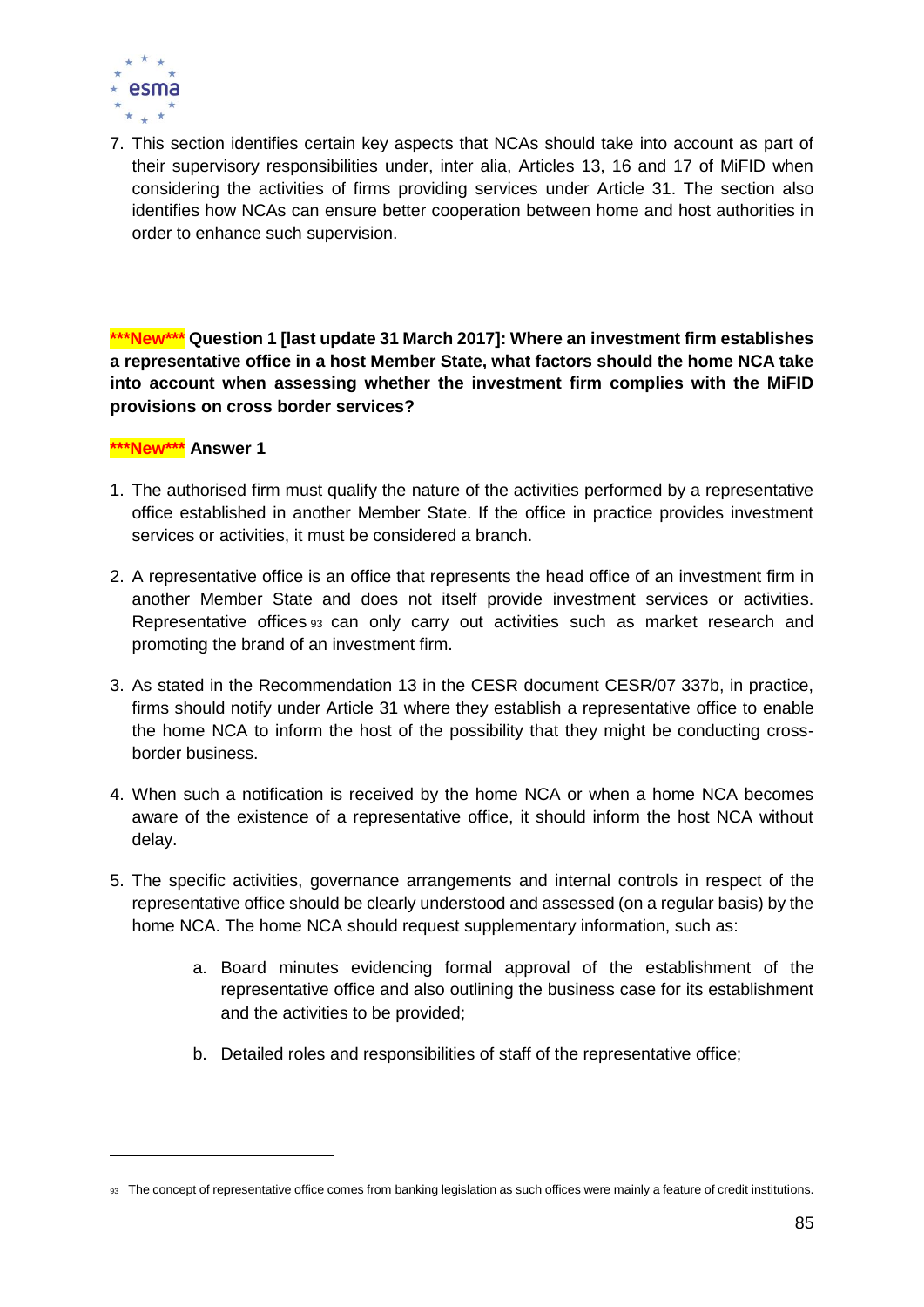

- c. A revised compliance monitoring plan outlining the oversight to be provided of the representative office.
- 6. The home NCA should consider whether the establishment of the representative office signifies a material change of business strategy that may require additional systems and controls to be put in place by the investment firm. The home NCA should also consider whether investment firms which provide services in other jurisdictions without the establishment of a branch or tied agent should be assigned a higher risk rating than other similar firms.
- 7. The home NCA should ensure that the oversight arrangements in place between the authorised firm and the representative office are sufficiently captured within the firm's internal control framework. Consideration should be given to challenges relating to the geographic distance between the firm's headquarters and the representative office and the potential for language barriers or cultural differences between staff at the authorised firm and the representative office. As a consequence, the home competent authority's assessment of the firm's policies, procedures and controls over the representative office will be particularly important in cross-border arrangements of this nature.
- 8. The home NCA should check that an investment firm ensures that individual staff members in the representative office are sufficiently informed and have been provided with adequate training so as to understand the relevant regulatory obligations and the strict limitations in respect of the activities of the representative office.
- 9. Where a home NCA concludes that it cannot rely on the authorised firm's internal control framework, or where specific supervisory concerns arise, for example, as a result of client complaints, it may be necessary to interview staff of the representative office or to carry out inspections of the operations of the representative office. NCAs may seek to review phone calls, email records or financial transactions to gain comfort over the nature and scope of the activities carried out. Host NCAs should also share information with a home NCA if they suspect a representative office in their jurisdiction may be providing investment services or carrying out investment activities.
- 10. Poor practices observed in this sector of the market include:
	- a. Authorised firms being unable to demonstrate any meaningful oversight or compliance monitoring of the activities of the representative office;
	- b. Representative offices directly providing clients with investment advice or other investment services;
	- c. Representative offices entering into bilateral relationships with clients of the investment firm. Where this is the case, it is likely that the representative office is engaging in activities that would lead to it being qualified as a branch;
	- d. Staff of representative offices remunerated either partly or fully on the basis of the value of transactions entered into by acquired client(s) or the value of client deposits;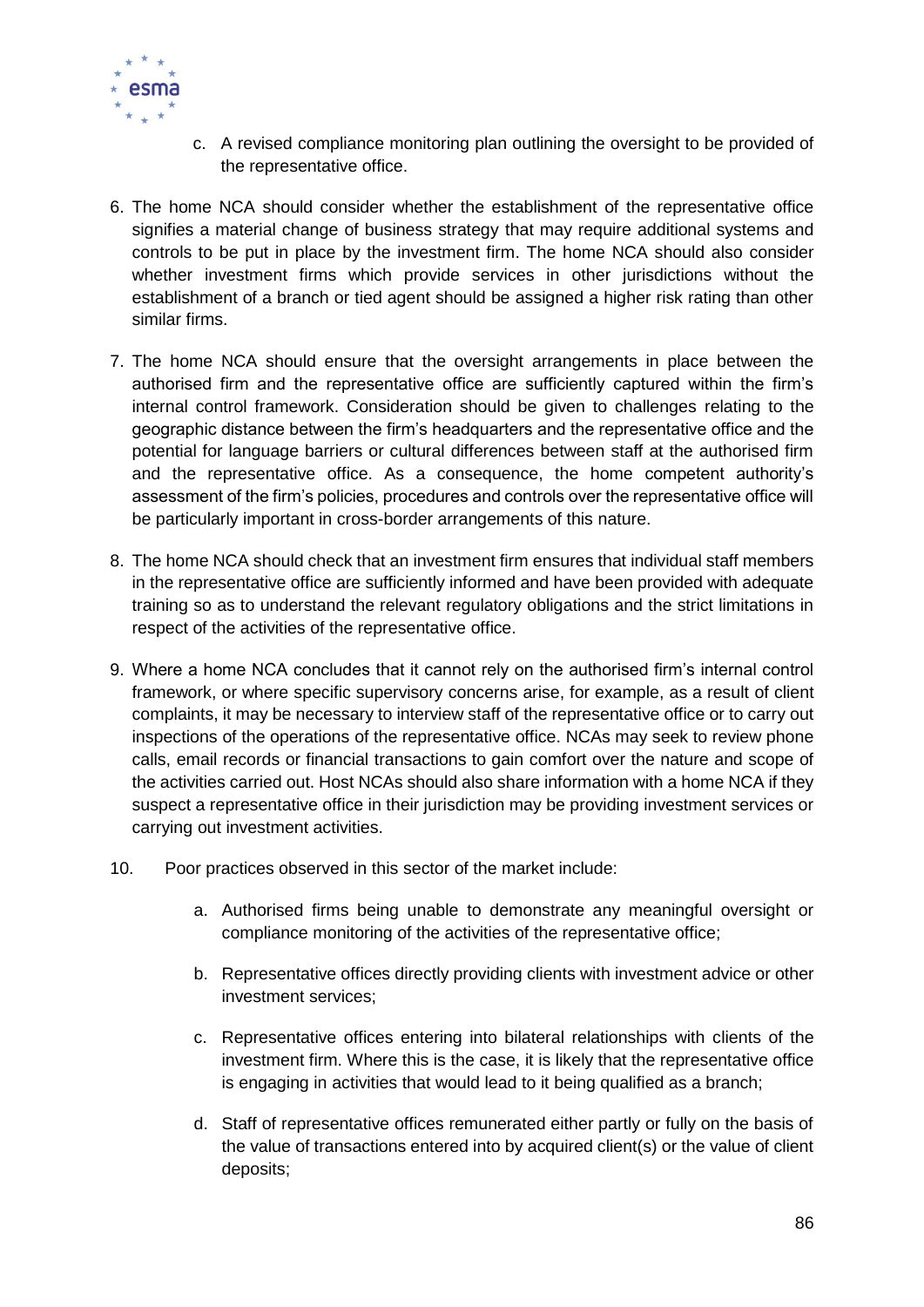

- e. Representative offices publishing contact details to encourage clients or prospective clients to call the office to discuss opening trading accounts, trading strategies, open positions or technical issues, sending trading signals etc.
- 11. The home NCA should, both at the authorisation stage and as part of its ongoing supervision, request all necessary information from the firm to enable it to understand how the representative office will make use of, or engage with, other local third parties who may act as intermediaries, introducing brokers or affiliates and who may be involved in hosting the firm's promotional material, directing web traffic to the firm's website, or directly introducing individual clients to the authorised firm.

**\*\*\*New\*\*\* Question 2 [last update 31 March 2017]: What should home NCAs consider when assessing the use of third parties by investment firms to acquire retail clients under the provisions of Article 31 or 32 of MiFID?** 

#### **\*\*\*New\*\*\* Answer 2**

- 1. Investments firms operating in this sector often engage with third parties across multiple jurisdictions who operate on behalf of, or for the benefit of, the investment firm. Such third parties have been observed engaging in a range of activities including: (i) promoting the brand of the authorised firm online or through other media outlets, (ii) hosting marketing material and directing web-traffic to the authorised firm's website, (iii) increasing the online profile of the firm through search engine optimisation, (iv) providing customer support services, and (v) directly introducing clients or other third parties to the investment firm.
- 2. In some instances, third parties have been found to be unlawfully providing regulated services such as investment advice or portfolio management.
- 3. The use of third parties can create ambiguity for retail clients who may not be able to understand or delineate between the activities performed by the unregulated third party and the activities of the authorised firm. It can also make it more difficult for clients to contact the authorised firm directly to raise queries or complaints as clients may not be familiar with the applicable home state regulatory complaints regime or resolution process for complaints.
- 4. Third parties are often remunerated on the basis of client trading volumes or net client losses, creating a potential material conflict of interest which it is unlikely the investment firm can effectively manage in an objective and demonstrable manner. Additionally, third parties may also be clients of the authorised firm which can create a further conflict of interest.
- 5. The home NCAs should be aware of an investment firm's third party arrangements and should consider whether these arrangements equate to the outsourcing of critical or important operational functions, which therefore must comply with the MiFID outsourcing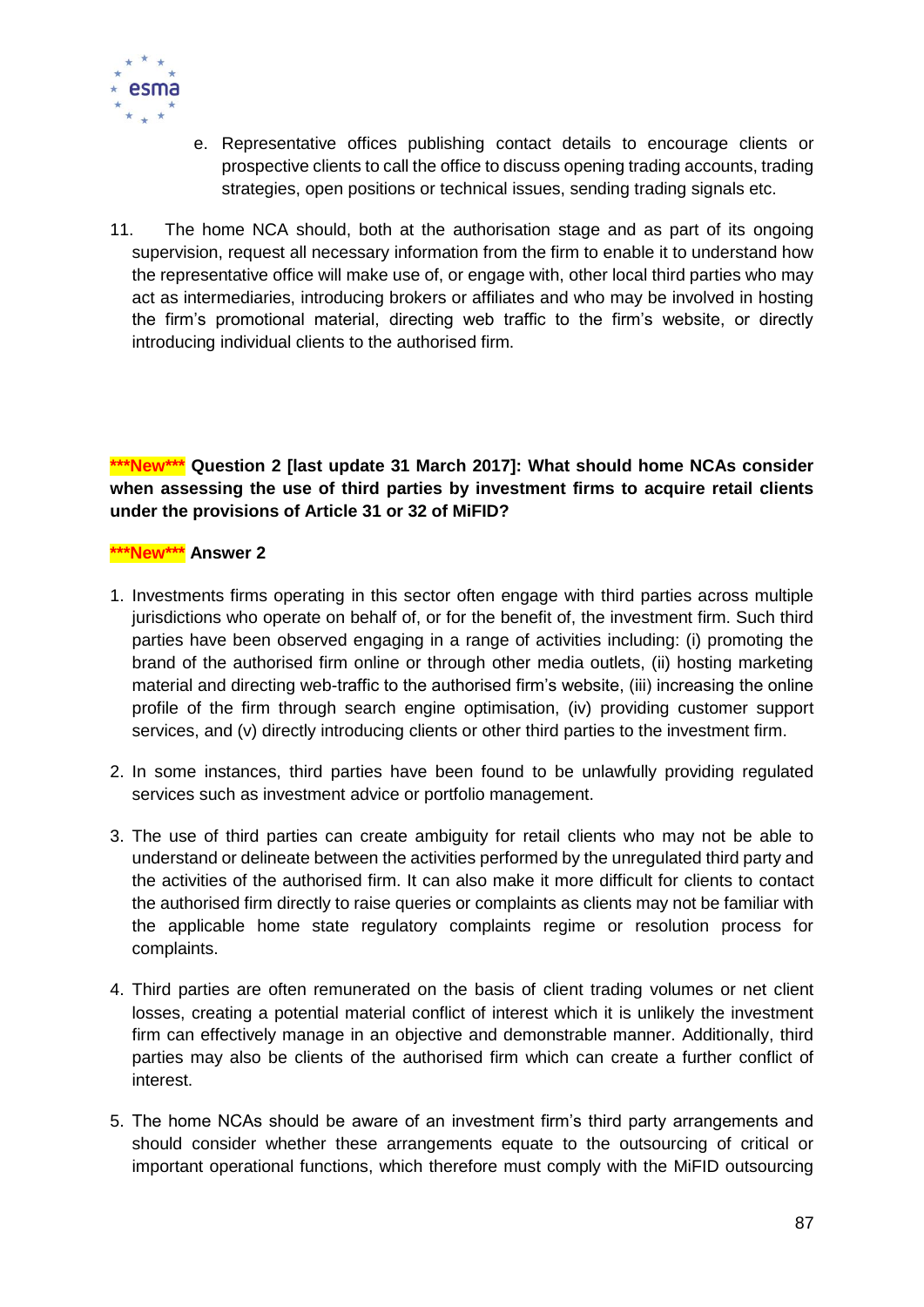

provisions94. In the context of the business models of investment firms which distribute CFDs and other complex financial instruments to retail clients online, non face-to-face activities in relation to marketing, customer support and IT would typically be deemed to be of critical importance95.

- 6. The home NCA may also request supplementary information to understand the relationship with the third party. The specific activities, governance arrangements and internal controls in respect of the third party should be clearly understood and assessed (on a regular basis) by the home NCA. The home NCA should consider whether the following information is required, such as:
	- a. Board minutes evidencing formal approval of the establishment of the third party arrangement and also outlining the business case for its establishment and the activities to be provided;
	- b. Detailed roles and responsibilities of staff of the third party;
	- c. A revised compliance monitoring plan outlining the oversight of the third party.
- 7. The home NCAs should also consider where the establishment of the third party arrangement, such as a call centre, represents a material change of business strategy that might necessitate a reconsideration of the firm's authorisation.
- 8. Customer support functions, such as call centres or agents operating live online chat services, are widely used by investment firms in this sector to address standard client queries, for example, in relation to initial account set-up or platform functionality.
- 9. A third party customer support function, which is not acting as a branch or tied agent, cannot provide any form of investment advice or issue opinion on any investment services or products or provide any trading strategies or send trading signals. In the case where a firm engages with a third party to provide customer support, the home NCA should require that the investment firm has in place effective internal controls which ensure these activities are adequately monitored. For example, in order to gain satisfaction that no investment services are being provided, the investment firm should have access to recordings/transcripts of all phone calls and/or live online chat discussions and should conduct regular monitoring of the content of client interactions. Access rights to the relevant records of the third party, including telephone recordings, should be incorporated into the written outsourcing agreement between the investment firm and the third party. Call centre staff should operate in accordance with a written manual or Q&A document, formally approved by the investment firm, which outlines suitable standard responses to typical client enquiries<sup>96</sup>.
- 10. In cases where the third party solely acts as a platform through which the firm presents advertising or promotional content (e.g. newspaper, TV channel, magazine), the investment

<sup>94</sup> See inter alia, MiFID Implementing Directive Articles 13, 14, 15.

<sup>95</sup> For firm's operating such business models, a defect or failure in the performance of these functions would materially impair the soundness or continuity of the investment firm's investment services or activities (Article 13(1).

<sup>96</sup> In general call centres should only receive incoming calls. Outbound calls may be appropriate in limited circumstances such as when a client has expressly requested a call-back.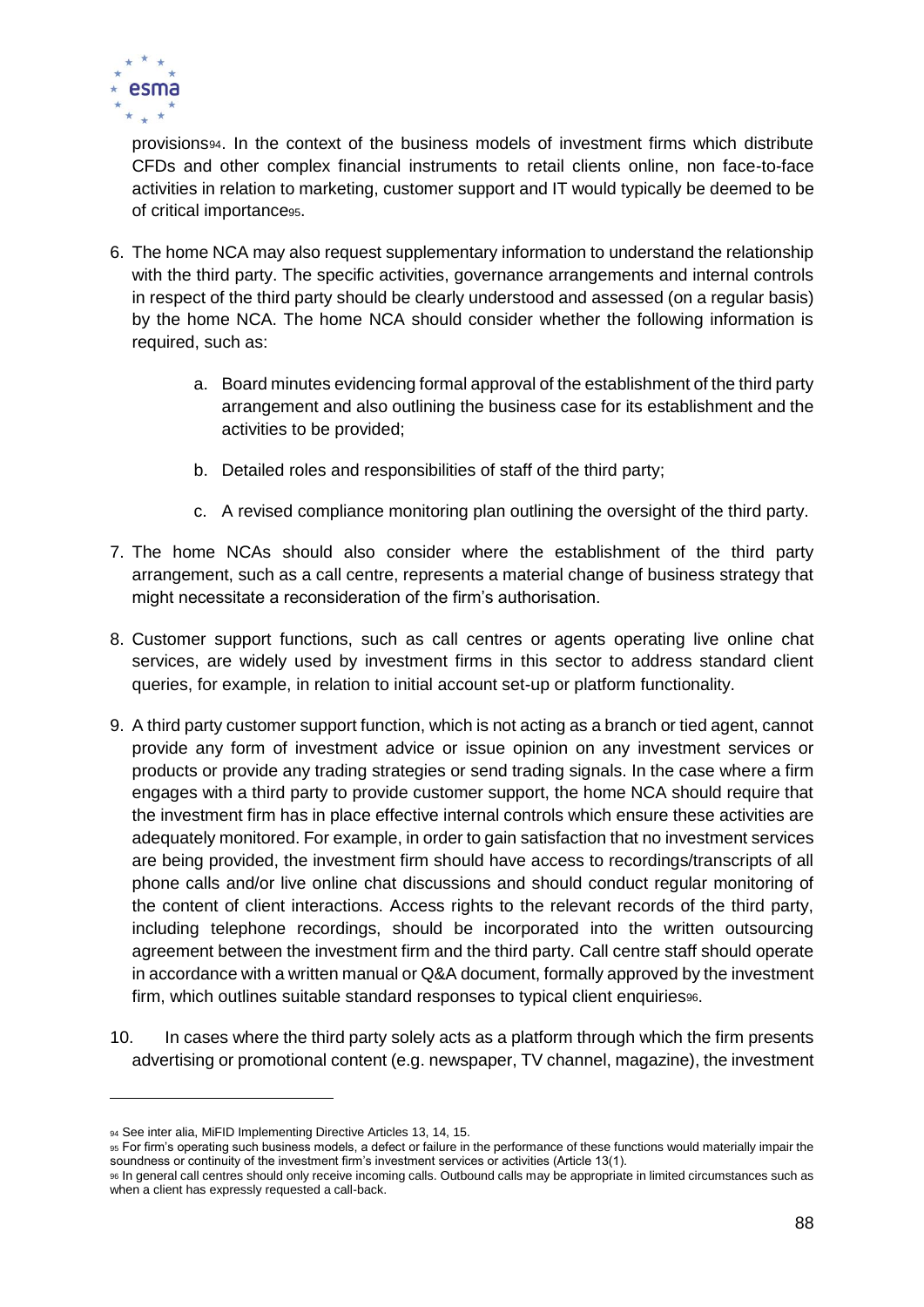

firm must ensure that the content of the marketing material is clear, fair and not misleading in accordance with the requirements of MiFID and that it is subject to pre-approval and ongoing monitoring by the investment firm.

- 11. In cases where the investment firm has entered into an agreement with a third party to use its website as a portal for displaying promotional and advertising content, the investment firm should regularly verify that the third party does not use this information to encourage users of its website and prospective clients of the investment firm to entrust the third party with funds for management, or does not in any way offer investment advisory services to prospective clients on behalf of the firm.
- 12. In other cases, third parties have been observed as being involved in active client acquisition on behalf of the investment firm through means such as direct telephone calling97, personal meetings, sending emails, and contacting prospective clients through social media or internet chat rooms. These activities may involve the provision of investment services such as reception and transmission of orders or investment advice. For example, there is a risk that a third party entity carrying out active promotion of financial instruments and client acquisition may, either in an explicit or in an implicit form, recommend financial instruments such as CFDs or other speculative products as suitable for the investor and so could be regarded as providing investment advice. Where a third party is providing investment services in a host Member State, they can only do so if they are either a tied agent or a branch of an investment firm, or are independently authorised as an investment firm.
- 13. In assessing whether the use of third parties by authorised firms is in compliance with the MiFID requirements and to ensure third parties perform tasks entrusted to them with due care and in the clients' best interests, home NCAs may inter alia consider the following points:
	- a. Does the investment firm maintain a register of all third parties with a description of the activities carried out by each entity?
	- b. Does the investment firm maintain a register of sub-affiliates which arise when a chain of third party relationships exist as a result of a third party further contracting with another entity to carry out all or a portion of a particular activity?
	- c. Is the third party acting in an active or passive capacity? Where third parties are actively involved in client acquisition or managing client relationships on behalf of the firm (as described in paragraph 12) it should be considered whether they should have their own independent authorisation or be established as a branch or tied agent of the investment firm.
	- d. Does this register identify which clients are associated with each third party and any interconnectedness between different third parties or sub-affiliates?

<sup>97</sup> Direct marketing including direct telephone calling is not permitted in France in relation to CFDs, Rolling Spot Forex and Binary Options. Unsolicited 'cold call' promotions are also prohibited in the UK in relation to CFDs.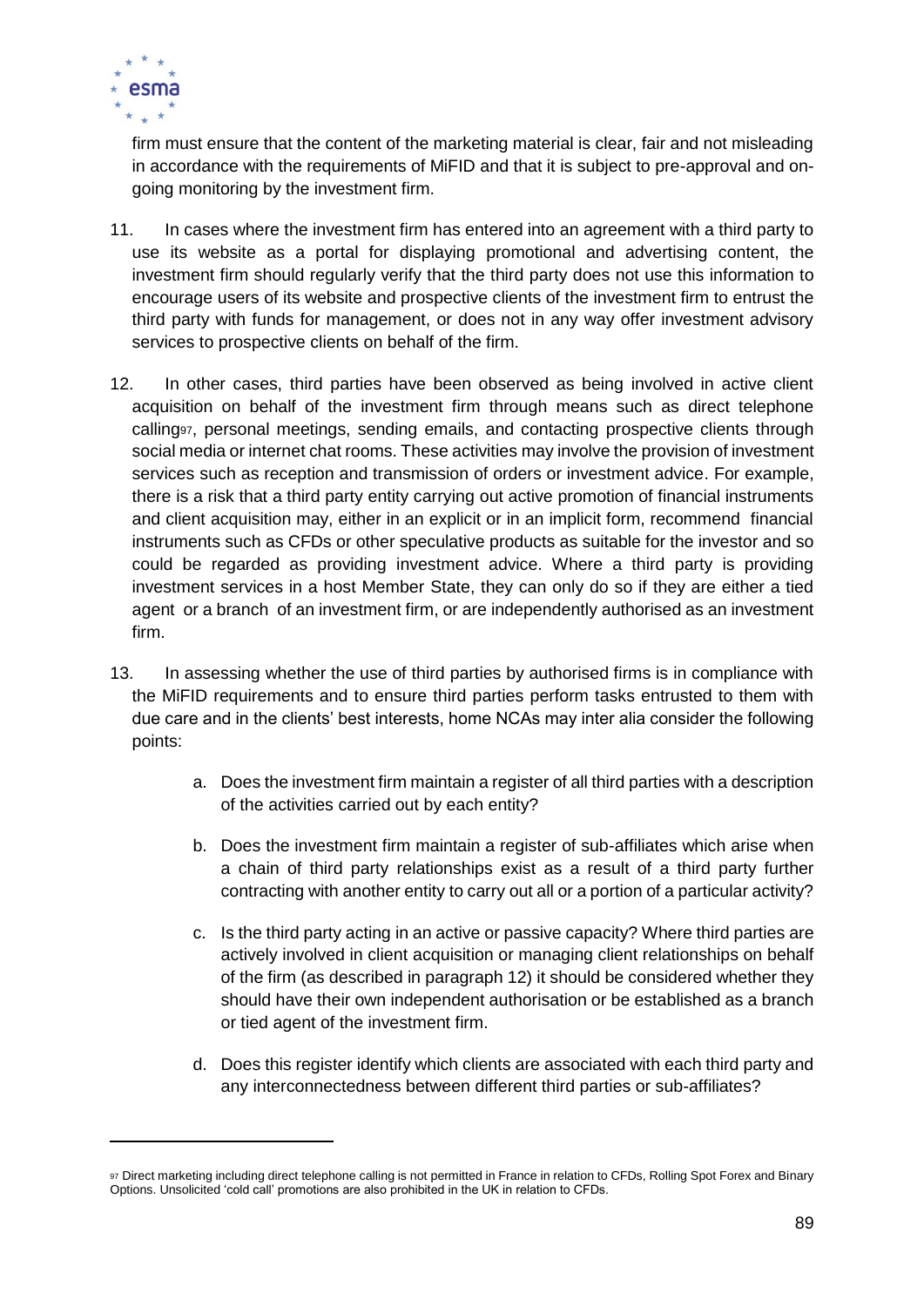

- e. Are third party arrangements documented through formal contracts?
- f. Is a robust process of due diligence undertaken by the investment firm of all third parties prior to any formal arrangement commencing and on an on-going basis thereafter, and does the investment firm maintain adequate oversight of the third party?
- g. Are the third party remuneration arrangements adequately documented and structured in such a manner which does not create a material conflict of interests98?, and
- h. Does the investment firm provide third parties with appropriate and effective training?
- 14. Third party arrangements may be structured in such a way that formal agreements are entered into between the third party and another (possibly unregulated) group entity and not directly with the authorised firm. This may obscure the direct relationship and transaction flows between the third party and the authorised investment firm. However, where a third party is involved in promoting the brand of a regulated entity within any Member State, the authorised firm must maintain adequate oversight of its activities regardless of the contractual relationship between the third party and the investment firm's wider group.
- 15. Third parties may also be clients of the authorised firm and the home NCA should ensure that the firm assesses if there is any conflict of interest as a result of these bilateral relationships and where necessary, that the firm has put appropriate mitigating controls in place to remove such conflicts.
- 16. The complex and varied nature of the third party relationships evident in this sector places increasing importance on the open cooperation and communication between home and host Member States in relation to issues or concerns arising in respect of third party activities. Such information sharing will inform home Member States in their on-going supervision of authorised firms and also may enable host Member States to identify unregulated service providers operating in their jurisdiction.

<sup>98</sup> See also question 3 of section 2 of this Q&A document.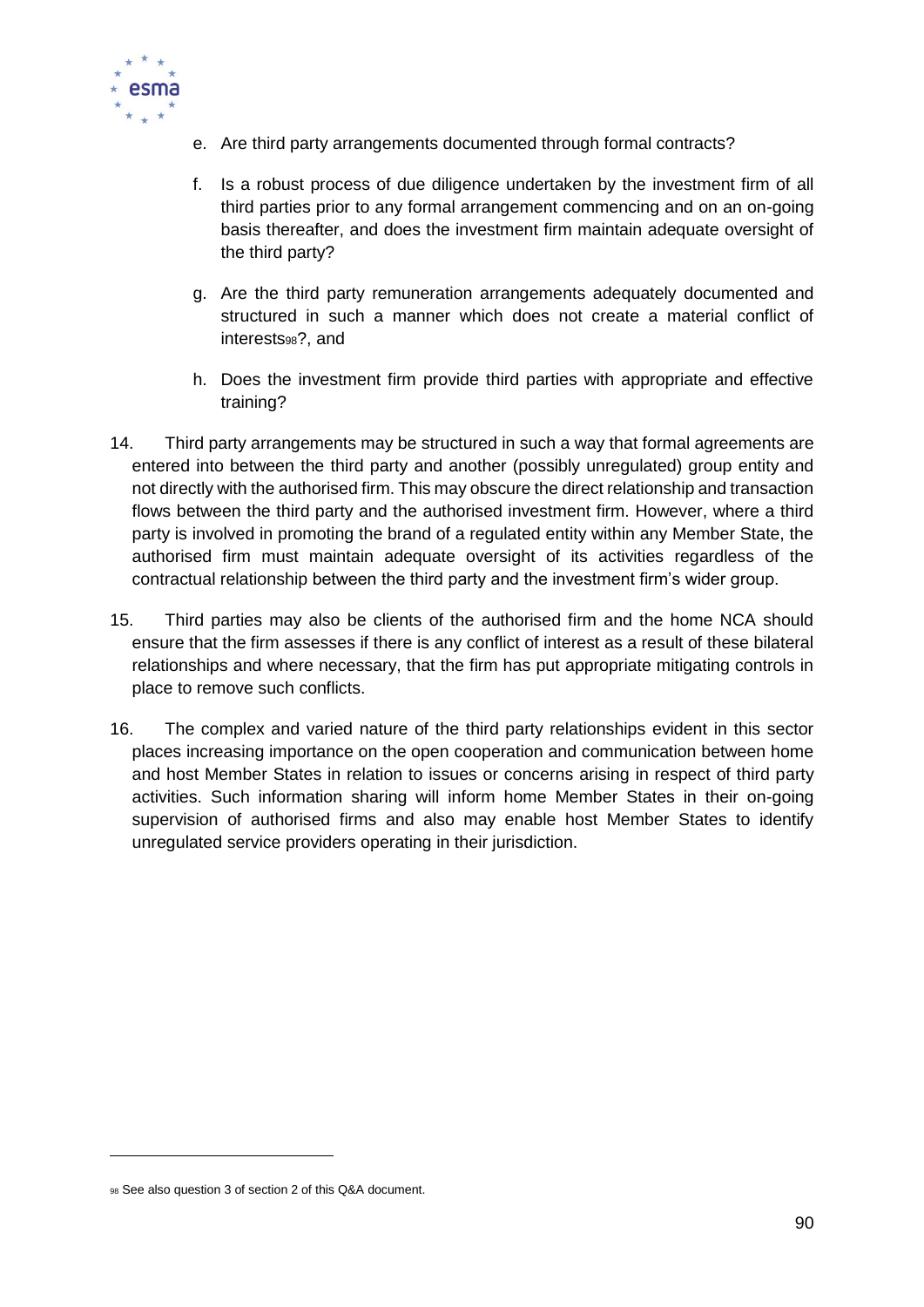

**\*\*\*New\*\*\* Question 3 [last update 31 March 2017]: What examples of poor practice have been observed by NCAs in respect of the use of third parties by investment firms offering CFDs and other speculative products to acquire retail clients on a cross border basis?**

#### **\*\*\*New\*\*\* Answer 3**

- 1. Poor practices observed in this sector which are considered unacceptable and which would indicate that the third party (including call centres) should be authorised in its own right or face charges of providing unauthorised investment services, include (inter alia):
	- a. Third parties carrying out active promotion of financial instruments and client acquisition that can involve the provision of investment advice, portfolio management or other MiFID investment services or ancillary services;
	- b. Third parties misleadingly referring on their website or social media pages (Facebook, LinkedIn etc.) to themselves as being employees of an authorised investment firm or to themselves being authorised, regulated or supervised by a NCA;
	- c. Investment firms referring to third parties as "advisors", thus indicating to prospective clients that the third party is providing advice in relation to the investment services offered;
	- d. Third party introducing brokers also engaging in automated trading arrangements whereby the third party both introduces clients to the investment firm and acts as a signal provider to those clients;
	- e. Third parties entering into bilateral relationships with clients of an investment firm whereby the third party acts as a money manager and operates a "master" or "percentage management" account on behalf of a single client or multiple clients;
	- f. Third parties acting as "recovery managers" who specifically engage with clients that have suffered losing trades and claim to assist in recovering losing positions by unlawfully providing investment advice or portfolio management services.
- 2. Poor practices observed in this sector which would require greater scrutiny by the investment firm of the third party's activities include, inter alia;
	- a. Authorised firms being unable to demonstrate meaningful oversight or compliance monitoring of the activities of third parties, including call centres and sub-affiliates;
	- b. Arrangements with third parties not being documented by way of a formal agreement setting out the parameters of the arrangement, the services to be provided and the payment details;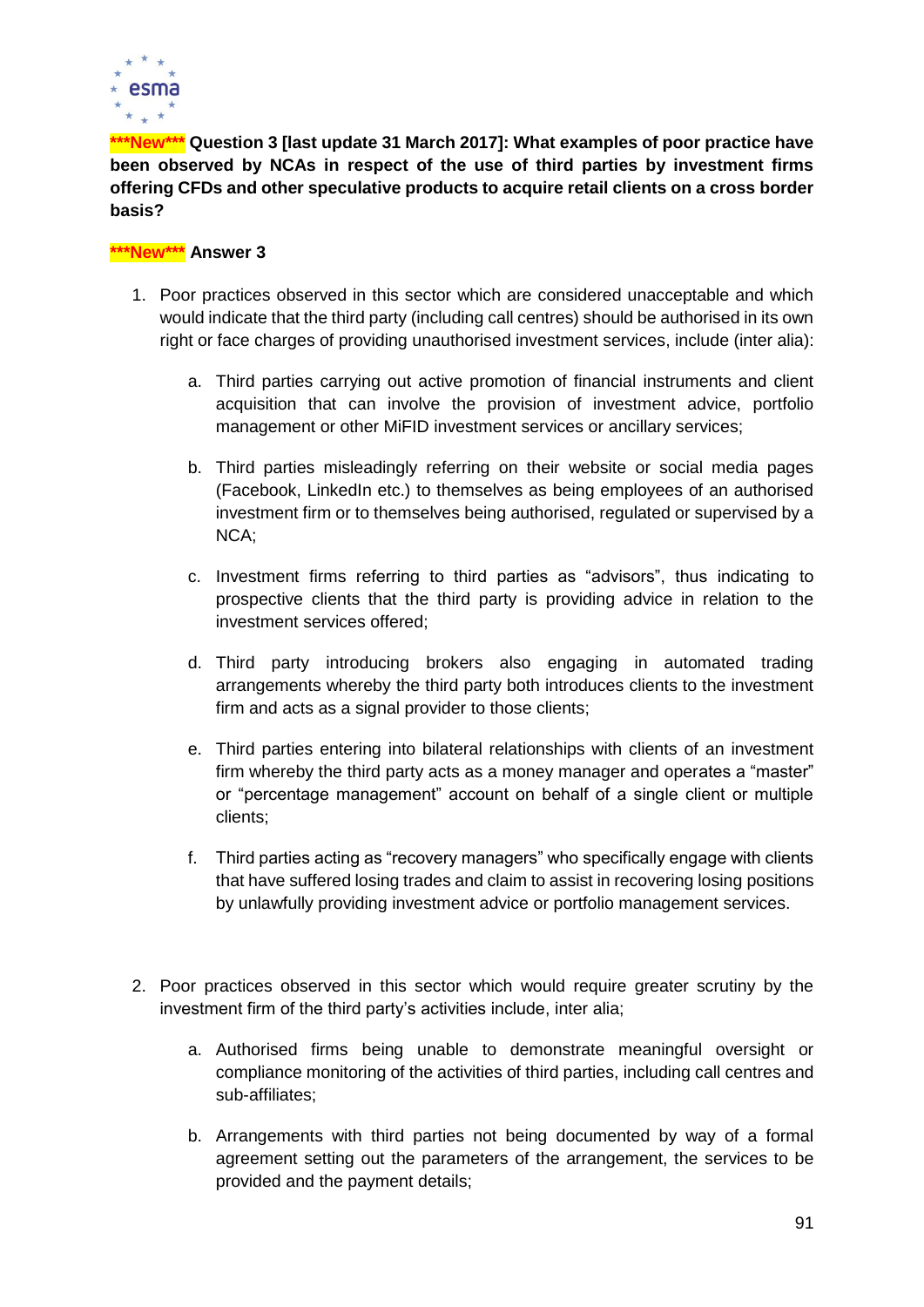

- c. Third parties being contracted to a separate unregulated related party of the investment firm. In such instances, payments to third parties may not be visible in the accounts of the regulated entity but will typically be captured through intergroup transfer pricing arrangements. Such an arrangement can impede the ability of the home NCA to effectively assess the risks associated with an investment firm's third party arrangements;
- d. Authorised investment firms failing to maintain sufficient records of their engagements with third parties, such as meetings, phone calls, emails, etc.;
- e. Third parties remunerated on the basis of the number of clients introduced, the volume of client trading or the value of client deposits99;
- f. Third parties misleading clients of investment firms by using false personal information (e.g. third parties using false names and postal and email addresses);
- g. Contacting the same client using different email addresses or phone numbers;
- h. Following regulatory sanction, third parties establishing new entities which are controlled by the same individuals and engage in the same activity; and
- i. Customer support or call centres adopting retention strategies aimed at encouraging existing clients to keep their trading accounts open or placing restrictions on clients seeking to close accounts or withdraw funds.
- 3. Where home NCAs identify firms with third party arrangements which are not subject to effective and rigorous oversight and/or where evidence of any of the above practices exist, consideration should be given to appropriate supervisory measures which may be necessary to ensure the investment firm authorised in its Member State is compliant with its MiFID obligations. This may include consideration of the location of the third party and whether the host NCA in that jurisdiction should be notified of practices, which may constitute the unlawful provision of MiFID services by an unauthorised entity.

# **\*\*\*New\*\*\* Question 4 [last update 31 March 2017]: What cooperation should take place between NCAs?**

#### **\*\*\*New\*\*\* Answer 4**

 $\overline{a}$ 

1. Supervisory cooperation between competent authorities of home and host Member States is an important element for ensuring safeness and soundness of the Single Market and protecting the interests of clients across the Union. The importance of appropriate exchange of information and cooperation between the competent authorities supervising investment firms operating in this sector through the freedom to

<sup>99</sup> See also question 3 of section 2 of this Q&A document.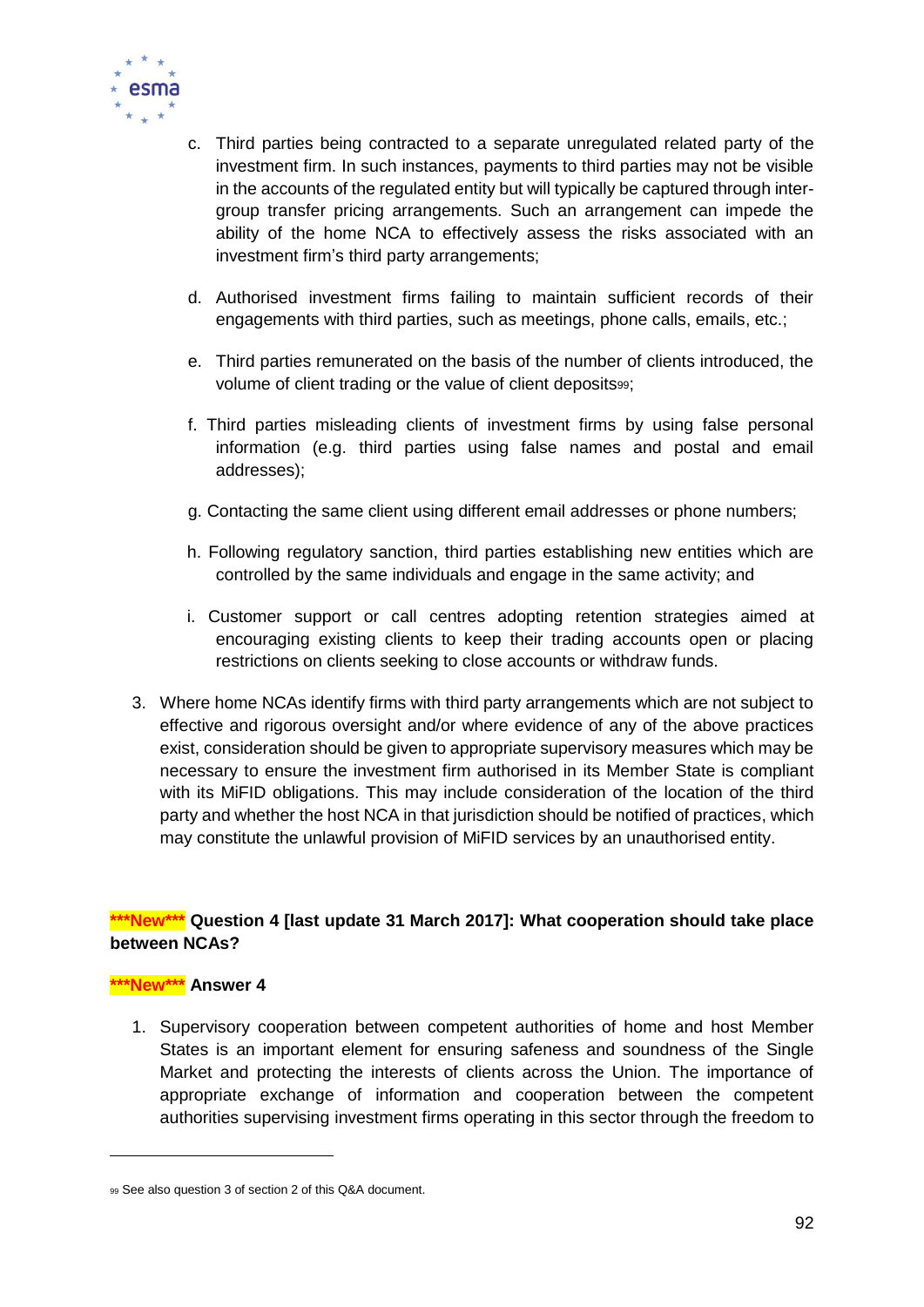

provide services in one or more Member States should be of a sufficient scope and nature to allow competent authorities to discharge their supervisory duties and functions effectively.

- 2. Due to the cross-border nature of this activity itself, a proactive and agile cooperation between home and host authorities is essential in order to duly protect the interests of the clients.
- 3. ESMA believes that in order to ensure efficient cooperation between competent authorities of home and host Member States information exchange should be two-way, provided through clearly established channels of communication and dealt with promptly. In this context:
	- a. The home NCA should promptly advise the host authorities of the Member States in whose territories an investment firm carries on activities under Article 31 of any decision by the home NCA to withdraw or to suspend the authorisation of that firm, or any other important fact that could affect the provision of investment services by the firm.
	- b. The home NCA should promptly respond to the host NCA or vice versa, when a request for information is made. Where such a request cannot be responded to promptly the receiving NCA should promptly inform the requesting NCA of the estimated date for provision of the requested information. Where the receiving NCA is aware there will be a delay in providing the requested information it should promptly inform the requesting NCA of the delay and the new estimated date.
	- c. The host NCA should be promptly provide any relevant information to the home NCA when it becomes aware the home NCA is investigating in a firm issues related to the provision of activities under Article 31.
	- d. The home NCA may consider the reasons why the authorisation is requested in their Member State when the activity is planned to be exclusively or mainly carried out in other Member States particularly to identify cases where the applicant may have previously sought authorisation in one or more of those Member States without success. In this context, close cooperation between the host and home NCAs is crucial, in particular with the experience, if any, of the host NCA in relation to the firm itself or its promoters.100
	- e. The home and host NCAs establish clear lines of communication with designated contact persons within the home and host NCAs to address supervisory issues related to firms providing services in Article 31.
- 4. Good practices, without prejudice to the above mentioned general aspects, include:

<sup>100</sup> See also section 1 of this Q&A document.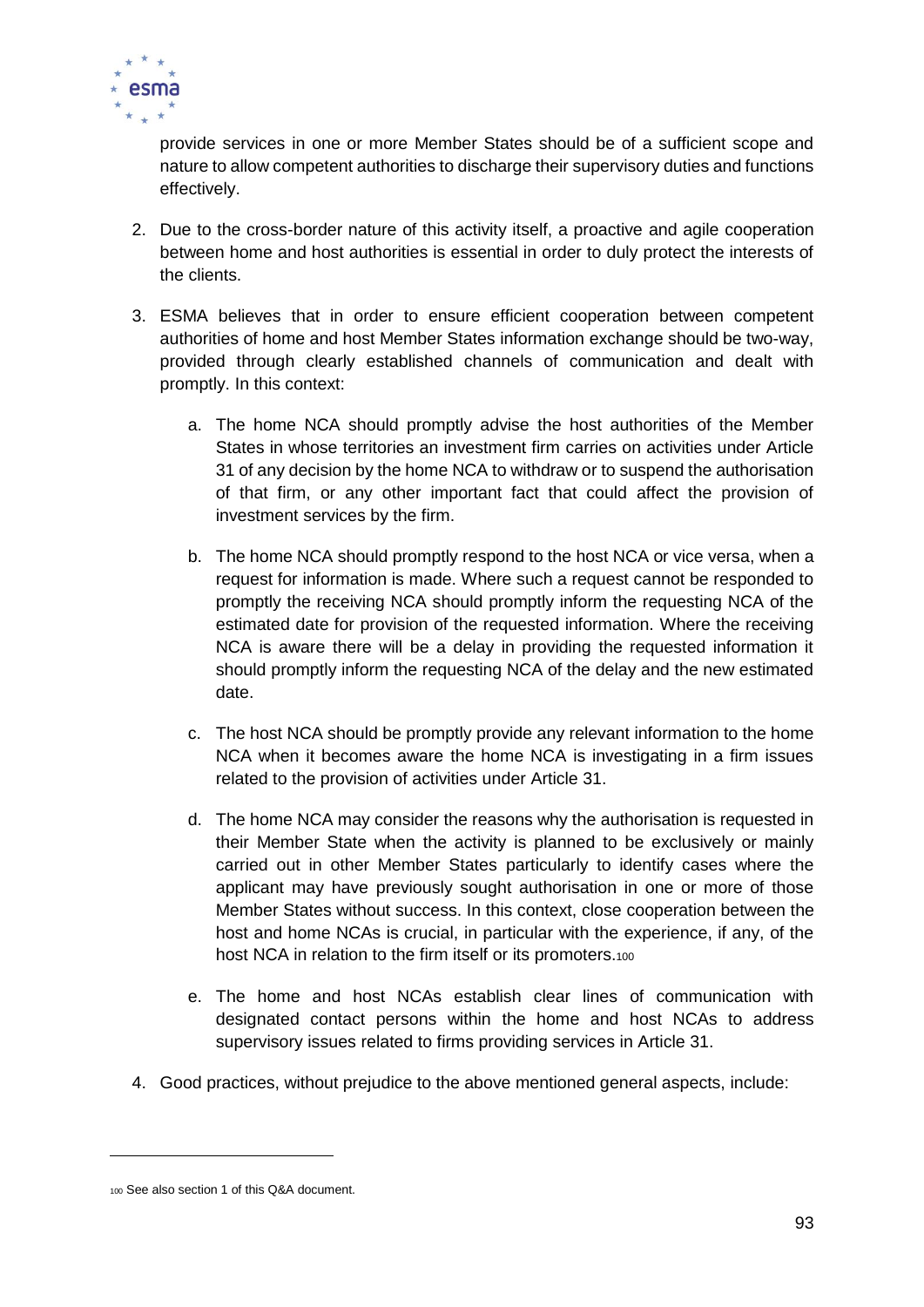

- a. Regular information sharing between home and host NCA designated contact persons to discuss issues relating to firms providing services under Article 31,
- b. The host NCA transmits complaints information relating to services provided by firms providing services in their Member State under Article 31 that they have received from clients in their Member State to the home NCA, in order to allow home NCAs to further investigate if there are any supervisory issues to be addressed. It would also be considered a good practice for the host NCA to summarise the complaints into English before sending them to the home NCA.
- c. The Home NCA promptly communicates with the host NCA about any possible problems relating to an investment firm providing services in that Member State it has been made aware of through any complaints received.
- d. Where a procedure for settlement of disagreements in relation to cross border situations between NCAs of different Member States has been initiated $101$ , the NCA of the home Member State should inform relevant investment firms that a decision concerning the passport notification is deferred pending resolution.
- e. The home NCA informs the host NCA of any issues related to the purchase, acquisition, liquidation or bankruptcy of the firm providing services under Article 31.
- 5. Poor practices observed in this sector of the market include:
	- a. Unjustified delays from the home NCA in answering to questions/requirements of the host NCA.
	- b. Lack of cooperation from the home NCA when information is required from the host NCA as a consequence of a supervisory process, bankruptcy or any other circumstance that could affect the passport.
	- c. Lack of action/reaction from the home NCA when the host NCA communicates a non-compliant behaviour or any other breach of MIFID rules.

<sup>101</sup> See Article 19 of Regulation (EU) No 1095/2010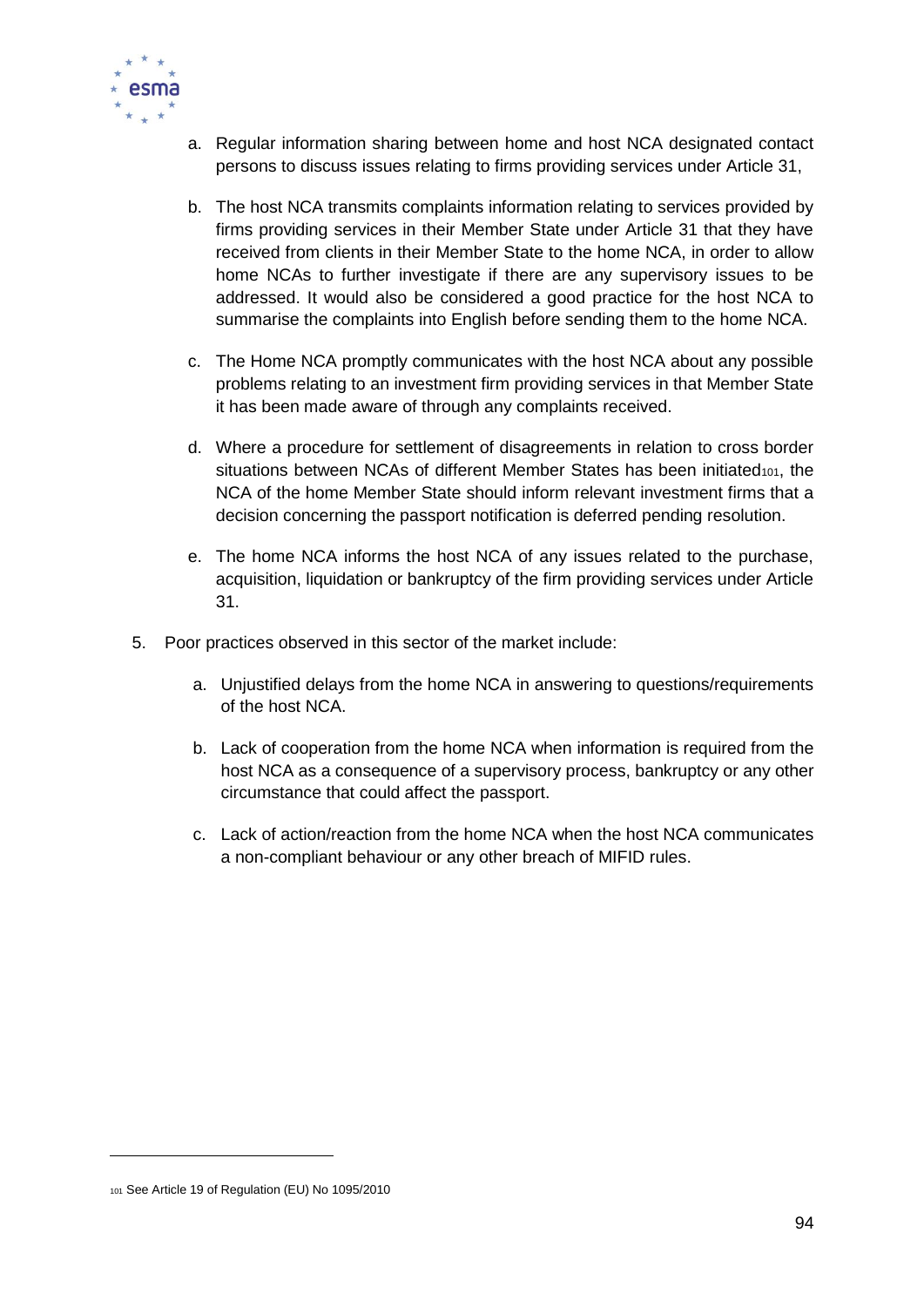

**\*\*\*New\*\*\* Question 5 [last update 31 March 2017]: An investment firm offering financial contracts for difference (CFDs) or other speculative products communicates to its home competent authority its intention to provide services in other jurisdictions under Article 31 of MiFID, in order to market speculative products to retail investors across Europe online. What particular factors should the home competent authority take into account when considering this information?**

# **\*\*\*New\*\*\* Answer 5:**

- 1. Many firms offering CFDs and other speculative products to retail clients operate an online business model which is based on the cross-border provision of such products to the retail mass market without branches, pursuant to Article 31 of MiFID. In the life cycle of supervision, one key check point indicating a potential change in the business model of an investment firm can be when a notification is made by the firm about its intention to provide MiFID investment services and activities in another Member State (also known as 'passporting'). Taking into account the scale of planned expansion of activity, a passport notification is an opportunity for the home competent authority to consider its assessment of the business model, organisational arrangements and practices of the firm.
- 2. In particular, on receiving a request from an investment firm to provide services under Article 31 the home competent authority should consider the planned business model compared to the existing business model of the investment firm, in order to assess whether the planned expansion could present any new regulatory risks or otherwise change the existing risk profile of the investment firm. For example, the home NCA should check for any existing supervisory or enforcement investigations or actions against the firm in order to assess whether the planned expansion could present any regulatory risks. Some or all of the information necessary to make such an assessment may already be known to the home competent authority, as a result of other ongoing supervisory activity or from the contents of the passport notification. $102$  If information provided in a passporting notification is incomplete, further necessary information should also be requested from the investment firm notifying its intention to passport.
- 3. The following business model aspects are likely to be particularly relevant for home competent authorities to consider if follow up work with a firm following a recent services passport request should take place, given that in this example firms offering CFDs and other speculative products (such as binary options and rolling spot forex) are almost exclusively marketed to retail clients online on a cross-border basis:
	- a. The planned scale and nature of the business activity in the proposed host Member State(s) compared to the activity presently conducted in the home Member State

<sup>102</sup> It should be noted that part of the MiFID II package, which enters into application in January 2018, includes regulatory technical standards and implementing technical standards specifying and standardising the information to be notified by investment firms, market operators and credit institutions when notifying the competent authorities of their home Member State in the event that they wish to provide investment services or perform investment activities as well as ancillary services in another Member State.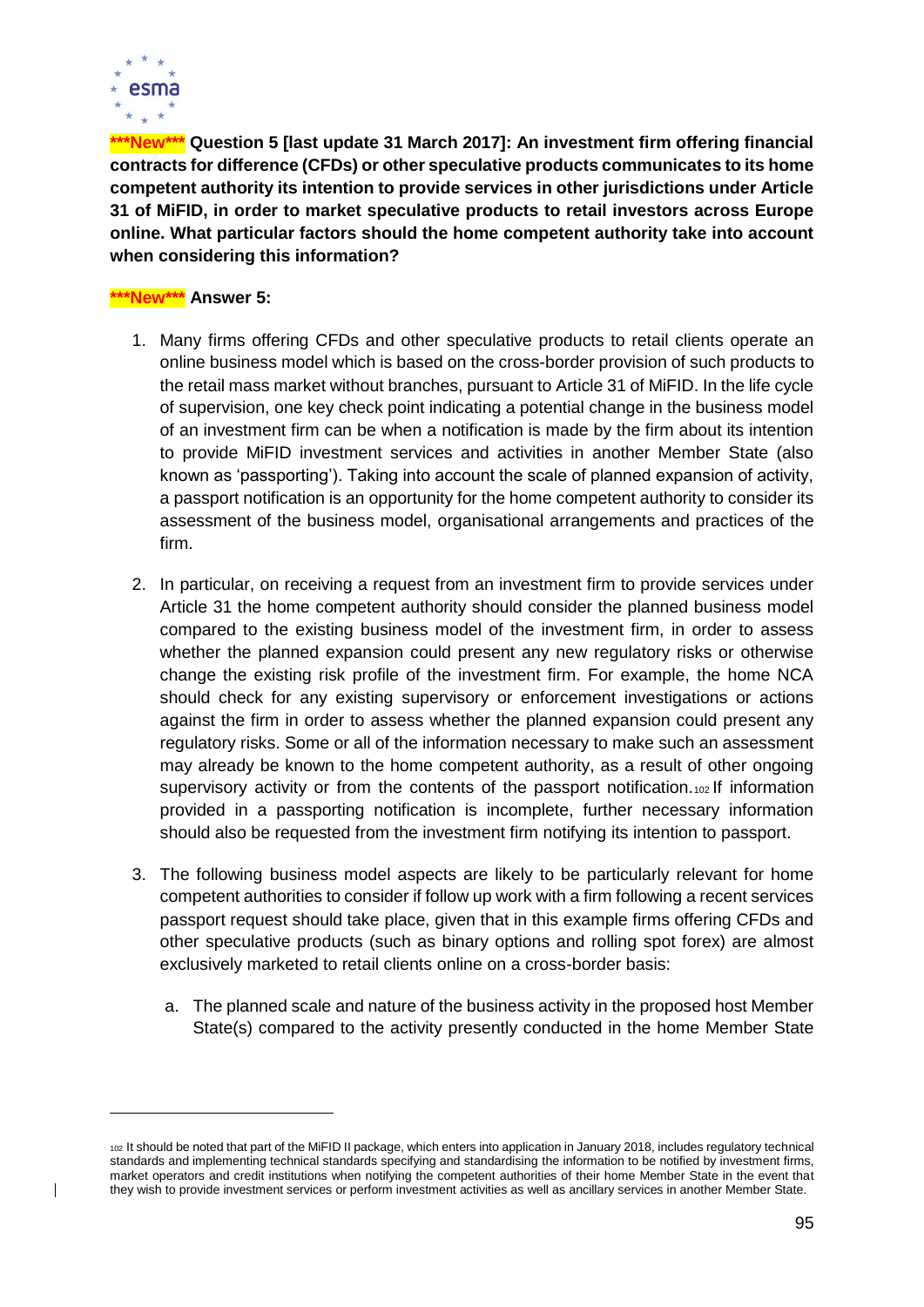

and any other Member State(s) in which the firm is already providing investment services or activities;

- b. The distribution channels to be used in the host Member State(s) and the relevant controls in place to ensure that the investment firm is meeting its MiFID obligations in the home Member State(s). This should include, where applicable, information on whether and how the firm intends to use any third parties located in the host Member State as part of its business model to distribute CFDs or other speculative products in the host Member State; and
- c. The proposed marketing and promotional activity in the host Member State(s). This may include whether and how the investment firm plans to issue marketing communications in the language of the host Member State(s) (see also Section 3 on information to clients, Question 1).

**\*\*\*New\*\*\* Question 6 [last update 31 March 2017]: An online business model is often used by investment firms to offer financial contracts for difference (CFDs) and other speculative products in other jurisdictions under Article 31 of MiFID, without branches. Where an investment firm is adopting this type of online business model and offering information to clients and potential clients in multiple languages, what factors should the home competent authority take into account to ensure the firm complies with its MiFID requirements relating to information provided to clients or potential clients?** 

#### **\*\*\*New\*\*\* Answer 6**

- 1. Although speculative products such as CFDs, binary options and rolling spot forex are complex products and it may be difficult for a majority of retail investors to understand the risks involved, these products are widely advertised to the retail mass market, often via online platforms. National Competent Authorities (NCAs) should therefore pay particular attention to the information and marketing communications issued by firms offering these products, to ensure that information provided to clients and potential clients is fair, clear and not misleading, and that marketing communications are clearly identifiable as such.
- 2. Home competent authorities are responsible for the supervision of information and marketing communications provided by firms authorised in their Member State, including when such information is provided on a cross-border basis in other Member States without a branch. Methods that home competent authorities should make use of to monitor information and marketing communications include: the ex-ante or ex-post review of information and marketing communications<sup>103</sup>; thematic reviews of information and marketing material on a periodic basis (e.g. "surfing days"); and mystery shopping  $exercises<sub>104</sub>$ . Where information or marketing communications are reviewed on an expost basis, competent authorities should ensure that their monitoring is sufficiently

<sup>103</sup> Without prejudice of the existence of the additional domestic requirements that may be applicable.